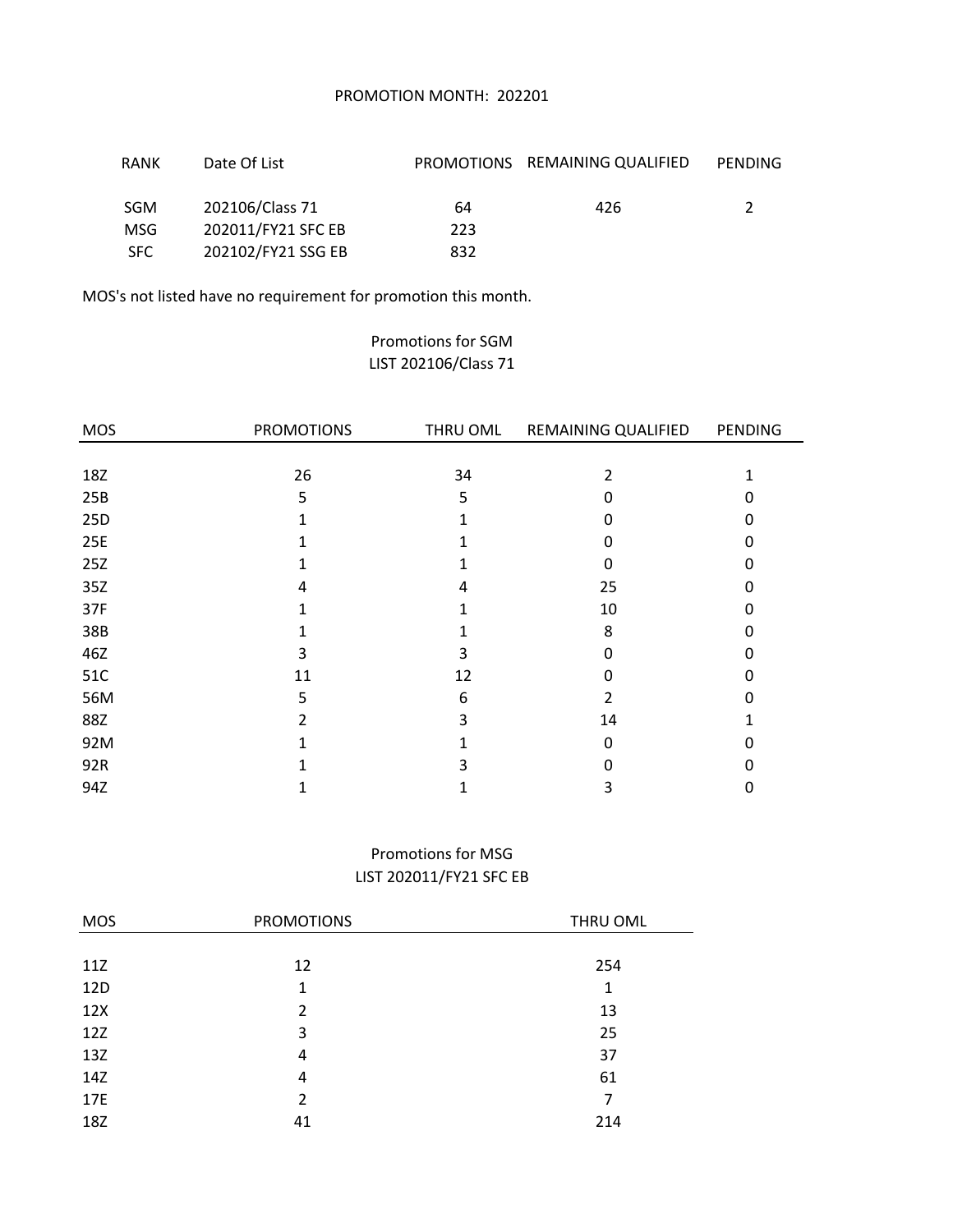|                         | 101                                                                                                                                                                                                                                                     |
|-------------------------|---------------------------------------------------------------------------------------------------------------------------------------------------------------------------------------------------------------------------------------------------------|
|                         | 35                                                                                                                                                                                                                                                      |
|                         | 25                                                                                                                                                                                                                                                      |
|                         | 10                                                                                                                                                                                                                                                      |
|                         | 33                                                                                                                                                                                                                                                      |
|                         | 12                                                                                                                                                                                                                                                      |
|                         |                                                                                                                                                                                                                                                         |
|                         | 46                                                                                                                                                                                                                                                      |
|                         | $\overline{7}$                                                                                                                                                                                                                                          |
|                         | 192                                                                                                                                                                                                                                                     |
|                         | 28                                                                                                                                                                                                                                                      |
|                         | 47                                                                                                                                                                                                                                                      |
|                         | 22                                                                                                                                                                                                                                                      |
|                         | 5                                                                                                                                                                                                                                                       |
|                         | 34                                                                                                                                                                                                                                                      |
|                         | 21                                                                                                                                                                                                                                                      |
| $\mathbf{1}$            | 11                                                                                                                                                                                                                                                      |
| 3                       | 16                                                                                                                                                                                                                                                      |
| $\overline{\mathbf{c}}$ | 13                                                                                                                                                                                                                                                      |
| 3                       | 15                                                                                                                                                                                                                                                      |
| 3                       | 18                                                                                                                                                                                                                                                      |
| 11                      | 61                                                                                                                                                                                                                                                      |
| 3                       | 25                                                                                                                                                                                                                                                      |
| 3                       | 121                                                                                                                                                                                                                                                     |
| 6                       | 48                                                                                                                                                                                                                                                      |
| $\overline{7}$          | 38                                                                                                                                                                                                                                                      |
|                         | 36                                                                                                                                                                                                                                                      |
|                         | 205                                                                                                                                                                                                                                                     |
|                         | 54                                                                                                                                                                                                                                                      |
|                         | 15                                                                                                                                                                                                                                                      |
|                         | 41                                                                                                                                                                                                                                                      |
| $\mathbf{1}$            | 16                                                                                                                                                                                                                                                      |
|                         | 4<br>$\overline{\mathbf{c}}$<br>$\overline{\mathbf{c}}$<br>$\overline{\mathbf{r}}$<br>$\overline{7}$<br>3<br>5<br>$\mathbf{1}$<br>19<br>3<br>5<br>6<br>$\mathbf{1}$<br>$\overline{7}$<br>$\overline{7}$<br>3<br>16<br>$\overline{\mathbf{c}}$<br>5<br>9 |

# LIST 202102/FY21 SSG EB Promotions for SFC

÷,

| <b>MOS</b> | <b>PROMOTIONS</b> | THRU OML |
|------------|-------------------|----------|
|            |                   |          |
| 11B        | 57                | 414      |
| <b>11C</b> | 7                 | 40       |
| 12B        | 15                | 60       |
| <b>12C</b> | 1                 | 4        |
| 12D        | 1                 | 5        |
| 12H        | 6                 | 20       |
| 12M        | 1                 | 1        |
| <b>12N</b> | 5                 | 11       |
| 12P        | 3                 | 15       |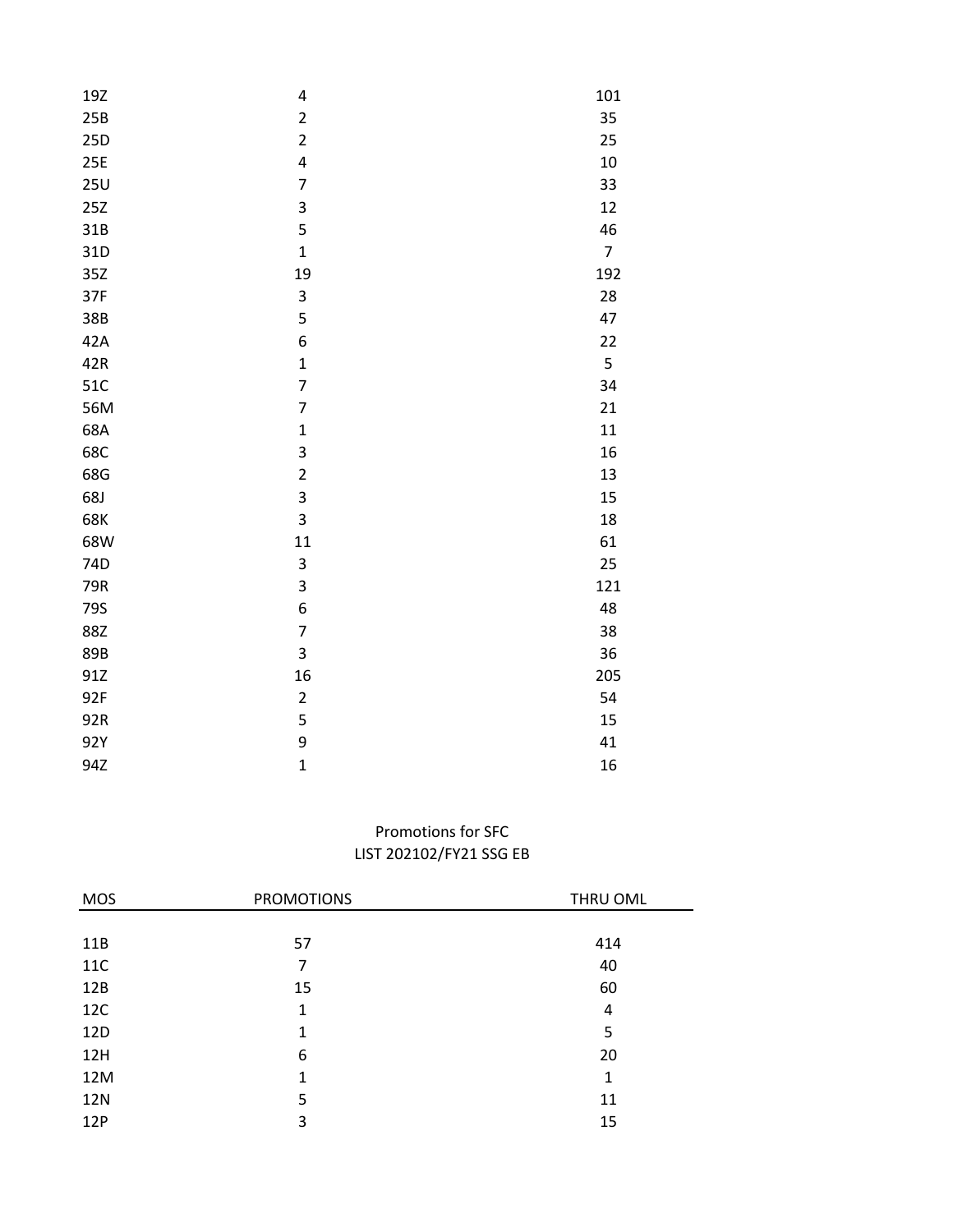| 12Y             | $\mathbf 1$             | 3           |
|-----------------|-------------------------|-------------|
| 13B             | $\overline{\mathbf{4}}$ | 14          |
| 13F             | 19                      | 116         |
| 13J             | 6                       | 22          |
| 13M             | 8                       | 24          |
| 13R             | $\overline{c}$          | 17          |
| 14E             | 4                       | 40          |
| 14G             | 4                       | 40          |
| 14H             | $\mathbf{1}$            | $\bf 8$     |
| <b>14T</b>      | 5                       | 63          |
| 15C             | $\overline{c}$          | 5           |
| <b>15E</b>      | $\mathbf{1}$            | 8           |
| 15K             | $\overline{\mathbf{c}}$ | $\mathbf 2$ |
| 15L             | 8                       | 23          |
| 15P             | $\mathbf{1}$            | 6           |
| 15Q             | $\overline{\mathbf{c}}$ | 11          |
| 15R             | $\mathbf{1}$            | 9           |
| 15T             | 11                      | 55          |
| 15U             | $\mathbf 1$             | 20          |
| <b>15W</b>      | 6                       | 10          |
| 17C             | $\mathbf{1}$            | 10          |
| 18B             | 15                      | 100         |
| <b>18C</b>      | 13                      | 75          |
| 18D             | 16                      | 106         |
| <b>18E</b>      | 5                       | 185         |
| 19D             | 12                      | 78          |
| 19K             | 13                      | 121         |
| 25B             | 10                      | 86          |
| 25D             | $11\,$                  | 42          |
| 25E             | 9                       | 31          |
| <b>25S</b>      | 3                       | 22.5        |
| 25U             | 14                      | 30          |
| <b>25W</b>      | 21                      | 149         |
| 25Z             | 8                       | 24          |
| 27 <sub>D</sub> | $\mathbf 1$             | 3           |
| 31B             | 11                      | 98          |
| 31D             | $\overline{\mathbf{c}}$ | 72          |
| 31K             | $\mathbf{1}$            | $\mathbf 1$ |
| 35G             | 6                       | 45          |
| 35L             | $\mathbf{1}$            | 21          |
| 35N             | 30                      | 109         |
| 35P             | 5                       | 28          |
| 35S             | $\mathbf{1}$            | 5           |
| 37F             | $\overline{c}$          | 81          |
| 38B             | 8                       | 37          |
| 42A             | 105                     | 498         |
| 42R             | 3                       | 17          |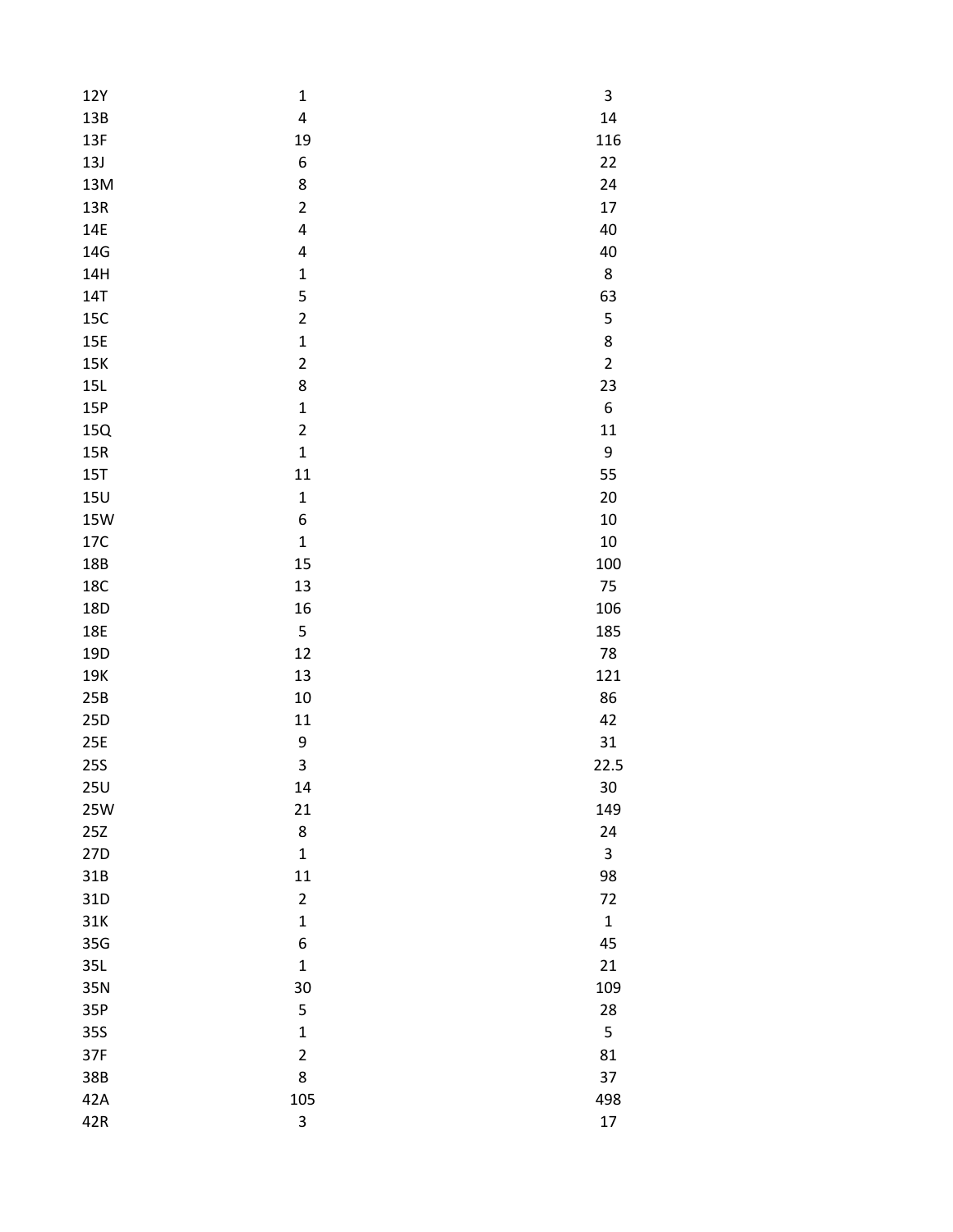| 46Z | 3                       | 19             |
|-----|-------------------------|----------------|
| 51C | $\overline{7}$          | 37             |
| 56M | 9                       | 19             |
| 68B | $\mathbf{1}$            | 12             |
| 68C | $\overline{7}$          | 33             |
| 68D | 3                       | 8              |
| 68F | $\mathbf{1}$            | $\overline{2}$ |
| 68G | 4                       | 19             |
| 68J | 3                       | 27             |
| 68K | 5                       | 27             |
| 68M | $\overline{c}$          | 9              |
| 68P | 3                       | 12             |
| 68Q | 4                       | 13             |
| 68S | $\mathbf{1}$            | 10             |
| 68T | $\overline{c}$          | 8              |
| 68W | 40                      | 317            |
| 68X | $\mathbf{1}$            | $\overline{2}$ |
| 74D | 13                      | 79             |
| 79R | 15                      | 196            |
| 79S | 9                       | 15             |
| 88H | 3                       | 11             |
| 88M | 11                      | 23             |
| 88N | 8                       | 51             |
| 89B | $\overline{7}$          | 54             |
| 89D | 4                       | 26             |
| 91A | $\overline{\mathbf{c}}$ | 20             |
| 91M | $\mathbf{1}$            | $\overline{7}$ |
| 91P | $\mathbf{1}$            | 15             |
| 91S | 3                       | 13             |
| 91X | 66                      | 332            |
| 92A | 13                      | 228            |
| 92F | 5                       | 46             |
| 92G | 13                      | 70             |
| 92M | $\mathbf 1$             | 9              |
| 92R | 8                       | 23             |
| 92Y | 32                      | 173            |
| 94W | 9                       | 57             |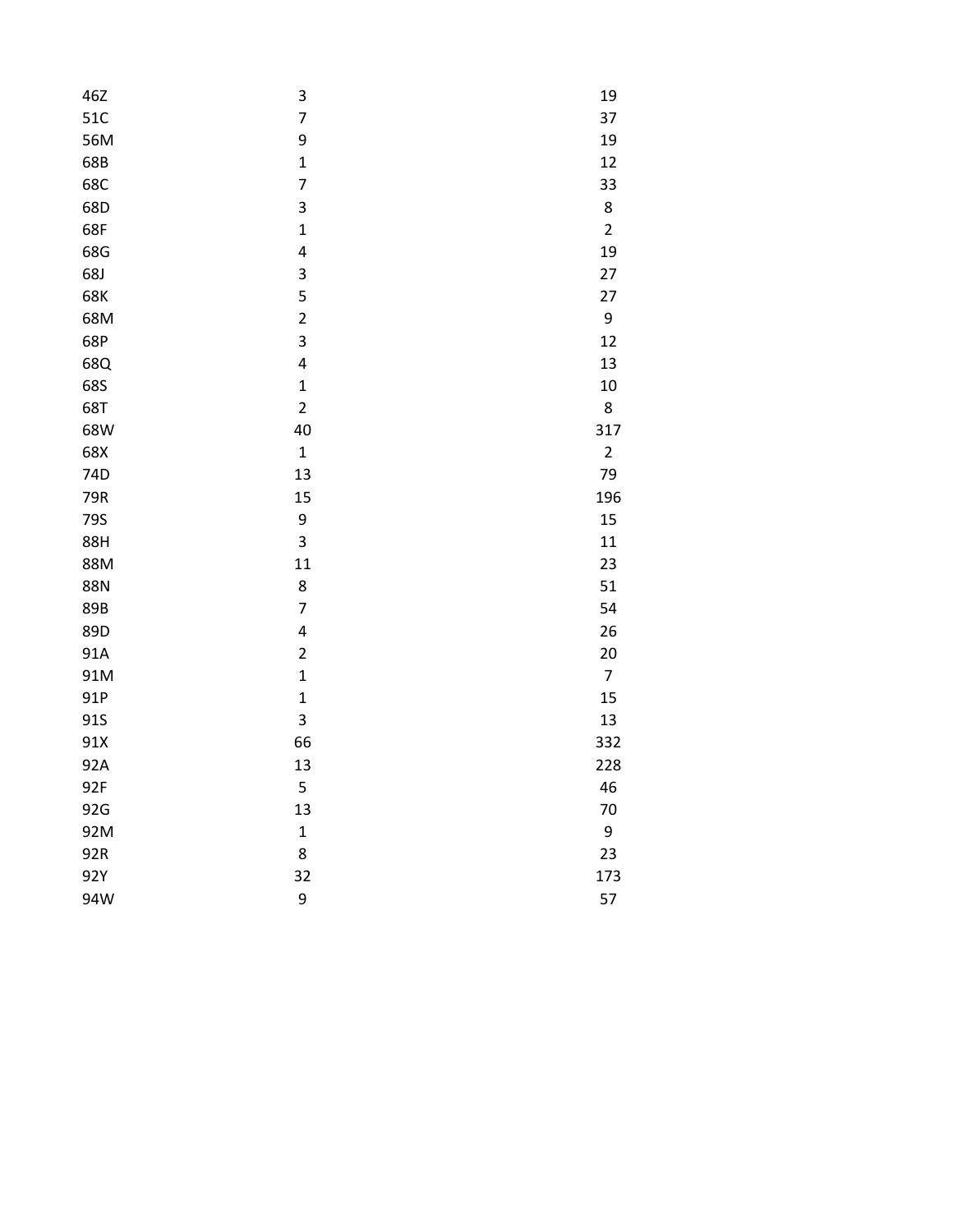The Secretary of the Army has reposed special trust and confidence in the patriotism, valor, fidelity and professional excellence of the following noncommissioned officers. In view of these qualities and their demonstrated leadership potential and dedicated service to the United States Army, they are, therefore, promoted to the grade of rank shown. Promotion is made in the MOS shown in the name line and the MOS is awarded as his or her primary MOS on the effective date of promotion. Promotion is not valid and will be revoked if the Soldier concerned is not in a promotable status on the effective date of promotion. Acceptance of promotion constitutes acceptance of a 3-year service remaining requirement from the effective date of promotion for Soldiers selected on a FY12 or later board. Soldiers with over 10 years AFS are required to reenlist for indefinite status if they do not have sufficient time remaining to meet this requirement, or decline promotion IAW AR 600-8-19, paragraphs 1-26 and 4-8. The authority for this promotion is AR 600-8-19, paragraph 4-7.

\* Temporary Promotion IAW HQDA MEMO dated 20 October 2017, SUBJECT: Exception to Policies - Enlisted Promotions.

\*\*Temporary Promotion IAW HQDA MEMO dated 20 October 2021, SUBJECT: Expanded Application of Temporary Promotion to Master Sergeant and Sergeant First Class. All other aspects of this temporary promotion application remains unchanged for deployed, pregnancy/post-partum, and SGM Non-resident Course. Deployed and pregnancy/post-partum will receive amendment orders with their PME Completion Date. SGM Non-resident Course will receive their promotion orders via enterprise e-mail.

#### ORDER NO: 349-1 , 20211215

| ANIBABA OLANREWAJU TOKUNBO         | 94Z6                      |                      |  | SGM 01 JAN 2022 TD17 |                      | 20280731 |
|------------------------------------|---------------------------|----------------------|--|----------------------|----------------------|----------|
| ARCHER KEISHA DEVONNE              | 56M6                      |                      |  |                      | SGM 01 JAN 2022 UA36 | 20300831 |
| ARTHUR FLOSTON JONATHAN            | 56M6                      | SGM 01 JAN 2022 EU33 |  |                      |                      | 20290630 |
| <b>BECKER JOSEPH ALLEN</b>         | 18Z6                      |                      |  |                      | SGM 01 JAN 2022 UA38 | 20330331 |
| <b>BELLEMAN GUY WILLIAM</b>        | 18Z6                      |                      |  |                      | SGM 01 JAN 2022 UA24 | 20290228 |
| <b>BICKLEIN MEAGHAN ELIZABETH</b>  | 56M6 SGM 01 JAN 2022 HR01 |                      |  |                      |                      | 20321130 |
| <b>BRAVANTE BRIANCARLO SANTIAG</b> | 25B6                      |                      |  |                      | SGM 01 JAN 2022 UB23 | 20350630 |
| <b>BRECKENRIDGE EUGENE JR</b>      | 25D6                      |                      |  |                      | SGM 01 JAN 2022 UA55 | 20310731 |
| <b>BROWN AMY LOUISE MILLS</b>      | 25Z6                      |                      |  | SGM 01 JAN 2022 TD03 |                      | 20320630 |
| <b>BROWN KAYANN TRISHAUNA</b>      | 51C6                      |                      |  | SGM 01 JAN 2022 FS10 |                      | 20290930 |
| CARIKER JUSTIN ALLEN               | 18Z6                      |                      |  |                      | SGM 01 JAN 2022 UA38 | 20341031 |
| <b>CARPENTER ERIC WASHBURN</b>     | 18Z6                      |                      |  |                      | SGM 01 JAN 2022 UA82 | 20310430 |
| <b>CATHEY TAYLOR ANNE</b>          | 92R6                      |                      |  |                      | SGM 01 JAN 2022 UA36 | 20350930 |
| <b>COLEMAN STEVEN FOSTER</b>       | 18Z6                      |                      |  |                      | SGM 01 JAN 2022 UA38 | 20340131 |
| <b>COLLARD TROY TREMAINE JAMES</b> | 18Z6                      |                      |  |                      | SGM 01 JAN 2022 UA22 | 20330228 |
| <b>COLON JOSE RAYMOND</b>          | 46Z6                      |                      |  |                      | SGM 01 JAN 2022 MC05 | 20310731 |
| <b>COOLEY DARRETH DELON</b>        | 18Z6                      |                      |  |                      | SGM 01 JAN 2022 UA17 | 20330531 |
| <b>CRISP JEREMY DWAYNE</b>         | 46Z6                      |                      |  |                      | SGM 01 JAN 2022 UB60 | 20340331 |
| DAVENPORT DANIEL JR                | 92M6 SGM 01 JAN 2022 TD18 |                      |  |                      |                      | 20280731 |
| DAVILA ANDREW GEORGE               | 18Z6                      |                      |  |                      | SGM 01 JAN 2022 UA17 | 20340331 |
| ORDER NO: 349-2, 20211215          |                           |                      |  |                      |                      |          |
| DEL VALLE ARROYO ANGEL LUIS        | 51C6                      |                      |  | SGM 01 JAN 2022 FS13 |                      | 20321130 |
| <b>GARINGER DANIEL KEITH</b>       | 18Z6                      |                      |  |                      | SGM 01 JAN 2022 UA22 | 20330630 |
| <b>GIRARD MATTHEW FREDERICK</b>    | 51C6                      |                      |  |                      | SGM 01 JAN 2022 AM05 | 20340331 |
| <b>HAYES BRIAN LEE</b>             | 18Z6                      |                      |  |                      | SGM 01 JAN 2022 UA22 | 20290731 |
| <b>HERNANDEZ TOMAS JR</b>          | 18Z6                      |                      |  |                      | SGM 01 JAN 2022 UA22 | 20310831 |
| <b>HOWELL KENNETH RICHARD</b>      | 18Z6                      |                      |  |                      | SGM 01 JAN 2022 WC07 | 20290731 |
| <b>HUSTON BRIAN MICHAEL</b>        | 18Z6                      |                      |  |                      | SGM 01 JAN 2022 UA19 | 20300731 |
| JIMENEZ BENJAMIN JUNIOR            | 38B6                      |                      |  |                      | SGM 01 JAN 2022 UA36 | 20350131 |
| <b>KENNEDY KRISTOPHER ALLEN</b>    | 18Z6                      |                      |  |                      | SGM 01 JAN 2022 UA17 | 20321130 |
| KISSANE RODGER MICHAEL             | 18Z6                      |                      |  |                      | SGM 01 JAN 2022 UA24 | 20350831 |
| <b>KLENK JASON DAVID</b>           | 18Z6                      |                      |  |                      | SGM 01 JAN 2022 UA22 | 20301031 |
| LEWIS KINSKI SHEKIM                | 35Z6                      |                      |  |                      | SGM 01 JAN 2022 UB62 | 20331130 |
| LICEA ALEJANDRO JOSE               | 46Z6                      |                      |  |                      | SGM 01 JAN 2022 UA36 | 20320731 |
| <b>LOBANOV DIMITRY</b>             | 18Z6                      |                      |  |                      | SGM 01 JAN 2022 UA24 | 20320430 |
| LYLES KEITA NATASHA                | 51C6                      |                      |  | SGM 01 JAN 2022 FS25 |                      | 20290131 |
| <b>MARTINEZ ANTHONY DAVID</b>      | 35Z6                      |                      |  | SGM 01 JAN 2022 FS27 |                      | 20330930 |
| MCKELLUM NATASHA SHERRI            | 51C6                      |                      |  | SGM 01 JAN 2022 TD07 |                      | 20340131 |
| MELTON JASON ANTHONY               | 25B6                      |                      |  |                      | SGM 01 JAN 2022 UB23 | 20290831 |
| MEZEI ISTVAN                       | 18Z6                      |                      |  |                      | SGM 01 JAN 2022 UA24 | 20310731 |
| MILES JOSHUA CHRISTOPHER           | 25B6                      |                      |  | SGM 01 JAN 2022 FS33 |                      | 20331031 |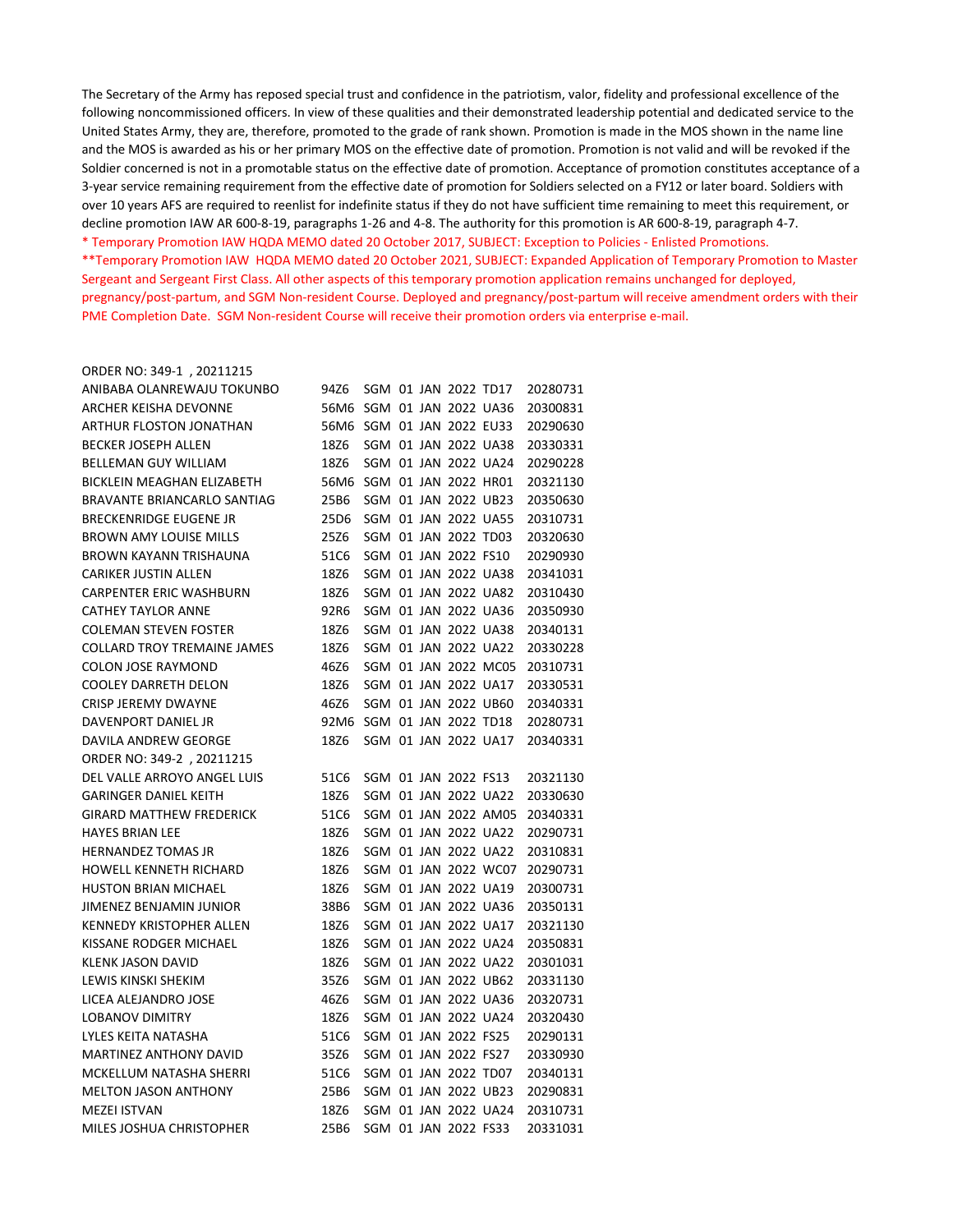| ORDER NO: 349-3, 20211215       |                           |                      |  |                      |                      |                                    |                            |
|---------------------------------|---------------------------|----------------------|--|----------------------|----------------------|------------------------------------|----------------------------|
| MILLER JOSEPH MCCAMEY III       | 18Z6                      |                      |  |                      |                      | SGM 01 JAN 2022 UA17 20321130      |                            |
| NGUYEN NAM KHOA                 | 35Z6                      |                      |  |                      |                      | SGM 01 JAN 2022 WC02 20340430      |                            |
| PARKS BRIAN MICHAEL             | 18Z6                      |                      |  |                      |                      | SGM 01 JAN 2022 UA17 20301130      |                            |
| PEREZSANTALLA NICHOLAS ALEX     | 25E6                      | SGM 01 JAN 2022 UB16 |  |                      |                      | 20320831                           |                            |
| PERRY JOHN EMANUEL              | 18Z6                      |                      |  |                      | SGM 01 JAN 2022 UA17 | 20320531                           |                            |
| REUTER AMANDA MARIE             |                           |                      |  |                      |                      | 56M6 SGM 01 JAN 2022 MC05 20331130 |                            |
| ROBERTS EDRENA RONAE            | 56M6 SGM 01 JAN 2022 UB60 |                      |  |                      |                      | 20321231                           |                            |
| SAUVE JACQUELINE                | 35Z6                      | SGM 01 JAN 2022 TD01 |  |                      |                      | 20330831                           |                            |
| SCHEIL JEREMIAH JASON           | 51C6                      | SGM 01 JAN 2022 FS27 |  |                      |                      | 20320229                           |                            |
| SEIDL BRIAN EDWARD              | 18Z6                      |                      |  |                      | SGM 01 JAN 2022 UA24 | 20320831                           |                            |
| SILVAWARREN ANTONIA             | 88Z6                      |                      |  |                      | SGM 01 JAN 2022 HR01 | 20300731                           |                            |
| SMITH JEREMY WAYNE              | 18Z6                      |                      |  |                      | SGM 01 JAN 2022 UA38 | 20330831                           |                            |
| SMITH NAOMI LAWANDA             | 25B6                      | SGM 01 JAN 2022 HR01 |  |                      |                      | 20300930                           |                            |
| THOMAS DEAQUENNETTE SHANTE      | 51C6                      | SGM 01 JAN 2022 KO41 |  |                      |                      | 20310930                           |                            |
| THOMPSON JOSHUA TERRY           | 51C6                      | SGM 01 JAN 2022 EU17 |  |                      |                      | 20330430                           |                            |
| TOLLETT NICHOLAS SAMUEL         | 51C6                      | SGM 01 JAN 2022 FS24 |  |                      |                      | 20330831                           |                            |
| <b>TRAVIS BYRON JOE</b>         | 18Z6                      |                      |  |                      | SGM 01 JAN 2022 UA22 | 20320930                           |                            |
| VAUGHN CHARLES EDWARD JR        | 25B6                      |                      |  |                      | SGM 01 JAN 2022 UA48 | 20321031                           |                            |
| VAZQUEZ JESUS JR                | 88Z6                      |                      |  | SGM 01 JAN 2022 FS27 |                      | 20260831                           |                            |
| VOROBYEVASANTIAGO NADEJDA E     | 51C6 SGM 01 JAN 2022 FS16 |                      |  |                      |                      | 20320831                           |                            |
| ORDER NO: 349-4, 20211215       |                           |                      |  |                      |                      |                                    |                            |
| WAHID JALILA AMATULLAH          | 51C6                      | SGM 01 JAN 2022 FS27 |  |                      |                      | 20360331                           |                            |
| <b>WELLS BRUCE WAYNE</b>        | 18Z6                      |                      |  |                      | SGM 01 JAN 2022 UA22 | 20330131                           |                            |
| <b>WILKINSON JACOB THOMAS</b>   | 18Z6                      |                      |  |                      | SGM 01 JAN 2022 UA19 | 20301031                           |                            |
| <b>WORTH BRIAN SEAN</b>         | 37F6                      | SGM 01 JAN 2022 EU33 |  |                      |                      | 20300930                           |                            |
| ORDER NO: 349-5, 20211215       |                           |                      |  |                      |                      |                                    |                            |
| AKSZ JANOS LASZLO               | 35Z5                      |                      |  | MSG 01 JAN 2022 TD25 |                      | 20270802                           |                            |
| ALBAUGH JUSTIN RAY KAINALU      | 11Z5                      |                      |  |                      | MSG 01 JAN 2022 UA75 | 20231001                           | MUST REUP TO MEET TIS ROMT |
| ALBERT ZACHREY SCOTT            | 18Z5                      |                      |  |                      | MSG 01 JAN 2022 UA24 | 20290831                           |                            |
| ALFARO ADAN                     | 31B5                      |                      |  |                      |                      | MSG 01 JAN 2022 WC02 20270630      |                            |
| ALICEARIVERA ENRIQUE J          | 38B5                      |                      |  |                      | MSG 01 JAN 2022 UA69 | 20290531                           |                            |
| ARMISTEAD BRIAN PATRICK         | 11Z5                      | MSG 01 JAN 2022 HR01 |  |                      |                      | 20300331                           |                            |
| ARNDS MICHAEL RYAN              | 18Z5                      |                      |  |                      | MSG 01 JAN 2022 HR01 | 20290331                           |                            |
| <b>BAKER JEFFREY THOMAS</b>     | 35Z5                      |                      |  |                      | MSG 01 JAN 2022 UB73 | 20240930                           | MUST REUP TO MEET TIS ROMT |
| <b>BALDON KENNETH WAYNE</b>     | 92F5                      |                      |  |                      |                      | MSG 01 JAN 2022 UA66 20280731      |                            |
| <b>BANKS JAMES ANDREW</b>       | 35Z5                      |                      |  |                      |                      | MSG 01 JAN 2022 MD13 20281031      |                            |
| BASCUE JUSTIN MATTHEW           |                           |                      |  |                      |                      | 18Z5 MSG 01 JAN 2022 RC02 20250203 |                            |
| BATTLE EJAYE                    |                           |                      |  |                      |                      | 13Z5 MSG 01 JAN 2022 EU17 20260423 |                            |
| BAUTISTA DWAYNE DANIELTRINI     | 74D5                      |                      |  |                      |                      | MSG 01 JAN 2022 UB51 20290831      |                            |
| <b>BAZI DAVID</b>               | 42A5                      | MSG 01 JAN 2022 TD10 |  |                      |                      | 20311130                           |                            |
| <b>BENGOA MAITE MICHELLE</b>    | 68C5                      |                      |  |                      |                      | MSG 01 JAN 2022 MC05 20261130      |                            |
| BENNETT STEVEN MATHEW           | 92R5                      | MSG 01 JAN 2022 TD26 |  |                      |                      | 20240831                           |                            |
| <b>BERNARD RICHARD TAFUR</b>    | 25E5                      | MSG 01 JAN 2022 FS27 |  |                      |                      | 20291031                           |                            |
| <b>BETHEL ROBERT LLOYD</b>      | 91Z5                      |                      |  |                      |                      | MSG 01 JAN 2022 UA08 20290731      |                            |
| <b>BLAND RHEADUS TEMPLE</b>     | 79S5                      |                      |  |                      |                      | MSG 01 JAN 2022 UA19 20340531      |                            |
| <b>BLANKENSHIP BRENT LEE</b>    | 35Z5                      |                      |  |                      | MSG 01 JAN 2022 RC02 | 20290131                           |                            |
| ORDER NO: 349-6, 20211215       |                           |                      |  |                      |                      |                                    |                            |
| BLEND ROBERT PAUL               | 11Z5                      |                      |  |                      |                      | MSG 01 JAN 2022 UB50 20310531      |                            |
| BORJA HERMAN BRET               | 18Z5                      |                      |  |                      | MSG 01 JAN 2022 HR01 | 20250930                           |                            |
| <b>BOULWARE LISA MARIE</b>      | 89B5                      |                      |  |                      | MSG 01 JAN 2022 UB36 | 20270630                           |                            |
| BRADLEY JEREMY MARSHALL         | 19Z5                      |                      |  |                      | MSG 01 JAN 2022 UB07 | 20310531                           |                            |
| <b>BRIDGES TRACY DAWN</b>       | 68K5                      |                      |  |                      | MSG 01 JAN 2022 TD21 | 20270131                           |                            |
| BRODIGAN JOHN BERNARD           | 13Z5                      |                      |  |                      | MSG 01 JAN 2022 TD22 | 20230604                           | MUST REUP TO MEET TIS ROMT |
| BRYAN DANIEL SCOTT              | 35Z5                      |                      |  |                      |                      | MSG 01 JAN 2022 WC02 20290630      |                            |
| <b>BUCKINGHAM TYLOR FORREST</b> | 92R5                      |                      |  |                      | MSG 01 JAN 2022 UB36 | 20280630                           |                            |
| <b>BURNETT SEAN MICHAEL</b>     | 18Z5                      | MSG 01 JAN 2022 FS27 |  |                      |                      | 20290131                           |                            |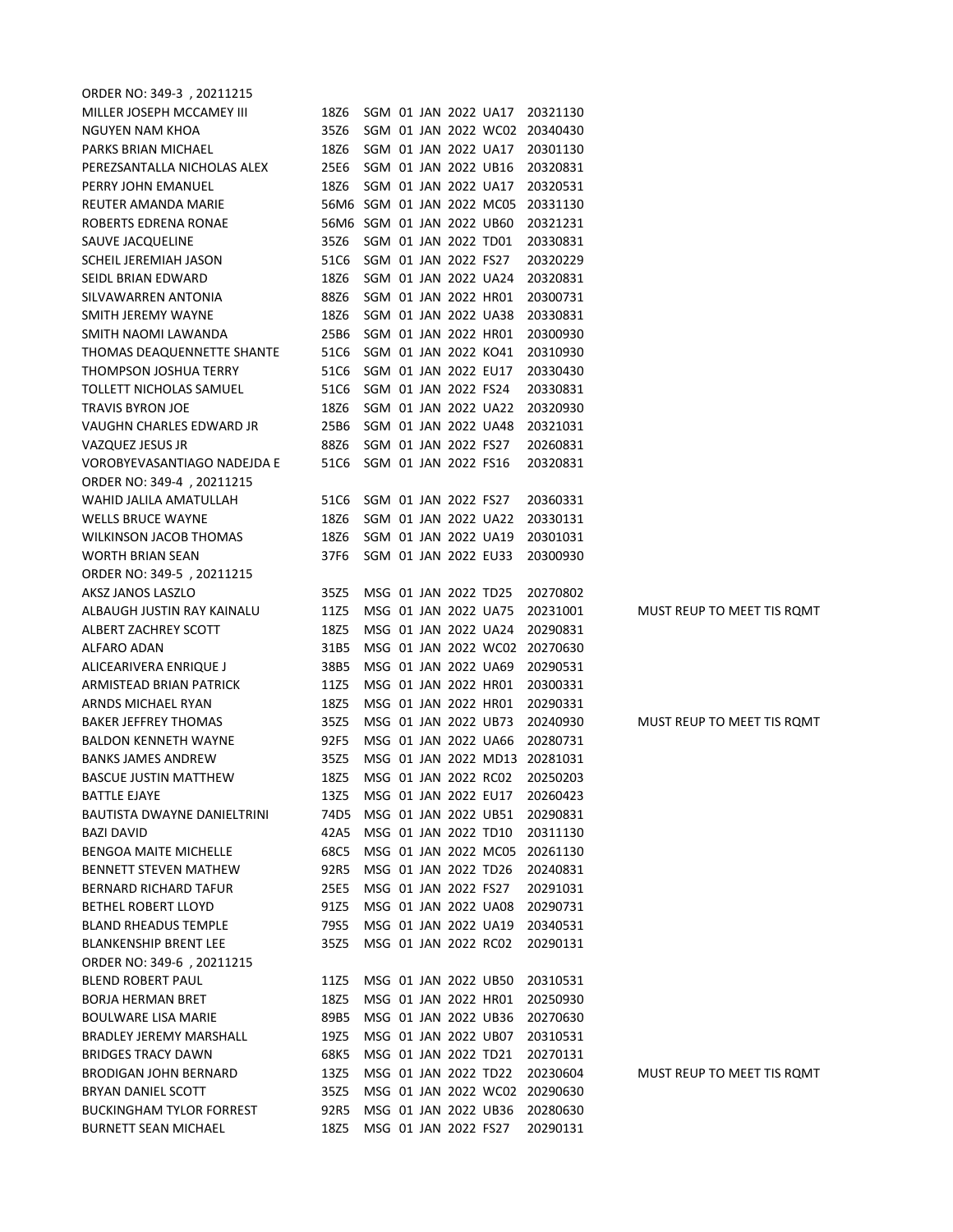| CARATTINI JASON MICHAEL          | 25U5 MSG 01 JAN 2022 UB51 |  |                      |                      | 20281130 |                            |
|----------------------------------|---------------------------|--|----------------------|----------------------|----------|----------------------------|
| CARDENAS BRUCE ANTHONY           | 68W5 MSG 01 JAN 2022 EU19 |  |                      |                      | 20290831 |                            |
| CARPENTER MARK WILLIAM           | 18Z5                      |  |                      | MSG 01 JAN 2022 UA38 | 20280430 |                            |
| CARRERO ROBERTO CARLOS           | 11Z5                      |  |                      | MSG 01 JAN 2022 TD13 | 20300930 |                            |
| CARTAGENARIVERA CAROL JHOA       | 42A5                      |  |                      | MSG 01 JAN 2022 HR01 | 20280331 |                            |
| <b>CASTRO LUIS ALBERTO</b>       | 79S5                      |  |                      | MSG 01 JAN 2022 UA70 | 20241020 | MUST REUP TO MEET TIS ROMT |
| <b>CERECERES JEFFREY MARIO</b>   | 74D5                      |  |                      | MSG 01 JAN 2022 UB15 | 20271130 |                            |
| CHILLOUS SABRINA LYNN            | 25D5                      |  |                      | MSG 01 JAN 2022 UB53 | 20241031 |                            |
| CHRISTIAN WILLIAM THOMAS         | 37F5                      |  |                      | MSG 01 JAN 2022 UA37 | 20310430 |                            |
| <b>CISNEROS JENNY ALEXANDRA</b>  | 51C5                      |  |                      | MSG 01 JAN 2022 KO41 | 20280731 |                            |
| <b>CLAGUE PATRICK GARY</b>       | 18Z5                      |  |                      | MSG 01 JAN 2022 UA22 | 20280731 |                            |
| ORDER NO: 349-7, 20211215        |                           |  |                      |                      |          |                            |
| <b>CLAYTON CYRIL ELIAS</b>       | 68W5 MSG 01 JAN 2022 EU19 |  |                      |                      | 20241230 | MUST REUP TO MEET TIS ROMT |
| COBB JEFFERY ALLAN               | 38B5                      |  |                      | MSG 01 JAN 2022 UA69 | 20291130 |                            |
| <b>COLEMAN NATHANIEL</b>         | 18Z5                      |  |                      | MSG 01 JAN 2022 UA22 | 20300531 |                            |
| <b>COLLINS DEREK SCOTT</b>       | 12Z5                      |  |                      | MSG 01 JAN 2022 TD22 | 20231029 | MUST REUP TO MEET TIS ROMT |
| <b>CONNELLY JOSEPH THOMAS JR</b> | 17E5                      |  |                      | MSG 01 JAN 2022 UA85 | 20300228 |                            |
| COOK ARIANNA DANIELLE            | 14Z5                      |  |                      | MSG 01 JAN 2022 UA59 | 20220604 | MUST REUP TO MEET TIS ROMT |
| CORDOVA MICHAEL PAUL             | 35Z5                      |  |                      | MSG 01 JAN 2022 UB70 | 20240430 |                            |
| CORVINUS DALLAS DELVAUGHN        | 35Z5                      |  |                      | MSG 01 JAN 2022 UA59 | 20291231 |                            |
| <b>COSTA HUDSON ADAM</b>         | 12Z5                      |  |                      | MSG 01 JAN 2022 UA80 | 20310831 |                            |
| <b>COTTAM KYLE STEPHEN</b>       | 18Z5                      |  |                      | MSG 01 JAN 2022 UA24 | 20250116 |                            |
| CRAWFORD CHARLES HILLMAN II      | 11Z5                      |  |                      | MSG 01 JAN 2022 UB31 | 20260131 |                            |
| <b>CROCKETT RODNEY D</b>         | 88Z5                      |  |                      | MSG 01 JAN 2022 EU35 | 20250831 |                            |
| <b>CROSS ADAM JUSTIN</b>         | 37F5                      |  | MSG 01 JAN 2022 IN01 |                      | 20291130 |                            |
| <b>CUFF MRISSA KNICOL *</b>      | 35Z5                      |  |                      | MSG 01 JAN 2022 UA80 | 20260131 |                            |
| <b>CURTIS ANDREW WATIER</b>      | 18Z5                      |  |                      | MSG 01 JAN 2022 UA17 | 20300131 |                            |
| DANFORTH ADAM ELIAS              | 18Z5                      |  |                      | MSG 01 JAN 2022 UA24 | 20320930 |                            |
| DANIEL JOSHUA WAYNE              | 18Z5                      |  | MSG 01 JAN 2022 FS27 |                      | 20280630 |                            |
| DARBY SANTANA TERREL             | 56M5 MSG 01 JAN 2022 TD10 |  |                      |                      | 20310630 |                            |
| DAVIES MICHAEL BENJAMIN          | 14Z5                      |  | MSG 01 JAN 2022 SP02 |                      | 20230208 | MUST REUP TO MEET TIS ROMT |
| DAVIS PORSCHA MARIE              | 94Z5                      |  | MSG 01 JAN 2022 TD03 |                      | 20260930 |                            |
| ORDER NO: 349-8, 20211215        |                           |  |                      |                      |          |                            |
| DAVISBURKS CHRISTIE LUCIANA      | 51C5                      |  |                      | MSG 01 JAN 2022 TD10 | 20250131 |                            |
| DELGADO RUDY                     | 91Z5                      |  |                      | MSG 01 JAN 2022 UA97 | 20280531 |                            |
| DIAZCAIN ROBERTO C               | 92R5                      |  |                      | MSG 01 JAN 2022 TD18 | 20250831 |                            |
| DUDTMULZET CASEY                 | 18Z5                      |  |                      | MSG 01 JAN 2022 UA38 | 20231002 | MUST REUP TO MEET TIS ROMT |
| DUNHAM MARITZA EDELMIRA          | 79S5                      |  |                      | MSG 01 JAN 2022 HR01 | 20280630 |                            |
| DURST CLARENCE OLIVER            | 25B5                      |  |                      | MSG 01 JAN 2022 TD10 | 20300731 |                            |
| DYCUS JEREMIAH EDWARD            | 31B5                      |  |                      | MSG 01 JAN 2022 TD08 | 20250630 |                            |
| EASTERLING ANDREW EDWARD         | 88Z5                      |  |                      | MSG 01 JAN 2022 TD18 | 20231130 |                            |
| ECKERT ZACKERIA D DOMINIQUE      | 19Z5                      |  |                      | MSG 01 JAN 2022 TD13 | 20300331 |                            |
| EDWARDS EVERTON ANTHONY JR       | 91Z5                      |  |                      | MSG 01 JAN 2022 UA39 | 20260731 |                            |
| ELLIOTT MICHAEL BRANDON          | 35Z5                      |  | MSG 01 JAN 2022 FS27 |                      | 20290831 |                            |
| ELLIS SHAUN LYLE                 | 25E5                      |  |                      | MSG 01 JAN 2022 HR01 | 20290531 |                            |
| ENGLE DENIZE JOY PUNZALA         | 14Z5                      |  |                      | MSG 01 JAN 2022 TD22 | 20230430 | MUST REUP TO MEET TIS ROMT |
| EVANS JARRED SCOTT               | 35Z5                      |  | MSG 01 JAN 2022 FS27 |                      | 20250630 |                            |
| FIGUEROA REINALDO JR             | 91Z5                      |  |                      | MSG 01 JAN 2022 UB68 | 20270731 |                            |
| <b>FRANCE EAND JAMES</b>         | 88Z5                      |  |                      | MSG 01 JAN 2022 UB17 | 20270531 |                            |
| FRANCO LINDA MARIA               | 89B5                      |  | MSG 01 JAN 2022 FS22 |                      | 20241031 |                            |
| FRAVEL STEVEN WAYNE JR           | 18Z5                      |  |                      | MSG 01 JAN 2022 UA38 | 20310331 |                            |
| <b>GAITAN JONATHAN BROOKES</b>   | 17E5                      |  |                      | MSG 01 JAN 2022 UA75 | 20300630 |                            |
| <b>GAN TIFFANY DANIELLE</b>      | 68K5                      |  | MSG 01 JAN 2022 FS16 |                      | 20290430 |                            |
| ORDER NO: 349-9, 20211215        |                           |  |                      |                      |          |                            |
| <b>GARTH ADRIAN JR</b>           | 92Y5                      |  |                      | MSG 01 JAN 2022 UA03 | 20300930 |                            |
| GIAGNOCAVO DANIEL JONATHAN       | 12D5                      |  |                      | MSG 01 JAN 2022 MC05 | 20320131 |                            |
| <b>GOTSCHALL DANIEL ALLAN</b>    | 31B5                      |  |                      | MSG 01 JAN 2022 UA84 | 20250731 |                            |
|                                  |                           |  |                      |                      |          |                            |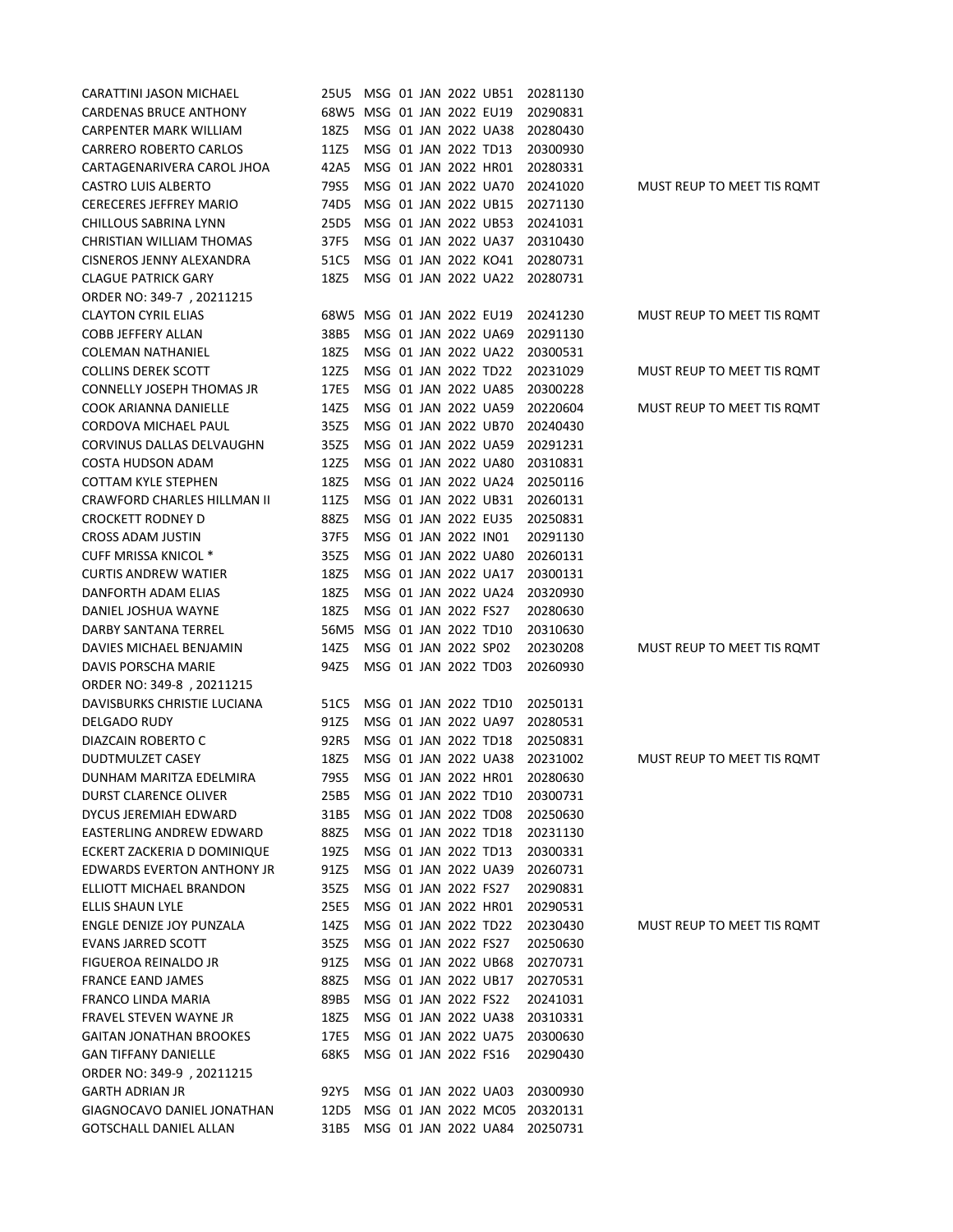| <b>GREENLIEF FREDERICK JOSEPH</b> | 92Y5                      |  | MSG 01 JAN 2022 TD03 |                           | 20280331                           |                            |
|-----------------------------------|---------------------------|--|----------------------|---------------------------|------------------------------------|----------------------------|
| <b>GUILLEN LEONARDO ENRIQUE</b>   | 42A5                      |  |                      | MSG 01 JAN 2022 UA22      | 20271031                           |                            |
| <b>GULLEY NATHAN ANDREW</b>       | 12X5                      |  |                      | MSG 01 JAN 2022 UB11      | 20251130                           |                            |
| <b>HAGANS MARKITA RENEE</b>       | 92Y5                      |  |                      | MSG 01 JAN 2022 UB10      | 20271231                           |                            |
| <b>HALL STEPHEN PRESCOTT</b>      | 42A5                      |  |                      | MSG 01 JAN 2022 UA38      | 20300228                           |                            |
| <b>HANSEN ZACK WILLIAM</b>        | 18Z5                      |  |                      | MSG 01 JAN 2022 UA22      | 20310731                           |                            |
| HANZALIK JOSHUA WILLIAM           | 11Z5                      |  |                      | MSG 01 JAN 2022 UA71      | 20300331                           |                            |
| <b>HARLESTON ERICS</b>            | 91Z5                      |  |                      | MSG 01 JAN 2022 UB32      | 20270228                           |                            |
| <b>HARRIS GARY VONDEL</b>         | 91Z5                      |  |                      | MSG 01 JAN 2022 UA10      | 20280630                           |                            |
| <b>HICKS EDGUARDO YKEEMI</b>      | 91Z5                      |  |                      | MSG 01 JAN 2022 UA22      | 20310131                           |                            |
| <b>HOLDER RACHAEL LOUISE</b>      | 92Y5                      |  |                      | MSG 01 JAN 2022 UA52      | 20270228                           |                            |
| <b>ISRAEL EVENS</b>               |                           |  |                      | 56M5 MSG 01 JAN 2022 MD13 | 20270228                           |                            |
| JACOBS DANIEL FRANCIS             | 91Z5                      |  | MSG 01 JAN 2022 FS27 |                           | 20271031                           |                            |
| JAMES KENNETH DAMON               | 25B5                      |  | MSG 01 JAN 2022 TD03 |                           | 20310731                           |                            |
| JANSEN JEREMIAH DANIEL            | 38B5                      |  |                      | MSG 01 JAN 2022 UA18      | 20230731                           |                            |
| JIMENEZ JONATHAN                  | 11Z5                      |  | MSG 01 JAN 2022 FS14 |                           | 20231003                           | MUST REUP TO MEET TIS ROMT |
| JONES JUSTIN ZANE                 | 91Z5                      |  |                      | MSG 01 JAN 2022 UB55      | 20240630                           |                            |
| ORDER NO: 349-10, 20211215        |                           |  |                      |                           |                                    |                            |
| JONES MICHAEL LEE                 | 68W5 MSG 01 JAN 2022 UA80 |  |                      |                           | 20300831                           |                            |
| <b>KAMARA DAVID</b>               | 68G5                      |  |                      | MSG 01 JAN 2022 MC01      | 20251130                           |                            |
| <b>KEARNEY BILL DANIEL</b>        | 11Z5                      |  |                      | MSG 01 JAN 2022 AM09      | 20250930                           |                            |
| <b>KELLER CAROLINE ANN</b>        | 56M5 MSG 01 JAN 2022 HR01 |  |                      |                           | 20270930                           |                            |
| <b>KELSEY MICHAEL ANDREW</b>      | 68C5                      |  |                      | MSG 01 JAN 2022 MC01      | 20280430                           |                            |
| KING DUSTIN MICHAEL               | 91Z5                      |  |                      | MSG 01 JAN 2022 UB73      | 20280229                           |                            |
| KINGSLEY ERIK LON                 | 18Z5                      |  |                      | MSG 01 JAN 2022 UA82      | 20290430                           |                            |
| KOSHT DON JAMITO                  | 68J5                      |  |                      | MSG 01 JAN 2022 MC04      | 20310531                           |                            |
| KOZAIN BRIANA LYNN                | 31B5                      |  |                      | MSG 01 JAN 2022 HR01      | 20310731                           |                            |
| KULBE LANCE ROBERT                | 25U5                      |  |                      | MSG 01 JAN 2022 UA15      | 20281031                           |                            |
| LAPAIX MERENCIANA                 | 92Y5                      |  | MSG 01 JAN 2022 FS08 |                           | 20311108                           |                            |
| LATCH CARMELITA ANN               | 88Z5                      |  | MSG 01 JAN 2022 HR01 |                           | 20290930                           |                            |
| LAVIND JASON BERNARD              | 35Z5                      |  | MSG 01 JAN 2022 TD06 |                           | 20270131                           |                            |
| LEE JASON ALLEN                   | 25D5                      |  |                      | MSG 01 JAN 2022 MD13      | 20300930                           |                            |
| LEGRAND JUDITH                    | 35Z5                      |  | MSG 01 JAN 2022 FS27 |                           | 20300228                           |                            |
| LEWIS NIKITA VANDERBILT           | 88Z5                      |  |                      | MSG 01 JAN 2022 UA52      | 20320331                           |                            |
| LINDSEY LERONICA LACHERYL         | 25U5                      |  |                      | MSG 01 JAN 2022 UB59      | 20301130                           |                            |
| LITES SAKEENA AYAT                | 68W5 MSG 01 JAN 2022 FS27 |  |                      |                           | 20240122                           | MUST REUP TO MEET TIS ROMT |
| <b>LOCKWOOD RYAN ROBERT</b>       | 14Z5                      |  | MSG 01 JAN 2022 TD07 |                           | 20280731                           |                            |
| LOPEZCARRERAS HECTOR MANUEL       |                           |  |                      |                           | 56M5 MSG 01 JAN 2022 WC02 20281130 |                            |
| ORDER NO: 349-11, 20211215        |                           |  |                      |                           |                                    |                            |
| LORE MAYO BRENDA RAE              | 35Z5                      |  |                      | MSG 01 JAN 2022 UA80      | 20280731                           |                            |
| LOSO PETER THOMAS                 | 18Z5                      |  |                      | MSG 01 JAN 2022 UA17      | 20320229                           |                            |
| LYNCH CORLETTA DOMONIQUE          | 92Y5                      |  | MSG 01 JAN 2022 SP02 |                           | 20270131                           |                            |
| <b>MACCRORY STEPHEN ANTHONY</b>   | 35Z5                      |  |                      | MSG 01 JAN 2022 UB29      | 20290331                           |                            |
| MAGGARD JOSHUA WAYNE              | 18Z5                      |  |                      | MSG 01 JAN 2022 UA19      | 20280331                           |                            |
| MALDONADO FRANCISCO EMANUEL       | 35Z5                      |  |                      | MSG 01 JAN 2022 UA38      | 20230413                           | MUST REUP TO MEET TIS ROMT |
| MANNINGS PATRICIO ORLANDO J       | 92F5                      |  |                      | MSG 01 JAN 2022 UB41      | 20260831                           |                            |
| MARIE ELIANNA ALEJANDRA           | 91Z5                      |  | MSG 01 JAN 2022 FS34 |                           | 20290731                           |                            |
| <b>MARTIN ANSON BARRETT</b>       | 18Z5                      |  |                      | MSG 01 JAN 2022 WC07      | 20290430                           |                            |
| MARTINEZ DAVID MICHAEL            | 25U5                      |  |                      | MSG 01 JAN 2022 UB53      | 20280229                           |                            |
| <b>MATTINGLY MORIAH LYNN</b>      | 68K5                      |  | MSG 01 JAN 2022 FS27 |                           | 20290630                           |                            |
| MCALPINE SEAN MARSHALL            | 18Z5                      |  | MSG 01 JAN 2022 FS27 |                           | 20291031                           |                            |
| MCDONALD ANDREW JAMES             | 18Z5                      |  |                      | MSG 01 JAN 2022 UA38      | 20230426                           | MUST REUP TO MEET TIS ROMT |
| MCGUIRE TIMOTHY BARTLETT          | 18Z5                      |  |                      | MSG 01 JAN 2022 UA22      | 20300131                           |                            |
| MCINTYRE JUSTIN JERMAINE          | 25E5                      |  |                      | MSG 01 JAN 2022 UB73      | 20270831                           |                            |
| MEDINA RAUL JR                    | 51C5                      |  |                      | MSG 01 JAN 2022 KO41      | 20270930                           |                            |
| MIRANDASANTINI WILLIAM S          | 91Z5                      |  |                      | MSG 01 JAN 2022 UA39      | 20280630                           |                            |
| MITCHELL MATTHIAS REESE           | 25E5                      |  |                      | MSG 01 JAN 2022 UB16      | 20270430                           |                            |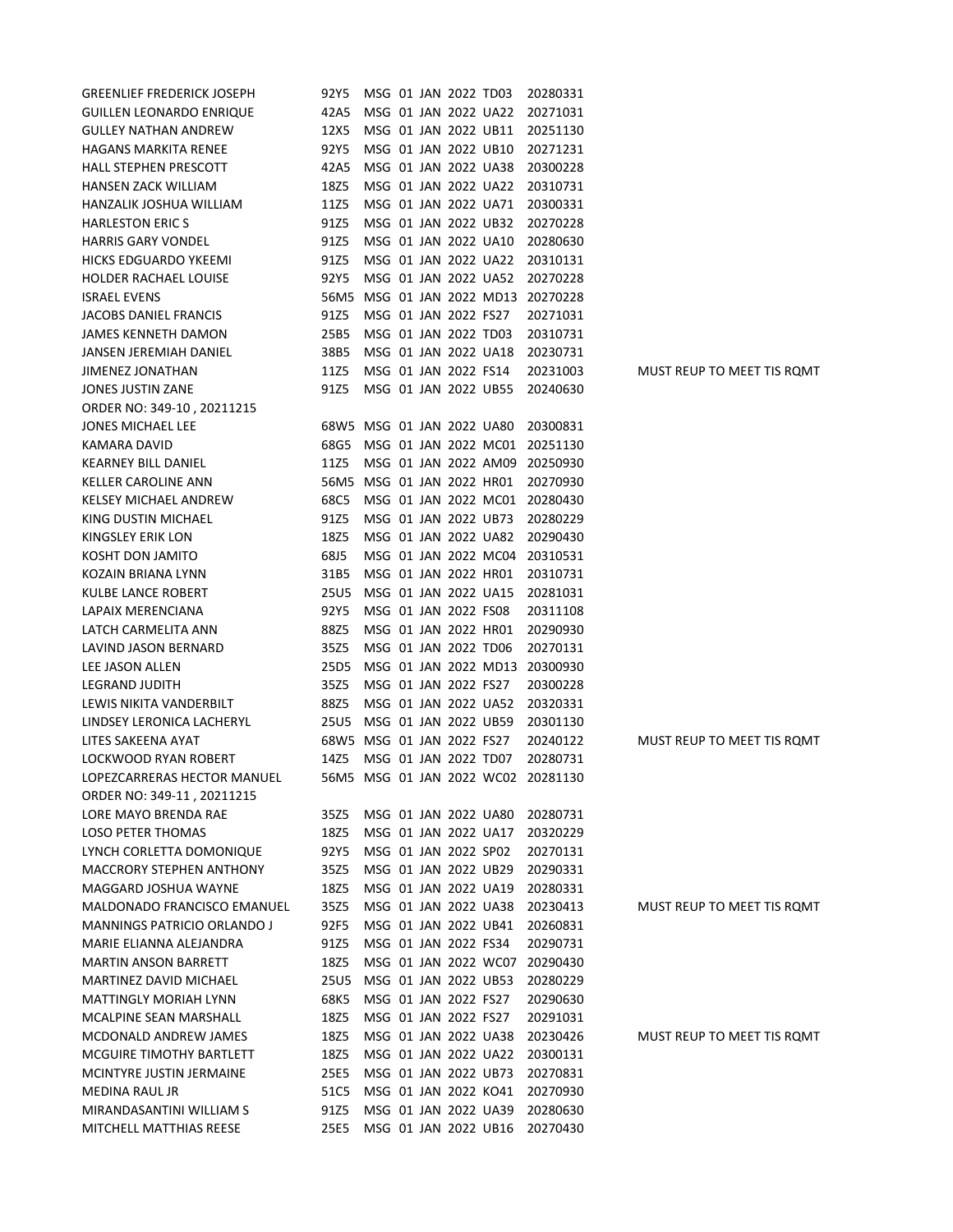| MOHAMMED TAMARA LASINA                             | 79S5                      |  |                      | MSG 01 JAN 2022 UB19      | 20250119                      |                            |
|----------------------------------------------------|---------------------------|--|----------------------|---------------------------|-------------------------------|----------------------------|
| <b>MONDRAGON BARRY ANTHONY</b>                     | 79R5                      |  |                      | MSG 01 JAN 2022 HR01      | 20290731                      |                            |
| ORDER NO: 349-12, 20211215                         |                           |  |                      |                           |                               |                            |
| <b>MONTAGUE MATTHEW WAYNE</b>                      | 92Y5                      |  |                      | MSG 01 JAN 2022 UA01      | 20300905                      |                            |
| <b>MOORE SHARODER RENA</b>                         | 92Y5                      |  |                      | MSG 01 JAN 2022 EU04      | 20261130                      |                            |
| MUELLER ZACHARY BRANDT                             | 25U5                      |  |                      | MSG 01 JAN 2022 UA80      | 20260831                      |                            |
| MURPHY PAUL WILLIAM                                | 18Z5                      |  |                      | MSG 01 JAN 2022 UA22      | 20281031                      |                            |
| NELSON ROBERT FRANKLIN JR                          | 92Y5                      |  |                      | MSG 01 JAN 2022 TD18      | 20290731                      |                            |
| NEWMAN JASON ALLEN                                 | 91Z5                      |  |                      | MSG 01 JAN 2022 TD13      | 20270731                      |                            |
| NICHOLSON ROBERT OLIVER                            | 51C5                      |  |                      | MSG 01 JAN 2022 KO41      | 20280430                      |                            |
| NOON MICHAEL FRANCIS JR                            | 79R5                      |  |                      | MSG 01 JAN 2022 HR01      | 20300531                      |                            |
| NUNEZ FELIX JOEL                                   | 79S5                      |  |                      | MSG 01 JAN 2022 UA42      | 20260523                      |                            |
| OHARA LOGAN MICHAEL                                | 68W5 MSG 01 JAN 2022 FS27 |  |                      |                           | 20290531                      |                            |
| OKEEFE RENEX JAMES                                 | 18Z5                      |  |                      | MSG 01 JAN 2022 UA17      | 20300920                      |                            |
| OLIVER CHARITY RAIN                                | 68A5                      |  | MSG 01 JAN 2022 EU17 |                           | 20231002                      | MUST REUP TO MEET TIS ROMT |
| OTOOLE SEAN KEVIN ALEXANDER                        | 92R5                      |  | MSG 01 JAN 2022 TD18 |                           | 20240121                      |                            |
| OUTLAW LEANDER EARL                                | 56M5 MSG 01 JAN 2022 UB35 |  |                      |                           | 20270630                      |                            |
| PAGE TIMOTHY MARTIN                                | 13Z5                      |  | MSG 01 JAN 2022 FS14 |                           | 20310228                      |                            |
| <b>PARK ALICE</b>                                  | 42R5                      |  |                      | MSG 01 JAN 2022 UA32      | 20310630                      |                            |
| PARKS ALISHA MONQUIE                               | 42A5                      |  |                      | MSG 01 JAN 2022 UB48      | 20270731                      |                            |
| PELTZ JESSE ALBERT                                 | 25U5 MSG 01 JAN 2022 UA80 |  |                      |                           | 20280229                      |                            |
| PEREIRALOPEZ GUILLERMO                             | 38B5                      |  | MSG 01 JAN 2022 FS27 |                           | 20290430                      |                            |
| PEREZRODRIGUEZ OMAR ANDRES                         | 68W5 MSG 01 JAN 2022 SA01 |  |                      |                           | 20300430                      |                            |
| ORDER NO: 349-13, 20211215                         |                           |  |                      |                           |                               |                            |
| POOLE MATTHEW DAVID                                | 31B5                      |  | MSG 01 JAN 2022 TD21 |                           | 20310930                      |                            |
| PORT MITCHELL STEPHEN                              | 11Z5                      |  | MSG 01 JAN 2022 TD13 |                           | 20280331                      |                            |
| PRATT MICHAEL BENNETT                              | 92R5                      |  |                      | MSG 01 JAN 2022 UA75      | 20270331                      |                            |
| PRIDE MATTHEW PATRICK                              | 35Z5                      |  |                      | MSG 01 JAN 2022 UB46      | 20270831                      |                            |
| QUEEN JOSHUA NIKOLAS                               | 68C5                      |  |                      | MSG 01 JAN 2022 UB69      | 20310131                      |                            |
| QUINTERO DELILAH JOVANNA                           | 42A5                      |  | MSG 01 JAN 2022 TD10 |                           | 20310930                      |                            |
| RAPACZ JOHN JOSEPH JR                              | 18Z5                      |  | MSG 01 JAN 2022 FS27 |                           |                               |                            |
|                                                    | 88Z5                      |  |                      | MSG 01 JAN 2022 UA73      | 20290630                      |                            |
| RHOADES ERIC ANDREW                                |                           |  |                      |                           | 20280131                      |                            |
| RITCHIE DANIEL ALAN<br>RIVERADIAZ JOSE RAUL        | 38B5<br>88Z5              |  | MSG 01 JAN 2022 FS27 | MSG 01 JAN 2022 UB00      | 20310228                      |                            |
| ROBINSON DONTRE LEJUAN WILL                        |                           |  |                      | 68W5 MSG 01 JAN 2022 MC05 | 20270630                      |                            |
|                                                    | 25Z5                      |  | MSG 01 JAN 2022 SA01 |                           | 20291130<br>20290531          |                            |
| RODRIGUEZ FRANCISCO JR<br>RODRIGUEZ ROBERTO MIGUEL | 19Z5                      |  | MSG 01 JAN 2022 TD17 |                           |                               |                            |
| ROGERS MICHAEL R II                                | 68W5 MSG 01 JAN 2022 UA01 |  |                      |                           | 20260731<br>20330228          |                            |
|                                                    |                           |  |                      | 68W5 MSG 01 JAN 2022 MC03 | 20240828                      | MUST REUP TO MEET TIS ROMT |
| ROHLER MONA L                                      |                           |  |                      | MSG 01 JAN 2022 TD21      | 20280531                      |                            |
| ROSS RICHARD HARRISON<br>ROUSE ADRIAN LASHAUN      | 12X5                      |  |                      | MSG 01 JAN 2022 UA38      |                               |                            |
|                                                    | 18Z5                      |  |                      | MSG 01 JAN 2022 UA28      | 20290331                      |                            |
| <b>RYAN TRISTAN SHEA</b>                           | 35Z5                      |  |                      |                           | 20300831                      |                            |
| SAECHAO WANG POU                                   | 11Z5                      |  | MSG 01 JAN 2022 TD13 |                           | 20320430                      |                            |
| SANDOVAL CORNISH MINNETTE D                        | 68W5 MSG 01 JAN 2022 TD10 |  |                      |                           | 20220116                      | MUST REUP TO MEET TIS ROMT |
| ORDER NO: 349-14, 20211215                         |                           |  |                      |                           |                               |                            |
| <b>SCROGGINS STEPHEN DANIEL</b>                    | 18Z5                      |  |                      | MSG 01 JAN 2022 UA24      | 20240220                      | MUST REUP TO MEET TIS ROMT |
| SEEBER NICOLAS MERLIN                              | 74D5                      |  |                      | MSG 01 JAN 2022 UA17      | 20310228                      |                            |
| SERRANO ROBERT ANDREW                              | 18Z5                      |  |                      | MSG 01 JAN 2022 UA38      | 20270531                      |                            |
| SHEPHERD ZACHARY MARCUS ALL                        | 18Z5                      |  |                      | MSG 01 JAN 2022 UA17      | 20240307                      | MUST REUP TO MEET TIS ROMT |
| SHULTZ SHAD WAYNE                                  | 91Z5                      |  |                      | MSG 01 JAN 2022 UA32      | 20250131                      |                            |
| <b>SLACK CHRISTOPHER WAYNE</b>                     | 12Z5                      |  |                      |                           | MSG 01 JAN 2022 WP01 20290930 |                            |
| SMALLS CRAIG LAMAR                                 | 91Z5                      |  |                      | MSG 01 JAN 2022 UA97      | 20260831                      |                            |
| SMITH DERYK WOODROW                                | 18Z5                      |  | MSG 01 JAN 2022 FS27 |                           | 20301005                      |                            |
| SMITH SCOTT JEFFERY                                | 51C5                      |  |                      | MSG 01 JAN 2022 AM09      | 20270430                      |                            |
| SMITH SHAUN LEIGH                                  | 68G5                      |  |                      | MSG 01 JAN 2022 UA56      | 20270630                      |                            |
| SOTO JONATHAN                                      | 11Z5                      |  |                      | MSG 01 JAN 2022 UA80      | 20310930                      |                            |
| SPEESE BRANDON MICHAEL                             | 19Z5                      |  | MSG 01 JAN 2022 TD13 |                           | 20300430                      |                            |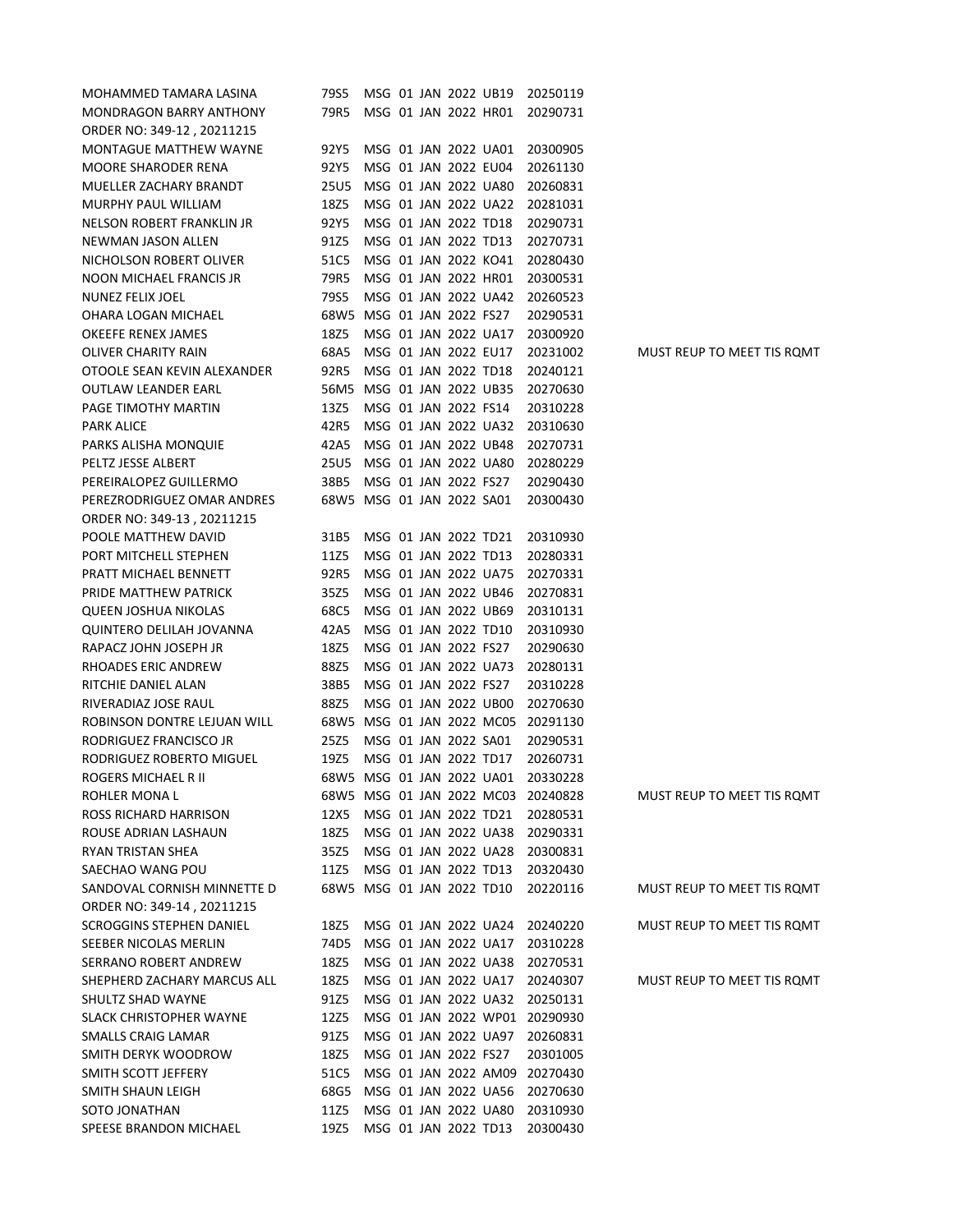| STAMP ANDREW JOHN                  | 18Z5                      |                      |  | MSG 01 JAN 2022 FS27 |                      | 20270915                      |                            |
|------------------------------------|---------------------------|----------------------|--|----------------------|----------------------|-------------------------------|----------------------------|
| STANDIFER CHRISTEL ANNE            | 68J5                      |                      |  |                      | MSG 01 JAN 2022 MC03 | 20271130                      |                            |
| STEARNS KIMBERLY                   | 68J5                      |                      |  |                      | MSG 01 JAN 2022 TD07 | 20290731                      |                            |
| STOCK JEREMY CHRISTOPHER           | 18Z5                      |                      |  |                      | MSG 01 JAN 2022 UA22 | 20300514                      |                            |
| STUEBBEN NICHOLAS JAMES            | 79R5                      |                      |  |                      | MSG 01 JAN 2022 HR01 | 20300630                      |                            |
| TARRATS JOSEPH REINALDO            | 35Z5                      |                      |  |                      |                      | MSG 01 JAN 2022 MD11 20301130 |                            |
| <b>TEMBLADOR ELIUD</b>             | 51C5                      |                      |  |                      |                      | MSG 01 JAN 2022 MD13 20310131 |                            |
| TEUFEL ERIC THOMAS                 | 13Z5                      |                      |  |                      | MSG 01 JAN 2022 UB50 | 20230829                      | MUST REUP TO MEET TIS ROMT |
| ORDER NO: 349-15, 20211215         |                           |                      |  |                      |                      |                               |                            |
| THEENER BROCK HENRY                | 18Z5                      |                      |  |                      | MSG 01 JAN 2022 UA82 | 20230926                      | MUST REUP TO MEET TIS ROMT |
| THOMAS SEAN BRIAN                  | 31D5                      | MSG 01 JAN 2022 TD21 |  |                      |                      | 20300731                      |                            |
| TOMBLIN DEXTER ANTONIO             | 56M5 MSG 01 JAN 2022 UA32 |                      |  |                      |                      | 20290131                      |                            |
| <b>TORRES ROBERT JONATHAN</b>      | 18Z5                      |                      |  |                      | MSG 01 JAN 2022 UA38 | 20260512                      |                            |
| TRIMBLE AARON JAY                  | 11Z5                      |                      |  |                      | MSG 01 JAN 2022 HR01 | 20300331                      |                            |
| TRUJILLO RENAE JULIE               | 51C5                      |                      |  | MSG 01 JAN 2022 FS06 |                      | 20300831                      |                            |
| <b>TURNER KEVIN MARK</b>           | 37F5                      |                      |  | MSG 01 JAN 2022 FS27 |                      | 20280331                      |                            |
| <b>VALENTI CHRISTOPHER MICHAEL</b> | 91Z5                      |                      |  | MSG 01 JAN 2022 TD18 |                      | 20280531                      |                            |
| VARGAS JESSE                       | 25U5                      |                      |  |                      | MSG 01 JAN 2022 UA67 | 20250630                      |                            |
| <b>VOGL BLAKE MATTHEW</b>          | 18Z5                      |                      |  | MSG 01 JAN 2022 FS27 |                      | 20300430                      |                            |
| <b>VOLK AARON JOHN</b>             | 18Z5                      | MSG 01 JAN 2022 FS06 |  |                      |                      | 20280831                      |                            |
| WADDELL NICHOLAS JOSEPH            | 25Z5                      |                      |  |                      | MSG 01 JAN 2022 UB25 | 20260331                      |                            |
| WASCH STEVEN EARLSTON              | 18Z5                      |                      |  |                      | MSG 01 JAN 2022 UA17 | 20290930                      |                            |
| <b>WEINDEL JASON DANIEL</b>        | 18Z5                      |                      |  |                      | MSG 01 JAN 2022 UA19 | 20290930                      |                            |
| <b>WETHINGTON MICHAEL TODD</b>     | 79S5                      |                      |  |                      | MSG 01 JAN 2022 UA03 | 20290531                      |                            |
| <b>WILLIAMS TASHA DESIREA</b>      | 89B5                      |                      |  |                      | MSG 01 JAN 2022 AM09 | 20261130                      |                            |
| WONG BOBBY KWOKWAH                 | 35Z5                      |                      |  |                      | MSG 01 JAN 2022 UB15 | 20291130                      |                            |
| WOOD DANIEL REX                    | 68W5 MSG 01 JAN 2022 UA42 |                      |  |                      |                      | 20311130                      |                            |
| <b>WOODS GERALD TERRELL</b>        | 25Z5                      |                      |  |                      | MSG 01 JAN 2022 HR01 | 20311031                      |                            |
| <b>WRIGHT BRODY DAVIN</b>          | 18Z5                      |                      |  | MSG 01 JAN 2022 FS27 |                      | 20310831                      |                            |
| ORDER NO: 349-16, 20211215         |                           |                      |  |                      |                      |                               |                            |
| <b>WRIGHT KEITH DONNELL</b>        | 56M5 MSG 01 JAN 2022 TD10 |                      |  |                      |                      | 20240731                      |                            |
| YAZBECK ELIAS JEFFREY              | 18Z5                      |                      |  |                      | MSG 01 JAN 2022 UA22 | 20280731                      |                            |
| ZEHEL MARK WILLIAM                 | 18Z5                      |                      |  |                      | MSG 01 JAN 2022 UA24 | 20260317                      |                            |
| ORDER NO: 349-17, 20211215         |                           |                      |  |                      |                      |                               |                            |
| ABBRUZZESE ALEXANDER               | 12B4                      | <b>SFC</b>           |  | 01 JAN 2022 TD21     |                      | 20240131                      | MUST REUP TO MEET TIS ROMT |
| ABNEY BIANCA MICHELLE              | 92Y4                      | <b>SFC</b>           |  | 01 JAN 2022 TD10     |                      | 20230930                      | MUST REUP TO MEET TIS ROMT |
| ACOSTA LUIS ANTONIO                | 35N4                      | <b>SFC</b>           |  | 01 JAN 2022 TD15     |                      | 20270722                      |                            |
| ADAMS RYAN MICHAEL                 | 18B4                      | <b>SFC</b>           |  |                      | 01 JAN 2022 UA38     | 20230108                      | MUST REUP TO MEET TIS ROMT |
| ADEGBESAN ABASS OLASUNKANMI        | 91X4                      | <b>SFC</b>           |  |                      | 01 JAN 2022 UB06     | 20260211                      |                            |
| ADELSBERGER ADAM ARIC **           | 68W4 SFC                  |                      |  | 01 JAN 2022 TD01     |                      | 20230205                      |                            |
| ADIL HYULIYA MUSTAFA               | 74D4                      | <b>SFC</b>           |  |                      |                      | 01 JAN 2022 WC03 20221217     | MUST REUP TO MEET TIS ROMT |
| AFRIKA MAIDEAH                     | 68Q4                      | <b>SFC</b>           |  |                      | 01 JAN 2022 UB02     | 20250305                      |                            |
| AGAID MANUEL DANGATAG              | 91X4                      | <b>SFC</b>           |  |                      | 01 JAN 2022 UA77     | 20280731                      |                            |
|                                    | 92G4                      | <b>SFC</b>           |  | 01 JAN 2022 TD18     |                      |                               |                            |
| AGUILAR ELIGIO GOROSPE             | 35N4                      | <b>SFC</b>           |  |                      | 01 JAN 2022 UB36     | 20251203<br>20230725          |                            |
| AGUILAR KIRSTY IRIS                | 12H4                      | <b>SFC</b>           |  |                      | 01 JAN 2022 UA84     |                               | MUST REUP TO MEET TIS ROMT |
| AGUILERAGARCIA CHARLIE S           |                           | <b>SFC</b>           |  |                      |                      | 20280630                      |                            |
| AGUON THOMAS JOSEPH                | 92Y4<br>68W4 SFC          |                      |  | 01 JAN 2022 TD13     |                      | 20270228                      |                            |
| ALATORRE ANTONI ALEXANDER **       |                           | <b>SFC</b>           |  |                      | 01 JAN 2022 UB04     | 20270731                      |                            |
| ALEXANDER TIFFANY MONCHELLE        | 42A4                      |                      |  |                      | 01 JAN 2022 UB10     | 20250831                      |                            |
| ALEXIUS REN ANDREW                 | 13M4 SFC                  |                      |  |                      | 01 JAN 2022 UB21     | 20221030                      | MUST REUP TO MEET TIS ROMT |
| ALICEA ANGEL LUIS                  | 19K4                      | <b>SFC</b>           |  |                      | 01 JAN 2022 UB56     | 20230802                      | MUST REUP TO MEET TIS ROMT |
| ALLISON GRAHAM MATHEWS **          | 88N4                      | <b>SFC</b>           |  |                      | 01 JAN 2022 UB51     | 20250930                      |                            |
| ALLWARDT MATTHEW DAVID **          | 18D4                      | <b>SFC</b>           |  |                      | 01 JAN 2022 UA19     | 20270529                      |                            |
| ALVAREZ ESTIVEN ADAN **            | 68W4 SFC                  |                      |  |                      | 01 JAN 2022 MC05     | 20270731                      |                            |
| ORDER NO: 349-18, 20211215         |                           |                      |  |                      |                      |                               |                            |
| AMEGBEY FREDRICK MAWUSE            | 92G4                      | <b>SFC</b>           |  | 01 JAN 2022 TD18     |                      | 20230321                      | MUST REUP TO MEET TIS ROMT |
| ANDERS DANIEL JAMES                | 91S4                      | <b>SFC</b>           |  |                      | 01 JAN 2022 UB20     | 20250506                      |                            |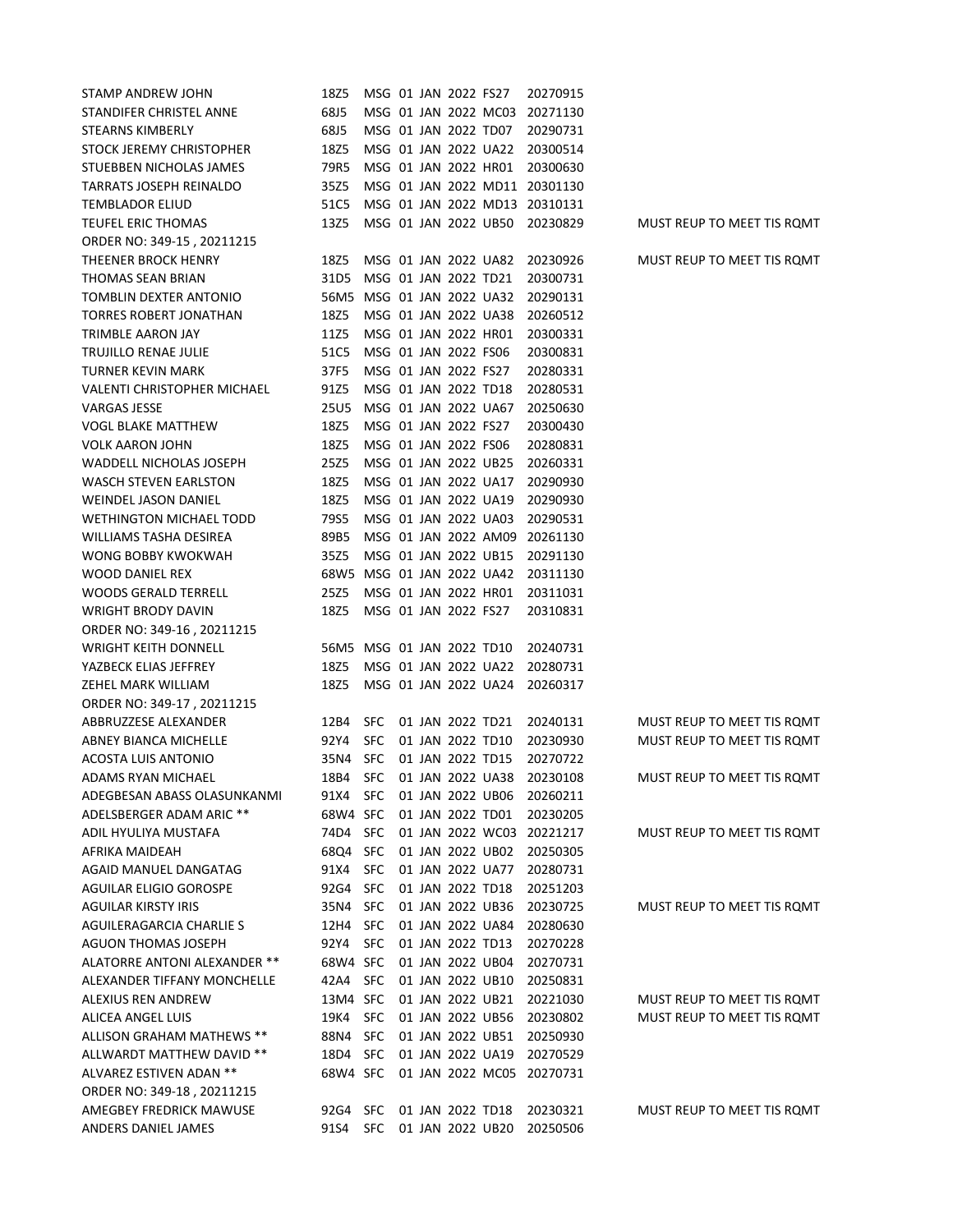| ANDERSEN JOSEPH ALLEN               | 68W4 SFC |                      |  |                  | 01 JAN 2022 UA44 | 20231111                  | MUST REUP TO MEET TIS ROMT |
|-------------------------------------|----------|----------------------|--|------------------|------------------|---------------------------|----------------------------|
| ANDERSON JEREMY LATREQUS            | 25D4     | <b>SFC</b>           |  | 01 JAN 2022 TD03 |                  | 20241114                  | MUST REUP TO MEET TIS ROMT |
| ANDERSON WADE EDWARD                | 91X4     | <b>SFC</b>           |  | 01 JAN 2022 UB50 |                  | 20230129                  | MUST REUP TO MEET TIS ROMT |
| ANDREWS KYLE CAMERON **             | 18C4     | <b>SFC</b>           |  | 01 JAN 2022 FS27 |                  | 20240614                  | MUST REUP TO MEET TIS ROMT |
| ANTHONY JOHN JOSEPH **              | 68W4 SFC |                      |  | 01 JAN 2022 UB68 |                  | 20270509                  |                            |
| APONTEQUILES NICOLE MARIE           | 42A4     | <b>SFC</b>           |  | 01 JAN 2022 TD10 |                  | 20270731                  |                            |
| ARAKAWA MAKO KH **                  | 14T4     | <b>SFC</b>           |  | 01 JAN 2022 FS27 |                  | 20260114                  |                            |
| ARREDONDO JESUS                     | 92F4     | <b>SFC</b>           |  | 01 JAN 2022 UA30 |                  | 20251130                  |                            |
| <b>ARROYO CHRISTOPHER</b>           | 94W4 SFC |                      |  | 01 JAN 2022 TD18 |                  | 20270731                  |                            |
| ASSILA KOFFI NOVINYO                | 88H4     | <b>SFC</b>           |  | 01 JAN 2022 TD08 |                  | 20230122                  | MUST REUP TO MEET TIS ROMT |
| AUDA SHADEY HESHAM                  | 11B4     | <b>SFC</b>           |  | 01 JAN 2022 UA75 |                  | 20270817                  |                            |
| AUWAERTER TRAVIS FREDERICK **       | 11B4     | <b>SFC</b>           |  | 01 JAN 2022 TD13 |                  | 20310831                  |                            |
| AVILASERRANO EDGAR                  | 15L4     | <b>SFC</b>           |  | 01 JAN 2022 TD08 |                  | 20241231                  |                            |
| BACON IAN CLAY **                   | 18B4     | <b>SFC</b>           |  | 01 JAN 2022 FS27 |                  | 20250125                  |                            |
| <b>BAH NKEBILA ELVIS</b>            | 91X4     | <b>SFC</b>           |  |                  |                  | 01 JAN 2022 WH02 20240120 | MUST REUP TO MEET TIS ROMT |
| <b>BAILEY AARON SHEROD **</b>       | 35N4     | <b>SFC</b>           |  | 01 JAN 2022 TD25 |                  | 20270513                  |                            |
| <b>BAITY TRE MARQUES</b>            | 15C4     | <b>SFC</b>           |  | 01 JAN 2022 UA05 |                  | 20230309                  | MUST REUP TO MEET TIS ROMT |
| <b>BAKER MATTHEW JAMES</b>          | 31B4     | <b>SFC</b>           |  | 01 JAN 2022 EU04 |                  | 20231031                  |                            |
| ORDER NO: 349-19, 20211215          |          |                      |  |                  |                  |                           |                            |
| <b>BALAUAT ERICSON MIANO</b>        | 91X4     | <b>SFC</b>           |  |                  | 01 JAN 2022 UA54 | 20240531                  |                            |
| <b>BALLARD KENNETH EUGENE</b>       | 79R4     | <b>SFC</b>           |  | 01 JAN 2022 HR01 |                  | 20240723                  | MUST REUP TO MEET TIS ROMT |
| <b>BALOGUN RICHARD ADEYEMI</b>      | 91X4     | <b>SFC</b>           |  | 01 JAN 2022 TD18 |                  | 20240317                  | MUST REUP TO MEET TIS ROMT |
| <b>BARNES MICHAEL DYLAN **</b>      | 68W4 SFC |                      |  | 01 JAN 2022 UB52 |                  | 20260430                  |                            |
| <b>BARNGROVER RICHARD EARL III</b>  | 91X4     | <b>SFC</b>           |  | 01 JAN 2022 UA23 |                  | 20270430                  |                            |
| BAROWITZ JOHN MICHAEL *             | 25U4     | <b>SFC</b>           |  | 01 JAN 2022 UA80 |                  | 20250113                  |                            |
| BARRACLOUGH CODY JAMES              | 11B4     | <b>SFC</b>           |  | 01 JAN 2022 TD13 |                  | 20231022                  | MUST REUP TO MEET TIS ROMT |
| <b>BARRERA JUSTO</b>                | 42A4     | <b>SFC</b>           |  | 01 JAN 2022 UA22 |                  | 20240624                  | MUST REUP TO MEET TIS ROMT |
| BARSTAD CRISTOPHER ALLAN            | 35N4     | <b>SFC</b>           |  | 01 JAN 2022 UB29 |                  | 20261122                  |                            |
| <b>BARWICK DYLAN WAYNE</b>          | 38B4     | <b>SFC</b>           |  | 01 JAN 2022 UA69 |                  | 20270508                  |                            |
| BASKERVILLE NAYEASHA LASHA          | 42A4     | <b>SFC</b>           |  | 01 JAN 2022 UA13 |                  | 20261130                  |                            |
| <b>BASS BRIAN</b>                   | 42A4     | <b>SFC</b>           |  | 01 JAN 2022 SA01 |                  | 20230507                  | MUST REUP TO MEET TIS ROMT |
| <b>BASSETT STEVEN LAWRENCE</b>      | 42A4     | <b>SFC</b>           |  | 01 JAN 2022 TD10 |                  | 20270731                  |                            |
| BATTLE SHEDRICK BRUCE JR            | 91X4     | <b>SFC</b>           |  | 01 JAN 2022 UA81 |                  | 20250831                  |                            |
| <b>BAUER BRENDON JOSEPH</b>         | 35N4     | <b>SFC</b>           |  | 01 JAN 2022 TD15 |                  | 20301031                  |                            |
| <b>BAYAN DAN EUGENE **</b>          | 68W4 SFC |                      |  | 01 JAN 2022 UA20 |                  | 20251130                  |                            |
| <b>BEASLEY JONATHAN RAY</b>         | 56M4 SFC |                      |  | 01 JAN 2022 EU19 |                  | 20250930                  |                            |
| BEAUCHAMP JOSHUA MICHAEL            | 88M4 SFC |                      |  | 01 JAN 2022 HR01 |                  | 20290118                  |                            |
| <b>BEEBE BRUCE LEWIS</b>            | 35N4     | <b>SFC</b>           |  | 01 JAN 2022 TD15 |                  | 20270721                  |                            |
| BELLE DUSTIN MATTHEW                | 14E4     | SFC 01 JAN 2022 TD22 |  |                  |                  | 20250704                  |                            |
| ORDER NO: 349-20, 20211215          |          |                      |  |                  |                  |                           |                            |
| <b>BELLO ENRIQUE **</b>             | 42A4     | SFC                  |  |                  |                  | 01 JAN 2022 MD13 20240228 | MUST REUP TO MEET TIS ROMT |
| <b>BENEDICT STEPHEN JAMES</b>       | 38B4     | <b>SFC</b>           |  |                  | 01 JAN 2022 UA22 | 20260629                  |                            |
| <b>BENJAMIN TYLER SCOTT</b>         | 11B4     | <b>SFC</b>           |  |                  | 01 JAN 2022 UA93 | 20250423                  |                            |
| <b>BENNER ALEXANDER MITCHELL **</b> | 11B4     | <b>SFC</b>           |  |                  | 01 JAN 2022 UB08 | 20270321                  |                            |
| <b>BENNETT BRANDON COLE</b>         | 42A4     | <b>SFC</b>           |  |                  | 01 JAN 2022 HR01 | 20240714                  | MUST REUP TO MEET TIS ROMT |
| <b>BENNETT JESSICA</b>              | 27D4     | <b>SFC</b>           |  |                  | 01 JAN 2022 UB53 | 20240531                  | MUST REUP TO MEET TIS ROMT |
| <b>BENSON NICHOLAS JOHN</b>         | 13J4     | <b>SFC</b>           |  |                  | 01 JAN 2022 UB21 | 20260403                  |                            |
| <b>BERMUDES AIMMEE WHEELER</b>      | 25D4     | <b>SFC</b>           |  | 01 JAN 2022 TD03 |                  | 20241031                  |                            |
| BERTEAU ALEXANDER DAVIDJOSE **      | 18D4     | <b>SFC</b>           |  |                  | 01 JAN 2022 UA17 | 20230130                  | MUST REUP TO MEET TIS ROMT |
| <b>BIRUNGI CHRISTINE NAKAYIZZI</b>  | 92Y4     | <b>SFC</b>           |  |                  | 01 JAN 2022 UA80 | 20260510                  |                            |
| BLACKSHEAR CORDERO STEFFORD **      | 68G4     | <b>SFC</b>           |  |                  |                  | 01 JAN 2022 MC05 20241202 | MUST REUP TO MEET TIS ROMT |
| BLACKWELL JAMES ADAM                | 15L4     | <b>SFC</b>           |  |                  | 01 JAN 2022 UB54 | 20221014                  | MUST REUP TO MEET TIS ROMT |
| BLEA JERAMIAH JORDAN                | 13M4 SFC |                      |  | 01 JAN 2022 TD22 |                  | 20240627                  | MUST REUP TO MEET TIS ROMT |
| <b>BLUMBERG JEFFREY MYLES</b>       | 31B4     | <b>SFC</b>           |  |                  | 01 JAN 2022 UA18 | 20300228                  |                            |
| BOGUNJOKO NATOYA DAYNE              | 51C4     | <b>SFC</b>           |  |                  |                  | 01 JAN 2022 WC02 20241130 |                            |
| <b>BOLSIUS JOSEPH AARON **</b>      | 18B4     | <b>SFC</b>           |  |                  | 01 JAN 2022 UA24 | 20260719                  |                            |
| <b>BONOMO MICHAEL JOSEPH</b>        | 11B4     | SFC                  |  |                  | 01 JAN 2022 UA75 | 20270810                  |                            |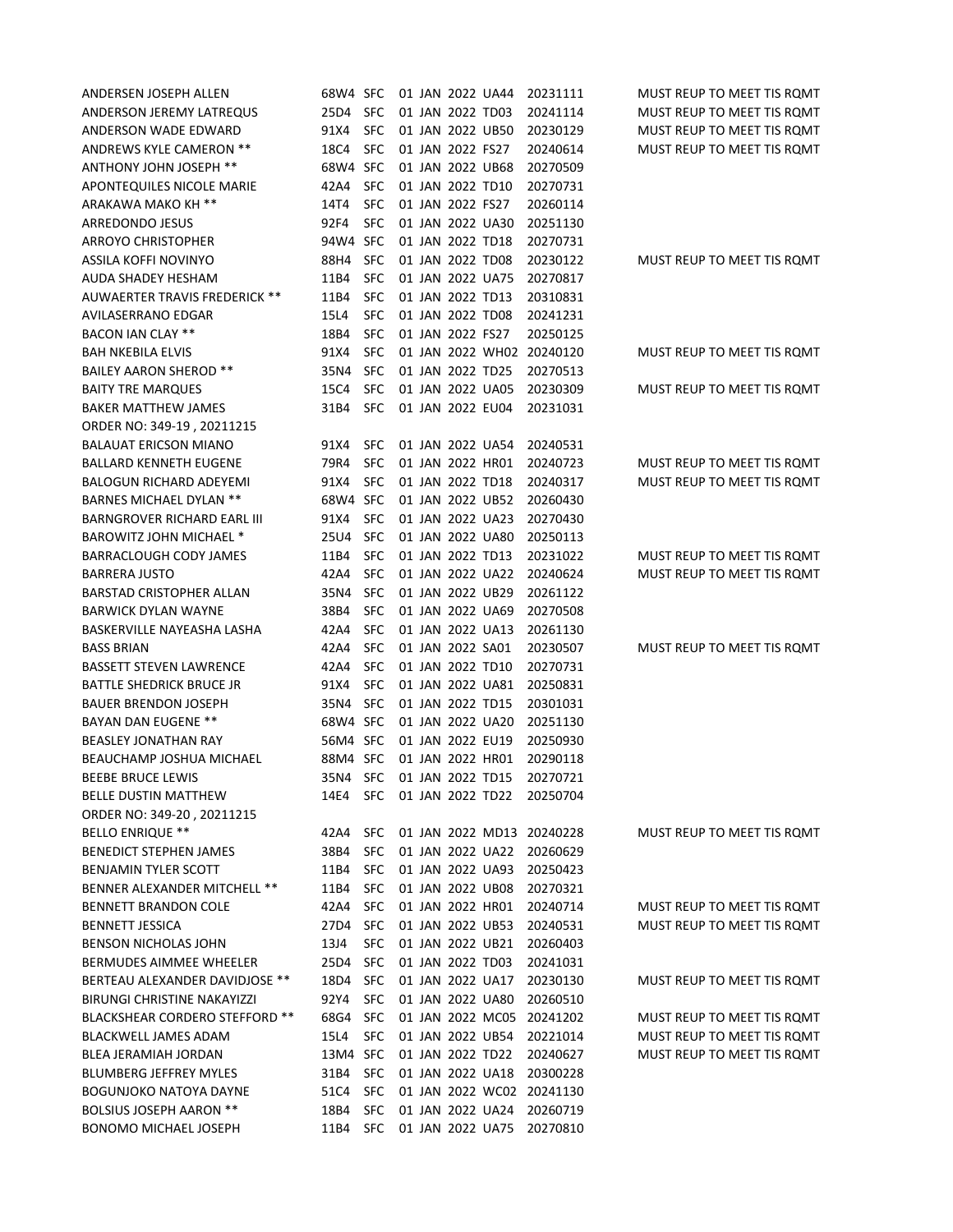| BOSCH RYAN JAY                    | 42A4     | <b>SFC</b> |  |                  | 01 JAN 2022 UA81 | 20230107 | MUST REUP TO MEET TIS ROMT |
|-----------------------------------|----------|------------|--|------------------|------------------|----------|----------------------------|
| <b>BOUDREAUX CHANDLER GILLAM</b>  | 91X4     | <b>SFC</b> |  | 01 JAN 2022 UB48 |                  | 20231016 | MUST REUP TO MEET TIS ROMT |
| BOYD ONAJE LAMAR                  | 92G4     | <b>SFC</b> |  |                  | 01 JAN 2022 UB31 | 20250725 |                            |
| ORDER NO: 349-21, 20211215        |          |            |  |                  |                  |          |                            |
| <b>BRACKETT NAKIA DELAYNE **</b>  | 42A4     | <b>SFC</b> |  | 01 JAN 2022 TD21 |                  | 20240831 |                            |
| <b>BRADDY JAMES JOSEPHLEE</b>     | 91X4     | <b>SFC</b> |  | 01 JAN 2022 TD22 |                  | 20230107 | MUST REUP TO MEET TIS ROMT |
| <b>BRADFORD NAVOILD II **</b>     | 68W4 SFC |            |  | 01 JAN 2022 UA18 |                  | 20240531 |                            |
| BRANAM THOMAS ANTONY HALL **      | 35N4     | <b>SFC</b> |  | 01 JAN 2022 UB62 |                  | 20260121 |                            |
| <b>BRAVO KEVIN ANTONIO **</b>     | 11B4     | <b>SFC</b> |  | 01 JAN 2022 TD13 |                  | 20290430 |                            |
| <b>BRAYFIELD STEPHAN ASH</b>      | 79R4     | <b>SFC</b> |  | 01 JAN 2022 HR01 |                  | 20251217 |                            |
| BRAYSHAW DEWAYNE DANIEL           | 92F4     | <b>SFC</b> |  | 01 JAN 2022 HR01 |                  | 20260630 |                            |
| BREWER BRANDY MARIE LATHROP       | 35P4     | <b>SFC</b> |  | 01 JAN 2022 UA80 |                  | 20270131 |                            |
| <b>BROMELL CANDICE SHANA **</b>   | 25W4 SFC |            |  | 01 JAN 2022 FS34 |                  | 20221001 | MUST REUP TO MEET TIS ROMT |
| <b>BROOMFIELD MICHAEL COY</b>     | 42A4     | <b>SFC</b> |  | 01 JAN 2022 TD10 |                  | 20221222 |                            |
| <b>BROWN COLLIN WYATT</b>         | 15R4     | <b>SFC</b> |  | 01 JAN 2022 UA13 |                  | 20241002 | MUST REUP TO MEET TIS ROMT |
| <b>BROWN GLENN THOMAS **</b>      | 68K4     | <b>SFC</b> |  | 01 JAN 2022 HR01 |                  | 20230831 |                            |
| <b>BROWN ISAAC DANIEL</b>         | 91X4     | <b>SFC</b> |  | 01 JAN 2022 UB51 |                  | 20230609 | MUST REUP TO MEET TIS ROMT |
| <b>BROWN JOSHUA ROBERT</b>        | 35N4     | <b>SFC</b> |  | 01 JAN 2022 UA80 |                  | 20240710 | MUST REUP TO MEET TIS ROMT |
| <b>BROWN RAYMOND PAUL JR</b>      | 15L4     | <b>SFC</b> |  | 01 JAN 2022 UB05 |                  | 20261102 |                            |
| <b>BRUCE CASEEM JEROME</b>        | 91X4     | <b>SFC</b> |  |                  | 01 JAN 2022 UA42 | 20260309 |                            |
| <b>BUAN TYRONE JOSEPH **</b>      | 68B4     | <b>SFC</b> |  | 01 JAN 2022 UB02 |                  | 20230630 |                            |
| <b>BUCHANAN MATTHEW STEVEN</b>    | 25B4     | <b>SFC</b> |  | 01 JAN 2022 TD03 |                  | 20230630 |                            |
| BUCKNER SYLVESTER BRIAN JR **     | 68W4 SFC |            |  | 01 JAN 2022 UB08 |                  | 20280229 |                            |
| <b>BURKART ANDREW JAMES</b>       | 91M4 SFC |            |  | 01 JAN 2022 UB52 |                  | 20261018 |                            |
| ORDER NO: 349-22, 20211215        |          |            |  |                  |                  |          |                            |
| BURKS DOUGLAS ALLEN JR **         | 25W4 SFC |            |  | 01 JAN 2022 UB35 |                  | 20260211 |                            |
| <b>BURNELL JONATHAN NATHANIEL</b> | 25U4 SFC |            |  | 01 JAN 2022 UB04 |                  | 20250422 |                            |
| <b>BURNS JUSTIN LEE **</b>        | 68W4 SFC |            |  | 01 JAN 2022 HR01 |                  | 20261130 |                            |
| <b>BUSHONG ANDREW JAMES</b>       | 74D4     | <b>SFC</b> |  | 01 JAN 2022 HR01 |                  | 20221006 | MUST REUP TO MEET TIS ROMT |
| <b>BUTLER KEVIN BRUCE JR</b>      | 15L4     | SFC        |  | 01 JAN 2022 UA66 |                  | 20240131 |                            |
| <b>BUTLER NICHOLAS BRADLEY</b>    | 92Y4     | SFC        |  | 01 JAN 2022 UB61 |                  | 20231103 | MUST REUP TO MEET TIS ROMT |
| BYLER RYAN WILLIAM **             | 18B4     | <b>SFC</b> |  | 01 JAN 2022 UA22 |                  | 20251026 |                            |
| <b>CABE ANTONIO PEREZ **</b>      | 11C4     | SFC        |  | 01 JAN 2022 TD10 |                  | 20250510 |                            |
| CABRERAMARTINEZ YUNIA             | 42A4     | SFC        |  | 01 JAN 2022 UB11 |                  | 20280531 |                            |
| CACERESVILLALBA PAOLA ELIZA **    | 51C4     | SFC        |  | 01 JAN 2022 TD01 |                  | 20260731 |                            |
| CAJUSTE RALPH                     | 92A4     | <b>SFC</b> |  | 01 JAN 2022 UA27 |                  | 20260226 |                            |
| <b>CALDERA HENRY CHARLES **</b>   | 51C4     | <b>SFC</b> |  | 01 JAN 2022 EU17 |                  | 20261213 |                            |
| CALDWELL BRIAN DION               | 25W4 SFC |            |  | 01 JAN 2022 UA48 |                  | 20250107 |                            |
| CALDWELL FATHOM ELIZABETH         | 42A4     | <b>SFC</b> |  | 01 JAN 2022 TD21 |                  | 20280430 |                            |
| CALIZLUGO EDWIN FRANCISCO F       | 15W4 SFC |            |  | 01 JAN 2022 UA13 |                  | 20221120 | MUST REUP TO MEET TIS ROMT |
| CALVIN BRENTON JONATHAN           | 74D4     | <b>SFC</b> |  | 01 JAN 2022 TD21 |                  | 20250804 |                            |
| CAMPBELL DANIEL GLENN JR          | 12N4     | <b>SFC</b> |  | 01 JAN 2022 UA84 |                  | 20261015 |                            |
| CAMPBELL LINCOLN MOMOLU           | 19K4     | <b>SFC</b> |  | 01 JAN 2022 TD13 |                  | 20260211 |                            |
| CAMPBELL PRESTON EARL             | 25W4 SFC |            |  | 01 JAN 2022 HR01 |                  | 20260607 |                            |
| <b>CAMPOS ROBERTO JR</b>          | 91P4     | <b>SFC</b> |  | 01 JAN 2022 UA27 |                  | 20231029 |                            |
| ORDER NO: 349-23, 20211215        |          |            |  |                  |                  |          |                            |
| CAPO MICHAEL ANTHONY JR           | 13J4     | SFC.       |  | 01 JAN 2022 FS22 |                  | 20250617 |                            |
| CARNES LOPEZ ZACHARY RAY          | 35G4     | <b>SFC</b> |  | 01 JAN 2022 TD25 |                  | 20230806 | MUST REUP TO MEET TIS ROMT |
| CARPENTER KEVIN WAYNE             | 25W4 SFC |            |  | 01 JAN 2022 TD03 |                  | 20230529 |                            |
| <b>CARTEE JOSHUA LEE</b>          | 19D4     | <b>SFC</b> |  | 01 JAN 2022 HR01 |                  | 20230630 |                            |
| <b>CARTER GLENN ANDREW</b>        | 91X4     | <b>SFC</b> |  | 01 JAN 2022 TD18 |                  | 20240930 |                            |
| <b>CASILLAS JORGE ARTURO **</b>   | 68W4 SFC |            |  | 01 JAN 2022 FS16 |                  | 20230728 | MUST REUP TO MEET TIS ROMT |
| CASTILLOPENA ANGEL ALBERTO        | 25W4 SFC |            |  | 01 JAN 2022 UB03 |                  | 20231013 | MUST REUP TO MEET TIS ROMT |
| CAVENER DAVID ALEXANDER           | 56M4 SFC |            |  | 01 JAN 2022 UA93 |                  | 20220731 |                            |
| CHAMBERS CODY JAMESSTEFAN         | 15T4     | <b>SFC</b> |  | 01 JAN 2022 TD08 |                  | 20221210 | MUST REUP TO MEET TIS ROMT |
| <b>CHANDLER ALEXANDER HART **</b> | 11B4     | <b>SFC</b> |  | 01 JAN 2022 TD13 |                  | 20221118 |                            |
| <b>CHANDLER PHILLIP CRAIG</b>     | 11B4     | <b>SFC</b> |  | 01 JAN 2022 TD13 |                  | 20231204 | MUST REUP TO MEET TIS ROMT |
|                                   |          |            |  |                  |                  |          |                            |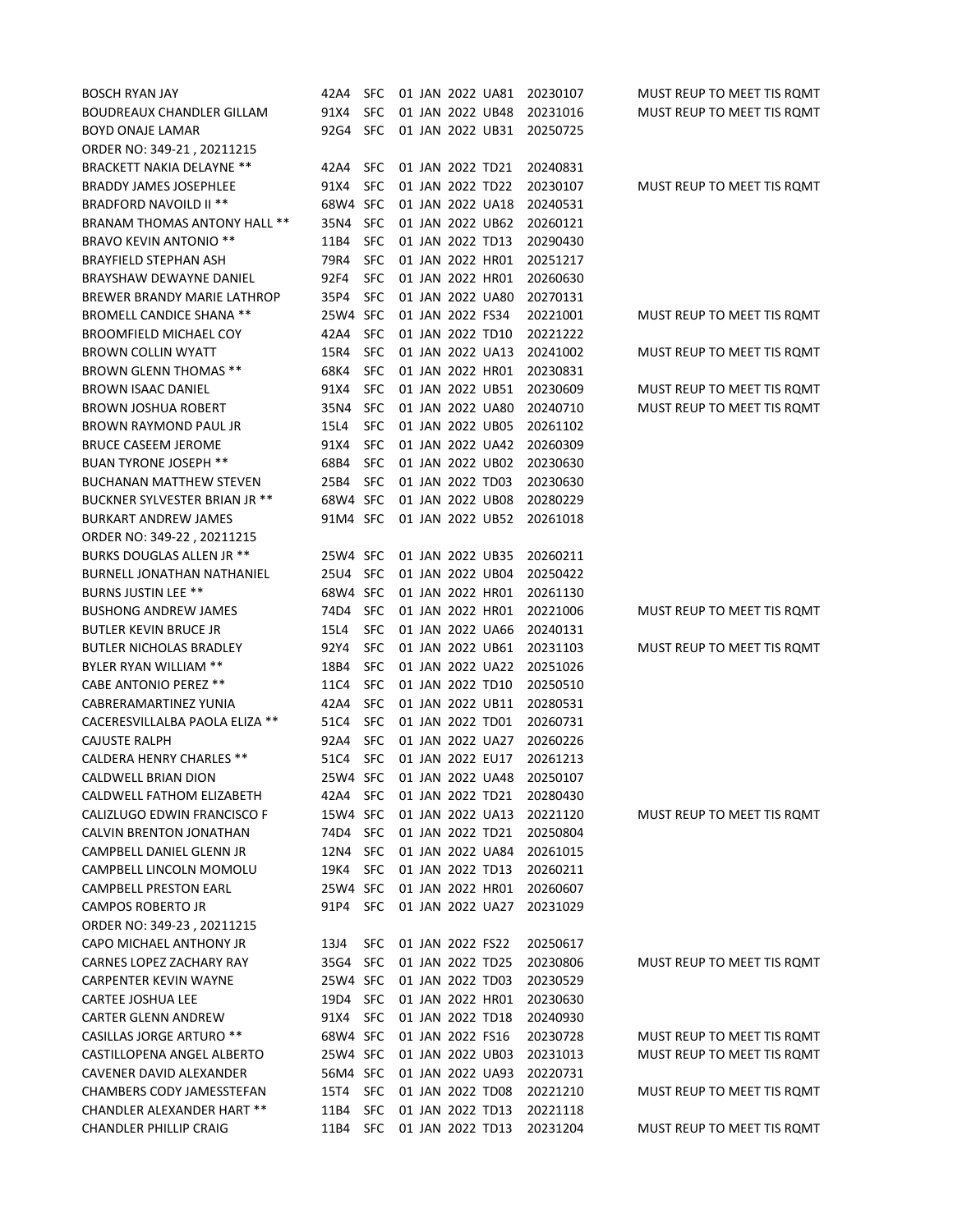| <b>CHARLES LINCOLN LEMUEL II **</b>   | 42A4     | <b>SFC</b> |  |                  | 01 JAN 2022 HR01 | 20230829                  | MUST REUP TO MEET TIS ROMT |
|---------------------------------------|----------|------------|--|------------------|------------------|---------------------------|----------------------------|
| CHUMNEY CHADIOLA JAVEDA               | 92Y4     | <b>SFC</b> |  |                  | 01 JAN 2022 TD10 | 20221031                  |                            |
| <b>CHURCHILL JASON PORTER</b>         | 13F4     | <b>SFC</b> |  |                  | 01 JAN 2022 HR01 | 20240117                  | MUST REUP TO MEET TIS ROMT |
| CIELUCH JOSHUA WALTER                 | 25D4     | <b>SFC</b> |  |                  | 01 JAN 2022 UB05 | 20250612                  |                            |
| CINNAMON WILLIAM ANTHONY              | 88M4     | <b>SFC</b> |  |                  | 01 JAN 2022 WC03 | 20260531                  |                            |
| <b>CLAIRMONT BRETT NICHOLAS</b>       | 79R4     | <b>SFC</b> |  |                  | 01 JAN 2022 HR01 | 20260903                  |                            |
| <b>CLAUDIO HERIBERTO LOUIS</b>        | 91X4     | <b>SFC</b> |  |                  | 01 JAN 2022 UB51 | 20290831                  |                            |
| CLEMMONS ALVIN BERNARD JR **          | 68W4     | <b>SFC</b> |  |                  | 01 JAN 2022 UA51 | 20240116                  | MUST REUP TO MEET TIS ROMT |
| <b>COCHRAN THOMAS LEE RAY</b>         | 51C4     | <b>SFC</b> |  | 01 JAN 2022 FS27 |                  | 20260731                  |                            |
| ORDER NO: 349-24, 20211215            |          |            |  |                  |                  |                           |                            |
| <b>COLLADO EUGENE NESTOR **</b>       | 68W4     | <b>SFC</b> |  |                  | 01 JAN 2022 MC05 | 20250731                  |                            |
| <b>COLLAZO DAISY</b>                  | 42A4     | <b>SFC</b> |  | 01 JAN 2022 TD10 |                  | 20250731                  |                            |
| COLONGONZALEZ SERGIO JOSE **          | 68X4     | <b>SFC</b> |  | 01 JAN 2022 FS27 |                  | 20240317                  | MUST REUP TO MEET TIS ROMT |
| COMBS DOUGLAS ALLEN JR                | 92Y4     | <b>SFC</b> |  |                  | 01 JAN 2022 UB36 | 20290131                  |                            |
| <b>COMERCURETON NICOLE TANISE **</b>  | 42A4     | <b>SFC</b> |  |                  | 01 JAN 2022 TD10 | 20250122                  |                            |
| CONAWAY ALEXANDER CARL JR             | 89B4     | <b>SFC</b> |  |                  | 01 JAN 2022 UA49 | 20240209                  | MUST REUP TO MEET TIS ROMT |
| CONTRERAS JOSEDEJESUS C **            | 18B4     | <b>SFC</b> |  |                  | 01 JAN 2022 UA38 | 20260322                  |                            |
| <b>COOK AUBRY DION</b>                | 42A4     | <b>SFC</b> |  |                  | 01 JAN 2022 TD10 | 20270531                  |                            |
| <b>COOK BOBBY STACY HARLEY DAV **</b> | 68W4 SFC |            |  | 01 JAN 2022 FS27 |                  | 20240901                  | MUST REUP TO MEET TIS ROMT |
| COOK CHAQUETTA TANIQUE                | 42A4     | <b>SFC</b> |  |                  | 01 JAN 2022 HR01 | 20240731                  |                            |
| COOK JONATHAN MICHAEL                 | 42A4     | <b>SFC</b> |  |                  | 01 JAN 2022 UB06 | 20250630                  |                            |
| <b>COPAS ALBERT ARTHUR</b>            | 88M4 SFC |            |  |                  | 01 JAN 2022 TD18 | 20270131                  |                            |
| <b>COPELAND CHANS BRANDON</b>         | 68D4     | <b>SFC</b> |  |                  | 01 JAN 2022 TD13 | 20240430                  |                            |
| <b>CORRY TIMOTHY ROBERT</b>           | 11B4     | <b>SFC</b> |  | 01 JAN 2022 TD10 |                  | 20241014                  | MUST REUP TO MEET TIS ROMT |
| <b>COX TANISHA MICHELLE</b>           | 91X4     | <b>SFC</b> |  |                  | 01 JAN 2022 UB60 | 20260610                  |                            |
| CRAIG REGINALD NELSON                 | 13M4 SFC |            |  |                  | 01 JAN 2022 TD22 | 20230606                  | MUST REUP TO MEET TIS ROMT |
| <b>CRAMER PATRICK SHAUN</b>           | 35N4     | <b>SFC</b> |  | 01 JAN 2022 TD15 |                  | 20230403                  | MUST REUP TO MEET TIS ROMT |
| CROMER JAMAAL EDWARD **               | 68W4 SFC |            |  |                  | 01 JAN 2022 UA20 | 20240430                  |                            |
| <b>CROSBY KEVIN COLTON **</b>         | 11B4     | <b>SFC</b> |  |                  | 01 JAN 2022 TD13 | 20240108                  | MUST REUP TO MEET TIS ROMT |
| <b>CROY DUSTIN MICHAEL **</b>         | 11B4     | <b>SFC</b> |  | 01 JAN 2022 TD10 |                  | 20241007                  | MUST REUP TO MEET TIS ROMT |
| ORDER NO: 349-25, 20211215            |          |            |  |                  |                  |                           |                            |
| CRUMP MICHAEL ANTHONY JR              | 79R4     | <b>SFC</b> |  |                  | 01 JAN 2022 HR01 | 20260525                  |                            |
| <b>CUNNINGHAM TIANA CLARIESE **</b>   | 42A4     | <b>SFC</b> |  | 01 JAN 2022 TD10 |                  | 20230721                  | MUST REUP TO MEET TIS ROMT |
| <b>CURRY DARIUS JERRELL</b>           | 25B4     | <b>SFC</b> |  |                  | 01 JAN 2022 UA24 | 20280630                  |                            |
| <b>CURTIS CRAIG STEVEN GEOF</b>       | 25D4     | <b>SFC</b> |  |                  | 01 JAN 2022 UB27 | 20260304                  |                            |
| <b>CUSTER NOHEMI</b>                  | 15W4     | <b>SFC</b> |  |                  | 01 JAN 2022 UA97 | 20271026                  |                            |
| DABNEY INMANN TAYLOR III **           | 19D4     | <b>SFC</b> |  | 01 JAN 2022 TD13 |                  | 20270930                  |                            |
| DAILY KENNETH FRANK                   | 12B4     | <b>SFC</b> |  |                  | 01 JAN 2022 UA15 | 20221204                  | MUST REUP TO MEET TIS ROMT |
| DALRYMPLE ASHLEY MARIE                | 68C4     | <b>SFC</b> |  |                  | 01 JAN 2022 HR01 | 20250826                  |                            |
| <b>DAMON BRENDEN CHARLES</b>          | 35N4     | <b>SFC</b> |  |                  | 01 JAN 2022 HR01 | 20261031                  |                            |
| DANIELS MARIA JUANITA                 | 68M4 SFC |            |  |                  |                  | 01 JAN 2022 MC05 20270831 |                            |
| DANZIE CORTEZ LAMAR                   | 13B4     | <b>SFC</b> |  | 01 JAN 2022 FS27 |                  | 20231204                  | MUST REUP TO MEET TIS ROMT |
| DARLING JASON WILLIAM                 | 68C4     | <b>SFC</b> |  |                  |                  | 01 JAN 2022 MC03 20290930 |                            |
| DAVID RAYMOND ROYELLEDELONT **        | 68K4     | <b>SFC</b> |  |                  |                  | 01 JAN 2022 MC05 20230314 | MUST REUP TO MEET TIS ROMT |
| <b>DAVIS ALETHA HARRIETTE</b>         | 42A4     | <b>SFC</b> |  |                  | 01 JAN 2022 TD18 | 20270430                  |                            |
| DAVIS JERMINE RODERICK **             | 68W4 SFC |            |  |                  | 01 JAN 2022 UA51 | 20240529                  | MUST REUP TO MEET TIS ROMT |
| DAVIS KIARIA MASHAY                   | 92Y4     | <b>SFC</b> |  |                  | 01 JAN 2022 UB46 | 20240215                  | MUST REUP TO MEET TIS ROMT |
| DAVIS RYAN PAUL                       | 11B4     | <b>SFC</b> |  |                  | 01 JAN 2022 UA75 | 20240520                  | MUST REUP TO MEET TIS ROMT |
| DAVIS SHANAYE SIMONE **               | 51C4     | <b>SFC</b> |  |                  |                  | 01 JAN 2022 MC05 20261124 |                            |
| DAVIS STEVIE ANTWAN JR                | 25B4     | <b>SFC</b> |  |                  | 01 JAN 2022 TD17 | 20260831                  |                            |
| DEHOYOS ALEXIA LYNETTE                | 42A4     | <b>SFC</b> |  | 01 JAN 2022 FS16 |                  | 20241016                  | MUST REUP TO MEET TIS ROMT |
| DEJESUS JOEL ANTHONY                  | 91X4     | <b>SFC</b> |  |                  | 01 JAN 2022 HR01 | 20251014                  |                            |
| ORDER NO: 349-26, 20211215            |          |            |  |                  |                  |                           |                            |
| DELAROSA HOLLY DAWN                   | 25D4     | SFC        |  |                  | 01 JAN 2022 UA13 | 20261006                  |                            |
| DELEONGUERRERO JOAQUIN IGUE           | 35N4     | <b>SFC</b> |  |                  | 01 JAN 2022 TD15 | 20280731                  |                            |
| DELOTTA RICHARD ALLEN **              | 68W4 SFC |            |  |                  | 01 JAN 2022 UB61 | 20231026                  | MUST REUP TO MEET TIS ROMT |
| DELPINO JORDAN **                     | 11B4     | SFC        |  |                  | 01 JAN 2022 TD13 | 20250206                  |                            |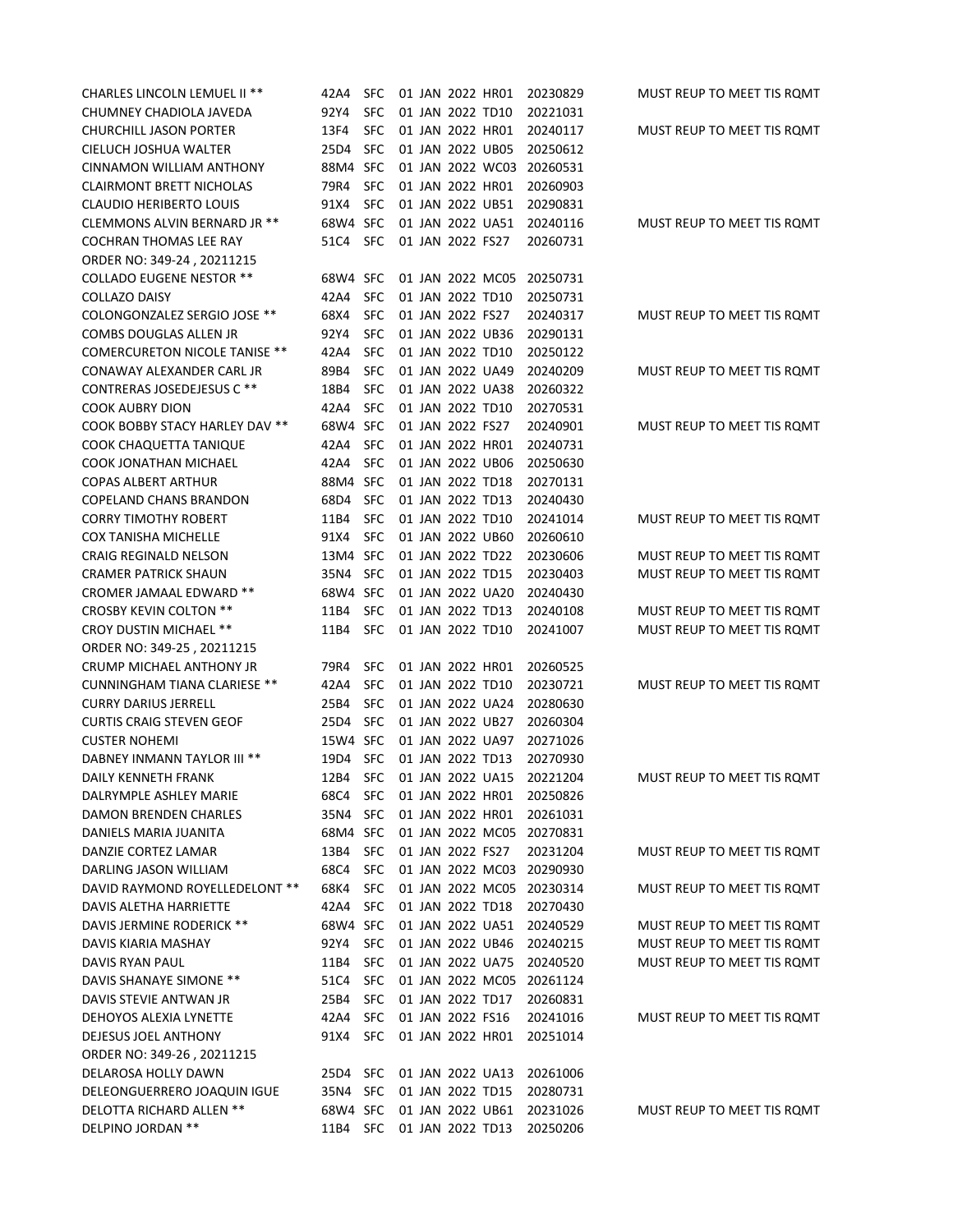| DENNIS KIESHIA MARIE              | 92A4     | <b>SFC</b> |  |                  | 01 JAN 2022 UA30 | 20250831                  |                            |
|-----------------------------------|----------|------------|--|------------------|------------------|---------------------------|----------------------------|
| <b>DENTON KEVIN WILLIAM</b>       | 14G4     | <b>SFC</b> |  |                  | 01 JAN 2022 UB31 | 20270131                  |                            |
| DEPAZ JOSE MIGUEL                 | 31B4     | <b>SFC</b> |  |                  | 01 JAN 2022 HR01 | 20270131                  |                            |
| DESELMS NICHOLAS RYAN             | 35N4     | <b>SFC</b> |  |                  | 01 JAN 2022 MD13 | 20260927                  |                            |
| DEWEESE NICHOLAS KEVIN **         | 15K4     | <b>SFC</b> |  |                  | 01 JAN 2022 UB36 | 20221129                  | MUST REUP TO MEET TIS ROMT |
| DEWSNUP GUADALUPE P **            | 42A4     | <b>SFC</b> |  |                  | 01 JAN 2022 UA53 | 20250831                  |                            |
| DIALLO ALPHA AMADOU               | 91X4     | <b>SFC</b> |  |                  | 01 JAN 2022 UA14 | 20260127                  |                            |
| DIAMOND MARKUS CORY               | 74D4     | <b>SFC</b> |  |                  | 01 JAN 2022 TD21 | 20230524                  | MUST REUP TO MEET TIS ROMT |
| DIAZ DENICIO EMMANUEL             | 79R4     | <b>SFC</b> |  |                  | 01 JAN 2022 HR01 | 20280731                  |                            |
| DIAZHERNANDEZ RONALDO             | 42A4     | <b>SFC</b> |  | 01 JAN 2022 FS16 |                  | 20280430                  |                            |
| DIAZMALDONADO RAFAEL **           | 88N4     | <b>SFC</b> |  |                  | 01 JAN 2022 UB55 | 20250520                  |                            |
| <b>DIERKSEN NATHAN ROBERT</b>     | 13B4     | <b>SFC</b> |  | 01 JAN 2022 FS16 |                  | 20230421                  | MUST REUP TO MEET TIS ROMT |
| DIXON JOSEPH EARL                 | 92Y4     | SFC        |  |                  | 01 JAN 2022 UA80 | 20280531                  |                            |
| DJURNEVEC MARIJAN MARICE II       | 42A4     | <b>SFC</b> |  |                  | 01 JAN 2022 HR01 | 20281031                  |                            |
| DODSON MICHAEL JAMES              | 42A4     | <b>SFC</b> |  | 01 JAN 2022 FS13 |                  | 20280531                  |                            |
| DOMINGUEZ JULIO ANTONIO **        | 11B4     | <b>SFC</b> |  |                  | 01 JAN 2022 TD10 | 20250418                  |                            |
| ORDER NO: 349-27, 20211215        |          |            |  |                  |                  |                           |                            |
| DONAHUE KELCI PATRICIA **         | 68T4     | <b>SFC</b> |  |                  | 01 JAN 2022 HR01 | 20290131                  |                            |
| DONLEYMORRIS SHANDAMARAY          | 74D4     | <b>SFC</b> |  |                  | 01 JAN 2022 TD21 | 20281031                  |                            |
| DREIBELBIS DANIEL LOUIS           | 89D4     | <b>SFC</b> |  | 01 JAN 2022 TD18 |                  | 20240214                  | MUST REUP TO MEET TIS ROMT |
| DUKE JOHN KIM                     | 12P4     | <b>SFC</b> |  |                  | 01 JAN 2022 UB37 | 20240123                  | MUST REUP TO MEET TIS ROMT |
| DUNCANSON WILLIAM CHARLES         | 25Z4     | <b>SFC</b> |  |                  | 01 JAN 2022 EU35 | 20271111                  |                            |
| DUNN NICHOLAS HADYN **            | 25B4     | <b>SFC</b> |  | 01 JAN 2022 TD03 |                  | 20270131                  |                            |
| <b>DWYER CARL BRUCE III</b>       | 92G4     | <b>SFC</b> |  | 01 JAN 2022 TD18 |                  | 20230901                  | MUST REUP TO MEET TIS ROMT |
| <b>EAGLES JENNIFER LEA</b>        | 79S4     | <b>SFC</b> |  |                  | 01 JAN 2022 UB56 | 20251130                  |                            |
| EDWARDS CHRIS NATHANIEL **        | 92G4     | <b>SFC</b> |  |                  | 01 JAN 2022 UB52 | 20260520                  |                            |
| EDWARDS KATRENA JACKSON           | 42A4     | <b>SFC</b> |  |                  | 01 JAN 2022 HR01 | 20250930                  |                            |
| EDWARDS MARTIKA SAMONE **         | 74D4     | <b>SFC</b> |  |                  | 01 JAN 2022 UB59 | 20220630                  | MUST REUP TO MEET TIS ROMT |
| ELDRIDGE CERRIN ALLYN **          | 92R4     | <b>SFC</b> |  |                  | 01 JAN 2022 UB36 | 20231108                  | MUST REUP TO MEET TIS ROMT |
| ELLIS RICHARD WINSTON JR          | 91X4     | <b>SFC</b> |  | 01 JAN 2022 TD18 |                  | 20250531                  |                            |
| <b>EMERSON CHRISTOPHER JOHN</b>   | 68W4 SFC |            |  |                  | 01 JAN 2022 UB51 | 20240430                  |                            |
| <b>ERAZO ROBERTO JOSE</b>         | 79S4     | <b>SFC</b> |  |                  | 01 JAN 2022 EU04 | 20240610                  | MUST REUP TO MEET TIS ROMT |
| ERVIN DAVID RAY JR                | 89D4     | <b>SFC</b> |  | 01 JAN 2022 TD20 |                  | 20251120                  |                            |
| ERVIN WHITNEY TUANA               | 92A4     | <b>SFC</b> |  |                  | 01 JAN 2022 UA51 | 20260731                  |                            |
| ESCALANTE WALTER ENRIQUE JR       | 13M4 SFC |            |  |                  | 01 JAN 2022 TD22 | 20240425                  | MUST REUP TO MEET TIS ROMT |
| <b>ESPANA ORRIN DAVID</b>         | 15W4 SFC |            |  |                  | 01 JAN 2022 UA13 | 20230123                  | MUST REUP TO MEET TIS ROMT |
| ESPINO JAMES JONATHAN             | 79R4     | <b>SFC</b> |  |                  | 01 JAN 2022 HR01 | 20260531                  |                            |
| ORDER NO: 349-28, 20211215        |          |            |  |                  |                  |                           |                            |
| <b>ESPRE ANDRUS ADRIAN</b>        | 92Y4     | <b>SFC</b> |  |                  | 01 JAN 2022 UA75 | 20260726                  |                            |
| ESTRELLA MARCIAL JR               | 35N4     | <b>SFC</b> |  |                  |                  | 01 JAN 2022 MD13 20240408 | MUST REUP TO MEET TIS ROMT |
| <b>EVANS SHELDON RASHAD **</b>    | 18B4     | <b>SFC</b> |  |                  | 01 JAN 2022 UA38 | 20250404                  |                            |
| EVANS ZACHARY THOMAS              | 88M4 SFC |            |  |                  | 01 JAN 2022 UA73 | 20240601                  | MUST REUP TO MEET TIS ROMT |
| FAGAN KATHRYN ANN                 | 68C4     | <b>SFC</b> |  |                  |                  | 01 JAN 2022 MC01 20280503 |                            |
| <b>FARIAS RUSTY LOPEZ **</b>      | 68K4     | <b>SFC</b> |  |                  | 01 JAN 2022 TD07 | 20270731                  |                            |
| <b>FEASEL SCOTT JEFFREY II **</b> | 11B4     | <b>SFC</b> |  |                  | 01 JAN 2022 HR01 | 20240927                  | MUST REUP TO MEET TIS ROMT |
| FELCH DERRICK TODD                | 91X4     | <b>SFC</b> |  |                  | 01 JAN 2022 UB06 | 20240430                  | MUST REUP TO MEET TIS ROMT |
| <b>FELICIANO FREDDIE JR **</b>    | 92R4     | <b>SFC</b> |  |                  | 01 JAN 2022 TD18 | 20280930                  |                            |
| FERNANDEZ SASAMAMAO SIATUU **     | 42A4     | <b>SFC</b> |  |                  | 01 JAN 2022 HR01 | 20270522                  |                            |
| <b>FEYERS JACOB ROBERT **</b>     | 12D4     | <b>SFC</b> |  |                  | 01 JAN 2022 TD21 | 20231119                  | MUST REUP TO MEET TIS ROMT |
| FINLEY JOHN WASHINGTON III        | 56M4 SFC |            |  |                  | 01 JAN 2022 HR01 | 20260731                  |                            |
| FITZPATRICK BRENDAN GERARD **     | 37F4     | <b>SFC</b> |  |                  | 01 JAN 2022 UA22 | 20241109                  |                            |
| FLANNERY DAVID JAMES              | 15L4     | <b>SFC</b> |  |                  | 01 JAN 2022 TD08 | 20260312                  |                            |
| <b>FLEMING ASHLEY JAVONNE **</b>  | 92Y4     | <b>SFC</b> |  |                  | 01 JAN 2022 TD01 | 20231012                  | MUST REUP TO MEET TIS ROMT |
| <b>FLORESPEREZ EXAVIER</b>        | 25W4 SFC |            |  |                  | 01 JAN 2022 HR01 | 20250124                  |                            |
| <b>FLOWERS MARCUS ANDREW</b>      | 25E4     | <b>SFC</b> |  |                  | 01 JAN 2022 UA44 | 20240331                  |                            |
| FLY MARC EDWARD JR                | 91X4     | <b>SFC</b> |  |                  | 01 JAN 2022 AM07 | 20241004                  | MUST REUP TO MEET TIS ROMT |
| FOFANA DEONDRA LESHANELL          | 91X4     | <b>SFC</b> |  |                  | 01 JAN 2022 UB51 | 20230227                  | MUST REUP TO MEET TIS ROMT |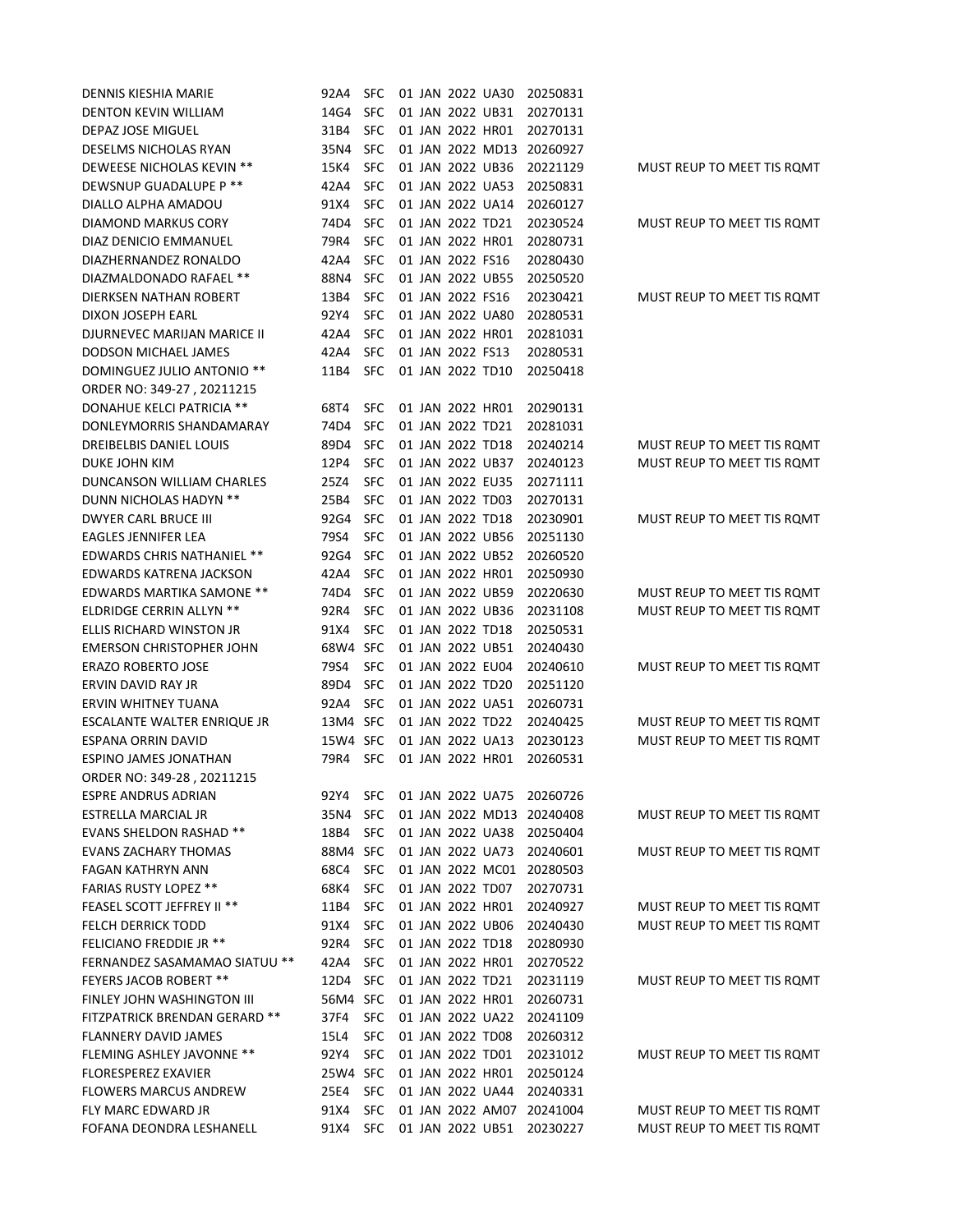| FORNICOLA STEVEN RICHARD JR **     | 68W4 SFC |            |  |                  |                  | 01 JAN 2022 MC05 20240514 | MUST REUP TO MEET TIS ROMT |
|------------------------------------|----------|------------|--|------------------|------------------|---------------------------|----------------------------|
| ORDER NO: 349-29, 20211215         |          |            |  |                  |                  |                           |                            |
| <b>FOSS NATHAN ROBBY</b>           | 35G4     | <b>SFC</b> |  |                  | 01 JAN 2022 UA57 | 20280131                  |                            |
| FOSTER RACHAEL EVELYN              | 42A4     | <b>SFC</b> |  | 01 JAN 2022 HR01 |                  | 20280711                  |                            |
| <b>FOSTER WESLEY ALLEN **</b>      | 19K4     | <b>SFC</b> |  | 01 JAN 2022 FS27 |                  | 20251012                  |                            |
| FOX NEIL DENNIS **                 | 18D4     | <b>SFC</b> |  |                  | 01 JAN 2022 WC07 | 20260706                  |                            |
| <b>FRALEY BRIAN CHARLES</b>        | 15L4     | <b>SFC</b> |  |                  | 01 JAN 2022 UB68 | 20230731                  |                            |
| <b>FRANCO RICHARD</b>              | 88M4 SFC |            |  |                  | 01 JAN 2022 UB34 | 20241018                  | MUST REUP TO MEET TIS ROMT |
| <b>FRANKLIN TYLER DREW **</b>      | 19K4     | <b>SFC</b> |  | 01 JAN 2022 TD13 |                  | 20251211                  |                            |
| <b>FRANTZ ERIC JASON</b>           | 31B4     | <b>SFC</b> |  |                  | 01 JAN 2022 UA18 | 20261130                  |                            |
| FRASIER JESSICA ELIZABETH          | 89B4     | <b>SFC</b> |  |                  | 01 JAN 2022 UA30 | 20240629                  | MUST REUP TO MEET TIS ROMT |
| FREEMAN WEAH AGEE                  | 74D4     | <b>SFC</b> |  |                  | 01 JAN 2022 UB27 | 20260323                  |                            |
| <b>FREEZE DEJUAN CHARLES</b>       | 92F4     | <b>SFC</b> |  |                  | 01 JAN 2022 UA31 | 20240120                  | MUST REUP TO MEET TIS ROMT |
| <b>FROEHLICH CRAIG ARTHUR</b>      | 35P4     | <b>SFC</b> |  |                  | 01 JAN 2022 UA38 | 20280831                  |                            |
| <b>FRYE PAUL MATHER **</b>         | 19K4     | <b>SFC</b> |  |                  | 01 JAN 2022 UB53 | 20230831                  |                            |
| <b>FUENTES MARIO HERNAN **</b>     | 42A4     | <b>SFC</b> |  | 01 JAN 2022 HR01 |                  | 20280131                  |                            |
| <b>FULLILOVE CHRISTIVAS QUITE</b>  | 12B4     | <b>SFC</b> |  |                  | 01 JAN 2022 UA80 | 20230208                  | MUST REUP TO MEET TIS ROMT |
| <b>FUTCH TABATHA NICOLE</b>        | 15Q4     | <b>SFC</b> |  | 01 JAN 2022 TD17 |                  | 20241001                  | MUST REUP TO MEET TIS ROMT |
| <b>GADSON ANTONIO LAMAR</b>        | 92G4     | <b>SFC</b> |  | 01 JAN 2022 HR01 |                  | 20221114                  | MUST REUP TO MEET TIS ROMT |
| <b>GALLEGOS RICHARD **</b>         | 11B4     | <b>SFC</b> |  | 01 JAN 2022 TD10 |                  | 20240708                  | MUST REUP TO MEET TIS ROMT |
| <b>GAMBOA CANDY ZOILA</b>          | 92Y4     | <b>SFC</b> |  |                  | 01 JAN 2022 UA15 | 20250503                  |                            |
| <b>GAMBRILL ROBERT WILLIAM</b>     | 11B4     | <b>SFC</b> |  | 01 JAN 2022 TD10 |                  | 20241013                  |                            |
| ORDER NO: 349-30, 20211215         |          |            |  |                  |                  |                           |                            |
| <b>GARCIA DAVID ISACE</b>          | 13F4     | <b>SFC</b> |  |                  | 01 JAN 2022 UA80 | 20240524                  | MUST REUP TO MEET TIS ROMT |
| <b>GARCIA GUILLERMO</b>            | 11B4     | <b>SFC</b> |  | 01 JAN 2022 TD10 |                  | 20230218                  | MUST REUP TO MEET TIS ROMT |
| <b>GARCIA JULIOMAR</b>             | 91X4     | <b>SFC</b> |  |                  | 01 JAN 2022 UA84 | 20250512                  |                            |
| GARCIA KASSANDRA MARIE             | 14T4     | <b>SFC</b> |  | 01 JAN 2022 HR01 |                  | 20240516                  | MUST REUP TO MEET TIS ROMT |
| GARCIA MENDEZ WENDY DIANA          | 92Y4     | <b>SFC</b> |  | 01 JAN 2022 HR01 |                  | 20270404                  |                            |
| <b>GARDONIO CHRISTOPHER SCOTT</b>  | 42A4     | <b>SFC</b> |  | 01 JAN 2022 TD10 |                  | 20230410                  | MUST REUP TO MEET TIS ROMT |
| <b>GARLICK CHRISTY JEANNE **</b>   | 68W4     | <b>SFC</b> |  |                  | 01 JAN 2022 UA56 | 20240131                  | MUST REUP TO MEET TIS ROMT |
| <b>GENTRY JASMINE RENE</b>         | 56M4     | <b>SFC</b> |  | 01 JAN 2022 FS24 |                  | 20250731                  |                            |
| <b>GERHARDSON DUSTIN RAY **</b>    | 15T4     | <b>SFC</b> |  |                  | 01 JAN 2022 UB36 | 20250207                  |                            |
| <b>GIBBS LATARA ANTANIC</b>        | 42A4     | <b>SFC</b> |  |                  | 01 JAN 2022 UA18 | 20240618                  | MUST REUP TO MEET TIS ROMT |
| <b>GIBSON JAMES DARRIN</b>         | 11B4     | <b>SFC</b> |  |                  | 01 JAN 2022 UB46 | 20251231                  |                            |
| <b>GIESE ERIK MICHAEL</b>          | 11B4     | <b>SFC</b> |  |                  | 01 JAN 2022 UA71 | 20310331                  |                            |
| GLOVASKI VITOR HUGO **             | 37F4     | <b>SFC</b> |  |                  | 01 JAN 2022 HR01 | 20240528                  | MUST REUP TO MEET TIS ROMT |
| <b>GOLEMON JOSHUA SCOTT</b>        | 91X4     | <b>SFC</b> |  | 01 JAN 2022 TD21 |                  | 20250112                  |                            |
| <b>GOLIKE SHAUN DAVID</b>          | 12B4     | <b>SFC</b> |  | 01 JAN 2022 HR01 |                  | 20240423                  | MUST REUP TO MEET TIS ROMT |
| <b>GOMEZ JESUS JOSUE</b>           | 68W4 SFC |            |  | 01 JAN 2022 TD13 |                  | 20240229                  |                            |
| <b>GONZALEZ NADINE GIGI</b>        | 42A4     | <b>SFC</b> |  | 01 JAN 2022 TD13 |                  | 20280630                  |                            |
| <b>GONZALEZ SERGIO AGUSTIN I</b>   | 68J4     | <b>SFC</b> |  |                  | 01 JAN 2022 MC05 | 20231022                  | MUST REUP TO MEET TIS ROMT |
| <b>GOODWIN LANDON KOHL</b>         | 13F4     | <b>SFC</b> |  |                  | 01 JAN 2022 TD26 | 20221003                  | MUST REUP TO MEET TIS ROMT |
| <b>GORCYCA JOHNPAUL **</b>         | 68W4 SFC |            |  |                  | 01 JAN 2022 UB54 | 20260430                  |                            |
| ORDER NO: 349-31, 20211215         |          |            |  |                  |                  |                           |                            |
| <b>GOSS MICHAEL RYAN</b>           | 79S4     | <b>SFC</b> |  |                  | 01 JAN 2022 UA67 | 20250930                  |                            |
| <b>GOTT DONALD GLENEDWARD</b>      | 42A4     | <b>SFC</b> |  |                  | 01 JAN 2022 HR01 | 20241018                  | MUST REUP TO MEET TIS ROMT |
| <b>GRAF DYLAN ROBERT **</b>        | 68W4 SFC |            |  |                  | 01 JAN 2022 UA56 | 20260415                  |                            |
| <b>GRAHAM IAIN MOSES **</b>        | 18D4     | <b>SFC</b> |  |                  |                  | 01 JAN 2022 MC05 20240827 |                            |
| <b>GRAYSON HENRY JERMAINE</b>      | 91X4     | <b>SFC</b> |  |                  | 01 JAN 2022 UB42 | 20250204                  |                            |
| <b>GREEN KEVIN RANDALL **</b>      | 11B4     | <b>SFC</b> |  |                  | 01 JAN 2022 UA02 | 20250424                  |                            |
| <b>GREGORY JESSIE NAMAKAOKALAN</b> | 79R4     | <b>SFC</b> |  |                  | 01 JAN 2022 HR01 | 20241130                  |                            |
| <b>GRINSTEAD JOSHUA PAUL</b>       | 11C4     | <b>SFC</b> |  |                  | 01 JAN 2022 UA10 | 20270830                  |                            |
| <b>GROSS JIMITTA LEGWEN</b>        | 42A4     | <b>SFC</b> |  |                  | 01 JAN 2022 HR01 | 20240611                  | MUST REUP TO MEET TIS ROMT |
| <b>GRYDER NATHAN MICHEAL</b>       | 91X4     | <b>SFC</b> |  |                  | 01 JAN 2022 TD18 | 20230109                  |                            |
| <b>GUERRERO LUIS **</b>            | 68W4 SFC |            |  |                  |                  | 01 JAN 2022 WC03 20250831 |                            |
| <b>GULLEY TERRION LEE</b>          | 42A4     | <b>SFC</b> |  |                  | 01 JAN 2022 HR01 | 20241002                  | MUST REUP TO MEET TIS ROMT |
| <b>GUNN ANDREW JAMES</b>           | 35G4     | <b>SFC</b> |  | 01 JAN 2022 TD25 |                  | 20230421                  | MUST REUP TO MEET TIS ROMT |
|                                    |          |            |  |                  |                  |                           |                            |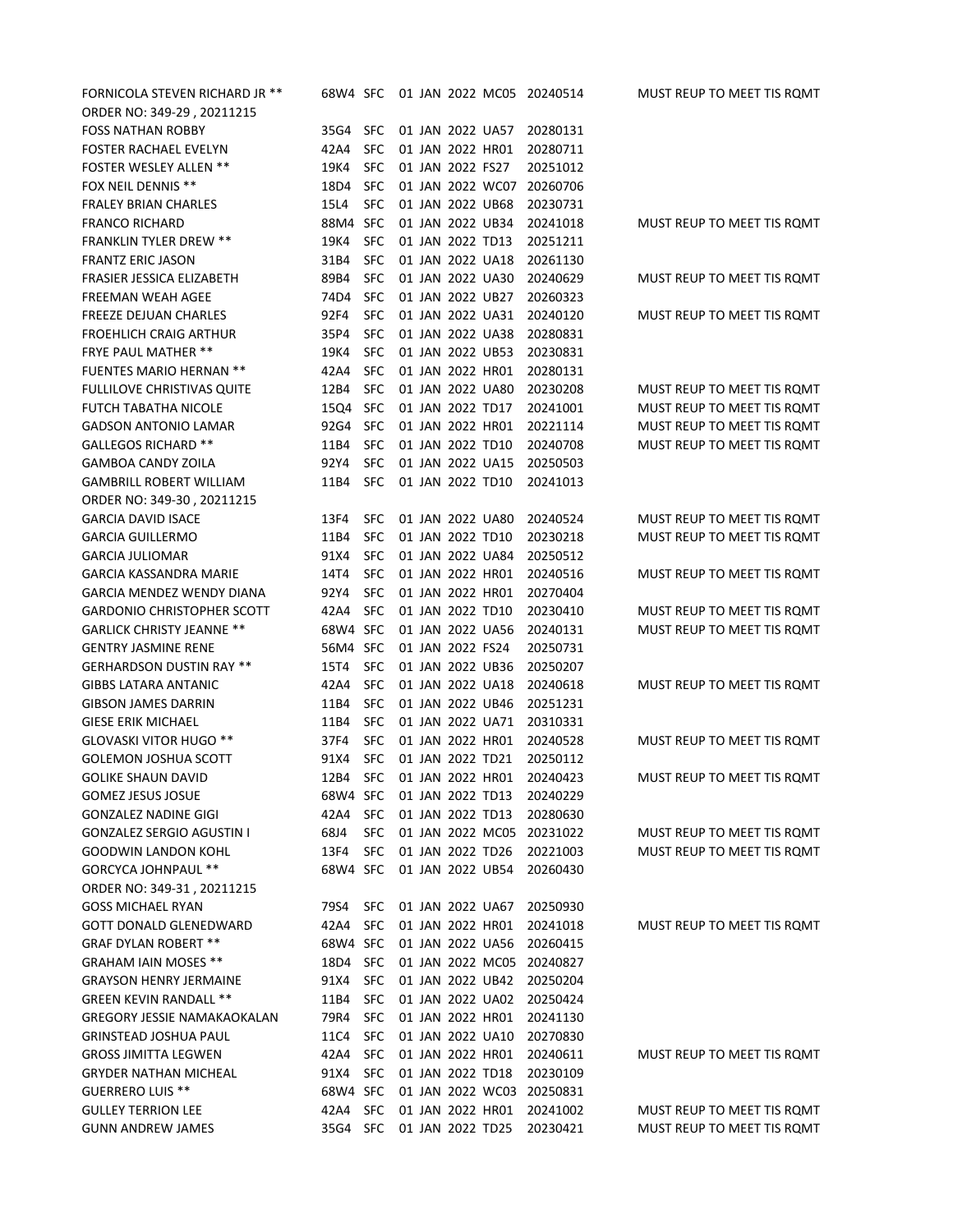| <b>GUTHRIE CONNIE ELIZABETH</b>       | 88M4 SFC                  |            |  | 01 JAN 2022 UB53 |                  | 20280430                  |                            |
|---------------------------------------|---------------------------|------------|--|------------------|------------------|---------------------------|----------------------------|
| <b>GUTIERREZ ALEXANDER</b>            | 15Q4                      | <b>SFC</b> |  |                  | 01 JAN 2022 UA91 | 20240517                  | MUST REUP TO MEET TIS ROMT |
| GUZMANBAEZA ROGELIO **                | 15T4                      | <b>SFC</b> |  | 01 JAN 2022 FS14 |                  | 20241018                  | MUST REUP TO MEET TIS ROMT |
| <b>HAAS JOSHUA ADISON **</b>          | 79R4                      | <b>SFC</b> |  | 01 JAN 2022 HR01 |                  | 20250731                  |                            |
| <b>HADD ZACHARY TIMOTHY</b>           | 79R4                      | <b>SFC</b> |  | 01 JAN 2022 HR01 |                  | 20251218                  |                            |
| <b>HAHN JACOB BENJAMIN **</b>         | 18B4                      | <b>SFC</b> |  |                  | 01 JAN 2022 UA22 | 20270729                  |                            |
| <b>HALL BRIAN OCTAVIOUS</b>           | 88H4                      | <b>SFC</b> |  |                  | 01 JAN 2022 UA78 | 20250930                  |                            |
| ORDER NO: 349-32, 20211215            |                           |            |  |                  |                  |                           |                            |
| <b>HALL COOPER LOFTIN **</b>          | 38B4                      | <b>SFC</b> |  | 01 JAN 2022 UA69 |                  | 20220425                  | MUST REUP TO MEET TIS ROMT |
| HAMILTON MARC ALEXANDER               | 92A4                      | <b>SFC</b> |  | 01 JAN 2022 TD18 |                  | 20251027                  |                            |
| <b>HANKE ROBERT ROSS</b>              | 25W4 SFC                  |            |  |                  | 01 JAN 2022 UA10 | 20221101                  | MUST REUP TO MEET TIS ROMT |
| HANNA MICHAEL SCOTT                   | 14E4                      | <b>SFC</b> |  | 01 JAN 2022 TD22 |                  | 20270630                  |                            |
| HANNOR FREDDIE LEE JR                 | 31B4                      | <b>SFC</b> |  |                  | 01 JAN 2022 UA18 | 20231031                  |                            |
| <b>HANSEN CODY DEAN</b>               | 25W4 SFC                  |            |  | 01 JAN 2022 UB19 |                  | 20250307                  |                            |
| <b>HANSON JUSTIN KEITH **</b>         | 18C4                      | <b>SFC</b> |  |                  | 01 JAN 2022 UA38 | 20270923                  |                            |
| <b>HARDER ERIC LYNN</b>               | 35G4                      | <b>SFC</b> |  |                  | 01 JAN 2022 UA03 | 20250831                  |                            |
| <b>HARDY CHRISTOPHER TYLER **</b>     | 19D4                      | <b>SFC</b> |  |                  | 01 JAN 2022 HR01 | 20261206                  |                            |
| <b>HARRIS JAMES LEE **</b>            | 19K4                      | <b>SFC</b> |  |                  | 01 JAN 2022 HR01 | 20220930                  |                            |
| <b>HARRIS LETROY DEMOND</b>           | 25W4 SFC                  |            |  | 01 JAN 2022 EU45 |                  | 20260131                  |                            |
| HARRIS MARCUS DALE II **              | 68W4 SFC                  |            |  | 01 JAN 2022 TD22 |                  | 20251130                  |                            |
| <b>HARRIS SETH EMMERSON</b>           | 35N4                      | <b>SFC</b> |  |                  | 01 JAN 2022 MD13 | 20230306                  | MUST REUP TO MEET TIS ROMT |
| <b>HARRIS STEPHEN JOHN</b>            | 91X4                      | <b>SFC</b> |  |                  | 01 JAN 2022 UB06 | 20230205                  | MUST REUP TO MEET TIS ROMT |
| <b>HARSHBERGER LIGAYA CALLOS **</b>   | 31D4                      | <b>SFC</b> |  |                  | 01 JAN 2022 UB39 | 20250930                  |                            |
| <b>HARTMAN RENATA GABRIELLE **</b>    | 68W4 SFC                  |            |  |                  | 01 JAN 2022 MC01 | 20260811                  |                            |
| <b>HARVEY JOSHUA VANCE</b>            | 56M4 SFC                  |            |  |                  | 01 JAN 2022 HR01 | 20240814                  | MUST REUP TO MEET TIS ROMT |
| HATSADY BRIDGETT BRENDA               | 92F4                      | <b>SFC</b> |  | 01 JAN 2022 TD18 |                  | 20221015                  |                            |
| <b>HAUSER ROBERT HENRY **</b>         | 15T4                      | <b>SFC</b> |  | 01 JAN 2022 UB05 |                  | 20260630                  |                            |
| HAWK ISAIAH JAMAL                     | 79S4                      | <b>SFC</b> |  |                  | 01 JAN 2022 UA07 | 20230909                  | MUST REUP TO MEET TIS ROMT |
| ORDER NO: 349-33, 20211215            |                           |            |  |                  |                  |                           |                            |
| <b>HAWKINS TYRELL SHAMAR</b>          | 42A4                      | <b>SFC</b> |  |                  |                  | 01 JAN 2022 MD11 20280630 |                            |
| <b>HAYES KRYSTAL MARIE</b>            | 12C4                      | <b>SFC</b> |  | 01 JAN 2022 TD21 |                  | 20270531                  |                            |
| HELLMAN MICHAEL ADAM                  | 12B4                      | <b>SFC</b> |  |                  | 01 JAN 2022 UA41 | 20231128                  | MUST REUP TO MEET TIS ROMT |
| <b>HERNANDEZ DAVID ZACKERY III **</b> | 18D4                      | <b>SFC</b> |  |                  | 01 JAN 2022 UA19 | 20270829                  |                            |
| <b>HERNANDEZ KEILA ZUGEY</b>          | 74D4                      | <b>SFC</b> |  |                  | 01 JAN 2022 UB14 | 20230616                  | MUST REUP TO MEET TIS ROMT |
| <b>HERNANDEZ VICTOR</b>               | 91X4                      | <b>SFC</b> |  |                  | 01 JAN 2022 UB08 | 20240315                  | MUST REUP TO MEET TIS ROMT |
| <b>HERRING DANA SAMONE</b>            | 42A4                      | <b>SFC</b> |  |                  | 01 JAN 2022 UB56 | 20240621                  | MUST REUP TO MEET TIS ROMT |
| HESS ALEXANDER CHARLES                | 94W4 SFC                  |            |  |                  | 01 JAN 2022 UB36 | 20231115                  | MUST REUP TO MEET TIS ROMT |
| HICKEY DYLON WILLIAMS                 | 11C4 SEC 01 JAN 2022 TD10 |            |  |                  |                  | 20240801                  | MUST REUP TO MEET TIS ROMT |
| HICKMAN CHRISTOPHER CHAYNE            | 91X4 -                    | SFC        |  |                  |                  | 01 JAN 2022 UA92 20240930 |                            |
| HICKSON KAMILAH SHANI                 | 92Y4                      | <b>SFC</b> |  |                  |                  | 01 JAN 2022 UA31 20270731 |                            |
| HILDEBRAND STEVEN PHILIP              | 91X4                      | <b>SFC</b> |  |                  | 01 JAN 2022 TD18 | 20271130                  |                            |
| HILL DANIEL VINCENT **                | 14T4                      | <b>SFC</b> |  |                  | 01 JAN 2022 UA54 | 20280229                  |                            |
| HILL MICKEY LEE                       | 91X4                      | <b>SFC</b> |  |                  | 01 JAN 2022 TD18 | 20260331                  |                            |
| HINOJOSA RYAN PATRICK **              | 68W4 SFC                  |            |  |                  |                  | 01 JAN 2022 MC05 20260706 |                            |
| HINSON CHRISTOPHER MICHAEL            | 42A4                      | <b>SFC</b> |  |                  | 01 JAN 2022 HR01 | 20250315                  |                            |
| HOFFER MICHAEL EDWARD                 | 42A4                      | <b>SFC</b> |  |                  | 01 JAN 2022 HR01 | 20230531                  |                            |
| <b>HOLDER JOSHUA ERIC BRENDON</b>     | 13B4                      | <b>SFC</b> |  |                  | 01 JAN 2022 UA95 | 20231123                  | MUST REUP TO MEET TIS ROMT |
| <b>HOLIFIELD MATTHEW JAMES</b>        | 42A4                      | <b>SFC</b> |  |                  |                  | 01 JAN 2022 MD11 20241126 | MUST REUP TO MEET TIS ROMT |
| HOLTZCLAW FELICIA GOLDEN              | 88M4 SFC                  |            |  |                  | 01 JAN 2022 UB61 | 20260116                  |                            |
| ORDER NO: 349-34, 20211215            |                           |            |  |                  |                  |                           |                            |
| HOLYCROSS JENNIFER RACHELLE           | 42A4                      | <b>SFC</b> |  | 01 JAN 2022 FS27 |                  | 20260430                  |                            |
| <b>HOOD KEVIN LEE **</b>              | 15T4                      | <b>SFC</b> |  |                  | 01 JAN 2022 UB36 | 20231112                  | MUST REUP TO MEET TIS ROMT |
| <b>HORGAN TIMOTHY ROBERT **</b>       | 19D4                      | <b>SFC</b> |  |                  | 01 JAN 2022 UB51 | 20260604                  |                            |
| <b>HORWATH LOUIS ANTHONY **</b>       | 18D4                      | <b>SFC</b> |  |                  | 01 JAN 2022 UA17 | 20240103                  | MUST REUP TO MEET TIS ROMT |
| <b>HOWARD TRENISE SADA</b>            | 42A4                      | <b>SFC</b> |  |                  | 01 JAN 2022 HR01 | 20241012                  | MUST REUP TO MEET TIS ROMT |
| HUDDLESON TIMOTHY WAYNE JR            | 91X4                      | <b>SFC</b> |  |                  | 01 JAN 2022 UB27 | 20260731                  |                            |
| HUMPHREYS MITCHELL LEE                | 14T4                      | <b>SFC</b> |  |                  | 01 JAN 2022 UA54 | 20230827                  | MUST REUP TO MEET TIS ROMT |
|                                       |                           |            |  |                  |                  |                           |                            |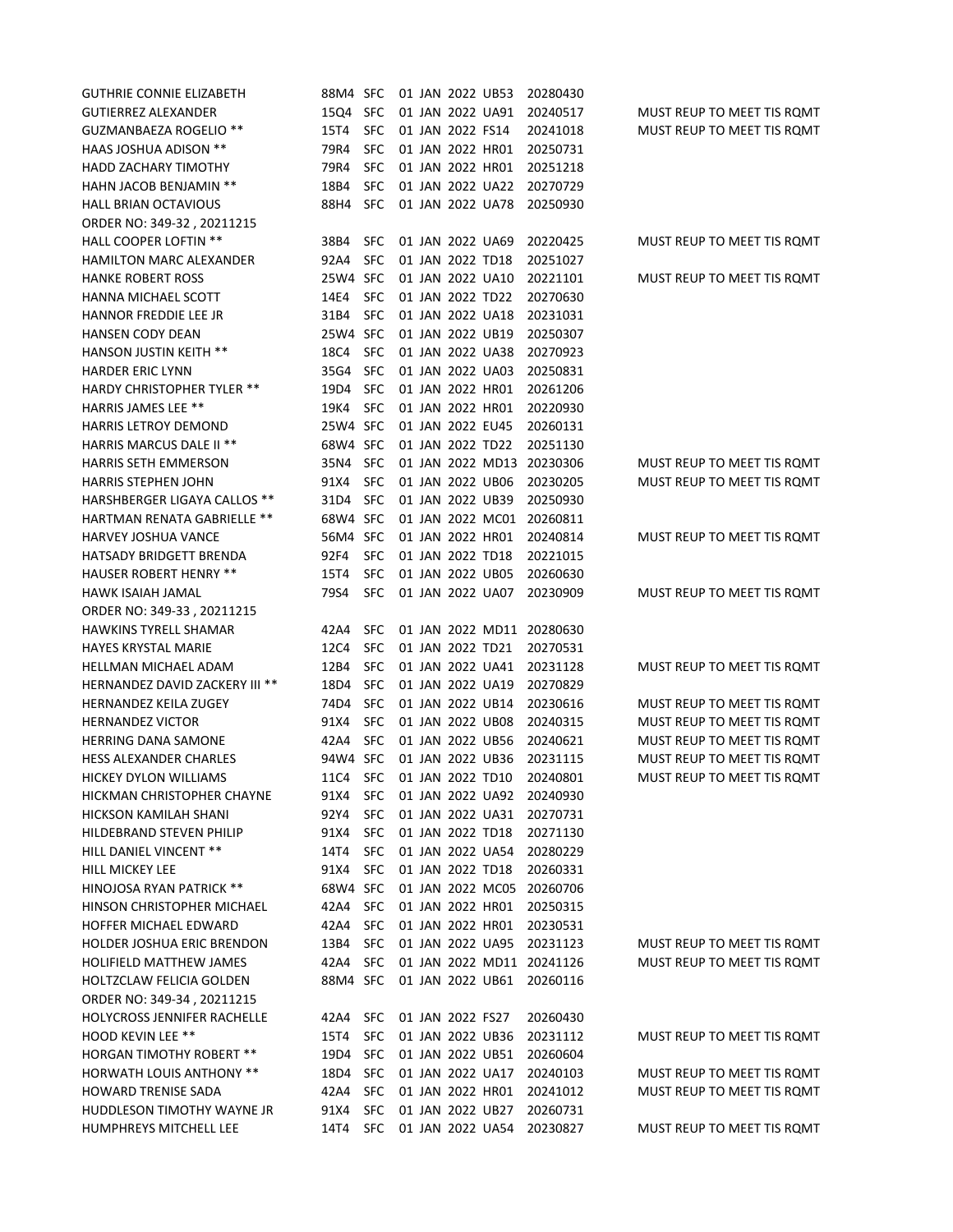| HUNT HOLLY ELIZABETH        | 35F4     | <b>SFC</b> |  |                  | 01 JAN 2022 UB53 | 20270831                  |                            |
|-----------------------------|----------|------------|--|------------------|------------------|---------------------------|----------------------------|
| HUTTON KAM W                | 25B4     | <b>SFC</b> |  |                  | 01 JAN 2022 EU45 | 20240227                  | MUST REUP TO MEET TIS ROMT |
| INIGUEZ DANNY **            | 91X4     | <b>SFC</b> |  |                  | 01 JAN 2022 WC07 | 20240315                  | MUST REUP TO MEET TIS ROMT |
| IOANIS DAWN S **            | 68Q4     | <b>SFC</b> |  |                  | 01 JAN 2022 HR01 | 20260715                  |                            |
| IRCHIRL LATANYA NICHELLE ** | 42A4     | <b>SFC</b> |  |                  | 01 JAN 2022 UA57 | 20280930                  |                            |
| IRIARTE JOHN J **           | 11B4     | <b>SFC</b> |  |                  | 01 JAN 2022 UB20 | 20260413                  |                            |
| IRIZARRYDIEZ ALEJANDRO JOSE | 42A4     | <b>SFC</b> |  |                  | 01 JAN 2022 AM09 | 20221128                  |                            |
| IRROBALI JARED MATTHEW **   | 18D4     | <b>SFC</b> |  |                  | 01 JAN 2022 UA38 | 20241122                  | MUST REUP TO MEET TIS ROMT |
| IVORY WILLIE MACK III       | 15P4     | <b>SFC</b> |  |                  | 01 JAN 2022 TD08 | 20240118                  | MUST REUP TO MEET TIS ROMT |
| JACKSON IESHA NATALIA       | 42A4     | <b>SFC</b> |  | 01 JAN 2022 SP02 |                  | 20280531                  |                            |
| JACKSON KASHA A             | 42A4     | <b>SFC</b> |  |                  | 01 JAN 2022 TD10 | 20231117                  | MUST REUP TO MEET TIS ROMT |
| JACKSON THOMAS ONEAL **     | 11B4     | <b>SFC</b> |  |                  | 01 JAN 2022 TD13 | 20251119                  |                            |
| JAMES AZEE SHUWANDE         | 25B4     | <b>SFC</b> |  |                  | 01 JAN 2022 NO01 | 20250506                  |                            |
| ORDER NO: 349-35, 20211215  |          |            |  |                  |                  |                           |                            |
| JAMES MARY ANN              | 35S4     | <b>SFC</b> |  |                  | 01 JAN 2022 HR01 | 20231111                  | MUST REUP TO MEET TIS ROMT |
| JAMRUS KURT MATTHEW JR **   | 15T4     | <b>SFC</b> |  |                  | 01 JAN 2022 UA66 | 20260131                  |                            |
| JANECZEK SIMON JAMES HARPER | 35N4     | <b>SFC</b> |  | 01 JAN 2022 TD15 |                  | 20270609                  |                            |
| JEFFERSON ANTHONY LOUIS JR  | 42A4     | <b>SFC</b> |  | 01 JAN 2022 SA01 |                  | 20240220                  | MUST REUP TO MEET TIS ROMT |
| JIMENEZ BRANDON VICTOR      | 25D4     | <b>SFC</b> |  |                  | 01 JAN 2022 TD03 | 20240221                  | MUST REUP TO MEET TIS ROMT |
| JO SUNG HYUN                | 92Y4     | <b>SFC</b> |  |                  |                  | 01 JAN 2022 WH01 20231211 | MUST REUP TO MEET TIS ROMT |
| JOHN DAVID MADISON          | 89B4     | <b>SFC</b> |  |                  | 01 JAN 2022 TD21 | 20270930                  |                            |
| JOHNSON ARIELLE ALEXIS      | 79R4     | <b>SFC</b> |  |                  | 01 JAN 2022 HR01 | 20251027                  |                            |
| JOHNSON FERANTEE JAMAR      | 25W4 SFC |            |  |                  | 01 JAN 2022 UA46 | 20280131                  |                            |
| JOHNSON MARCUS DEWAYNE **   | 68S4     | <b>SFC</b> |  |                  | 01 JAN 2022 HR01 | 20260731                  |                            |
| JONELEIT ARIE BENNO         | 12B4     | <b>SFC</b> |  |                  | 01 JAN 2022 UA01 | 20240124                  | MUST REUP TO MEET TIS ROMT |
| JONES ANTONIO MICHAEL       | 13M4 SFC |            |  |                  | 01 JAN 2022 UB21 | 20241008                  | MUST REUP TO MEET TIS ROMT |
| JONES BRANDON DOYLE         | 92Y4     | <b>SFC</b> |  | 01 JAN 2022 FS24 |                  | 20230630                  |                            |
| JONES CALVIN DEWAYNE        | 92A4     | <b>SFC</b> |  |                  | 01 JAN 2022 UA28 | 20240229                  |                            |
| JONES CAROL DANIELLE        | 42A4     | <b>SFC</b> |  |                  | 01 JAN 2022 HR01 | 20260831                  |                            |
| JONES MORGANN KELLY **      | 68W4 SFC |            |  |                  | 01 JAN 2022 MC05 | 20260925                  |                            |
| JONES RICHARD WILLIAM JR ** | 25Z4     | <b>SFC</b> |  |                  | 01 JAN 2022 HR01 | 20280229                  |                            |
| JONES VANTAYSHIA NERISSA    | 92G4     | <b>SFC</b> |  |                  | 01 JAN 2022 UA52 | 20231015                  | MUST REUP TO MEET TIS ROMT |
| JORDAN VIRGIL J **          | 12P4     | <b>SFC</b> |  |                  | 01 JAN 2022 UB37 | 20230623                  | MUST REUP TO MEET TIS ROMT |
| JOSEPH SHAWN                | 35N4     | <b>SFC</b> |  | 01 JAN 2022 TD03 |                  | 20270131                  |                            |
| ORDER NO: 349-36, 20211215  |          |            |  |                  |                  |                           |                            |
| JUMPER DEMARCUS ANTONIO     | 94W4 SFC |            |  |                  | 01 JAN 2022 UB36 | 20250831                  |                            |
| JUNGBLUTH LESTER J          | 94W4 SFC |            |  |                  | 01 JAN 2022 TD18 | 20231120                  | MUST REUP TO MEET TIS ROMT |
| JURGENS SETH DANIEL **      | 18B4     | <b>SFC</b> |  |                  | 01 JAN 2022 UA19 | 20220108                  | MUST REUP TO MEET TIS ROMT |
| KAISER KEVIN MICHAEL **     | 15T4     | <b>SFC</b> |  |                  | 01 JAN 2022 UB68 | 20240930                  |                            |
| KARIM RONY MOHSIN **        | 68W4 SFC |            |  |                  |                  | 01 JAN 2022 MC05 20240130 | MUST REUP TO MEET TIS ROMT |
| KARSTEN WILLIAM JAY         | 42R4     | <b>SFC</b> |  |                  | 01 JAN 2022 UA74 | 20241120                  | MUST REUP TO MEET TIS ROMT |
| KASTER ROBERT KEITH         | 12B4     | <b>SFC</b> |  |                  | 01 JAN 2022 UB12 | 20240621                  | MUST REUP TO MEET TIS ROMT |
| KELLER GAYSONMAX SCALIEM    | 42A4     | <b>SFC</b> |  |                  | 01 JAN 2022 TD18 | 20231016                  | MUST REUP TO MEET TIS ROMT |
| KELLEY MICHEAU LEE          | 88N4     | <b>SFC</b> |  |                  | 01 JAN 2022 UB34 | 20270131                  |                            |
| KELLEY NIKITA SIERRA        | 42A4     | <b>SFC</b> |  |                  | 01 JAN 2022 TD10 | 20230211                  | MUST REUP TO MEET TIS ROMT |
| KENNEDY HEATH NORVIN        | 91A4     | <b>SFC</b> |  |                  | 01 JAN 2022 HR01 | 20231031                  |                            |
| KENNEDY NICHOLAS DALE       | 25U4     | <b>SFC</b> |  |                  | 01 JAN 2022 UA94 | 20250501                  |                            |
| KERR ANDREW DOUGLAS **      | 11B4     | <b>SFC</b> |  |                  | 01 JAN 2022 UA75 | 20230128                  |                            |
| KESTER KALEB LLOYD **       | 11B4     | <b>SFC</b> |  |                  | 01 JAN 2022 UA15 | 20250115                  |                            |
| KIENDREBEOGO ARMEL M        | 68G4     | <b>SFC</b> |  |                  | 01 JAN 2022 EU06 | 20241219                  | MUST REUP TO MEET TIS ROMT |
| KIESO RANDALL CRAIG JR      | 68W4 SFC |            |  |                  | 01 JAN 2022 UA93 | 20230718                  | MUST REUP TO MEET TIS ROMT |
| KIRBY JAMES CHRISTOPHER **  | 25E4     | <b>SFC</b> |  |                  | 01 JAN 2022 UA55 | 20240119                  | MUST REUP TO MEET TIS ROMT |
| KIYOSHI JOSHUA ACCAD        | 15W4 SFC |            |  |                  | 01 JAN 2022 TD25 | 20240930                  | MUST REUP TO MEET TIS ROMT |
| KLEMM STUART EDWARD         | 12Y4     | <b>SFC</b> |  |                  | 01 JAN 2022 RC02 | 20270221                  |                            |
| KOENEN DOUGLAS BENSON       | 15W4 SFC |            |  |                  | 01 JAN 2022 UA97 | 20221129                  | MUST REUP TO MEET TIS ROMT |
| ORDER NO: 349-37, 20211215  |          |            |  |                  |                  |                           |                            |
| KOHNEKAMP JOSEPH WILLIAM    | 13R4     | <b>SFC</b> |  |                  | 01 JAN 2022 UA63 | 20251003                  |                            |
|                             |          |            |  |                  |                  |                           |                            |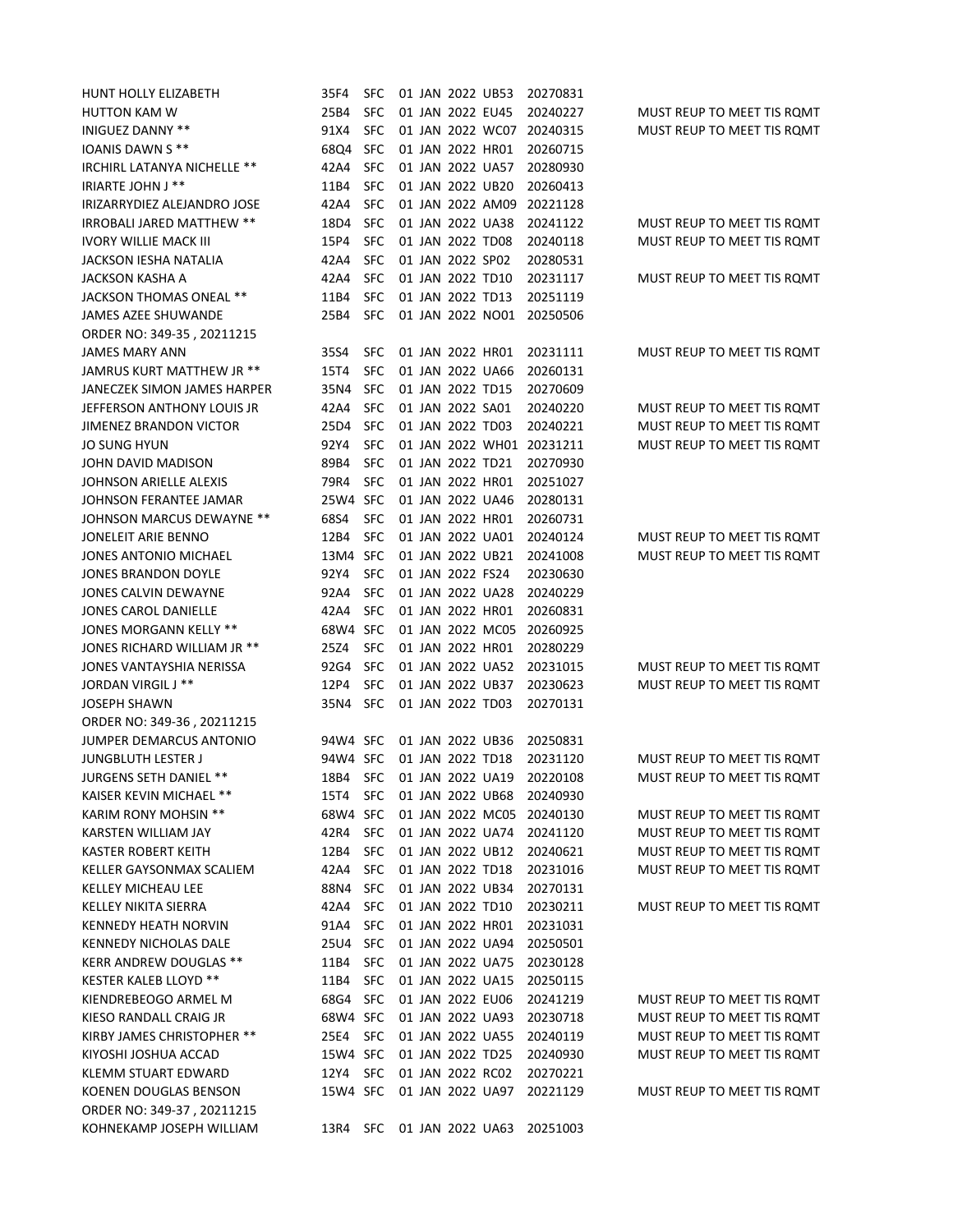| KOLLIE ALFRED BONOGUA             | 92F4                      | SFC        |  |                  | 01 JAN 2022 HR01 | 20260604                           |                            |
|-----------------------------------|---------------------------|------------|--|------------------|------------------|------------------------------------|----------------------------|
| KOON JUSTIN LEE **                | 89B4                      | <b>SFC</b> |  |                  | 01 JAN 2022 UB42 | 20250124                           |                            |
| LACASSE JACOB DANIEL **           | 18B4                      | <b>SFC</b> |  |                  | 01 JAN 2022 UA17 | 20270517                           |                            |
| LANCE PHILIP ALLEN **             | 18C4                      | <b>SFC</b> |  |                  | 01 JAN 2022 WC07 | 20221129                           |                            |
| LANGGARDNER CRYSTAL DOMINIQ       | 92Y4                      | <b>SFC</b> |  |                  | 01 JAN 2022 TD10 | 20230510                           | MUST REUP TO MEET TIS ROMT |
|                                   |                           |            |  |                  |                  |                                    |                            |
| <b>LANTZ BRIAN PATRICK **</b>     | 11B4                      | <b>SFC</b> |  |                  | 01 JAN 2022 UB20 | 20261013                           |                            |
| <b>LARA ANDRE</b>                 | 13J4                      | <b>SFC</b> |  |                  | 01 JAN 2022 TD10 | 20240605                           | MUST REUP TO MEET TIS ROMT |
| LARAMEE TARA MARIE **             | 68W4 SFC                  |            |  |                  | 01 JAN 2022 MC05 | 20231007                           | MUST REUP TO MEET TIS ROMT |
| LARSON JACOB FREDERICK **         | 68W4 SFC                  |            |  |                  | 01 JAN 2022 UB63 | 20220731                           |                            |
| LATHAM TYLER TIMOTHY **           | 18E4                      | <b>SFC</b> |  |                  | 01 JAN 2022 UA22 | 20220626                           | MUST REUP TO MEET TIS ROMT |
| LAWRENCE COURTON NAKIEFA          | 91X4                      | <b>SFC</b> |  |                  | 01 JAN 2022 TD18 | 20260305                           |                            |
| LAYMAN CHRISTOPHER MICHAEL        | 12H4                      | <b>SFC</b> |  |                  | 01 JAN 2022 UA01 | 20260731                           |                            |
| LEATIGAGA CHARIS CHARA            | 42A4                      | <b>SFC</b> |  | 01 JAN 2022 FS16 |                  | 20241028                           | MUST REUP TO MEET TIS ROMT |
| LEBLANC DEREK JASON               | 31B4                      | <b>SFC</b> |  |                  | 01 JAN 2022 UA65 | 20261130                           |                            |
| LEE PHILLIP MICHAEL               | 19K4                      | <b>SFC</b> |  |                  | 01 JAN 2022 UB08 | 20241007                           | MUST REUP TO MEET TIS ROMT |
| LEE SOL                           | 25U4                      | <b>SFC</b> |  |                  | 01 JAN 2022 UA24 | 20240709                           | MUST REUP TO MEET TIS ROMT |
| LEGGETT ZACHARY THOMAS **         | 11B4                      | <b>SFC</b> |  |                  | 01 JAN 2022 UA26 | 20240126                           | MUST REUP TO MEET TIS ROMT |
| LEMING JASON ELDON **             | 19D4                      | <b>SFC</b> |  |                  | 01 JAN 2022 UA28 | 20250531                           |                            |
| LEWIS CHESLENE JENEE              | 42A4                      | <b>SFC</b> |  |                  | 01 JAN 2022 EU50 | 20270731                           |                            |
| ORDER NO: 349-38, 20211215        |                           |            |  |                  |                  |                                    |                            |
| <b>LEWIS RODERICK</b>             | 42A4                      | <b>SFC</b> |  |                  | 01 JAN 2022 TD10 | 20230125                           | MUST REUP TO MEET TIS ROMT |
| LICON SAMANTHAJO HUSSEY           | 92F4                      | <b>SFC</b> |  |                  | 01 JAN 2022 UA52 | 20270731                           |                            |
| LINDBERG RYAN DENNIS              | 13M4                      | <b>SFC</b> |  |                  | 01 JAN 2022 EU17 | 20250124                           |                            |
| LINDER JONATHAN MILTON            | 31B4                      | <b>SFC</b> |  |                  | 01 JAN 2022 HR01 | 20250831                           |                            |
| LINDO MONIQUE ALICIA **           | 42A4                      | <b>SFC</b> |  | 01 JAN 2022 FS14 |                  | 20270228                           |                            |
| LLOYD HAYDEN JAMES **             | 18C4                      | <b>SFC</b> |  |                  | 01 JAN 2022 UA38 | 20220401                           | MUST REUP TO MEET TIS ROMT |
| LLOYD NICHOLAS TODD               | 35N4                      | <b>SFC</b> |  | 01 JAN 2022 TD15 |                  | 20280630                           |                            |
| LOCKWOOD DARNELL DOUGLAS          | 25U4                      | <b>SFC</b> |  |                  | 01 JAN 2022 UB59 | 20271027                           |                            |
| LOFTON BRYAN ALLEN **             | 13B4                      | <b>SFC</b> |  |                  | 01 JAN 2022 HR01 | 20260408                           |                            |
| LOMAN DAVID TERRIL JR             | 42A4                      | <b>SFC</b> |  |                  | 01 JAN 2022 UA10 | 20260228                           |                            |
| LONG SCOTT MICHAEL **             | 68W4 SFC                  |            |  |                  | 01 JAN 2022 MC05 | 20241011                           | MUST REUP TO MEET TIS ROMT |
| LOPEZ KENNON MIGUELARTURO         | 12B4                      | <b>SFC</b> |  |                  | 01 JAN 2022 UA80 | 20240302                           | MUST REUP TO MEET TIS ROMT |
| <b>LOPEZ RAFAEL</b>               | 25U4                      | <b>SFC</b> |  |                  | 01 JAN 2022 TD03 | 20250403                           |                            |
| LOPEZMACIEL CARLOS FRANCISC **    | 19D4                      | <b>SFC</b> |  | 01 JAN 2022 FS34 |                  | 20250828                           |                            |
| LOUISSAINT JOHNATHAN PIERRE       | 25B4                      | <b>SFC</b> |  |                  | 01 JAN 2022 UB68 | 20240430                           |                            |
| LOWE JONATHAN ANDREW              | 25D4                      | <b>SFC</b> |  |                  | 01 JAN 2022 UB60 | 20240328                           | MUST REUP TO MEET TIS ROMT |
| LOWERY ANTHONY MELVIN             | 15E4                      | <b>SFC</b> |  | 01 JAN 2022 TD25 |                  | 20231001                           | MUST REUP TO MEET TIS ROMT |
| LOWMACK KYLE MARQUEES             | 12H4 SFC 01 JAN 2022 FS06 |            |  |                  |                  | 20250805                           |                            |
| LOWRIE DONALD LEMAR               |                           |            |  |                  |                  | 25W4 SFC 01 JAN 2022 UA80 20261227 |                            |
| LUGO ALBERTO MALDONADO JR         | 12N4 SFC                  |            |  |                  | 01 JAN 2022 TD10 | 20260611                           |                            |
| ORDER NO: 349-39, 20211215        |                           |            |  |                  |                  |                                    |                            |
| <b>LULLEN JEFFREY CURTIS</b>      | 68D4                      | SFC        |  | 01 JAN 2022 FS24 |                  | 20240630                           |                            |
| LYNCH RICKY DAVID JR              | 35P4                      | <b>SFC</b> |  |                  |                  | 01 JAN 2022 MD13 20230604          | MUST REUP TO MEET TIS ROMT |
| LYONS KEVIN DANIEL                | 11B4                      | <b>SFC</b> |  |                  | 01 JAN 2022 UA75 | 20241213                           | MUST REUP TO MEET TIS ROMT |
| MA CHESTER PIMENTEL               | 38B4                      | <b>SFC</b> |  |                  | 01 JAN 2022 UA69 | 20251105                           |                            |
| MACK ISABEL **                    | 42A4                      | <b>SFC</b> |  |                  | 01 JAN 2022 SA01 | 20240731                           |                            |
| <b>MACK TIMOTHY ALAN</b>          | 42A4                      | <b>SFC</b> |  |                  | 01 JAN 2022 HR01 | 20280430                           |                            |
| <b>MACMURRAY CHRISTOPHER JOHN</b> | 13M4 SFC                  |            |  |                  | 01 JAN 2022 UA53 | 20230523                           | MUST REUP TO MEET TIS ROMT |
| MADRID RICHARD STANLEY JR **      | 11B4                      | <b>SFC</b> |  |                  | 01 JAN 2022 UA75 | 20220613                           | MUST REUP TO MEET TIS ROMT |
| MAGLINTI DYLAN KEONIWAYNE         | 11B4                      | <b>SFC</b> |  |                  | 01 JAN 2022 TD13 | 20230119                           | MUST REUP TO MEET TIS ROMT |
| MAJID VINCENT RYAN **             | 18D4                      | <b>SFC</b> |  |                  | 01 JAN 2022 UA22 | 20250911                           |                            |
| <b>MALVEAUX CURLINE LUANNE **</b> | 92G4                      | <b>SFC</b> |  |                  | 01 JAN 2022 UB06 | 20260213                           |                            |
| MALVEAUX PIERRE FRANCOIS **       | 11B4                      | <b>SFC</b> |  |                  | 01 JAN 2022 TD13 | 20221104                           | MUST REUP TO MEET TIS ROMT |
| MANGUM MATTHEW BENJAMIN **        | 68P4                      | <b>SFC</b> |  |                  |                  | 01 JAN 2022 MC05 20250225          |                            |
| <b>MANLEY KYLE ROBERT</b>         | 89B4                      | <b>SFC</b> |  |                  | 01 JAN 2022 TD22 | 20230603                           | MUST REUP TO MEET TIS ROMT |
| <b>MANN WILLIAM DUSTIN</b>        | 12H4 SFC                  |            |  |                  | 01 JAN 2022 TD10 | 20260202                           |                            |
| MAO ZEU PAI **                    | 18D4 SFC                  |            |  |                  |                  | 01 JAN 2022 WC07 20241028          | MUST REUP TO MEET TIS ROMT |
|                                   |                           |            |  |                  |                  |                                    |                            |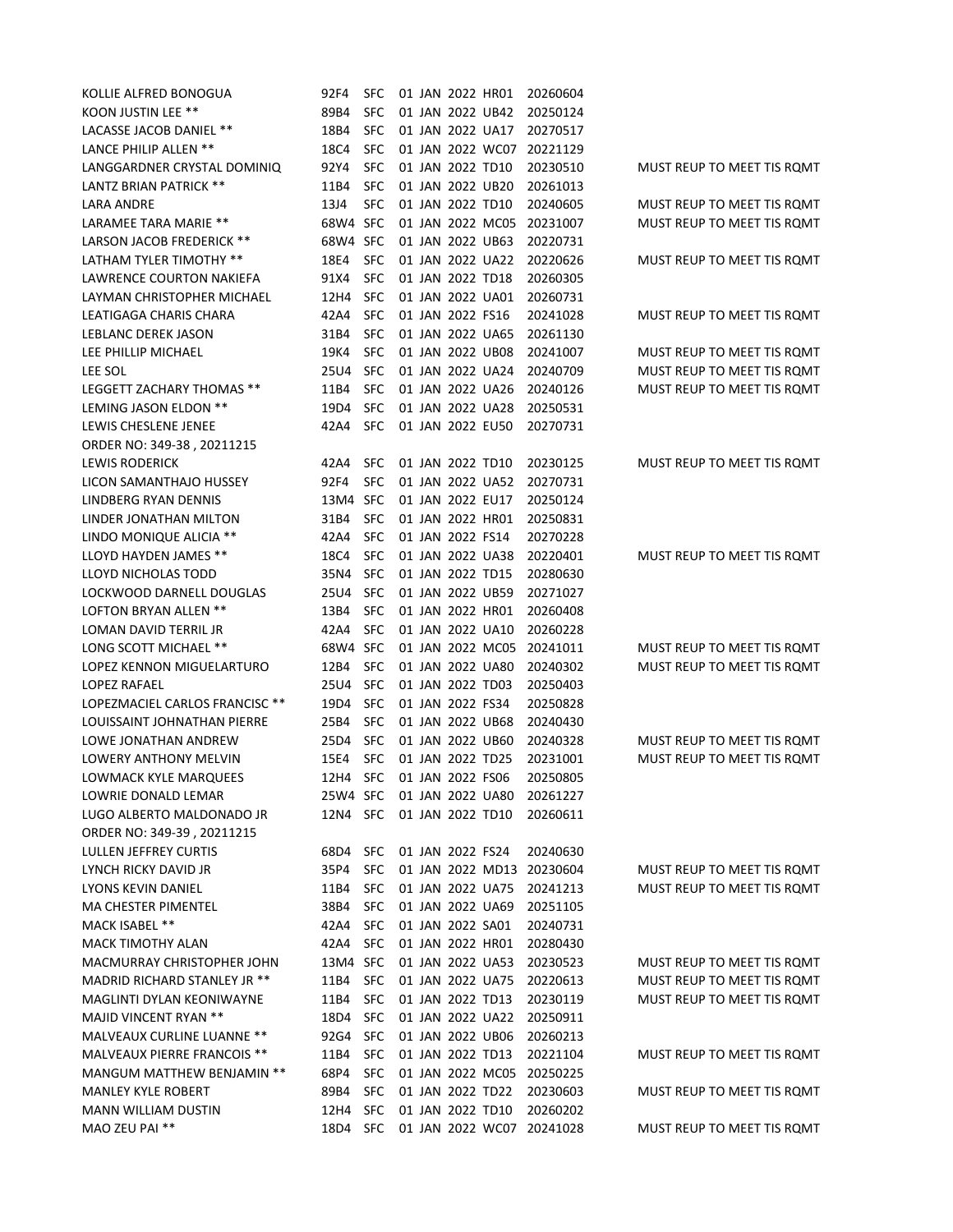| <b>MARCHAM JUSTIN C</b>           | 79S4     | <b>SFC</b> |  |                  | 01 JAN 2022 UA24 | 20241022                  | MUST REUP TO MEET TIS ROMT |
|-----------------------------------|----------|------------|--|------------------|------------------|---------------------------|----------------------------|
| MARES ARACELY **                  | 91X4     | <b>SFC</b> |  |                  | 01 JAN 2022 UB73 | 20230924                  | MUST REUP TO MEET TIS ROMT |
| <b>MARKS JASON THOMAS</b>         | 35N4     | <b>SFC</b> |  | 01 JAN 2022 FS01 |                  | 20261012                  |                            |
| MARTINEZ JOSHUA ERNESTO           | 92R4     | <b>SFC</b> |  |                  |                  | 01 JAN 2022 WC02 20240702 | MUST REUP TO MEET TIS ROMT |
| ORDER NO: 349-40, 20211215        |          |            |  |                  |                  |                           |                            |
| <b>MARTINEZBURGOS MELVIN</b>      | 42A4     | <b>SFC</b> |  |                  | 01 JAN 2022 UA19 | 20231020                  | MUST REUP TO MEET TIS ROMT |
| MARTORELLA MATTHEW CARMEN         | 35P4     | <b>SFC</b> |  |                  | 01 JAN 2022 UB70 | 20250304                  |                            |
| MASON ANTONIO ANTRON JEROID **    | 88N4     | <b>SFC</b> |  |                  | 01 JAN 2022 UA60 | 20270630                  |                            |
| MAST JEREMY MICHAEL               | 25W4 SFC |            |  |                  | 01 JAN 2022 UA75 | 20281130                  |                            |
| <b>MASTIN CORTEZ DEVANTE</b>      | 25Z4     | <b>SFC</b> |  |                  | 01 JAN 2022 HR01 | 20241216                  | MUST REUP TO MEET TIS ROMT |
| <b>MATABAN MICHELLE KATRINA</b>   | 92Y4     | <b>SFC</b> |  |                  | 01 JAN 2022 HR01 | 20240405                  | MUST REUP TO MEET TIS ROMT |
| <b>MATEO ANTONIO TOMAS</b>        | 91X4     | <b>SFC</b> |  |                  |                  | 01 JAN 2022 WH02 20230825 | MUST REUP TO MEET TIS ROMT |
| <b>MATHIS MATTHEW DANIEL</b>      | 25U4     | <b>SFC</b> |  | 01 JAN 2022 TD03 |                  | 20281130                  |                            |
| <b>MAUER ANDREW JOSEPH</b>        | 91X4     | <b>SFC</b> |  |                  | 01 JAN 2022 TD18 | 20240210                  | MUST REUP TO MEET TIS ROMT |
| <b>MAY JUSTIN RYAN</b>            | 94W4 SFC |            |  |                  | 01 JAN 2022 UA31 | 20241130                  |                            |
| MAYORGAMARTINEZ BETSY **          | 92Y4     | <b>SFC</b> |  | 01 JAN 2022 FS27 |                  | 20231001                  |                            |
| MCBRIDE JOHN DAVID                | 31B4     | <b>SFC</b> |  |                  | 01 JAN 2022 UA76 | 20240831                  |                            |
| MCCARTHY JOSHUA DANIELALFRE       | 13J4     | <b>SFC</b> |  |                  | 01 JAN 2022 EU19 | 20250428                  |                            |
| MCCOY REGINALD JAMAL              | 74D4     | <b>SFC</b> |  |                  | 01 JAN 2022 UB44 | 20260319                  |                            |
| MCDERMOTT JACOB OWEN              | 42A4     | <b>SFC</b> |  |                  | 01 JAN 2022 UB06 | 20280817                  |                            |
| MCDONALD MICHAEL RAY              | 25W4     | <b>SFC</b> |  |                  | 01 JAN 2022 UA55 | 20250531                  |                            |
| MCDOUGALD DEMITRESS PONYALE **    | 68M4     | <b>SFC</b> |  |                  | 01 JAN 2022 MC05 | 20241104                  | MUST REUP TO MEET TIS ROMT |
| MCGUIRE RICHARD JOSHUA            | 88M4     | <b>SFC</b> |  |                  | 01 JAN 2022 HR01 | 20260221                  |                            |
| MCHALE CHRISTOPHER JAMES          | 11B4     | <b>SFC</b> |  |                  | 01 JAN 2022 UA75 | 20240129                  | MUST REUP TO MEET TIS ROMT |
| MCKENNA KENNETH DAVID III **      | 18E4     | <b>SFC</b> |  |                  | 01 JAN 2022 UA38 | 20270203                  |                            |
| ORDER NO: 349-41, 20211215        |          |            |  |                  |                  |                           |                            |
| MCKINNONWILLIAMS STEVEN TYR       | 25W4 SFC |            |  |                  | 01 JAN 2022 HR01 | 20240606                  | MUST REUP TO MEET TIS ROMT |
| MCKOY CHRISTOPHER ANDREW JR       | 13F4     | <b>SFC</b> |  |                  | 01 JAN 2022 TD22 | 20241219                  | MUST REUP TO MEET TIS ROMT |
| <b>MCTIZIC SIMON PETER</b>        | 46Z4     | <b>SFC</b> |  |                  | 01 JAN 2022 EU04 | 20241123                  | MUST REUP TO MEET TIS ROMT |
| MENDOZA JOHN ANTHONY STEVE **     | 92R4     | <b>SFC</b> |  |                  | 01 JAN 2022 HR01 | 20240915                  | MUST REUP TO MEET TIS ROMT |
| MERCER JAMES R **                 | 18D4     | <b>SFC</b> |  | 01 JAN 2022 FS27 |                  | 20270408                  |                            |
| <b>MESKER ANDREW CLAYTONRILEY</b> | 35L4     | <b>SFC</b> |  |                  | 01 JAN 2022 UB15 | 20241018                  | MUST REUP TO MEET TIS ROMT |
| <b>MEYER JUSTIN MICHAEL</b>       | 94W4 SFC |            |  |                  | 01 JAN 2022 UB63 | 20231031                  |                            |
| MILLER BRADLEY RICHARD            | 13F4     | <b>SFC</b> |  |                  | 01 JAN 2022 TD10 | 20241216                  | MUST REUP TO MEET TIS ROMT |
| MILLER BRIAN LAMONT               | 25S4     | <b>SFC</b> |  |                  | 01 JAN 2022 UB50 | 20241210                  | MUST REUP TO MEET TIS ROMT |
| MILLER GARY ARMSTRONG **          | 42A4     | <b>SFC</b> |  |                  | 01 JAN 2022 UB34 | 20260131                  |                            |
| MILLER PATRICK JOHN **            | 68W4 SFC |            |  |                  | 01 JAN 2022 MC05 | 20260610                  |                            |
| <b>MILLER RUFUS MONTAY</b>        | 92A4     | <b>SFC</b> |  | 01 JAN 2022 TD13 |                  | 20270531                  |                            |
| MIRANDA KENRICK ANTHONY           | 42A4     | <b>SFC</b> |  |                  | 01 JAN 2022 UA07 | 20261031                  |                            |
| MITCHELL JUSTIN ZAMAR             | 15T4     | <b>SFC</b> |  |                  | 01 JAN 2022 UA13 | 20240129                  | MUST REUP TO MEET TIS ROMT |
| MITCHELL RYAN                     | 11B4     | <b>SFC</b> |  |                  | 01 JAN 2022 UA80 | 20251111                  |                            |
| MITCHELL SHAWNTE BOBBY            | 92Y4     | <b>SFC</b> |  |                  | 01 JAN 2022 HR01 | 20241027                  | MUST REUP TO MEET TIS ROMT |
| <b>MOFFATT IAN LYNN</b>           | 12H4     | <b>SFC</b> |  | 01 JAN 2022 FS06 |                  | 20240401                  | MUST REUP TO MEET TIS ROMT |
| MOISE SITO **                     | 68W4 SFC |            |  |                  |                  | 01 JAN 2022 MD13 20240108 | MUST REUP TO MEET TIS ROMT |
| MOJICA TONY                       | 91X4     | <b>SFC</b> |  |                  | 01 JAN 2022 UA17 | 20220601                  | MUST REUP TO MEET TIS ROMT |
| MONCADA JOSEPH NATHANIELE **      | 18E4     | <b>SFC</b> |  |                  | 01 JAN 2022 UA38 | 20230610                  | MUST REUP TO MEET TIS ROMT |
| ORDER NO: 349-42, 20211215        |          |            |  |                  |                  |                           |                            |
| MONINGTON WESLEY STEVEN           | 35N4     | <b>SFC</b> |  |                  |                  | 01 JAN 2022 MD12 20250212 |                            |
| MONTGOMERY ETHAN DARCEY **        | 11B4     | <b>SFC</b> |  |                  | 01 JAN 2022 TD13 | 20270920                  |                            |
| MONTGOMERY ZARINA                 | 42A4     | <b>SFC</b> |  |                  | 01 JAN 2022 HR01 | 20280229                  |                            |
| <b>MOORE DJUANA CHANTEL **</b>    | 92Y4     | <b>SFC</b> |  |                  | 01 JAN 2022 HR01 | 20220930                  |                            |
| MOORE MORGAN ERIN                 | 25U4     | <b>SFC</b> |  |                  | 01 JAN 2022 UA63 | 20280123                  |                            |
| MOORE NATHAN AUGUSTINE JR         | 31B4     | <b>SFC</b> |  |                  | 01 JAN 2022 UA18 | 20240131                  | MUST REUP TO MEET TIS ROMT |
| MOORE TASIA L **                  | 68Q4     | <b>SFC</b> |  |                  | 01 JAN 2022 UB02 | 20240920                  | MUST REUP TO MEET TIS ROMT |
| MOORING MICHAEL DEAN **           | 15T4     | <b>SFC</b> |  |                  | 01 JAN 2022 UA05 | 20251031                  |                            |
| <b>MORGAN MATTHEW THOMPSON</b>    | 79S4     | <b>SFC</b> |  |                  | 01 JAN 2022 UB47 | 20240428                  | MUST REUP TO MEET TIS ROMT |
| MORRISEY SEAN RICHARD **          | 18B4     | <b>SFC</b> |  |                  | 01 JAN 2022 UA22 | 20261224                  |                            |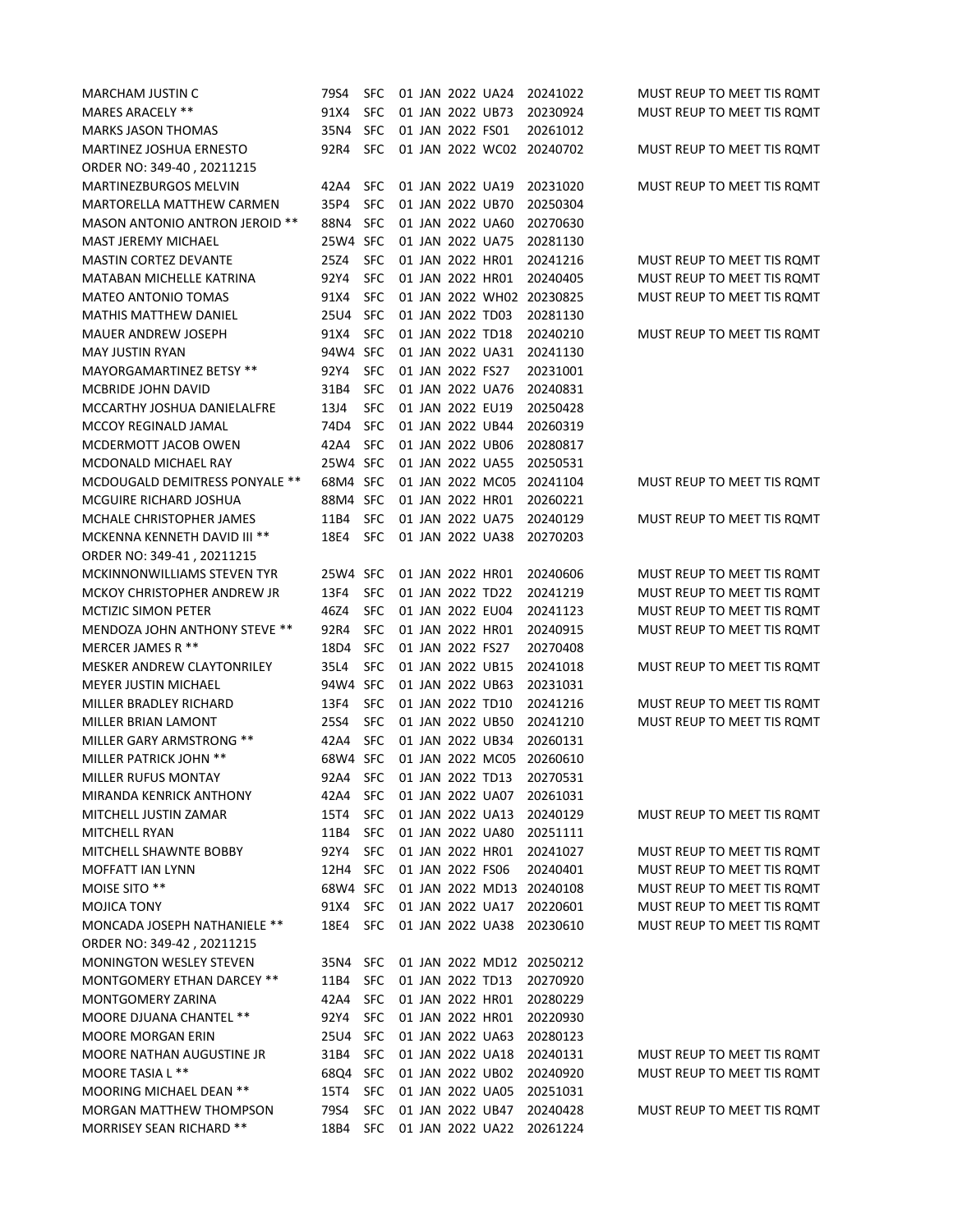| <b>MORRISON KAREY MARIE</b>               | 42A4     | <b>SFC</b> |  | 01 JAN 2022 TD03 |                  | 20270228             |                            |
|-------------------------------------------|----------|------------|--|------------------|------------------|----------------------|----------------------------|
| <b>MOSS AUSTIN LEE</b>                    | 13F4     | <b>SFC</b> |  | 01 JAN 2022 TD03 |                  | 20230402             | MUST REUP TO MEET TIS ROMT |
| MOTE TURKEISHA MINDUERLEA                 | 17C4     | <b>SFC</b> |  | 01 JAN 2022 TD03 |                  | 20270815             |                            |
| <b>MOUNLADE ANLI</b>                      | 14G4     | <b>SFC</b> |  |                  | 01 JAN 2022 UA54 | 20250604             |                            |
| <b>MOYER AUSTIN ALLEN **</b>              | 13F4     | SFC        |  |                  | 01 JAN 2022 UA11 | 20250624             |                            |
| <b>MULLEN DEMETRIC DEVON</b>              | 25S4     | SFC        |  |                  | 01 JAN 2022 UA80 | 20280731             |                            |
| MURPHY MARSHALL BRADLEY **                | 25E4     | <b>SFC</b> |  |                  | 01 JAN 2022 UA59 | 20250418             |                            |
| MURPHY RYAN MICHAEL **                    | 18C4     | <b>SFC</b> |  |                  | 01 JAN 2022 UA17 | 20240410             | MUST REUP TO MEET TIS ROMT |
| MURRAY JOSHUA ISAAC                       | 25E4     | <b>SFC</b> |  |                  | 01 JAN 2022 UA02 | 20230123             | MUST REUP TO MEET TIS ROMT |
| <b>MUSUMECI ALFIO PAUL III</b>            | 42A4     | <b>SFC</b> |  |                  | 01 JAN 2022 HR01 | 20240103             | MUST REUP TO MEET TIS ROMT |
| ORDER NO: 349-43, 20211215                |          |            |  |                  |                  |                      |                            |
| <b>MUZZY RORY LEE</b>                     | 13F4     | <b>SFC</b> |  | 01 JAN 2022 TD10 |                  | 20230717             | MUST REUP TO MEET TIS ROMT |
| <b>MYERS JESSICA NICOLE</b>               | 79S4     | SFC        |  | 01 JAN 2022 TD25 |                  | 20270315             |                            |
| <b>NA RICKY</b>                           | 19K4     | SFC        |  |                  | 01 JAN 2022 UB53 | 20240119             | MUST REUP TO MEET TIS ROMT |
| NANGLE ADAM PAUL                          | 25W4 SFC |            |  |                  | 01 JAN 2022 UA80 | 20240824             | MUST REUP TO MEET TIS ROMT |
| <b>NEACE BRIAN ROYCE</b>                  | 35N4     | <b>SFC</b> |  |                  | 01 JAN 2022 UA68 | 20240326             | MUST REUP TO MEET TIS ROMT |
| NEDEDOG CODY JOEL                         | 91X4     | SFC        |  |                  | 01 JAN 2022 UA80 | 20230202             | MUST REUP TO MEET TIS ROMT |
| NENA DELWIN NENA                          | 42A4     | <b>SFC</b> |  |                  | 01 JAN 2022 HR01 | 20261130             |                            |
| <b>NEWTON JASEN LEE</b>                   | 92G4     | <b>SFC</b> |  |                  | 01 JAN 2022 UA14 | 20250228             |                            |
| <b>NGIRAILILD KERKIKL</b>                 | 91X4     | SFC        |  |                  | 01 JAN 2022 HR01 | 20261031             |                            |
| NGIRCHOKEBAI GERDA REKEMEL                | 92A4     | <b>SFC</b> |  |                  | 01 JAN 2022 UA59 | 20230930             | MUST REUP TO MEET TIS ROMT |
| NGUYEN SON LAM **                         | 11B4     | <b>SFC</b> |  | 01 JAN 2022 FS10 |                  | 20250831             |                            |
| NICKOLOFF WILLIAM CHARLES                 | 91X4     | <b>SFC</b> |  |                  | 01 JAN 2022 UA80 | 20250109             |                            |
| NIEVESPEREZ DANNY **                      | 42A4     | <b>SFC</b> |  |                  | 01 JAN 2022 UB00 | 20270430             |                            |
| <b>NOBLES SAMUEL EARL **</b>              | 91X4     | <b>SFC</b> |  |                  | 01 JAN 2022 UA55 | 20221128             | MUST REUP TO MEET TIS ROMT |
| <b>NODAY ANTHONY JOSEPH **</b>            | 25Z4     | <b>SFC</b> |  |                  | 01 JAN 2022 MD13 | 20261229             |                            |
| <b>NOLTE TAYLOR KNOX</b>                  | 13M4 SFC |            |  |                  | 01 JAN 2022 UA63 | 20250327             |                            |
| NORD ANDREW MICHAEL VINCENT               | 91X4     | <b>SFC</b> |  | 01 JAN 2022 FS06 |                  | 20250731             |                            |
| NORRIS LONNIE RAY II                      | 15T4     | <b>SFC</b> |  | 01 JAN 2022 TD08 |                  | 20260630             |                            |
| NOWELL ASHLEY RENEE **                    | 42A4     | <b>SFC</b> |  |                  | 01 JAN 2022 UA85 | 20280131             |                            |
| ORDER NO: 349-44, 20211215                |          |            |  |                  |                  |                      |                            |
| <b>NWORO GLORY LORATER</b>                | 92Y4     | <b>SFC</b> |  |                  | 01 JAN 2022 UA13 | 20230120             | MUST REUP TO MEET TIS ROMT |
| <b>OATS TORRE LAMAR</b>                   | 92Y4     | <b>SFC</b> |  |                  | 01 JAN 2022 HR01 | 20240930             |                            |
| OGALDEZ ALONZO HECTOR                     | 88N4     | <b>SFC</b> |  |                  | 01 JAN 2022 UB22 | 20230215             | MUST REUP TO MEET TIS ROMT |
| OHMES ALEXANDER JAMES                     | 13F4     | <b>SFC</b> |  |                  | 01 JAN 2022 UA80 | 20270309             |                            |
| OLSON ELI GREGG **                        | 18D4     | <b>SFC</b> |  |                  | 01 JAN 2022 UA38 | 20230115             | MUST REUP TO MEET TIS ROMT |
| OPAZO DANIEL MARTIN                       | 94W4 SFC |            |  |                  | 01 JAN 2022 UB36 | 20220702             | MUST REUP TO MEET TIS ROMT |
| ORATOKHAI MICHAEL EDEGBAI                 | 31K4     | <b>SFC</b> |  |                  | 01 JAN 2022 UA18 | 20220718             | MUST REUP TO MEET TIS ROMT |
| OROZCO MAYRA ITZEL                        | 74D4     | <b>SFC</b> |  |                  | 01 JAN 2022 UB00 | 20231021             | MUST REUP TO MEET TIS ROMT |
| ORTIZ JULIO ANTONIO                       | 79S4     | <b>SFC</b> |  |                  | 01 JAN 2022 UA59 | 20270924             |                            |
| ORTIZ OSCAR JR **                         | 68K4     | <b>SFC</b> |  |                  | 01 JAN 2022 MC05 | 20250731             |                            |
| ORTIZ ROBERT ARMANDO                      | 14E4     | <b>SFC</b> |  |                  | 01 JAN 2022 TD22 | 20240229             | MUST REUP TO MEET TIS ROMT |
| OSBORNE JEREMY DAVID                      | 25E4     | <b>SFC</b> |  |                  | 01 JAN 2022 UB67 | 20250630             |                            |
| OSTENDORF TODD JAMES                      | 68G4     | <b>SFC</b> |  |                  | 01 JAN 2022 HR01 | 20240630             |                            |
| PABONCASTILLO LUIS ALEJANDR               | 13F4     | <b>SFC</b> |  |                  | 01 JAN 2022 HR01 |                      |                            |
| PACADA RUEL A                             | 11C4     | <b>SFC</b> |  |                  | 01 JAN 2022 UB44 | 20260818<br>20260131 |                            |
|                                           | 91X4     | <b>SFC</b> |  |                  | 01 JAN 2022 HR01 |                      |                            |
| PACHECO RICHARD R<br>PADILLAGARCIA JAYSON | 56M4 SFC |            |  |                  |                  | 20260930             |                            |
|                                           |          |            |  |                  | 01 JAN 2022 UA38 | 20280531             |                            |
| PAGE JENNIFER NICOLE                      | 12N4     | <b>SFC</b> |  |                  | 01 JAN 2022 HR01 | 20230523             | MUST REUP TO MEET TIS ROMT |
| PAIGE ANTHONY ERIC **                     | 68Q4     | <b>SFC</b> |  |                  | 01 JAN 2022 UA42 | 20280430             |                            |
| PALMORE JUSTIN DALE                       | 19K4     | <b>SFC</b> |  |                  | 01 JAN 2022 UB46 | 20230902             | MUST REUP TO MEET TIS ROMT |
| ORDER NO: 349-45, 20211215                |          |            |  |                  |                  |                      |                            |
| PAOLINO JOHN JOSEPH **                    | 25E4     | <b>SFC</b> |  |                  | 01 JAN 2022 UB05 | 20240610             |                            |
| PARK HOON T                               | 42A4     | <b>SFC</b> |  | 01 JAN 2022 SP03 |                  | 20250228             |                            |
| PATE JEFFERY LYN                          | 68C4     | <b>SFC</b> |  |                  | 01 JAN 2022 TD21 | 20220630             |                            |
| PECKENPAUGH KEVIN SCOTT                   | 38B4     | <b>SFC</b> |  |                  | 01 JAN 2022 UA18 | 20241204             | MUST REUP TO MEET TIS ROMT |
| PENLEY STEPHANIE JOY                      | 42A4     | <b>SFC</b> |  |                  | 01 JAN 2022 EU45 | 20240319             | MUST REUP TO MEET TIS ROMT |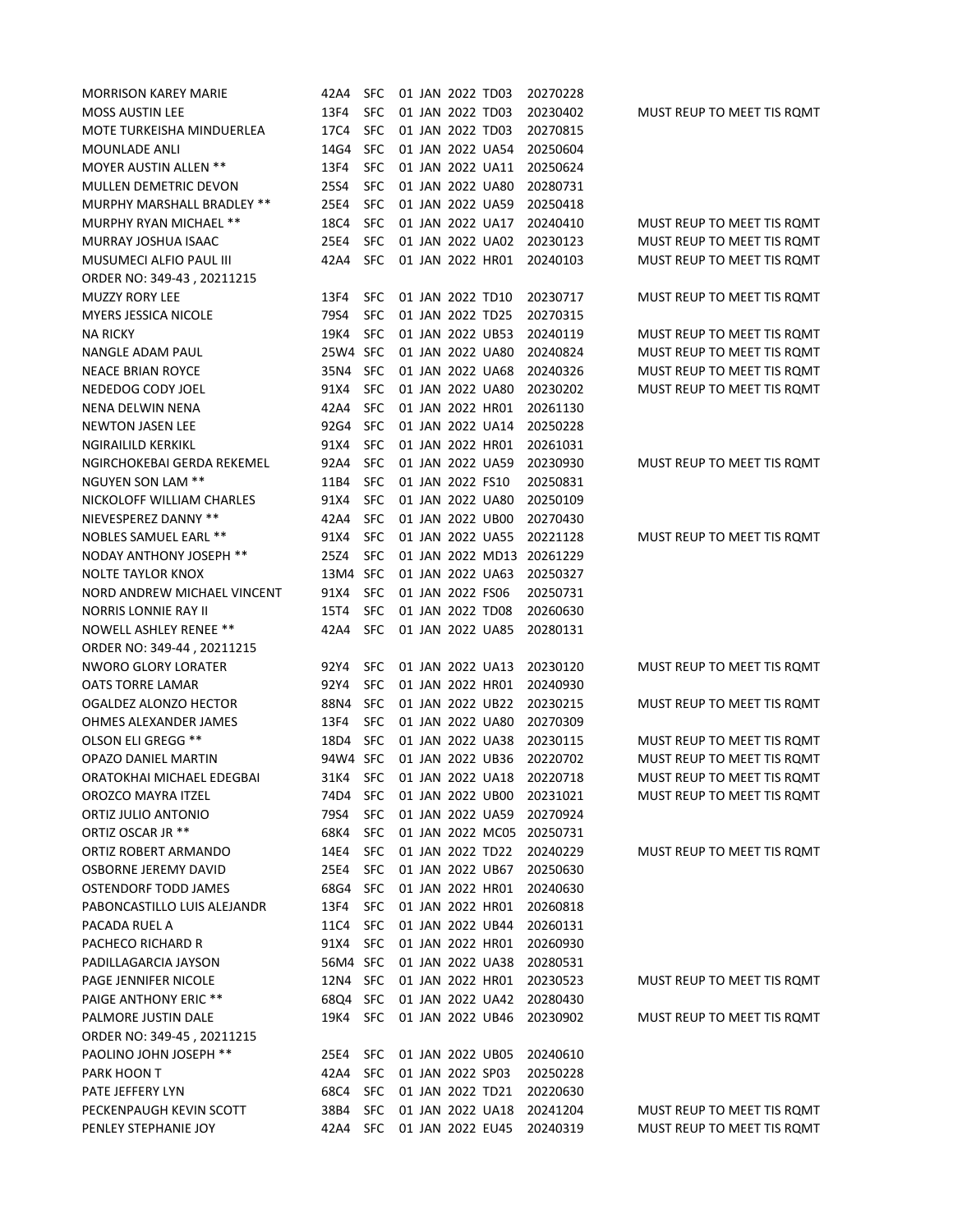| PENNELL DANIEL THOMAS            | 94W4 SFC |            |  |                  |                  | 01 JAN 2022 WH02 20260110 |                            |
|----------------------------------|----------|------------|--|------------------|------------------|---------------------------|----------------------------|
| PEREZ GABRIEL JAMES **           | 18B4     | <b>SFC</b> |  |                  | 01 JAN 2022 UA82 | 20261208                  |                            |
| PEREZ KURTIS JOEL **             | 11C4     | <b>SFC</b> |  |                  | 01 JAN 2022 TD13 | 20251124                  |                            |
| PEREZ RAFAEL **                  | 19D4     | <b>SFC</b> |  |                  | 01 JAN 2022 TD13 | 20240108                  | MUST REUP TO MEET TIS ROMT |
| PERSINGER MICHAEL JOSHUA         | 91X4     | <b>SFC</b> |  |                  | 01 JAN 2022 UA54 | 20240831                  |                            |
| PETER DAVID PHILIP **            | 11B4     | <b>SFC</b> |  | 01 JAN 2022 FS24 |                  | 20260114                  |                            |
| PETERSON BRANDON LEE             | 31D4     | <b>SFC</b> |  |                  | 01 JAN 2022 UA34 | 20270923                  |                            |
| PETERSON KYLE ROGER **           | 19D4     | <b>SFC</b> |  | 01 JAN 2022 TD13 |                  | 20250228                  |                            |
| PHELPS NOEL RICHARD              | 92R4     | <b>SFC</b> |  |                  | 01 JAN 2022 KO41 | 20260831                  |                            |
| PHILLIPPI JOHN WILLIAM **        | 11B4     | <b>SFC</b> |  | 01 JAN 2022 FS15 |                  | 20270104                  |                            |
| PHILLIPS HUNTAR SEBASTIAN **     | 18D4     | <b>SFC</b> |  |                  | 01 JAN 2022 UA24 | 20250110                  |                            |
| PHILLIPS JOSHUA DAVID **         | 68W4 SFC |            |  |                  | 01 JAN 2022 UB07 | 20260725                  |                            |
| PIERREJULES JAMES                | 79R4     | <b>SFC</b> |  |                  | 01 JAN 2022 HR01 | 20250124                  |                            |
| PIZARRO ANDRES JAVIER            | 91X4     | <b>SFC</b> |  | 01 JAN 2022 TD18 |                  | 20231003                  | MUST REUP TO MEET TIS ROMT |
| PLAVLJANICH BRANT JAROD          | 92R4     | <b>SFC</b> |  |                  | 01 JAN 2022 UA38 | 20240531                  |                            |
| ORDER NO: 349-46, 20211215       |          |            |  |                  |                  |                           |                            |
| PODWYS JERIMEY ROBERT            | 25D4     | <b>SFC</b> |  |                  | 01 JAN 2022 UB46 | 20241203                  |                            |
| POE BOBBIE JO <sup>**</sup>      | 68T4     | <b>SFC</b> |  | 01 JAN 2022 FS16 |                  | 20240131                  |                            |
| PONCE LEO LLOYD JR               | 35N4     | <b>SFC</b> |  | 01 JAN 2022 TD25 |                  | 20241114                  | MUST REUP TO MEET TIS ROMT |
| PORTER STEPHANO                  | 12B4     | <b>SFC</b> |  |                  | 01 JAN 2022 UB01 | 20250531                  |                            |
| POSTON KYLEND LOWELL             | 38B4     | <b>SFC</b> |  |                  | 01 JAN 2022 UA69 | 20240211                  | MUST REUP TO MEET TIS ROMT |
| POULSON BRADLEY JAMES            | 11C4     | <b>SFC</b> |  | 01 JAN 2022 TD13 |                  | 20241011                  | MUST REUP TO MEET TIS ROMT |
| <b>POWELL TIMOTHY DELANEY **</b> | 18D4     | <b>SFC</b> |  |                  | 01 JAN 2022 UA22 | 20270718                  |                            |
| PRADORIVERA MICHAEL JAVIER **    | 11B4     | <b>SFC</b> |  | 01 JAN 2022 TD13 |                  | 20240125                  | MUST REUP TO MEET TIS ROMT |
| <b>PRECKL ERIC JOSEPH **</b>     | 15L4     | <b>SFC</b> |  | 01 JAN 2022 TD08 |                  | 20281130                  |                            |
| <b>PRICE LATOYA DIANE **</b>     | 68P4     | <b>SFC</b> |  |                  | 01 JAN 2022 MC03 | 20260930                  |                            |
| PROFT SARAH ANN                  | 92A4     | <b>SFC</b> |  | 01 JAN 2022 FS24 |                  | 20250331                  |                            |
| PULLUM DIANTE OMARI              | 25U4     | <b>SFC</b> |  |                  | 01 JAN 2022 UA69 | 20230713                  | MUST REUP TO MEET TIS ROMT |
| PUNIMATA NUUESE BERNARD          | 18E4     | <b>SFC</b> |  |                  | 01 JAN 2022 UA19 | 20260626                  |                            |
| PURVINES SCOTT GRAHAM            | 38B4     | <b>SFC</b> |  |                  | 01 JAN 2022 UA19 | 20230718                  | MUST REUP TO MEET TIS ROMT |
| PYETT JEFFREY HAROLD             | 91X4     | <b>SFC</b> |  |                  | 01 JAN 2022 UA67 | 20260930                  |                            |
| <b>QUEEN SHAUN STERLING JR</b>   | 92Y4     | <b>SFC</b> |  |                  | 01 JAN 2022 UA75 | 20250207                  |                            |
| <b>QUINONES MATHEW JORGE</b>     | 94W4 SFC |            |  |                  | 01 JAN 2022 TD03 | 20270930                  |                            |
| QUINTANILLA RODNEYJAMES CAM      | 42A4     | <b>SFC</b> |  |                  | 01 JAN 2022 TD08 | 20270731                  |                            |
| RABINA JAIME REGUINDIN           | 91X4     | <b>SFC</b> |  |                  | 01 JAN 2022 TD18 | 20260731                  |                            |
| RAMIREZ GILBERTO JESUS           | 14G4     | <b>SFC</b> |  | 01 JAN 2022 TD22 |                  | 20231206                  | MUST REUP TO MEET TIS ROMT |
| ORDER NO: 349-47, 20211215       |          |            |  |                  |                  |                           |                            |
| RAMOSCARABALLO RICHARD           | 13F4     | <b>SFC</b> |  |                  | 01 JAN 2022 UA01 | 20260430                  |                            |
| RANDOLPH KITHER LARANN **        | 42A4     | <b>SFC</b> |  |                  | 01 JAN 2022 UB08 | 20220513                  |                            |
| RANGEL DIANTE SHERRON            | 42A4     | <b>SFC</b> |  |                  | 01 JAN 2022 TD10 | 20221211                  | MUST REUP TO MEET TIS ROMT |
| RANKIN ANGELENE OROLFO           | 88N4     | <b>SFC</b> |  |                  | 01 JAN 2022 UA78 | 20250831                  |                            |
| <b>RAPPOPORT ELLIOT JAMES **</b> | 25E4     | <b>SFC</b> |  |                  | 01 JAN 2022 UB03 | 20241129                  | MUST REUP TO MEET TIS ROMT |
| REDMOND TAYLOR ROBERT            | 25D4     | <b>SFC</b> |  |                  | 01 JAN 2022 UA32 | 20250625                  |                            |
| REED PARKER CAMERON **           | 92R4     | <b>SFC</b> |  |                  | 01 JAN 2022 UA38 | 20240227                  | MUST REUP TO MEET TIS ROMT |
| REESE JASON FLETCHER             | 13R4     | <b>SFC</b> |  |                  | 01 JAN 2022 HR01 | 20240215                  | MUST REUP TO MEET TIS ROMT |
| REGALADO ANTONIO R JR            | 25S4     | <b>SFC</b> |  |                  | 01 JAN 2022 TD03 | 20261025                  |                            |
| REGNIER MORGAN AHLGRIM           | 68F4     | <b>SFC</b> |  |                  | 01 JAN 2022 UA80 | 20260114                  |                            |
| <b>REYES GLENNDA GAY</b>         | 42A4     | <b>SFC</b> |  |                  | 01 JAN 2022 UB54 | 20231130                  |                            |
| REYES OSEAS ISAI PABLO           | 13F4     | <b>SFC</b> |  |                  | 01 JAN 2022 UA80 | 20300430                  |                            |
| REYNOLDS JUSTIN NILE             | 42A4     | <b>SFC</b> |  |                  | 01 JAN 2022 UB42 | 20240304                  | MUST REUP TO MEET TIS ROMT |
| RICE MICHAEL THOMAS              | 91X4     | <b>SFC</b> |  |                  |                  | 01 JAN 2022 WH02 20230429 | MUST REUP TO MEET TIS ROMT |
| RICH JEFFERY RONALD JR           | 91X4     | <b>SFC</b> |  |                  | 01 JAN 2022 UA77 | 20240930                  |                            |
| RICHARDS JEREMY ALAN             | 91X4     | <b>SFC</b> |  |                  | 01 JAN 2022 UA05 | 20231031                  |                            |
| RIEDER JOSHUA WILLIAM **         | 25Z4     | <b>SFC</b> |  | 01 JAN 2022 FS22 |                  | 20270831                  |                            |
| RIOS ADAM **                     | 18C4     | <b>SFC</b> |  |                  | 01 JAN 2022 UA38 | 20250404                  |                            |
| RIVAS ANGEL DEJESUS **           | 68G4     | <b>SFC</b> |  |                  |                  | 01 JAN 2022 MD11 20250731 |                            |
| RIVAS CARLOS MANUEL JR **        | 19D4     | <b>SFC</b> |  |                  | 01 JAN 2022 TD13 | 20240930                  |                            |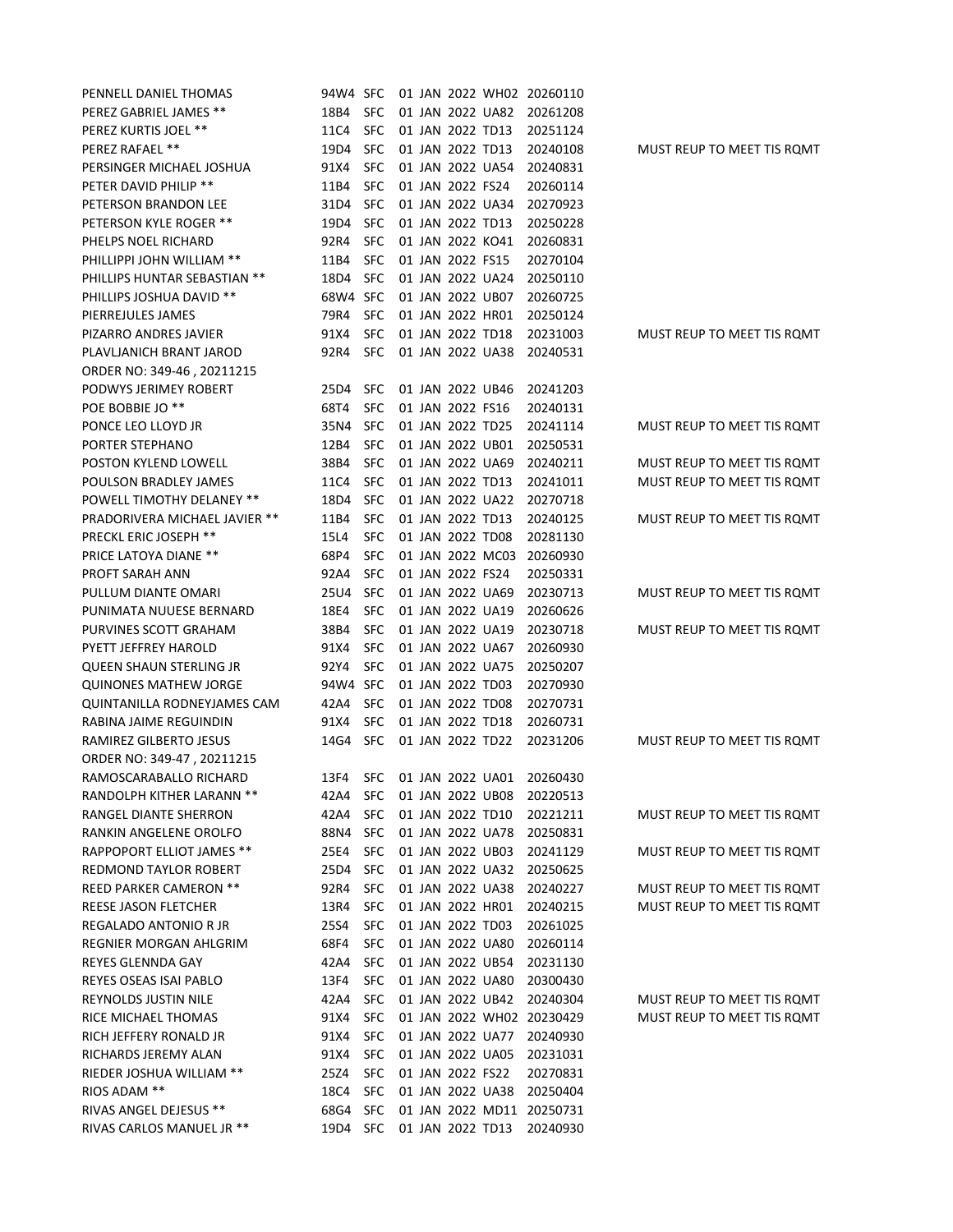| ORDER NO: 349-48, 20211215                        |              |                          |  |                  |                                      |                                                                 |                            |
|---------------------------------------------------|--------------|--------------------------|--|------------------|--------------------------------------|-----------------------------------------------------------------|----------------------------|
| RIVERA CELESTINO JR                               | 12B4         | <b>SFC</b>               |  |                  | 01 JAN 2022 HR01                     | 20241018                                                        | MUST REUP TO MEET TIS ROMT |
| RIVERA CHRISTOPHER SALVADOR **                    | 68W4 SFC     |                          |  |                  | 01 JAN 2022 UA93                     | 20270224                                                        |                            |
| RIVERA DANIEL GABRIEL                             | 91X4         | <b>SFC</b>               |  |                  | 01 JAN 2022 UA84                     | 20241001                                                        | MUST REUP TO MEET TIS ROMT |
| RIVERACHACIN EWDUIN ROBERTO                       | 68K4         | <b>SFC</b>               |  |                  | 01 JAN 2022 MC05                     | 20290111                                                        |                            |
| RIZO JORDAN **                                    | 18B4         | <b>SFC</b>               |  |                  | 01 JAN 2022 UA38                     | 20250501                                                        |                            |
| <b>ROBERTS DEVON ISLES **</b>                     | 25B4         | <b>SFC</b>               |  |                  |                                      | 01 JAN 2022 WC02 20271231                                       |                            |
| ROBIN CHARLES BENJIE                              | 91X4         | <b>SFC</b>               |  |                  | 01 JAN 2022 UB34                     | 20250228                                                        |                            |
| ROBINSON JAMIE DAMEKA                             | 42A4         | <b>SFC</b>               |  | 01 JAN 2022 SA01 |                                      | 20250926                                                        |                            |
| ROBINSON KEITH MICHAEL                            | 92Y4         | <b>SFC</b>               |  | 01 JAN 2022 HR01 |                                      | 20240531                                                        |                            |
| ROBINSON TYLER ANDREW                             | 19D4         | <b>SFC</b>               |  | 01 JAN 2022 TD13 |                                      | 20250430                                                        |                            |
| ROBLES LINDA LUGENE                               | 42A4         | <b>SFC</b>               |  | 01 JAN 2022 TD10 |                                      | 20240104                                                        |                            |
| RODRIGUEZ MANUEL                                  | 92A4         | <b>SFC</b>               |  | 01 JAN 2022 TD18 |                                      | 20250831                                                        |                            |
| ROE ERIC EUGENE                                   | 38B4         | <b>SFC</b>               |  |                  | 01 JAN 2022 UA38                     | 20250723                                                        |                            |
| ROGERS ANTHONY QUINN                              | 13J4         | <b>SFC</b>               |  | 01 JAN 2022 FS22 |                                      | 20260207                                                        |                            |
| ROGERS DAMIEN LEE                                 | 13F4         | <b>SFC</b>               |  | 01 JAN 2022 TD10 |                                      |                                                                 |                            |
|                                                   |              |                          |  | 01 JAN 2022 TD18 |                                      | 20260304                                                        |                            |
| ROLAND ANDREW ROSCOE<br>ROMAN JOSE OSCAR **       | 89D4<br>92R4 | <b>SFC</b><br><b>SFC</b> |  |                  | 01 JAN 2022 UA70                     | 20270603                                                        |                            |
|                                                   |              |                          |  |                  | 01 JAN 2022 UA26                     | 20251130                                                        |                            |
| ROSALES THOMAS CHARLES<br>ROSARIO JOSE LUIS JR ** | 11B4         | <b>SFC</b>               |  | 01 JAN 2022 UB04 |                                      | 20220822<br>20241219                                            | MUST REUP TO MEET TIS ROMT |
|                                                   | 68W4 SFC     |                          |  |                  | 01 JAN 2022 UA00                     |                                                                 | MUST REUP TO MEET TIS ROMT |
| ROSARIO SINTHIA                                   | 46Z4         | <b>SFC</b>               |  |                  |                                      | 20251130                                                        |                            |
| ORDER NO: 349-49, 20211215                        |              |                          |  |                  |                                      |                                                                 |                            |
| <b>ROSARIORUIZ JONATHAN **</b>                    | 18C4         | <b>SFC</b>               |  |                  | 01 JAN 2022 UA38                     | 20260706                                                        |                            |
| ROSE JOSHUA JAMES                                 | 35N4         | <b>SFC</b>               |  | 01 JAN 2022 HR01 |                                      | 20281231                                                        |                            |
| ROSE TIMOTHY MICHAEL                              | 79R4         | <b>SFC</b>               |  | 01 JAN 2022 HR01 |                                      | 20250115                                                        |                            |
| <b>ROSEBORO PAUL TYREE **</b>                     | 92W4 SFC     |                          |  | 01 JAN 2022 HR01 |                                      | 20250817                                                        |                            |
| ROSS CRISTINA ISABEL                              | 88H4         | <b>SFC</b>               |  |                  | 01 JAN 2022 UA76                     | 20261031                                                        |                            |
| RUITER CODY C                                     | 11B4         | <b>SFC</b>               |  | 01 JAN 2022 TD13 |                                      | 20230227                                                        | MUST REUP TO MEET TIS ROMT |
| RUIZNEGRON CARLOS JAVIER **                       | 42A4         | <b>SFC</b>               |  | 01 JAN 2022 SA01 |                                      | 20250831                                                        |                            |
| RYAN AUSTIN STRAYER **                            | 18C4         | <b>SFC</b>               |  |                  | 01 JAN 2022 UA24                     | 20240717                                                        | MUST REUP TO MEET TIS ROMT |
| SAAVEDRA LUCIANO JOVANNIE                         | 25W4 SFC     |                          |  | 01 JAN 2022 TD03 |                                      | 20240903                                                        | MUST REUP TO MEET TIS ROMT |
| SALISBURY MICHAEL HEARST                          | 91X4         | <b>SFC</b>               |  | 01 JAN 2022 TD18 |                                      | 20250311                                                        |                            |
| SALMON KAYANN NATHSHA                             | 42A4         | <b>SFC</b>               |  |                  | 01 JAN 2022 UB58                     | 20250731                                                        |                            |
| SALONGA PAOLOANGELO SEMPIO                        | 74D4         | <b>SFC</b>               |  |                  | 01 JAN 2022 HR01                     | 20230330                                                        | MUST REUP TO MEET TIS ROMT |
| SANCHEZ ANGELICA NICOLE                           | 92Y4         | <b>SFC</b>               |  |                  | 01 JAN 2022 UA69                     | 20230417                                                        | MUST REUP TO MEET TIS ROMT |
| SANCHEZ DAVID **                                  | 68P4         | <b>SFC</b>               |  |                  | 01 JAN 2022 MC05                     | 20260630                                                        |                            |
| SANCHEZ MANUEL ALEJANDRO                          | 15C4         | <b>SFC</b>               |  | 01 JAN 2022 TD25 |                                      | 20240214                                                        | MUST REUP TO MEET TIS ROMT |
| SANCHEZ STACY KRYSTLE                             |              |                          |  |                  |                                      | 42A4 SFC 01 JAN 2022 MD11 20260630<br>01 JAN 2022 TD18 20240124 |                            |
| SANDERS BRANDON RAKEEM                            | 91X4         | SFC                      |  |                  | 01 JAN 2022 EU50                     |                                                                 | MUST REUP TO MEET TIS ROMT |
| SANDINO BRYAN                                     | 56M4 SFC     |                          |  |                  |                                      | 20260302<br>01 JAN 2022 UA38 20271004                           |                            |
| SANMIGUEL FRANCISCO JAVIER **                     | 18C4 SFC     |                          |  |                  | 01 JAN 2022 UA85                     |                                                                 |                            |
| SANTALUCIA NICHOLAS JOHN                          | 25W4 SFC     |                          |  |                  |                                      | 20250731                                                        |                            |
| ORDER NO: 349-50, 20211215                        |              |                          |  |                  |                                      |                                                                 |                            |
| SANTIAGO ADAM                                     | 12M4 SFC     |                          |  |                  | 01 JAN 2022 UB01                     | 20241011                                                        | MUST REUP TO MEET TIS ROMT |
| SCHABLIK JOSEPH CHRISTOPHER                       | 42A4<br>91S4 | SFC                      |  |                  | 01 JAN 2022 HR01<br>01 JAN 2022 TD18 | 20241031                                                        |                            |
| SCHAFER SAMUEL ALEXANDER                          |              | SFC                      |  |                  |                                      | 20250410                                                        |                            |
| SCHAPER JESSE JOE LYNN                            | 91X4         | <b>SFC</b>               |  |                  | 01 JAN 2022 UA41                     | 20231108                                                        | MUST REUP TO MEET TIS ROMT |
| <b>SCHAUB LOREN LAVERN **</b>                     | 11B4         | <b>SFC</b>               |  |                  | 01 JAN 2022 UA70                     | 20240617                                                        | MUST REUP TO MEET TIS ROMT |
| SCHEIBLER JONATHAN SCOTT                          | 42R4         | <b>SFC</b>               |  |                  | 01 JAN 2022 TD13                     | 20280930                                                        |                            |
| SCHMITT MATTHEW JAMES                             | 25D4         | <b>SFC</b>               |  |                  | 01 JAN 2022 UB23                     | 20270624                                                        |                            |
| <b>SCHOEN JAYSON LEE</b>                          | 25D4         | <b>SFC</b>               |  |                  | 01 JAN 2022 UA23                     | 20241008                                                        | MUST REUP TO MEET TIS ROMT |
| <b>SCHONING RUBY YESENIA **</b>                   | 42A4         | <b>SFC</b>               |  |                  | 01 JAN 2022 UB44                     | 20270831                                                        |                            |
| <b>SCHREPFER JAMES ROBERT **</b>                  | 18D4         | <b>SFC</b>               |  |                  | 01 JAN 2022 UA24                     | 20230118                                                        | MUST REUP TO MEET TIS ROMT |
| SCOTT BRIAN KEITH JR                              | 92Y4         | <b>SFC</b>               |  | 01 JAN 2022 FS27 |                                      | 20260115                                                        |                            |
| <b>SCRANTONCHANEY KEVIN PATRIC **</b>             | 68M4 SFC     |                          |  |                  | 01 JAN 2022 MC03                     | 20240930                                                        |                            |
| SEPULVEDAMATTEI MANOEL                            | 25W4 SFC     |                          |  |                  | 01 JAN 2022 TD03                     | 20231014                                                        | MUST REUP TO MEET TIS ROMT |
| SERRANO ALIX JAVIER                               |              |                          |  |                  |                                      | 12N4 SFC 01 JAN 2022 UA80 20251122                              |                            |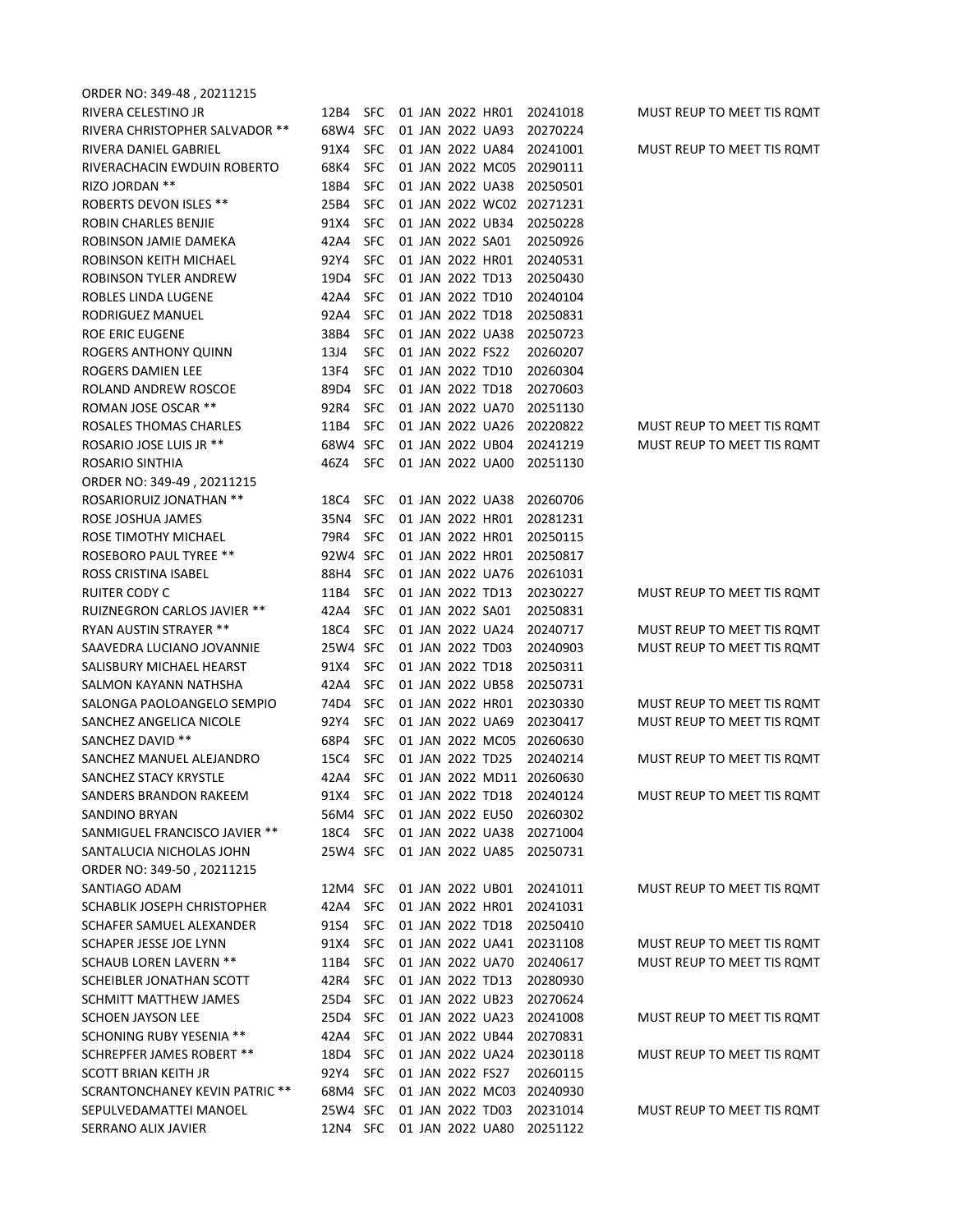| SHELLEY NICHOLAS JAMES          | 42A4     | <b>SFC</b> |  |                  | 01 JAN 2022 UB34                     | 20221104                  | MUST REUP TO MEET TIS ROMT                               |
|---------------------------------|----------|------------|--|------------------|--------------------------------------|---------------------------|----------------------------------------------------------|
| SHELTS KYLE HUNTER              | 11B4     | <b>SFC</b> |  |                  | 01 JAN 2022 UA80                     | 20250219                  |                                                          |
| SHEPHERD CHRISTOPHER LAMAR      | 91X4     | <b>SFC</b> |  |                  | 01 JAN 2022 TD18                     | 20240819                  | MUST REUP TO MEET TIS ROMT                               |
| SHIELDS JAMES EDWARD III        | 91X4     | <b>SFC</b> |  |                  | 01 JAN 2022 TD18                     | 20230813                  | MUST REUP TO MEET TIS ROMT                               |
| SHIMER JOSHUA T                 | 91X4     | <b>SFC</b> |  | 01 JAN 2022 TD10 |                                      | 20230115                  | MUST REUP TO MEET TIS ROMT                               |
| SHIPMAN JOSHUA LEE              | 14H4     | <b>SFC</b> |  |                  | 01 JAN 2022 UB27                     | 20230409                  | MUST REUP TO MEET TIS ROMT                               |
| ORDER NO: 349-51, 20211215      |          |            |  |                  |                                      |                           |                                                          |
| SHIVANONDA JONATHAN ANDREW **   | 42A4     | <b>SFC</b> |  |                  | 01 JAN 2022 HR01                     | 20270331                  |                                                          |
| <b>SHIVELY ANTHONY WAYNE **</b> | 15T4     | <b>SFC</b> |  |                  | 01 JAN 2022 UB41                     | 20240228                  | MUST REUP TO MEET TIS ROMT                               |
| SIERRA KELLY RAE                | 42A4     | <b>SFC</b> |  |                  | 01 JAN 2022 HR01                     | 20250731                  |                                                          |
| SIMPSON CHRISTOPHER RYAN        | 88M4 SFC |            |  |                  | 01 JAN 2022 TD18                     | 20230524                  | MUST REUP TO MEET TIS ROMT                               |
| SIMPSON DAVID PAUL **           | 25Z4     | <b>SFC</b> |  |                  |                                      | 01 JAN 2022 WH02 20220405 | MUST REUP TO MEET TIS ROMT                               |
| SIMS JACOB CHRISTOPHER **       | 68W4 SFC |            |  |                  | 01 JAN 2022 UA80                     | 20270421                  |                                                          |
| SINGLETON CORNELL LAVON         | 88M4 SFC |            |  |                  | 01 JAN 2022 TD18                     | 20240405                  | MUST REUP TO MEET TIS ROMT                               |
| SIRCY KAITLYNN ROSE MARIE       | 35N4     | <b>SFC</b> |  |                  | 01 JAN 2022 UA80                     | 20260817                  | MUST REUP TO MEET TIS ROMT                               |
| SLAUGHTER MATTHEW JORDAN        | 42A4     | <b>SFC</b> |  |                  | 01 JAN 2022 UB06                     | 20230930                  |                                                          |
| SMILEY MATTHEW FITZGERALD I     | 42A4     | <b>SFC</b> |  | 01 JAN 2022 TD21 |                                      | 20230716                  |                                                          |
| SMITH CARLOS TERRILL            | 42A4     | <b>SFC</b> |  | 01 JAN 2022 TD10 |                                      | 20260831                  |                                                          |
| SMITH CHANEL NICOLE             | 92G4     | <b>SFC</b> |  |                  | 01 JAN 2022 TD22                     | 20240608                  | MUST REUP TO MEET TIS ROMT                               |
| SMITH CHRISTOPHER LOWELL        | 14E4     | <b>SFC</b> |  |                  | 01 JAN 2022 EU06                     | 20241019                  | MUST REUP TO MEET TIS ROMT                               |
| SMITH EVELYN RENEE **           | 92G4     | <b>SFC</b> |  |                  | 01 JAN 2022 UB51                     | 20290131                  |                                                          |
| SMITH JACOLBY LAMONT            | 92M4 SFC |            |  |                  | 01 JAN 2022 MC05                     | 20270731                  |                                                          |
| <b>SMITH JAMES AARON</b>        | 35N4     | <b>SFC</b> |  |                  | 01 JAN 2022 UB38                     | 20261012                  |                                                          |
| SMITH JUAN DOUGLAST JR          | 88N4     | <b>SFC</b> |  |                  | 01 JAN 2022 UA93                     | 20240317                  | MUST REUP TO MEET TIS ROMT                               |
| SMITH JUSTIN                    | 35G4     | <b>SFC</b> |  |                  | 01 JAN 2022 UA58                     | 20230131                  |                                                          |
| SMITH KEVIN MICHAEL             | 74D4     | <b>SFC</b> |  | 01 JAN 2022 TD21 |                                      | 20280131                  |                                                          |
| SMITH MARLON ANTHONY JR         | 13J4     | <b>SFC</b> |  |                  | 01 JAN 2022 UA94                     | 20240810                  | MUST REUP TO MEET TIS ROMT                               |
| ORDER NO: 349-52, 20211215      |          |            |  |                  |                                      |                           |                                                          |
| SMITH RICKEY JR                 | 89B4     | <b>SFC</b> |  |                  | 01 JAN 2022 UA73                     | 20260503                  |                                                          |
| SMITH TALISHA DESHA             | 42A4     | <b>SFC</b> |  | 01 JAN 2022 EU50 |                                      | 20230309                  | MUST REUP TO MEET TIS ROMT                               |
| SMITHMCGEE MARCUS EDWARD        | 12B4     | <b>SFC</b> |  |                  | 01 JAN 2022 UB01                     | 20260608                  |                                                          |
| SNELLINGS JULIAN LEE II         | 31B4     | <b>SFC</b> |  |                  | 01 JAN 2022 UB58                     | 20230930                  |                                                          |
| SNOWMAN MANNING MARA ELIZA **   | 42R4     | <b>SFC</b> |  |                  | 01 JAN 2022 UB23                     | 20231106                  | MUST REUP TO MEET TIS ROMT                               |
| SOCWELL ERIK MILO               | 13F4     | <b>SFC</b> |  |                  | 01 JAN 2022 UB73                     | 20250528                  |                                                          |
| SOTOCOLLAZO RAMON VLADIMIR      | 92A4     | <b>SFC</b> |  |                  | 01 JAN 2022 UA52                     | 20230531                  |                                                          |
| SOYKE TYLER JAMES               | 91A4     | <b>SFC</b> |  | 01 JAN 2022 TD18 |                                      | 20260819                  |                                                          |
| SPEAKMAN DAVID JAMES            | 25U4     | <b>SFC</b> |  |                  | 01 JAN 2022 HR01                     | 20280731                  |                                                          |
| <b>SPEARS ALVIN JR</b>          | 19K4     | <b>SFC</b> |  |                  | 01 JAN 2022 UA28                     | 20240930                  |                                                          |
| SPENCER JASON MATTHEW           | 25Z4     | <b>SFC</b> |  |                  |                                      | 01 JAN 2022 MD13 20260331 |                                                          |
| SPINELLI ANTHONY RYAN           | 13F4     | <b>SFC</b> |  |                  | 01 JAN 2022 TD22                     | 20241021                  | MUST REUP TO MEET TIS ROMT                               |
| SPRINGER PATRICK RAYMOND        | 92A4     | <b>SFC</b> |  |                  | 01 JAN 2022 TD18                     | 20241112                  | MUST REUP TO MEET TIS ROMT                               |
| STACKOWICZ FRANK ANTHONY        | 11B4     | <b>SFC</b> |  |                  | 01 JAN 2022 TD13                     | 20240328                  | MUST REUP TO MEET TIS ROMT                               |
| STAHLECKER HANS FELIX **        | 18C4     | <b>SFC</b> |  |                  | 01 JAN 2022 UA82                     | 20260430                  |                                                          |
|                                 | 42A4     | <b>SFC</b> |  |                  |                                      | 01 JAN 2022 MD12 20251130 |                                                          |
| STONE DOMINIC JUVALL            |          | <b>SFC</b> |  |                  | 01 JAN 2022 TD20                     |                           |                                                          |
| STORRUSTE ALEXANDER MICHAEL     | 89D4     | <b>SFC</b> |  |                  |                                      | 20240415<br>20231011      | MUST REUP TO MEET TIS ROMT                               |
| STOUFFER JAMES WILLIAM II       | 19K4     | <b>SFC</b> |  |                  | 01 JAN 2022 TD13<br>01 JAN 2022 EU35 |                           | MUST REUP TO MEET TIS ROMT<br>MUST REUP TO MEET TIS ROMT |
| STOVALL VINTAVIUS CORNELIUS **  | 42A4     |            |  |                  | 01 JAN 2022 UA19                     | 20240604                  |                                                          |
| STRACHAN ANDREW JOHN **         | 18C4     | <b>SFC</b> |  |                  |                                      | 20250909                  |                                                          |
| ORDER NO: 349-53, 20211215      |          |            |  |                  |                                      |                           |                                                          |
| STRAUGHTER STEVEN BERNARD       | 92Y4     | <b>SFC</b> |  |                  | 01 JAN 2022 UA80                     | 20261022                  |                                                          |
| STRICKLIN JACOB ANTHONY **      | 35N4     | <b>SFC</b> |  | 01 JAN 2022 FS01 |                                      | 20231113                  |                                                          |
| SUAREZJIMENEZ ARNALDO           | 13F4     | <b>SFC</b> |  |                  | 01 JAN 2022 TD22                     | 20250930                  |                                                          |
| SULLIVAN BRIAN LEE              | 12H4     | <b>SFC</b> |  | 01 JAN 2022 FS06 |                                      | 20221108                  | MUST REUP TO MEET TIS ROMT                               |
| <b>SUMMERS KOURTNEY BRUCE</b>   | 42A4     | <b>SFC</b> |  |                  | 01 JAN 2022 TD10                     | 20281031                  |                                                          |
| SUN GRACE HUI LING              | 42A4     | <b>SFC</b> |  |                  | 01 JAN 2022 TD10                     | 20230521                  | MUST REUP TO MEET TIS ROMT                               |
| SUTTON BRADLEY JOE COX          | 68C4     | <b>SFC</b> |  |                  | 01 JAN 2022 MC05                     | 20240618                  | MUST REUP TO MEET TIS ROMT                               |
| SWANSON DAVID ERNESTO **        | 19K4     | <b>SFC</b> |  |                  | 01 JAN 2022 TD13                     | 20260211                  |                                                          |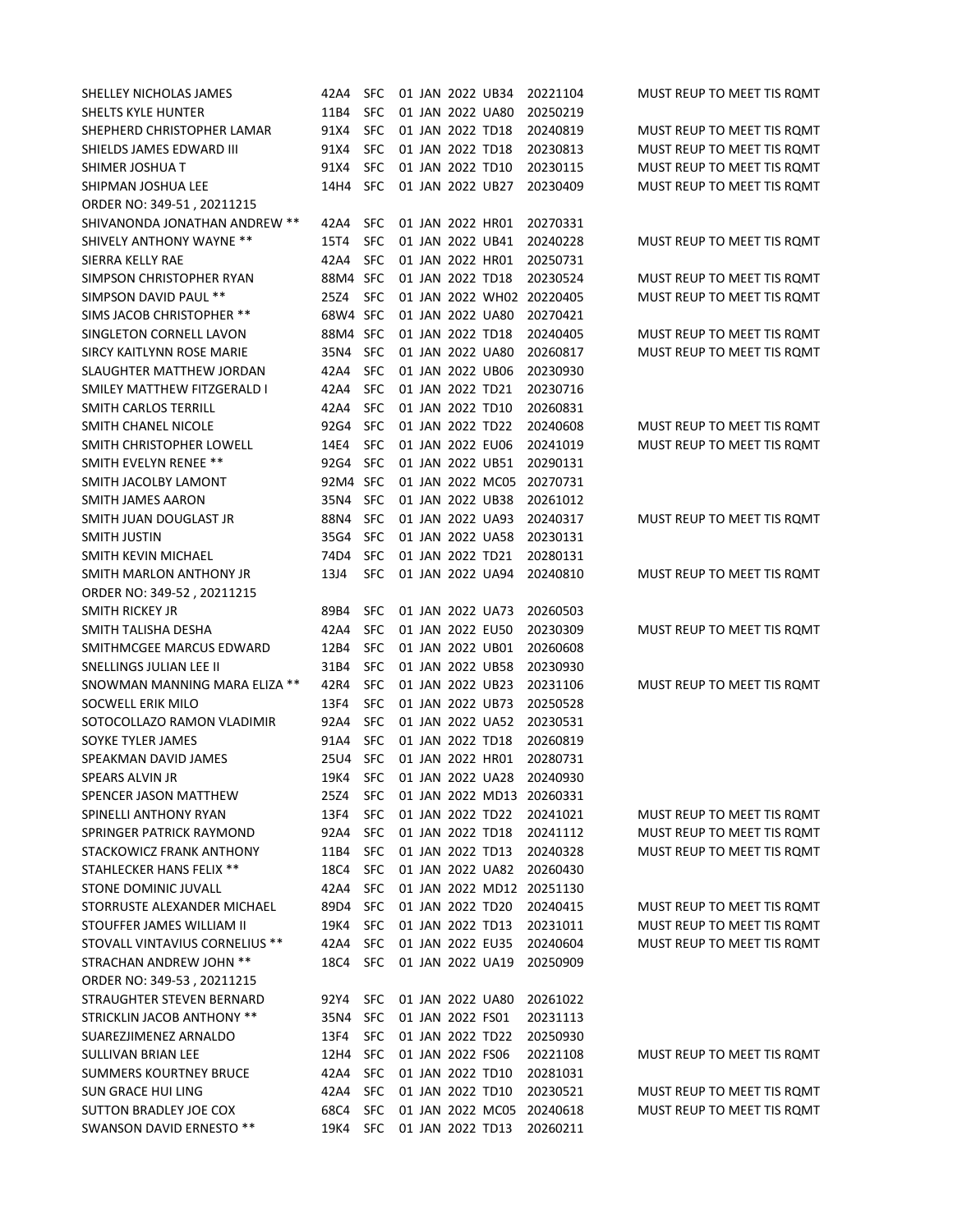| SWEETEN CARL MATTHEW JR              | 13F4     | SFC        |  | 01 JAN 2022 TD22 |                  | 20260910                  |                            |
|--------------------------------------|----------|------------|--|------------------|------------------|---------------------------|----------------------------|
| SWENSON JASON EARL                   | 79R4     | SFC        |  |                  | 01 JAN 2022 HR01 | 20241009                  | MUST REUP TO MEET TIS ROMT |
| TABORA MARTIN ANTONIO                | 12H4     | SFC        |  | 01 JAN 2022 FS27 |                  | 20240528                  | MUST REUP TO MEET TIS ROMT |
| TAIJERON SAMANTHA VILLANUEV          | 92Y4     | <b>SFC</b> |  | 01 JAN 2022 TD25 |                  | 20260312                  |                            |
| TAITANOMCFADDIN MELKIANN RI          | 88N4     | <b>SFC</b> |  |                  | 01 JAN 2022 UB42 | 20231023                  | MUST REUP TO MEET TIS ROMT |
| TANGUAY TANYA CATHERINE              | 25U4     | <b>SFC</b> |  |                  | 01 JAN 2022 UA17 | 20260615                  |                            |
| TATE NELSON ALEXANDER **             | 18B4     | <b>SFC</b> |  |                  | 01 JAN 2022 UA17 | 20231009                  | MUST REUP TO MEET TIS ROMT |
| TAYLOR AHKIEM ANDERSON               | 92Y4     | <b>SFC</b> |  |                  | 01 JAN 2022 UA80 | 20260513                  |                            |
| <b>TAYLOR DALE JONAH</b>             | 11B4     | <b>SFC</b> |  | 01 JAN 2022 TD13 |                  | 20240323                  | MUST REUP TO MEET TIS ROMT |
| <b>TAYLOR JEREMY LEE</b>             | 12P4     | <b>SFC</b> |  |                  | 01 JAN 2022 UB37 | 20241014                  | MUST REUP TO MEET TIS ROMT |
| <b>TCHEKALENKOV GORDEI ANDREW **</b> | 18C4     | SFC        |  |                  | 01 JAN 2022 UA82 | 20220218                  | MUST REUP TO MEET TIS ROMT |
| TEDTAOTAO JOHNATAN JAMES             | 91X4     | <b>SFC</b> |  |                  | 01 JAN 2022 UB54 | 20260212                  |                            |
| ORDER NO: 349-54, 20211215           |          |            |  |                  |                  |                           |                            |
| <b>TEES JONATHAN GLENN</b>           | 19D4     | <b>SFC</b> |  |                  | 01 JAN 2022 UA80 | 20270604                  |                            |
| <b>TERAN AARON JOSHUA **</b>         | 18B4     | SFC        |  |                  | 01 JAN 2022 WC07 | 20230905                  | MUST REUP TO MEET TIS ROMT |
| TERRY AARON DANIEL ALLMOND           | 25W4 SFC |            |  |                  | 01 JAN 2022 UA55 | 20230124                  | MUST REUP TO MEET TIS ROMT |
| THOMAS AMANDA GIN                    | 25W4 SFC |            |  | 01 JAN 2022 TD03 |                  | 20250831                  |                            |
| <b>THOMAS CHARLES ROBERT **</b>      | 11B4     | <b>SFC</b> |  | 01 JAN 2022 TD13 |                  | 20240126                  | MUST REUP TO MEET TIS ROMT |
| THOMAS DONOVAN HARMON                | 13B4     | SFC        |  | 01 JAN 2022 TD10 |                  | 20231001                  | MUST REUP TO MEET TIS ROMT |
| THOMAS JOHN MICHAEL **               | 92G4     | <b>SFC</b> |  |                  | 01 JAN 2022 UB55 | 20221031                  |                            |
| THOMAS MELISSA MARIA                 | 42A4     | SFC        |  |                  | 01 JAN 2022 WC02 | 20240812                  | MUST REUP TO MEET TIS ROMT |
| THOMAS OMAR ADIYB                    | 19K4     | <b>SFC</b> |  | 01 JAN 2022 TD13 |                  | 20230930                  |                            |
| THOMAS TANISA AMEE                   | 92Y4     | <b>SFC</b> |  |                  | 01 JAN 2022 HR01 | 20240622                  | MUST REUP TO MEET TIS ROMT |
| THOMAS TONY MARCELL **               | 92Y4     | <b>SFC</b> |  |                  | 01 JAN 2022 HR01 | 20250324                  |                            |
| THOMPSON CHRISTOPHER ALEXAN          | 35N4     | <b>SFC</b> |  |                  | 01 JAN 2022 UA43 | 20241211                  | MUST REUP TO MEET TIS ROMT |
| THOMPSON MATTHEW BRIAN **            | 11B4     | <b>SFC</b> |  | 01 JAN 2022 TD13 |                  | 20241022                  | MUST REUP TO MEET TIS ROMT |
| <b>THORNTON CHANCE EDWARD **</b>     | 11B4     | <b>SFC</b> |  | 01 JAN 2022 FS15 |                  | 20231023                  | MUST REUP TO MEET TIS ROMT |
| THOUSAND CHARLEE RENE                | 51C4     | <b>SFC</b> |  | 01 JAN 2022 FS27 |                  | 20240731                  |                            |
| THRASHER KRISTINA LYNN               | 25Z4     | SFC        |  |                  | 01 JAN 2022 UA37 | 20240514                  | MUST REUP TO MEET TIS ROMT |
| TILLMAN BRANDON WADE                 | 12B4     | <b>SFC</b> |  |                  | 01 JAN 2022 UA80 | 20260305                  |                            |
| TOLODZIESKI MICHAEL THOMAS **        | 11B4     | <b>SFC</b> |  |                  | 01 JAN 2022 TD10 | 20230416                  | MUST REUP TO MEET TIS ROMT |
| TORRES ALEJANDRO ALCALA              | 11B4     | <b>SFC</b> |  |                  | 01 JAN 2022 TD10 | 20250121                  |                            |
| <b>TORRES DIEGO A **</b>             | 25W4 SFC |            |  |                  | 01 JAN 2022 UA80 | 20270616                  |                            |
| ORDER NO: 349-55, 20211215           |          |            |  |                  |                  |                           |                            |
| <b>TORRES JUAN MIGUEL</b>            | 79R4     | <b>SFC</b> |  |                  | 01 JAN 2022 HR01 | 20260819                  |                            |
| <b>TORRES MARK WILLIAM</b>           | 35N4     | <b>SFC</b> |  |                  | 01 JAN 2022 HR01 | 20220813                  | MUST REUP TO MEET TIS ROMT |
| <b>TOSIE WILLIAM ERMIS **</b>        | 68G4     | <b>SFC</b> |  |                  | 01 JAN 2022 MC05 | 20280923                  |                            |
| TOY LEPE ALBERTO **                  | 15U4     | <b>SFC</b> |  |                  | 01 JAN 2022 UA97 | 20260401                  |                            |
| TRAUTWEIN DEREK JOSEPH **            | 18D4 SFC |            |  |                  | 01 JAN 2022 UA22 | 20240628                  | MUST REUP TO MEET TIS ROMT |
| TRAVIESO ARLINA                      | 25U4     | <b>SFC</b> |  |                  | 01 JAN 2022 RC02 | 20250827                  |                            |
| TRICE ZACHARY WADE                   | 11B4     | <b>SFC</b> |  |                  | 01 JAN 2022 UA10 | 20230401                  | MUST REUP TO MEET TIS ROMT |
| <b>TROOP SYLVIA LATOYA</b>           | 74D4     | <b>SFC</b> |  |                  |                  | 01 JAN 2022 MD12 20260309 |                            |
| TUITAMA ANDREW ELETISE **            | 11B4     | <b>SFC</b> |  |                  | 01 JAN 2022 UA00 | 20240628                  | MUST REUP TO MEET TIS ROMT |
| TULL SHARMILA                        | 89B4     | <b>SFC</b> |  |                  | 01 JAN 2022 UA87 | 20250313                  |                            |
| TURNER BENJAMIN WILLIAM **           | 18E4     | <b>SFC</b> |  |                  | 01 JAN 2022 UA22 | 20241029                  |                            |
| TURNER ROBERT EMMETT IV              | 91X4     | <b>SFC</b> |  |                  | 01 JAN 2022 UA60 | 20291027                  |                            |
| TUTT EMMANUEL RIVERS                 | 25U4     | <b>SFC</b> |  |                  | 01 JAN 2022 TD22 | 20260409                  |                            |
| <b>TYREEWILLIAMS KARINA LILEA</b>    | 92G4     | <b>SFC</b> |  |                  | 01 JAN 2022 TD10 | 20221111                  |                            |
| UNDERHILL CLINT ROBERT **            | 92A4     | <b>SFC</b> |  |                  | 01 JAN 2022 EU04 | 20260222                  |                            |
| UPDIKE DAVID MICHAEL **              | 35N4     | <b>SFC</b> |  |                  |                  | 01 JAN 2022 MD13 20251129 |                            |
| URBINARUMAYOR ARIADNA **             | 68W4 SFC |            |  |                  |                  | 01 JAN 2022 MC05 20280331 |                            |
| URDANIVIA ALOIMER                    | 68J4     | <b>SFC</b> |  |                  | 01 JAN 2022 MC03 | 20250331                  |                            |
| URQUHART ERIC DARNELL                | 91X4     | <b>SFC</b> |  |                  | 01 JAN 2022 UA27 | 20240311                  | MUST REUP TO MEET TIS ROMT |
| VALENTINCARABALLO AXEL ANIB          | 42A4     | <b>SFC</b> |  |                  | 01 JAN 2022 TD08 | 20270331                  |                            |
| ORDER NO: 349-56, 20211215           |          |            |  |                  |                  |                           |                            |
| VANALSTYNE WILLIAM CHARLES           | 92A4 SFC |            |  |                  | 01 JAN 2022 UA52 | 20231031                  |                            |
| VANATTA JUSTIN BRYON **              | 19D4 SFC |            |  |                  | 01 JAN 2022 UB51 | 20251007                  |                            |
|                                      |          |            |  |                  |                  |                           |                            |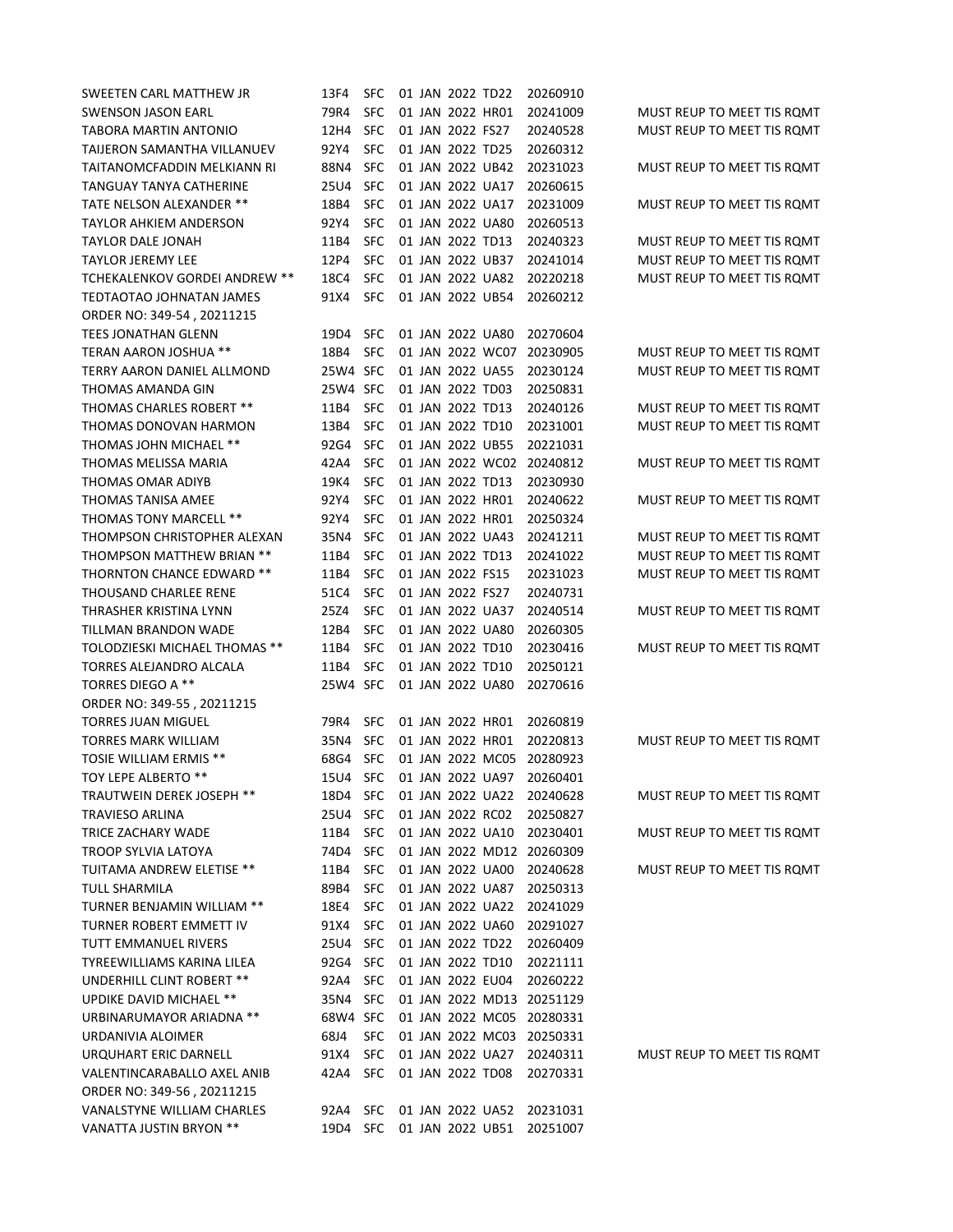| VANBENTHUYSEN DANIEL JOHN        | 68C4     | SFC        |  |                  | 01 JAN 2022 MC05     | 20230610                  | MUST REUP TO MEET TIS ROMT |
|----------------------------------|----------|------------|--|------------------|----------------------|---------------------------|----------------------------|
| VANEGAS YASSER CAMILO            | 88M4 SFC |            |  |                  | 01 JAN 2022 UA11     | 20241018                  | MUST REUP TO MEET TIS ROMT |
| <b>VANELLIS ISAIAH</b>           | 56M4 SFC |            |  |                  | 01 JAN 2022 MC03     | 20240930                  |                            |
| VANWORMER HEATHER JOHNNETTA      | 42A4     | <b>SFC</b> |  |                  | 01 JAN 2022 HR01     | 20240226                  | MUST REUP TO MEET TIS ROMT |
| VARGAS LINDA CHRISTINE           | 91X4     | <b>SFC</b> |  |                  | 01 JAN 2022 UB61     | 20260531                  |                            |
| VASQUEZ THOMAS COLE **           | 11B4     | <b>SFC</b> |  |                  | 01 JAN 2022 HR01     | 20250611                  |                            |
| VAZQUEZ ANDRES EMMANUEL          | 12B4     | <b>SFC</b> |  | 01 JAN 2022 TD21 |                      | 20240424                  | MUST REUP TO MEET TIS ROMT |
| VAZQUEZRODRIGUEZ YADIRA **       | 42A4     | <b>SFC</b> |  | 01 JAN 2022 SA01 |                      | 20270131                  |                            |
| <b>VEGA JOHN CHRISTOPHER</b>     | 35N4     | <b>SFC</b> |  | 01 JAN 2022 TD25 |                      | 20270430                  |                            |
| <b>VELAZQUEZ ELI RAFAEL</b>      | 46Z4     | <b>SFC</b> |  |                  | 01 JAN 2022 UA17     | 20221130                  | MUST REUP TO MEET TIS ROMT |
| <b>VELEZ PHILIP ALEXANDER</b>    | 35P4     | <b>SFC</b> |  |                  | 01 JAN 2022 UB73     | 20250305                  |                            |
| <b>VETTER JOHN ROBERT JR</b>     | 31B4     | <b>SFC</b> |  |                  | 01 JAN 2022 WP01     | 20220831                  |                            |
| VICKERY ROBERT WILLIAM           | 13F4     | <b>SFC</b> |  | 01 JAN 2022 TD03 |                      | 20250205                  |                            |
| VILLA JULIO LEONARDO III **      | 37F4     | <b>SFC</b> |  |                  | 01 JAN 2022 UA38     | 20260115                  |                            |
| VILLANUEVA EDUARDO               | 11B4     | <b>SFC</b> |  | 01 JAN 2022 TD13 |                      | 20231003                  | MUST REUP TO MEET TIS ROMT |
| VILLARREAL KEVIN CHARLES         | 14G4     | <b>SFC</b> |  | 01 JAN 2022 TD22 |                      | 20241117                  | MUST REUP TO MEET TIS ROMT |
| <b>VNENCHAK JUSTIN THOMAS **</b> | 18D4     | <b>SFC</b> |  |                  | 01 JAN 2022 UA19     | 20270817                  |                            |
| VU ETHAN TIENPHUC                | 42A4     | <b>SFC</b> |  |                  | 01 JAN 2022 HR01     | 20280731                  |                            |
| ORDER NO: 349-57, 20211215       |          |            |  |                  |                      |                           |                            |
| <b>WAGNER ADAM LLOYD</b>         | 91X4     | <b>SFC</b> |  | 01 JAN 2022 TD01 |                      | 20250831                  |                            |
| <b>WAGNER RYAN CHRISTOPHER</b>   | 15K4     | <b>SFC</b> |  |                  | 01 JAN 2022 UB36     | 20230428                  | MUST REUP TO MEET TIS ROMT |
| WAHOME KENNETH ERNEST **         | 68W4 SFC |            |  | 01 JAN 2022 TD22 |                      | 20300331                  |                            |
| WALKER JASMINE DENISE **         | 68D4     | <b>SFC</b> |  | 01 JAN 2022 TD10 |                      | 20271231                  |                            |
| WALKER JOSHUA MARCELLUS SR **    | 42A4     | <b>SFC</b> |  | 01 JAN 2022 EU35 |                      | 20241021                  | MUST REUP TO MEET TIS ROMT |
| WALKER VESTER DEWAYNE JR         | 79R4     | <b>SFC</b> |  |                  | 01 JAN 2022 HR01     | 20251210                  |                            |
| <b>WALTERS BRANDON MICHAEL</b>   | 11B4     | <b>SFC</b> |  |                  | 01 JAN 2022 UA03     | 20241017                  | MUST REUP TO MEET TIS ROMT |
| WARD LUKE RON                    | 15W4 SFC |            |  |                  | 01 JAN 2022 UA22     | 20250311                  |                            |
| <b>WASSON MARCUS JOSEPH</b>      | 19K4     | <b>SFC</b> |  | 01 JAN 2022 TD13 |                      | 20230411                  | MUST REUP TO MEET TIS ROMT |
| <b>WATSON JASON ALLEN</b>        | 13F4     | <b>SFC</b> |  |                  | 01 JAN 2022 HR01     | 20260131                  |                            |
| WEBB ALIESHA SHANTELL            | 42A4     | <b>SFC</b> |  |                  | 01 JAN 2022 NO01     | 20230630                  |                            |
| <b>WEEMS DENNIS CODY</b>         | 91X4     | <b>SFC</b> |  |                  | 01 JAN 2022 UB27     | 20250225                  |                            |
| <b>WESBROOK AMANDA LOUISE</b>    | 25B4     | <b>SFC</b> |  | 01 JAN 2022 TD03 |                      | 20270930                  |                            |
| WEYERMANN AUSTIN MAXMILIAN *     | 11B4     | <b>SFC</b> |  |                  | 01 JAN 2022 UA80     | 20250322                  |                            |
| <b>WHALEY ALAN DOYLE</b>         | 92Y4     | <b>SFC</b> |  | 01 JAN 2022 TD21 |                      | 20250331                  |                            |
| WHITE ANTHONY SEAN JR            | 42A4     | <b>SFC</b> |  |                  | 01 JAN 2022 AM09     | 20280723                  |                            |
| WHITE GREGORY STEFAN             | 12B4     | <b>SFC</b> |  |                  | 01 JAN 2022 UB08     | 20261031                  |                            |
| WILLIAMS BOBBY EVAN **           | 11B4     | <b>SFC</b> |  | 01 JAN 2022 TD13 |                      | 20260924                  |                            |
| WILLIAMS EDWIN THEODORE          | 74D4     | <b>SFC</b> |  |                  | 01 JAN 2022 UA80     | 20250201                  |                            |
| WILLIAMS JAKE NEWTON **          | 91X4     |            |  |                  | SFC 01 JAN 2022 UA10 | 20230713                  |                            |
| ORDER NO: 349-58, 20211215       |          |            |  |                  |                      |                           |                            |
| WILLIAMS JAROD TERRILL **        | 68J4     | <b>SFC</b> |  |                  | 01 JAN 2022 UA17     | 20250110                  |                            |
| WILLIAMS MORONI C **             | 18C4     | <b>SFC</b> |  |                  | 01 JAN 2022 UA24     | 20240822                  | MUST REUP TO MEET TIS ROMT |
| WILLIAMS QUINNISE ANTOINETT      | 42A4     | <b>SFC</b> |  | 01 JAN 2022 FS16 |                      | 20240131                  | MUST REUP TO MEET TIS ROMT |
| <b>WILLOUGHBY CALEB JACKSON</b>  | 15L4     | <b>SFC</b> |  |                  | 01 JAN 2022 UA05     | 20231017                  |                            |
| <b>WILSON ANDREW JAMES</b>       | 42A4     | <b>SFC</b> |  |                  | 01 JAN 2022 HR01     | 20241102                  | MUST REUP TO MEET TIS ROMT |
| WILSON ASHLEY ROSE **            | 68K4     | <b>SFC</b> |  |                  |                      | 01 JAN 2022 MC05 20230412 | MUST REUP TO MEET TIS ROMT |
| <b>WILSON CHADWICK JOEL</b>      | 12B4     | <b>SFC</b> |  |                  | 01 JAN 2022 TD21     | 20240605                  | MUST REUP TO MEET TIS ROMT |
| WILSON JAMILE **                 | 91X4     | <b>SFC</b> |  |                  | 01 JAN 2022 AM07     | 20280930                  |                            |
| WILSON LOUISESAMANTHA BASB       | 35G4     | <b>SFC</b> |  |                  | 01 JAN 2022 UB70     | 20260223                  |                            |
| <b>WILSON ROBERT HAROLD</b>      | 35N4     | <b>SFC</b> |  | 01 JAN 2022 FS13 |                      | 20270816                  |                            |
| WINTERS AKISHIA NANETTE **       | 25E4     | <b>SFC</b> |  |                  | 01 JAN 2022 UB00     | 20240815                  | MUST REUP TO MEET TIS ROMT |
| WONG OYUKI                       | 68C4     | <b>SFC</b> |  |                  | 01 JAN 2022 TD22     | 20261130                  |                            |
| WOODS AMBER NICOLE **            | 14T4     | <b>SFC</b> |  | 01 JAN 2022 FS08 |                      | 20220111                  | MUST REUP TO MEET TIS ROMT |
| <b>WOODS FREDERICK PIERRE</b>    | 51C4     | <b>SFC</b> |  |                  | 01 JAN 2022 EU17     | 20270412                  |                            |
| WOOTEN RANSOM ALEXANDER          | 79S4     | <b>SFC</b> |  |                  | 01 JAN 2022 EU17     | 20270131                  |                            |
| <b>WOOTEN SHERRIE DENISE</b>     | 56M4 SFC |            |  |                  | 01 JAN 2022 UB17     | 20230930                  |                            |
| <b>WRIGHT JERBORON DEON</b>      | 42A4     | SFC        |  |                  | 01 JAN 2022 EU45     | 20280731                  |                            |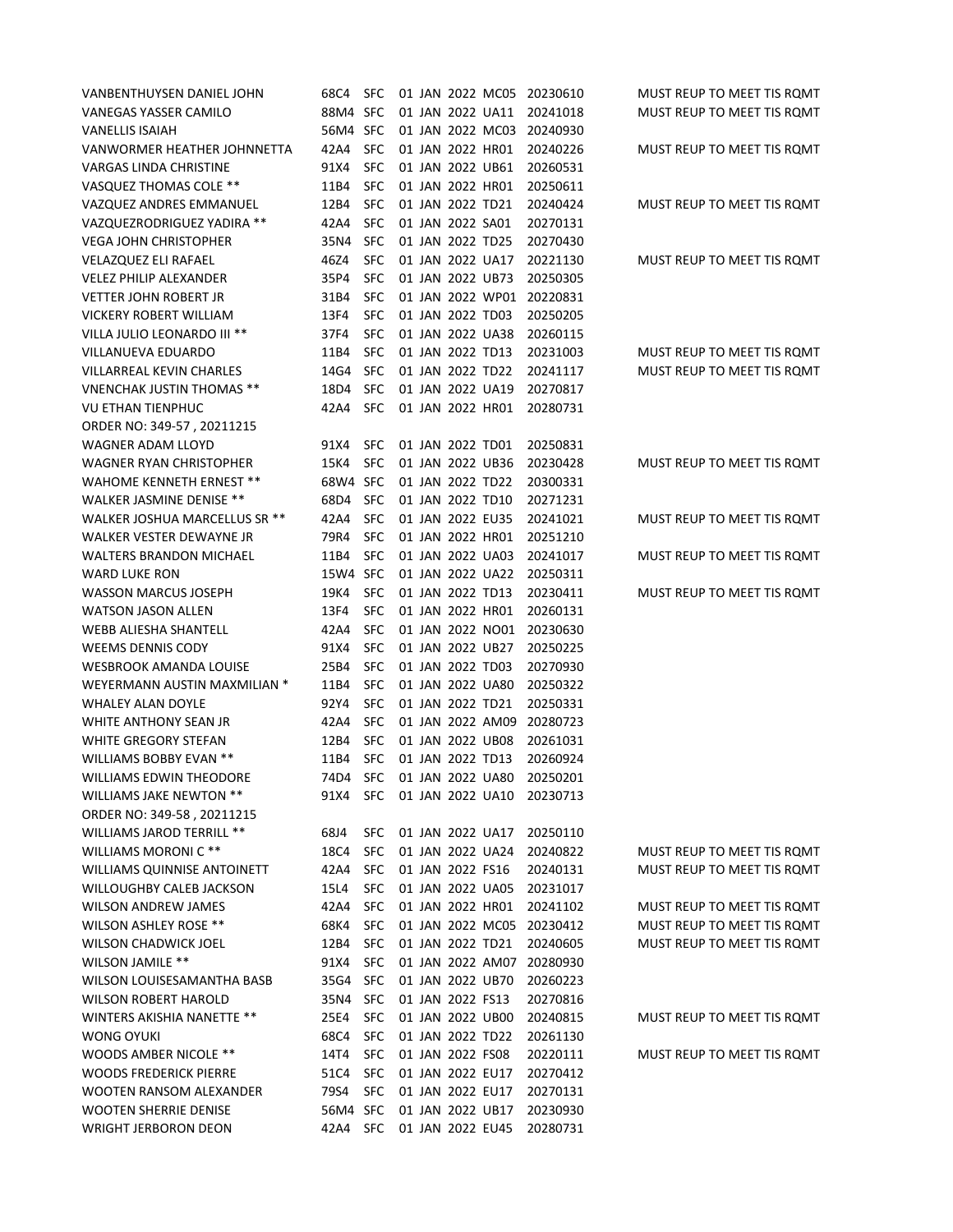| <b>WRIGHT SEAN PATRICK</b>   | 91S4     | SFC. | 01 JAN 2022 TD18 |  | 20260305                  |                            |
|------------------------------|----------|------|------------------|--|---------------------------|----------------------------|
| <b>WRIGHT WESLEY WILLIAM</b> | 12N4     | SFC. | 01 JAN 2022 TD21 |  | 20241115                  | MUST REUP TO MEET TIS ROMT |
| XAVIER SHANICE MARIA         | 25B4     | SFC. |                  |  | 01 JAN 2022 WH02 20250314 |                            |
| ORDER NO: 349-59, 20211215   |          |      |                  |  |                           |                            |
| YANNI SONNY MARTINO          | 42 A 4   | SEC. | 01 JAN 2022 UB58 |  | 20241017                  | MUST REUP TO MEET TIS ROMT |
| YATES PHILLIP KENNETH        | 25U4     | SFC. | 01 JAN 2022 TD26 |  | 20241028                  | MUST REUP TO MEET TIS ROMT |
| YAZBECK ERIK ROBERT          | 11 B 4   | SFC. | 01 JAN 2022 UB10 |  | 20230512                  | MUST REUP TO MEET TIS ROMT |
| YOUNG DIONTE CHARLES **      | 25F4     | SEC. | 01 JAN 2022 UA78 |  | 20221119                  |                            |
| YOUNG JUSTIN JAMES **        | 18B4     | SFC. | 01 JAN 2022 UA17 |  | 20270602                  |                            |
| YOUNG ROBERT                 | 91 X 4   | SFC. | 01 JAN 2022 TD18 |  | 20240331                  |                            |
| YOUNK PATRICK ALLAN          | 25W4 SFC |      | 01 JAN 2022 UA26 |  | 20240304                  | MUST REUP TO MEET TIS ROMT |
| ZAYAS LUIS ENRIQUE **        | 11C4     | SFC. | 01 JAN 2022 FS27 |  | 20250731                  |                            |
|                              |          |      |                  |  |                           |                            |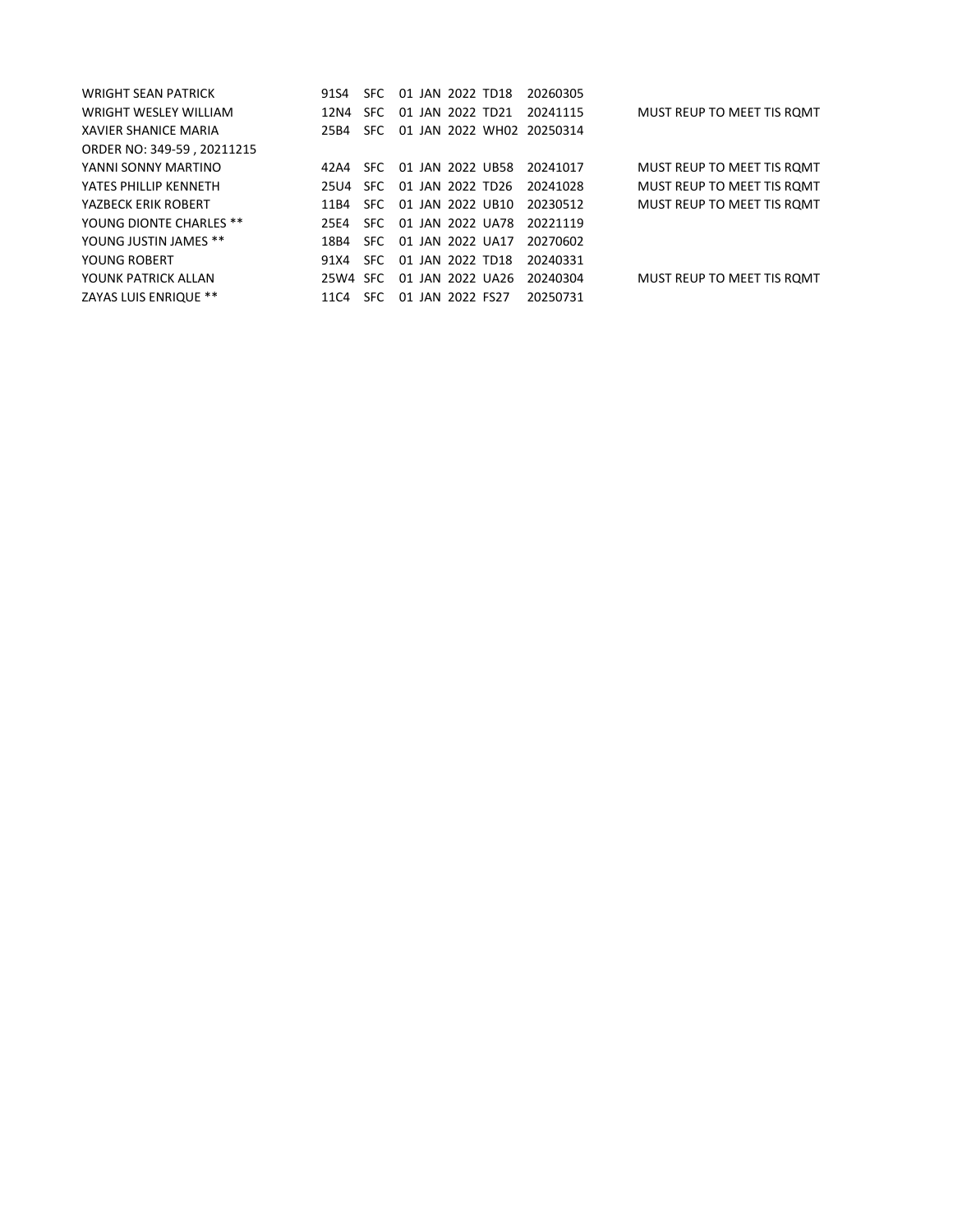#### ORDER NO: 349-1

15 December 2021

The Secretary of the Army has reposed special trust and confidence in the patriotism, valor, fidelity and professional excellence of the following noncommissioned officers. In view of these qualities and their demonstrated leadership potential and dedicated service to the United States Army, they are, therefore, promoted to the grade of rank shown. Promotion is made in the MOS shown in the name line and the MOS is awarded as his or her primary MOS on the effective date of promotion. Promotion is not valid and will be revoked if the Soldier concerned is not in a promotable status on the effective date of promotion. Acceptance of promotion constitutes acceptance of a 3-year service remaining requirement from the effective date of promotion for Soldiers selected on a FY12 or later board. Soldiers with over 10 years AFS are required to reenlist for indefinite status if they do not have sufficient time remaining to meet this requirement, or decline promotion IAW AR 600-8-19, paragraphs 1-26 and 4-8. The authority for this promotion is AR 600-8-19, paragraph 4-7. Additional Instructions: Soldiers promoted to Sergeant Major who do not have USASMC credit are promoted conditionally. Those Soldiers who receive a conditional promotion will be reduced and their names removed from the centralized list if they fail to meet the NCOES requirement.

| Name                           | <b>SSN</b> | <b>PMOS</b>      | <b>GRADE OF RANK</b> | <b>FFFFCTIVE</b> | DATE OF     |
|--------------------------------|------------|------------------|----------------------|------------------|-------------|
|                                |            |                  | PROMOTED TO          | <b>DATE</b>      | <b>RANK</b> |
| ARTHUR FLOSTON JONATHAN        |            | 56M 6            | <b>SGM</b>           | 20220101         | 20220101    |
| BRAVANTE BRIANCARI O SANTIAG   |            | 25B6             | <b>SGM</b>           | 20220101         | 20220101    |
| BRECKENRIDGE FUGENE JR         |            | 25D <sub>6</sub> | <b>SGM</b>           | 20220101         | 20220101    |
| BROWN AMY LOUISE MILLS         |            | 25Z 6            | <b>SGM</b>           | 20220101         | 20220101    |
| <b>CARPENTER ERIC WASHBURN</b> |            | 18Z 6            | <b>SGM</b>           | 20220101         | 20220101    |
| COLEMAN STEVEN FOSTER          |            | 18Z6             | <b>SGM</b>           | 20220101         | 20220101    |
| COLLARD TROY TREMAINE JAMES    |            | 18Z 6            | <b>SGM</b>           | 20220101         | 20220101    |
| COLON JOSE RAYMOND             |            | 46Z 6            | SGM                  | 20220101         | 20220101    |
| COOLEY DARRETH DELON           |            | 18Z6             | <b>SGM</b>           | 20220101         | 20220101    |
| CRISP JEREMY DWAYNE            |            | 46Z6             | <b>SGM</b>           | 20220101         | 20220101    |

Point of Contact for this order: Senior Enlisted Promotions Branch, HRC Fort Knox, 502-613-9014, [usarmy.knox.hrc.mbx.tagd-sr-enlisted-promotions@mail.mil](mailto:usarmy.knox.hrc.mbx.tagd-sr-enlisted-promotions@mail.mil)

Format 301

BY ORDER OF THE SECRETARY OF THE ARMY:

DISTRIBUTION: AHRC-COE, AHRC-EFS (1)

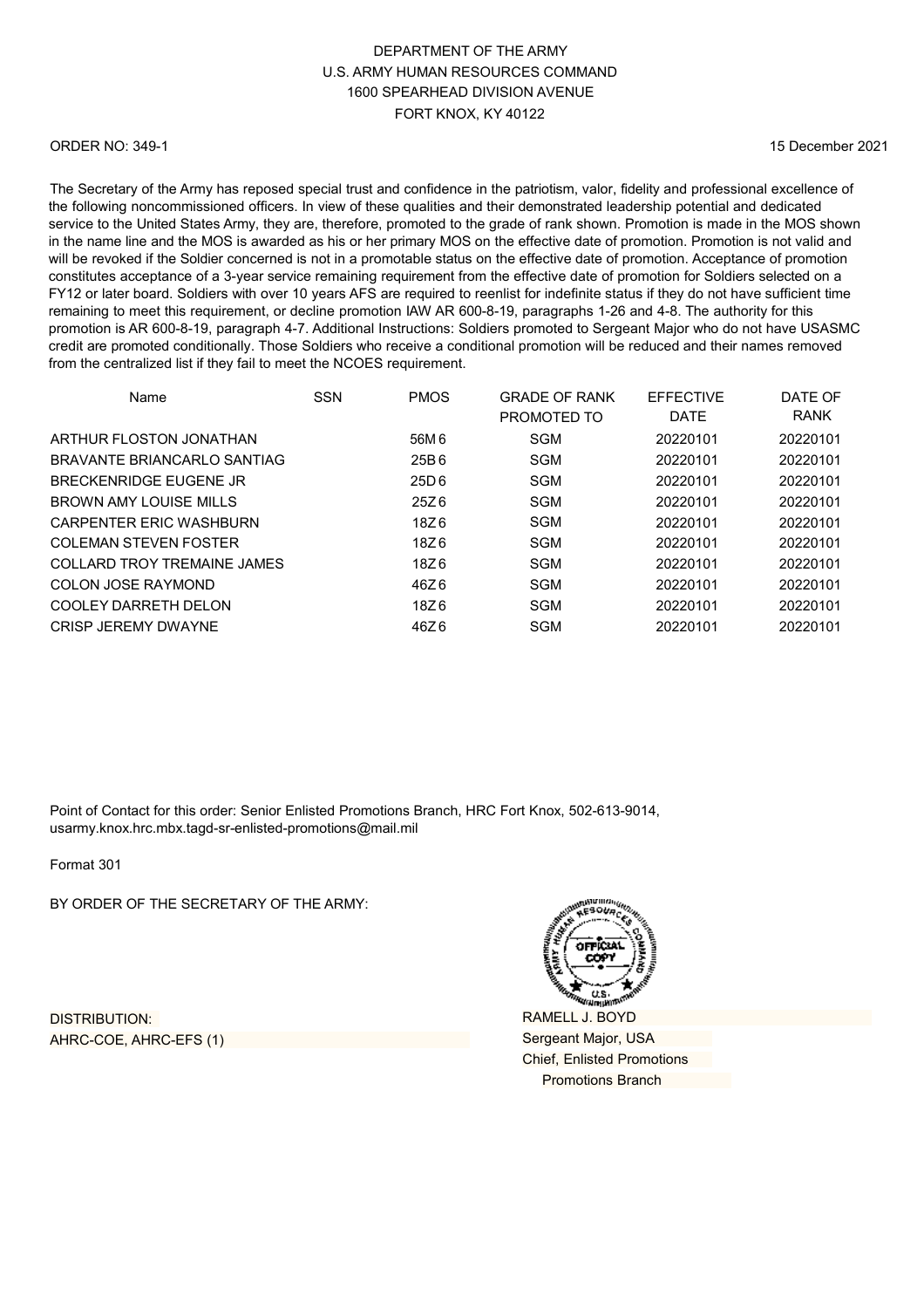#### ORDER NO: 349-2

15 December 2021

The Secretary of the Army has reposed special trust and confidence in the patriotism, valor, fidelity and professional excellence of the following noncommissioned officers. In view of these qualities and their demonstrated leadership potential and dedicated service to the United States Army, they are, therefore, promoted to the grade of rank shown. Promotion is made in the MOS shown in the name line and the MOS is awarded as his or her primary MOS on the effective date of promotion. Promotion is not valid and will be revoked if the Soldier concerned is not in a promotable status on the effective date of promotion. Acceptance of promotion constitutes acceptance of a 3-year service remaining requirement from the effective date of promotion for Soldiers selected on a FY12 or later board. Soldiers with over 10 years AFS are required to reenlist for indefinite status if they do not have sufficient time remaining to meet this requirement, or decline promotion IAW AR 600-8-19, paragraphs 1-26 and 4-8. The authority for this promotion is AR 600-8-19, paragraph 4-7. Additional Instructions: Soldiers promoted to Sergeant Major who do not have USASMC credit are promoted conditionally. Those Soldiers who receive a conditional promotion will be reduced and their names removed from the centralized list if they fail to meet the NCOES requirement.

| Name                            | <b>SSN</b> | <b>PMOS</b> | <b>GRADE OF RANK</b><br>PROMOTED TO | <b>EFFECTIVE</b><br><b>DATE</b> | DATE OF<br><b>RANK</b> |
|---------------------------------|------------|-------------|-------------------------------------|---------------------------------|------------------------|
| DEL VALLE ARROYO ANGEL LUIS     |            | 51C6        | SGM                                 | 20220101                        | 20220101               |
| <b>GARINGER DANIEL KEITH</b>    |            | 18Z 6       | SGM                                 | 20220101                        | 20220101               |
| <b>GIRARD MATTHEW FREDERICK</b> |            | 51C6        | <b>SGM</b>                          | 20220101                        | 20220101               |
| <b>HERNANDEZ TOMAS JR</b>       |            | 18Z6        | <b>SGM</b>                          | 20220101                        | 20220101               |
| JIMENEZ BENJAMIN JUNIOR         |            | 38B6        | <b>SGM</b>                          | 20220101                        | 20220101               |
| I FWIS KINSKI SHFKIM            |            | 35Z 6       | <b>SGM</b>                          | 20220101                        | 20220101               |
| LICEA ALEJANDRO JOSE            |            | 46Z6        | <b>SGM</b>                          | 20220101                        | 20220101               |
| I YI FS KFITA NATASHA           |            | 51C6        | <b>SGM</b>                          | 20220101                        | 20220101               |
| MARTINEZ ANTHONY DAVID          |            | 35Z6        | <b>SGM</b>                          | 20220101                        | 20220101               |
| MCKELLUM NATASHA SHERRI         |            | 51C6        | SGM                                 | 20220101                        | 20220101               |
| <b>MELTON JASON ANTHONY</b>     |            | 25B 6       | <b>SGM</b>                          | 20220101                        | 20220101               |
| MILES JOSHUA CHRISTOPHER        |            | 25B6        | SGM                                 | 20220101                        | 20220101               |

Point of Contact for this order: Senior Enlisted Promotions Branch, HRC Fort Knox, 502-613-9014, [usarmy.knox.hrc.mbx.tagd-sr-enlisted-promotions@mail.mil](mailto:usarmy.knox.hrc.mbx.tagd-sr-enlisted-promotions@mail.mil)

Format 301

BY ORDER OF THE SECRETARY OF THE ARMY:

DISTRIBUTION: AHRC-COE, AHRC-EFS (1)

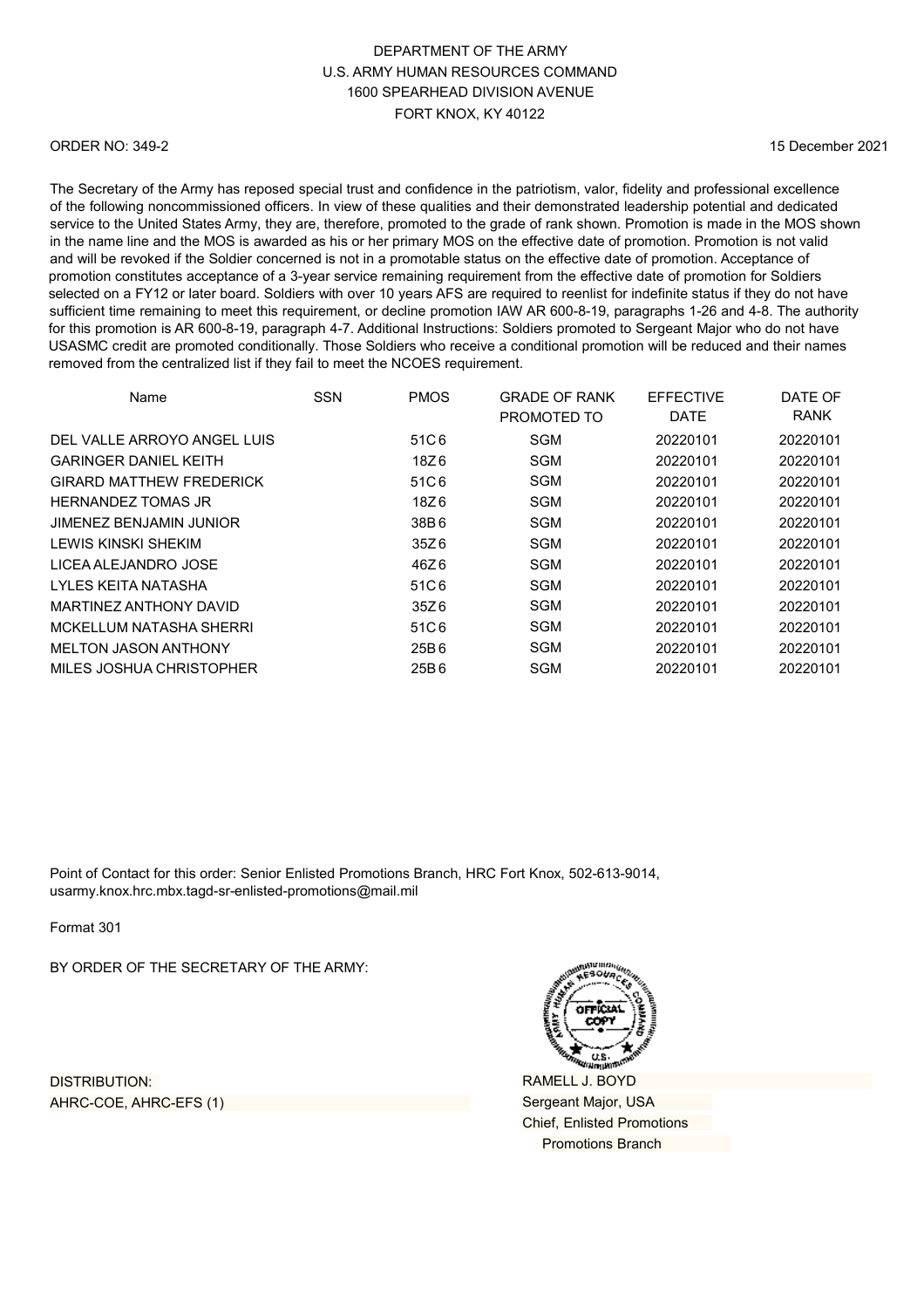#### ORDER NO: 349-3

15 December 2021

The Secretary of the Army has reposed special trust and confidence in the patriotism, valor, fidelity and professional excellence of the following noncommissioned officers. In view of these qualities and their demonstrated leadership potential and dedicated service to the United States Army, they are, therefore, promoted to the grade of rank shown. Promotion is made in the MOS shown in the name line and the MOS is awarded as his or her primary MOS on the effective date of promotion. Promotion is not valid and will be revoked if the Soldier concerned is not in a promotable status on the effective date of promotion. Acceptance of promotion constitutes acceptance of a 3-year service remaining requirement from the effective date of promotion for Soldiers selected on a FY12 or later board. Soldiers with over 10 years AFS are required to reenlist for indefinite status if they do not have sufficient time remaining to meet this requirement, or decline promotion IAW AR 600-8-19, paragraphs 1-26 and 4-8. The authority for this promotion is AR 600-8-19, paragraph 4-7. Additional Instructions: Soldiers promoted to Sergeant Major who do not have USASMC credit are promoted conditionally. Those Soldiers who receive a conditional promotion will be reduced and their names removed from the centralized list if they fail to meet the NCOES requirement.

| Name                         | <b>SSN</b> | <b>PMOS</b> | <b>GRADE OF RANK</b><br>PROMOTED TO | <b>EFFECTIVE</b><br><b>DATE</b> | DATE OF<br><b>RANK</b> |
|------------------------------|------------|-------------|-------------------------------------|---------------------------------|------------------------|
| MILLER JOSEPH MCCAMEY III    |            | 18Z6        | <b>SGM</b>                          | 20220101                        | 20220101               |
| NGUYEN NAM KHOA              |            | 35Z6        | <b>SGM</b>                          | 20220101                        | 20220101               |
| PEREZSANTALLA NICHOLAS ALEX  |            | 25E6        | <b>SGM</b>                          | 20220101                        | 20220101               |
| ROBERTS EDRENA RONAE         |            | 56M 6       | <b>SGM</b>                          | 20220101                        | 20220101               |
| SAUVE JACQUELINE             |            | 35Z6        | <b>SGM</b>                          | 20220101                        | 20220101               |
| <b>SCHEIL JEREMIAH JASON</b> |            | 51C6        | <b>SGM</b>                          | 20220101                        | 20220101               |
| SEIDL BRIAN EDWARD           |            | 18Z6        | <b>SGM</b>                          | 20220101                        | 20220101               |
| SILVAWARREN ANTONIA          |            | 88Z6        | <b>SGM</b>                          | 20220101                        | 20220101               |
| SMITH NAOMI LAWANDA          |            | 25B6        | <b>SGM</b>                          | 20220101                        | 20220101               |
| THOMAS DEAQUENNETTE SHANTE   |            | 51C6        | <b>SGM</b>                          | 20220101                        | 20220101               |
| THOMPSON JOSHUA TERRY        |            | 51C6        | <b>SGM</b>                          | 20220101                        | 20220101               |
| TOLLETT NICHOLAS SAMUEL      |            | 51C6        | <b>SGM</b>                          | 20220101                        | 20220101               |
| VAUGHN CHARLES EDWARD JR     |            | 25B6        | <b>SGM</b>                          | 20220101                        | 20220101               |
| VAZQUEZ JESUS JR             |            | 88Z6        | <b>SGM</b>                          | 20220101                        | 20220101               |
| VOROBYEVASANTIAGO NADEJDA E  |            | 51C6        | SGM                                 | 20220101                        | 20220101               |

Point of Contact for this order: Senior Enlisted Promotions Branch, HRC Fort Knox, 502-613-9014, [usarmy.knox.hrc.mbx.tagd-sr-enlisted-promotions@mail.mil](mailto:usarmy.knox.hrc.mbx.tagd-sr-enlisted-promotions@mail.mil)

Format 301

BY ORDER OF THE SECRETARY OF THE ARMY:

DISTRIBUTION: AHRC-COE, AHRC-EFS (1)

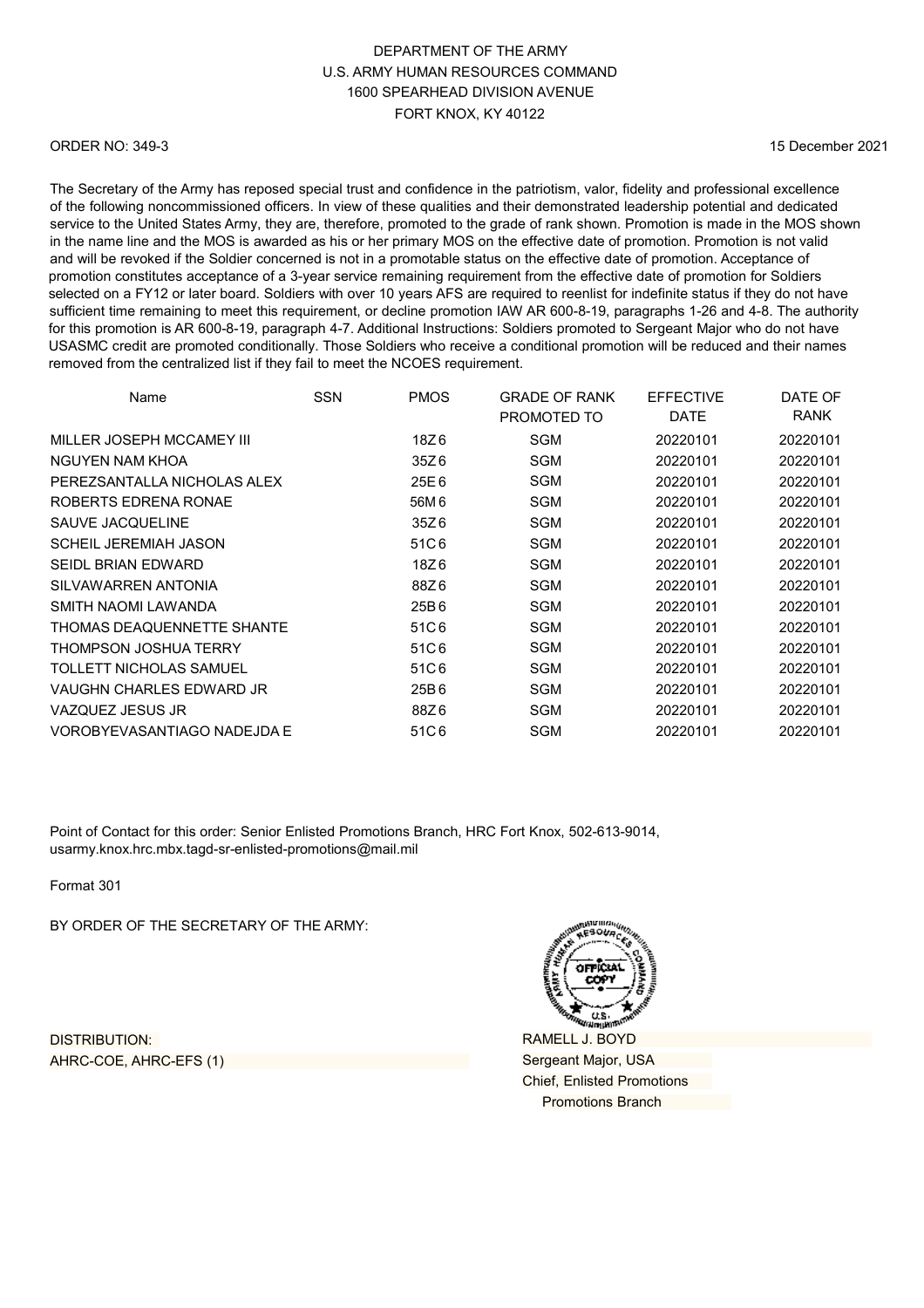#### ORDER NO: 349-4

15 December 2021

The Secretary of the Army has reposed special trust and confidence in the patriotism, valor, fidelity and professional excellence of the following noncommissioned officers. In view of these qualities and their demonstrated leadership potential and dedicated service to the United States Army, they are, therefore, promoted to the grade of rank shown. Promotion is made in the MOS shown in the name line and the MOS is awarded as his or her primary MOS on the effective date of promotion. Promotion is not valid and will be revoked if the Soldier concerned is not in a promotable status on the effective date of promotion. Acceptance of promotion constitutes acceptance of a 3-year service remaining requirement from the effective date of promotion for Soldiers selected on a FY12 or later board. Soldiers with over 10 years AFS are required to reenlist for indefinite status if they do not have sufficient time remaining to meet this requirement, or decline promotion IAW AR 600-8-19, paragraphs 1-26 and 4-8. The authority for this promotion is AR 600-8-19, paragraph 4-7. Additional Instructions: Soldiers promoted to Sergeant Major who do not have USASMC credit are promoted conditionally. Those Soldiers who receive a conditional promotion will be reduced and their names removed from the centralized list if they fail to meet the NCOES requirement.

| Name                   | SSN | <b>PMOS</b>      | <b>GRADE OF RANK</b><br>PROMOTED TO | <b>FFFFCTIVE</b><br>DATE | DATF OF<br>RANK |
|------------------------|-----|------------------|-------------------------------------|--------------------------|-----------------|
| WAHID JALILA AMATULLAH |     | 51C <sub>6</sub> | SGM                                 | 20220101                 | 20220101        |
| WORTH BRIAN SEAN       |     | 37F 6            | SGM                                 | 20220101                 | 20220101        |

Point of Contact for this order: Senior Enlisted Promotions Branch, HRC Fort Knox, 502-613-9014, [usarmy.knox.hrc.mbx.tagd-sr-enlisted-promotions@mail.mil](mailto:usarmy.knox.hrc.mbx.tagd-sr-enlisted-promotions@mail.mil)

Format 301

BY ORDER OF THE SECRETARY OF THE ARMY:

DISTRIBUTION: AHRC-COE, AHRC-EFS (1)

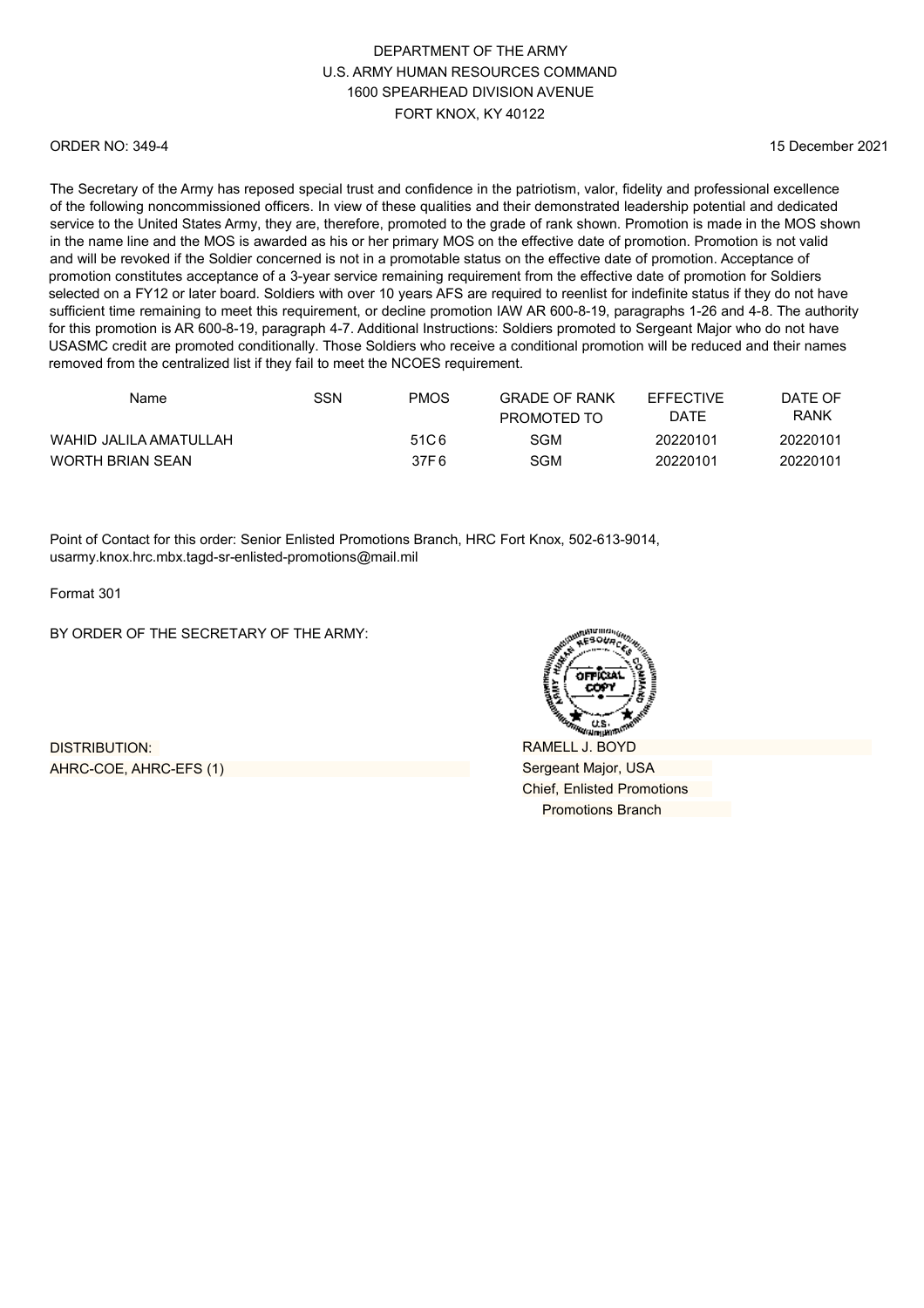#### ORDER NO: 349-5

15 December 2021

The Secretary of the Army has reposed special trust and confidence in the patriotism, valor, fidelity and professional excellence of the following noncommissioned officers. In view of these qualities and their demonstrated leadership potential and dedicated service to the United States Army, they are, therefore, promoted to the grade of rank shown. Promotion is made in the MOS shown in the name line and the MOS is awarded as his or her primary MOS on the effective date of promotion. Promotion is not valid and will be revoked if the Soldier concerned is not in a promotable status on the effective date of promotion. Acceptance of promotion constitutes acceptance of a 3-year service remaining requirement from the effective date of promotion for Soldiers selected on a FY12 or later board. Soldiers with over 10 years AFS are required to reenlist for indefinite status if they do not have sufficient time remaining to meet this requirement, or decline promotion IAW AR 600-8-19, paragraphs 1-26 and 4-8. The authority for this promotion is AR 600-8-19, paragraph 4-7. Additional Instructions: Soldiers promoted to Sergeant Major who do not have USASMC credit are promoted conditionally. Those Soldiers who receive a conditional promotion will be reduced and their names removed from the centralized list if they fail to meet the NCOES requirement.

| Name                               | <b>SSN</b> | <b>PMOS</b>      | <b>GRADE OF RANK</b><br>PROMOTED TO | <b>EFFECTIVE</b><br><b>DATE</b> | DATE OF<br>RANK |
|------------------------------------|------------|------------------|-------------------------------------|---------------------------------|-----------------|
| AKSZ JANOS LASZLO                  |            |                  |                                     |                                 |                 |
|                                    |            | 35Z <sub>5</sub> | <b>MSG</b>                          | 20220101                        | 20220101        |
| ALBAUGH JUSTIN RAY KAINALU         |            | 11Z5             | <b>MSG</b>                          | 20220101                        | 20220101        |
| ALBERT ZACHREY SCOTT               |            | 18Z <sub>5</sub> | <b>MSG</b>                          | 20220101                        | 20220101        |
| ALFARO ADAN                        |            | 31B <sub>5</sub> | <b>MSG</b>                          | 20220101                        | 20220101        |
| ALICEARIVERA ENRIQUE J             |            | 38B <sub>5</sub> | <b>MSG</b>                          | 20220101                        | 20220101        |
| ARMISTEAD BRIAN PATRICK            |            | 11Z <sub>5</sub> | <b>MSG</b>                          | 20220101                        | 20220101        |
| ARNDS MICHAEL RYAN                 |            | 18Z <sub>5</sub> | <b>MSG</b>                          | 20220101                        | 20220101        |
| <b>BAKER JEFFREY THOMAS</b>        |            | 35Z <sub>5</sub> | <b>MSG</b>                          | 20220101                        | 20220101        |
| <b>BALDON KENNETH WAYNE</b>        |            | 92F <sub>5</sub> | <b>MSG</b>                          | 20220101                        | 20220101        |
| <b>BANKS JAMES ANDREW</b>          |            | 35Z <sub>5</sub> | <b>MSG</b>                          | 20220101                        | 20220101        |
| <b>BASCUE JUSTIN MATTHEW</b>       |            | 18Z <sub>5</sub> | <b>MSG</b>                          | 20220101                        | 20220101        |
| <b>BATTLE EJAYE</b>                |            | 13Z <sub>5</sub> | <b>MSG</b>                          | 20220101                        | 20220101        |
| <b>BAUTISTA DWAYNE DANIELTRINI</b> |            | 74D <sub>5</sub> | <b>MSG</b>                          | 20220101                        | 20220101        |
| <b>BAZI DAVID</b>                  |            | 42A 5            | <b>MSG</b>                          | 20220101                        | 20220101        |
| <b>BENGOA MAITE MICHELLE</b>       |            | 68C <sub>5</sub> | <b>MSG</b>                          | 20220101                        | 20220101        |
| <b>BENNETT STEVEN MATHEW</b>       |            | 92R 5            | <b>MSG</b>                          | 20220101                        | 20220101        |
| <b>BERNARD RICHARD TAFUR</b>       |            | 25E <sub>5</sub> | <b>MSG</b>                          | 20220101                        | 20220101        |
| <b>BETHEL ROBERT LLOYD</b>         |            | 91Z <sub>5</sub> | <b>MSG</b>                          | 20220101                        | 20220101        |
| <b>BLAND RHEADUS TEMPLE</b>        |            | 79S <sub>5</sub> | <b>MSG</b>                          | 20220101                        | 20220101        |
| <b>BLANKENSHIP BRENT LEE</b>       |            | 35Z <sub>5</sub> | <b>MSG</b>                          | 20220101                        | 20220101        |

Point of Contact for this order: Senior Enlisted Promotions Branch, HRC Fort Knox, 502-613-9014, usarmy.knox.hrc.mbx.tagd-sr-enlisted-promotions@mail.mil

Format 301

BY ORDER OF THE SECRETARY OF THE ARMY:

AHRC-COE, AHRC-EFS (1) DISTRIBUTION:

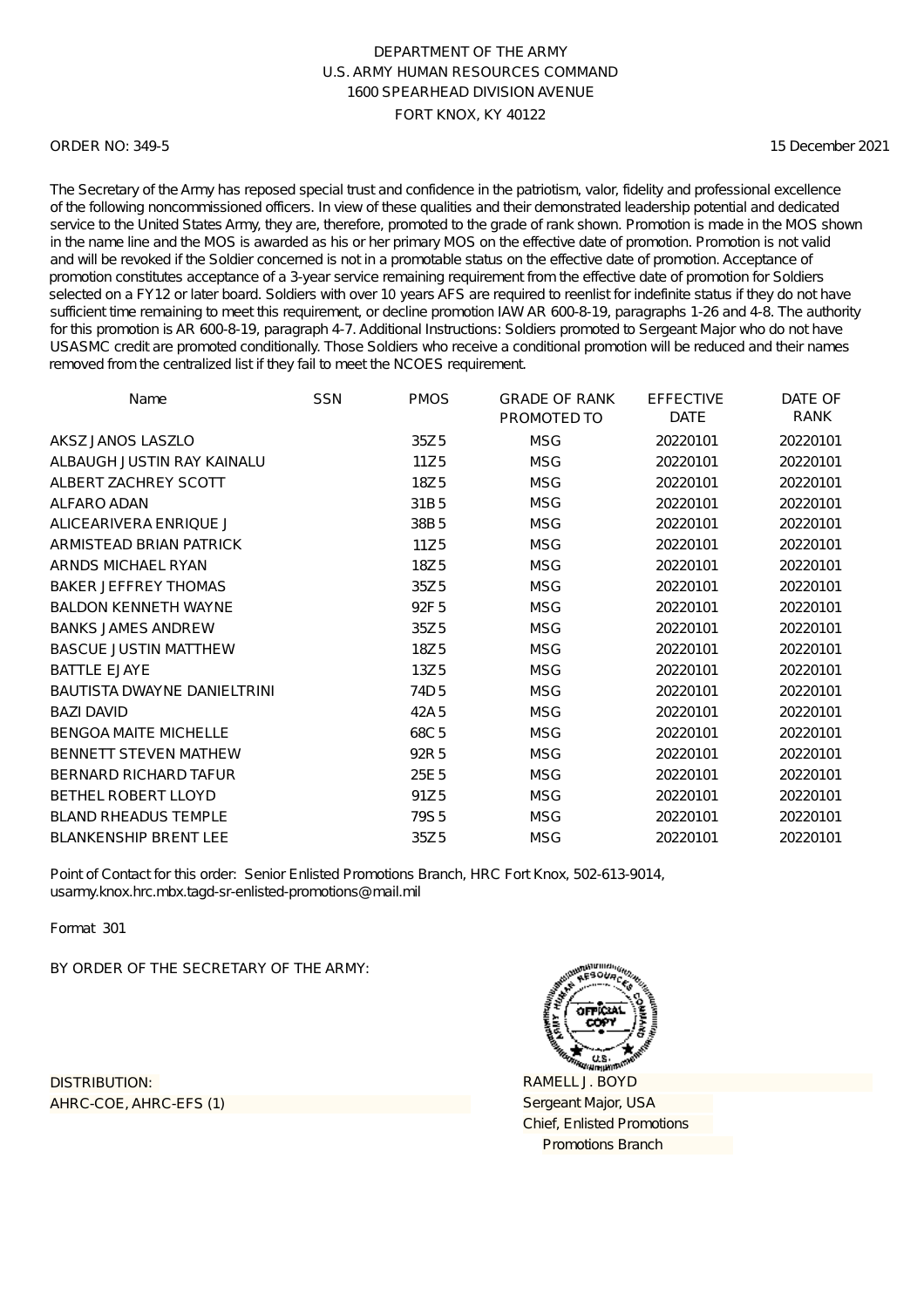#### ORDER NO: 349-6

15 December 2021

The Secretary of the Army has reposed special trust and confidence in the patriotism, valor, fidelity and professional excellence of the following noncommissioned officers. In view of these qualities and their demonstrated leadership potential and dedicated service to the United States Army, they are, therefore, promoted to the grade of rank shown. Promotion is made in the MOS shown in the name line and the MOS is awarded as his or her primary MOS on the effective date of promotion. Promotion is not valid and will be revoked if the Soldier concerned is not in a promotable status on the effective date of promotion. Acceptance of promotion constitutes acceptance of a 3-year service remaining requirement from the effective date of promotion for Soldiers selected on a FY12 or later board. Soldiers with over 10 years AFS are required to reenlist for indefinite status if they do not have sufficient time remaining to meet this requirement, or decline promotion IAW AR 600-8-19, paragraphs 1-26 and 4-8. The authority for this promotion is AR 600-8-19, paragraph 4-7. Additional Instructions: Soldiers promoted to Sergeant Major who do not have USASMC credit are promoted conditionally. Those Soldiers who receive a conditional promotion will be reduced and their names removed from the centralized list if they fail to meet the NCOES requirement.

| Name                            | <b>SSN</b> | <b>PMOS</b>      | <b>GRADE OF RANK</b> | <b>EFFECTIVE</b> | DATE OF     |
|---------------------------------|------------|------------------|----------------------|------------------|-------------|
|                                 |            |                  | PROMOTED TO          | <b>DATE</b>      | <b>RANK</b> |
| <b>BLEND ROBERT PAUL</b>        |            | 11Z5             | <b>MSG</b>           | 20220101         | 20220101    |
| <b>BORJA HERMAN BRET</b>        |            | 18Z <sub>5</sub> | <b>MSG</b>           | 20220101         | 20220101    |
| <b>BOULWARE LISA MARIE</b>      |            | 89B <sub>5</sub> | <b>MSG</b>           | 20220101         | 20220101    |
| <b>BRADLEY JEREMY MARSHALL</b>  |            | 19Z <sub>5</sub> | <b>MSG</b>           | 20220101         | 20220101    |
| <b>BRIDGES TRACY DAWN</b>       |            | 68K5             | <b>MSG</b>           | 20220101         | 20220101    |
| BRODIGAN JOHN BERNARD           |            | 13Z <sub>5</sub> | <b>MSG</b>           | 20220101         | 20220101    |
| <b>BRYAN DANIEL SCOTT</b>       |            | 35Z <sub>5</sub> | <b>MSG</b>           | 20220101         | 20220101    |
| <b>BUCKINGHAM TYLOR FORREST</b> |            | 92R 5            | <b>MSG</b>           | 20220101         | 20220101    |
| <b>BURNETT SEAN MICHAEL</b>     |            | 18Z <sub>5</sub> | <b>MSG</b>           | 20220101         | 20220101    |
| <b>CARATTINI JASON MICHAEL</b>  |            | 25U 5            | <b>MSG</b>           | 20220101         | 20220101    |
| <b>CARDENAS BRUCE ANTHONY</b>   |            | 68W <sub>5</sub> | <b>MSG</b>           | 20220101         | 20220101    |
| CARPENTER MARK WILLIAM          |            | 18Z5             | <b>MSG</b>           | 20220101         | 20220101    |
| CARRERO ROBERTO CARLOS          |            | 11Z5             | <b>MSG</b>           | 20220101         | 20220101    |
| CARTAGENARIVERA CAROL JHOA      |            | 42A 5            | <b>MSG</b>           | 20220101         | 20220101    |
| CASTRO LUIS ALBERTO             |            | 79S <sub>5</sub> | <b>MSG</b>           | 20220101         | 20220101    |
| <b>CERECERES JEFFREY MARIO</b>  |            | 74D <sub>5</sub> | <b>MSG</b>           | 20220101         | 20220101    |
| CHILLOUS SABRINA LYNN           |            | 25D 5            | <b>MSG</b>           | 20220101         | 20220101    |
| CHRISTIAN WILLIAM THOMAS        |            | 37F <sub>5</sub> | <b>MSG</b>           | 20220101         | 20220101    |
| CISNEROS JENNY ALEXANDRA        |            | 51C <sub>5</sub> | <b>MSG</b>           | 20220101         | 20220101    |
| <b>CLAGUE PATRICK GARY</b>      |            | 18Z5             | <b>MSG</b>           | 20220101         | 20220101    |

Point of Contact for this order: Senior Enlisted Promotions Branch, HRC Fort Knox, 502-613-9014, usarmy.knox.hrc.mbx.tagd-sr-enlisted-promotions@mail.mil

Format 301

BY ORDER OF THE SECRETARY OF THE ARMY:

AHRC-COE, AHRC-EFS (1) DISTRIBUTION:

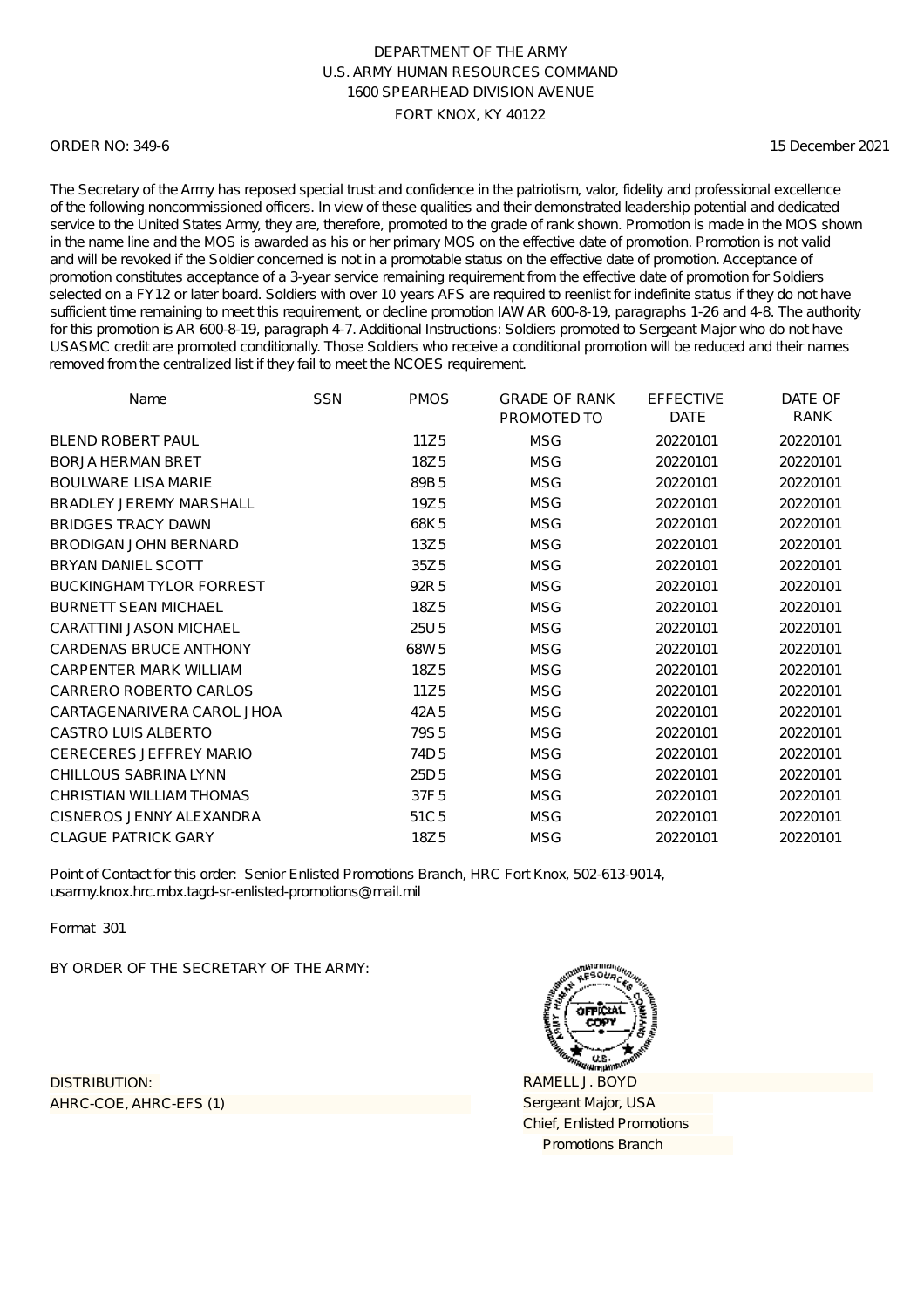#### ORDER NO: 349-7

15 December 2021

The Secretary of the Army has reposed special trust and confidence in the patriotism, valor, fidelity and professional excellence of the following noncommissioned officers. In view of these qualities and their demonstrated leadership potential and dedicated service to the United States Army, they are, therefore, promoted to the grade of rank shown. Promotion is made in the MOS shown in the name line and the MOS is awarded as his or her primary MOS on the effective date of promotion. Promotion is not valid and will be revoked if the Soldier concerned is not in a promotable status on the effective date of promotion. Acceptance of promotion constitutes acceptance of a 3-year service remaining requirement from the effective date of promotion for Soldiers selected on a FY12 or later board. Soldiers with over 10 years AFS are required to reenlist for indefinite status if they do not have sufficient time remaining to meet this requirement, or decline promotion IAW AR 600-8-19, paragraphs 1-26 and 4-8. The authority for this promotion is AR 600-8-19, paragraph 4-7. Additional Instructions: Soldiers promoted to Sergeant Major who do not have USASMC credit are promoted conditionally. Those Soldiers who receive a conditional promotion will be reduced and their names removed from the centralized list if they fail to meet the NCOES requirement.

| Name                               | <b>SSN</b> | <b>PMOS</b>      | <b>GRADE OF RANK</b><br>PROMOTED TO | <b>EFFECTIVE</b><br><b>DATE</b> | DATE OF<br>RANK |
|------------------------------------|------------|------------------|-------------------------------------|---------------------------------|-----------------|
| <b>CLAYTON CYRIL ELIAS</b>         |            | 68W <sub>5</sub> | <b>MSG</b>                          | 20220101                        | 20220101        |
| <b>COBB JEFFERY ALLAN</b>          |            | 38B <sub>5</sub> | <b>MSG</b>                          | 20220101                        | 20220101        |
| <b>COLEMAN NATHANIEL</b>           |            | 18Z5             | <b>MSG</b>                          | 20220101                        | 20220101        |
| <b>COLLINS DEREK SCOTT</b>         |            | 12Z <sub>5</sub> | <b>MSG</b>                          | 20220101                        | 20220101        |
| <b>CONNELLY JOSEPH THOMAS JR</b>   |            | 17E <sub>5</sub> | <b>MSG</b>                          | 20220101                        | 20220101        |
| COOK ARIANNA DANIELLE              |            | 14Z <sub>5</sub> | <b>MSG</b>                          | 20220101                        | 20220101        |
| <b>CORDOVA MICHAEL PAUL</b>        |            | 35Z <sub>5</sub> | <b>MSG</b>                          | 20220101                        | 20220101        |
| CORVINUS DALLAS DELVAUGHN          |            | 35Z <sub>5</sub> | <b>MSG</b>                          | 20220101                        | 20220101        |
| <b>COSTA HUDSON ADAM</b>           |            | 12Z <sub>5</sub> | <b>MSG</b>                          | 20220101                        | 20220101        |
| <b>COTTAM KYLE STEPHEN</b>         |            | 18Z5             | <b>MSG</b>                          | 20220101                        | 20220101        |
| <b>CRAWFORD CHARLES HILLMAN II</b> |            | 11Z <sub>5</sub> | <b>MSG</b>                          | 20220101                        | 20220101        |
| <b>CROCKETT RODNEY D</b>           |            | 88Z5             | <b>MSG</b>                          | 20220101                        | 20220101        |
| <b>CROSS ADAM JUSTIN</b>           |            | 37F <sub>5</sub> | <b>MSG</b>                          | 20220101                        | 20220101        |
| <b>CUFF MRISSA KNICOL</b>          |            | 35Z <sub>5</sub> | <b>MSG</b>                          | 20220101                        | 20220101        |
| <b>CURTIS ANDREW WATIER</b>        |            | 18Z5             | <b>MSG</b>                          | 20220101                        | 20220101        |
| DANFORTH ADAM ELIAS                |            | 18Z5             | <b>MSG</b>                          | 20220101                        | 20220101        |
| DANIEL JOSHUA WAYNE                |            | 18Z5             | <b>MSG</b>                          | 20220101                        | 20220101        |
| DARBY SANTANA TERREL               |            | 56M 5            | <b>MSG</b>                          | 20220101                        | 20220101        |
| DAVIES MICHAEL BENJAMIN            |            | 14Z 5            | <b>MSG</b>                          | 20220101                        | 20220101        |
| DAVIS PORSCHA MARIE                |            | 94Z <sub>5</sub> | <b>MSG</b>                          | 20220101                        | 20220101        |

Point of Contact for this order: Senior Enlisted Promotions Branch, HRC Fort Knox, 502-613-9014, usarmy.knox.hrc.mbx.tagd-sr-enlisted-promotions@mail.mil

Format 301

BY ORDER OF THE SECRETARY OF THE ARMY:

AHRC-COE, AHRC-EFS (1) DISTRIBUTION:

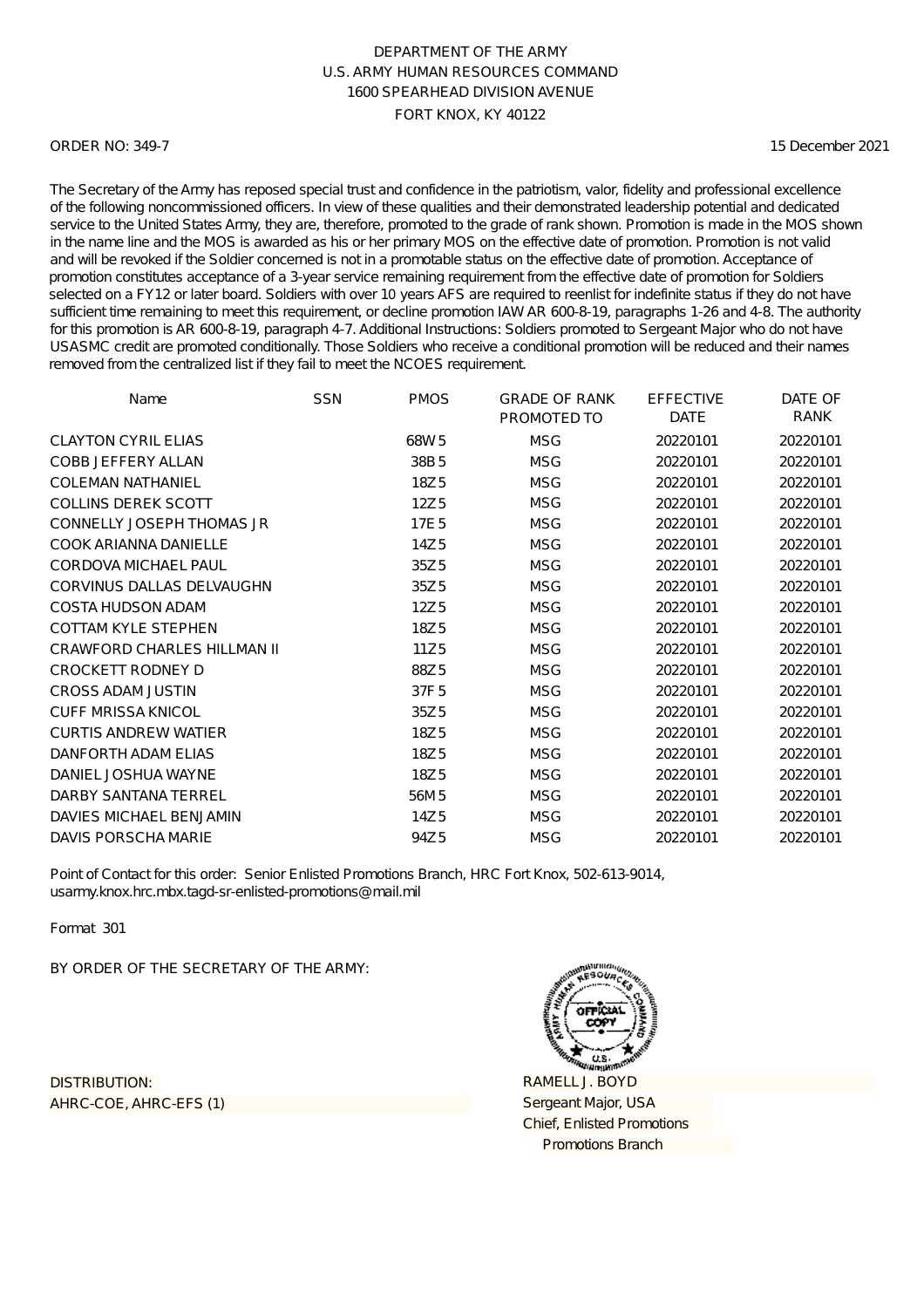#### ORDER NO: 349-8

15 December 2021

The Secretary of the Army has reposed special trust and confidence in the patriotism, valor, fidelity and professional excellence of the following noncommissioned officers. In view of these qualities and their demonstrated leadership potential and dedicated service to the United States Army, they are, therefore, promoted to the grade of rank shown. Promotion is made in the MOS shown in the name line and the MOS is awarded as his or her primary MOS on the effective date of promotion. Promotion is not valid and will be revoked if the Soldier concerned is not in a promotable status on the effective date of promotion. Acceptance of promotion constitutes acceptance of a 3-year service remaining requirement from the effective date of promotion for Soldiers selected on a FY12 or later board. Soldiers with over 10 years AFS are required to reenlist for indefinite status if they do not have sufficient time remaining to meet this requirement, or decline promotion IAW AR 600-8-19, paragraphs 1-26 and 4-8. The authority for this promotion is AR 600-8-19, paragraph 4-7. Additional Instructions: Soldiers promoted to Sergeant Major who do not have USASMC credit are promoted conditionally. Those Soldiers who receive a conditional promotion will be reduced and their names removed from the centralized list if they fail to meet the NCOES requirement.

| Name                            | <b>SSN</b> | <b>PMOS</b>      | <b>GRADE OF RANK</b><br>PROMOTED TO | <b>EFFECTIVE</b><br><b>DATE</b> | DATE OF<br><b>RANK</b> |
|---------------------------------|------------|------------------|-------------------------------------|---------------------------------|------------------------|
| DAVISBURKS CHRISTIE LUCIANA     |            | 51C <sub>5</sub> | <b>MSG</b>                          | 20220101                        | 20220101               |
| <b>DELGADO RUDY</b>             |            | 91Z <sub>5</sub> | <b>MSG</b>                          | 20220101                        | 20220101               |
| DIAZCAIN ROBERTO C              |            | 92R 5            | <b>MSG</b>                          | 20220101                        | 20220101               |
| <b>DUDTMULZET CASEY</b>         |            | 18Z5             | <b>MSG</b>                          | 20220101                        | 20220101               |
| DUNHAM MARITZA EDELMIRA         |            | 79S <sub>5</sub> | <b>MSG</b>                          | 20220101                        | 20220101               |
| <b>DURST CLARENCE OLIVER</b>    |            | 25B <sub>5</sub> | <b>MSG</b>                          | 20220101                        | 20220101               |
| DYCUS JEREMIAH EDWARD           |            | 31B <sub>5</sub> | <b>MSG</b>                          | 20220101                        | 20220101               |
| <b>EASTERLING ANDREW EDWARD</b> |            | 88Z5             | <b>MSG</b>                          | 20220101                        | 20220101               |
| ECKERT ZACKERIA D DOMINIQUE     |            | 19Z <sub>5</sub> | <b>MSG</b>                          | 20220101                        | 20220101               |
| EDWARDS EVERTON ANTHONY JR      |            | 91Z <sub>5</sub> | <b>MSG</b>                          | 20220101                        | 20220101               |
| ELLIOTT MICHAEL BRANDON         |            | 35Z <sub>5</sub> | <b>MSG</b>                          | 20220101                        | 20220101               |
| <b>ELLIS SHAUN LYLE</b>         |            | 25E 5            | <b>MSG</b>                          | 20220101                        | 20220101               |
| ENGLE DENIZE JOY PUNZALA        |            | 14Z <sub>5</sub> | <b>MSG</b>                          | 20220101                        | 20220101               |
| <b>EVANS JARRED SCOTT</b>       |            | 35Z <sub>5</sub> | <b>MSG</b>                          | 20220101                        | 20220101               |
| FIGUEROA REINALDO JR            |            | 91Z <sub>5</sub> | <b>MSG</b>                          | 20220101                        | 20220101               |
| <b>FRANCE EAND JAMES</b>        |            | 88Z5             | <b>MSG</b>                          | 20220101                        | 20220101               |
| <b>FRANCO LINDA MARIA</b>       |            | 89B <sub>5</sub> | <b>MSG</b>                          | 20220101                        | 20220101               |
| <b>FRAVEL STEVEN WAYNE JR</b>   |            | 18Z5             | <b>MSG</b>                          | 20220101                        | 20220101               |
| <b>GAITAN JONATHAN BROOKES</b>  |            | 17E <sub>5</sub> | <b>MSG</b>                          | 20220101                        | 20220101               |
| <b>GAN TIFFANY DANIELLE</b>     |            | 68K5             | <b>MSG</b>                          | 20220101                        | 20220101               |

Point of Contact for this order: Senior Enlisted Promotions Branch, HRC Fort Knox, 502-613-9014, usarmy.knox.hrc.mbx.tagd-sr-enlisted-promotions@mail.mil

Format 301

BY ORDER OF THE SECRETARY OF THE ARMY:

AHRC-COE, AHRC-EFS (1) DISTRIBUTION:

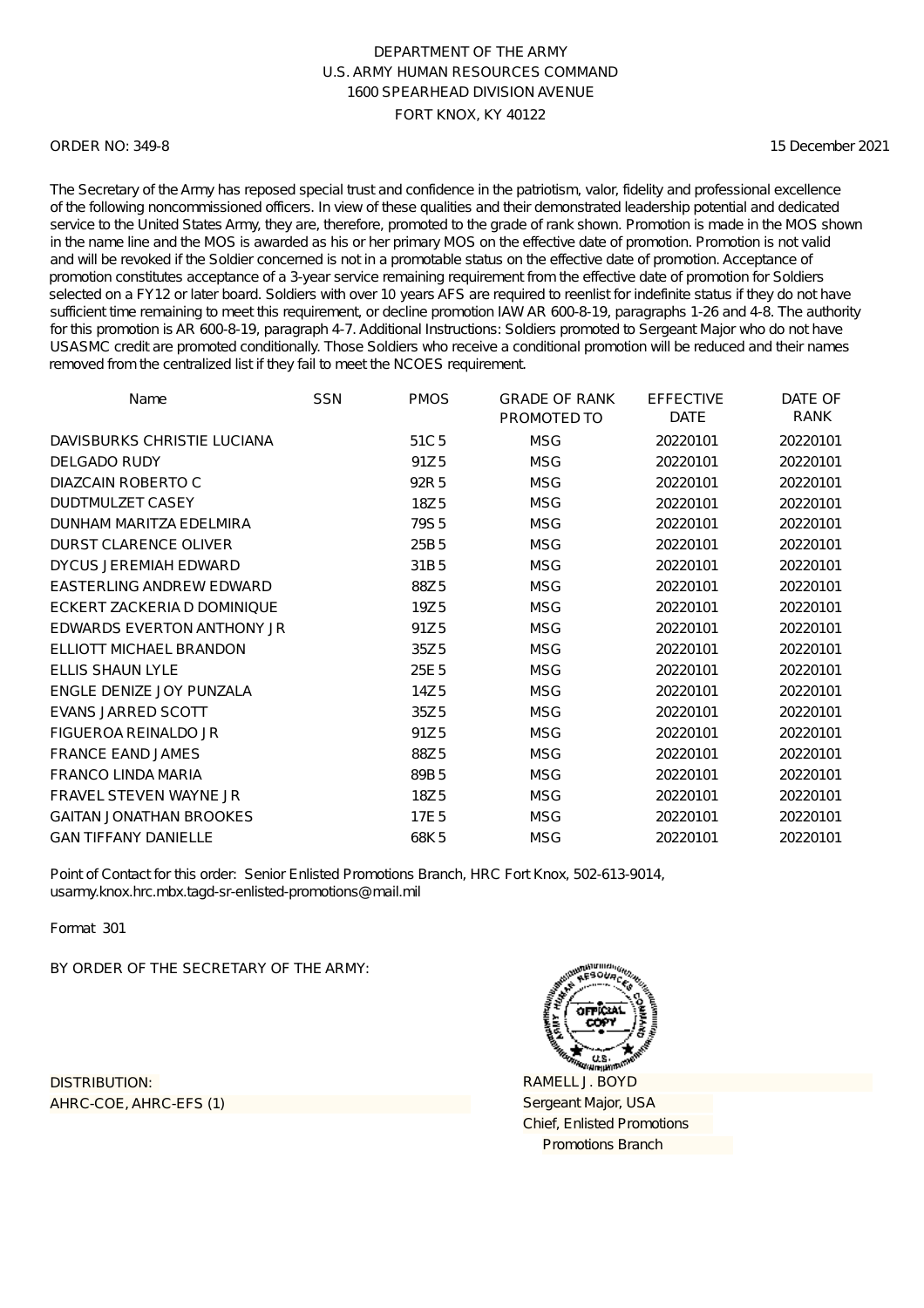#### ORDER NO: 349-9

15 December 2021

The Secretary of the Army has reposed special trust and confidence in the patriotism, valor, fidelity and professional excellence of the following noncommissioned officers. In view of these qualities and their demonstrated leadership potential and dedicated service to the United States Army, they are, therefore, promoted to the grade of rank shown. Promotion is made in the MOS shown in the name line and the MOS is awarded as his or her primary MOS on the effective date of promotion. Promotion is not valid and will be revoked if the Soldier concerned is not in a promotable status on the effective date of promotion. Acceptance of promotion constitutes acceptance of a 3-year service remaining requirement from the effective date of promotion for Soldiers selected on a FY12 or later board. Soldiers with over 10 years AFS are required to reenlist for indefinite status if they do not have sufficient time remaining to meet this requirement, or decline promotion IAW AR 600-8-19, paragraphs 1-26 and 4-8. The authority for this promotion is AR 600-8-19, paragraph 4-7. Additional Instructions: Soldiers promoted to Sergeant Major who do not have USASMC credit are promoted conditionally. Those Soldiers who receive a conditional promotion will be reduced and their names removed from the centralized list if they fail to meet the NCOES requirement.

| Name                              | <b>SSN</b> | <b>PMOS</b>      | <b>GRADE OF RANK</b><br>PROMOTED TO | <b>EFFECTIVE</b><br><b>DATE</b> | DATE OF<br>RANK |
|-----------------------------------|------------|------------------|-------------------------------------|---------------------------------|-----------------|
| <b>GARTH ADRIAN JR</b>            |            | 92Y <sub>5</sub> | <b>MSG</b>                          | 20220101                        | 20220101        |
| GIAGNOCAVO DANIEL JONATHAN        |            | 12D <sub>5</sub> | <b>MSG</b>                          | 20220101                        | 20220101        |
| <b>GOTSCHALL DANIEL ALLAN</b>     |            | 31B5             | <b>MSG</b>                          | 20220101                        | 20220101        |
| <b>GREENLIEF FREDERICK JOSEPH</b> |            | 92Y <sub>5</sub> | <b>MSG</b>                          | 20220101                        | 20220101        |
| <b>GUILLEN LEONARDO ENRIQUE</b>   |            | 42A 5            | <b>MSG</b>                          | 20220101                        | 20220101        |
| <b>GULLEY NATHAN ANDREW</b>       |            | 12X5             | <b>MSG</b>                          | 20220101                        | 20220101        |
| <b>HAGANS MARKITA RENEE</b>       |            | 92Y <sub>5</sub> | <b>MSG</b>                          | 20220101                        | 20220101        |
| <b>HALL STEPHEN PRESCOTT</b>      |            | 42A 5            | <b>MSG</b>                          | 20220101                        | 20220101        |
| <b>HANSEN ZACK WILLIAM</b>        |            | 18Z5             | <b>MSG</b>                          | 20220101                        | 20220101        |
| HANZALIK JOSHUA WILLIAM           |            | 11Z5             | <b>MSG</b>                          | 20220101                        | 20220101        |
| <b>HARLESTON ERIC S</b>           |            | 91Z <sub>5</sub> | <b>MSG</b>                          | 20220101                        | 20220101        |
| <b>HARRIS GARY VONDEL</b>         |            | 91Z <sub>5</sub> | <b>MSG</b>                          | 20220101                        | 20220101        |
| <b>HICKS EDGUARDO YKEEMI</b>      |            | 91Z <sub>5</sub> | <b>MSG</b>                          | 20220101                        | 20220101        |
| <b>HOLDER RACHAEL LOUISE</b>      |            | 92Y <sub>5</sub> | <b>MSG</b>                          | 20220101                        | 20220101        |
| <b>ISRAEL EVENS</b>               |            | 56M 5            | <b>MSG</b>                          | 20220101                        | 20220101        |
| <b>JACOBS DANIEL FRANCIS</b>      |            | 91Z <sub>5</sub> | <b>MSG</b>                          | 20220101                        | 20220101        |
| <b>JAMES KENNETH DAMON</b>        |            | 25B <sub>5</sub> | <b>MSG</b>                          | 20220101                        | 20220101        |
| JANSEN JEREMIAH DANIEL            |            | 38B <sub>5</sub> | <b>MSG</b>                          | 20220101                        | 20220101        |
| <b>JIMENEZ JONATHAN</b>           |            | 11Z <sub>5</sub> | <b>MSG</b>                          | 20220101                        | 20220101        |
| <b>JONES JUSTIN ZANE</b>          |            | 91Z <sub>5</sub> | <b>MSG</b>                          | 20220101                        | 20220101        |

Point of Contact for this order: Senior Enlisted Promotions Branch, HRC Fort Knox, 502-613-9014, usarmy.knox.hrc.mbx.tagd-sr-enlisted-promotions@mail.mil

Format 301

BY ORDER OF THE SECRETARY OF THE ARMY:

AHRC-COE, AHRC-EFS (1) DISTRIBUTION:

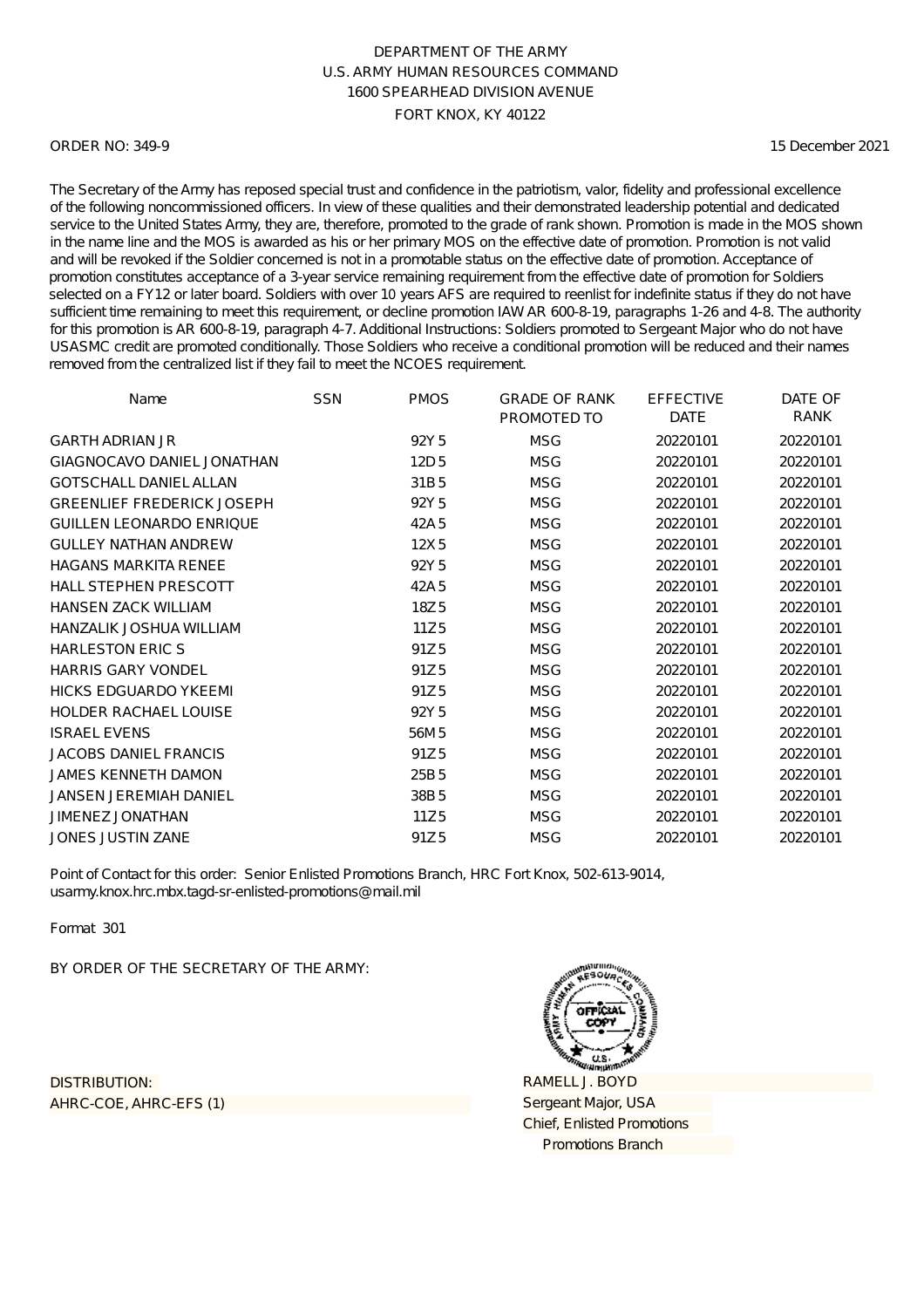#### ORDER NO: 349-10

15 December 2021

The Secretary of the Army has reposed special trust and confidence in the patriotism, valor, fidelity and professional excellence of the following noncommissioned officers. In view of these qualities and their demonstrated leadership potential and dedicated service to the United States Army, they are, therefore, promoted to the grade of rank shown. Promotion is made in the MOS shown in the name line and the MOS is awarded as his or her primary MOS on the effective date of promotion. Promotion is not valid and will be revoked if the Soldier concerned is not in a promotable status on the effective date of promotion. Acceptance of promotion constitutes acceptance of a 3-year service remaining requirement from the effective date of promotion for Soldiers selected on a FY12 or later board. Soldiers with over 10 years AFS are required to reenlist for indefinite status if they do not have sufficient time remaining to meet this requirement, or decline promotion IAW AR 600-8-19, paragraphs 1-26 and 4-8. The authority for this promotion is AR 600-8-19, paragraph 4-7. Additional Instructions: Soldiers promoted to Sergeant Major who do not have USASMC credit are promoted conditionally. Those Soldiers who receive a conditional promotion will be reduced and their names removed from the centralized list if they fail to meet the NCOES requirement.

| Name                         | <b>SSN</b> | <b>PMOS</b>      | <b>GRADE OF RANK</b> | <b>EFFECTIVE</b> | DATE OF  |
|------------------------------|------------|------------------|----------------------|------------------|----------|
|                              |            |                  | PROMOTED TO          | <b>DATE</b>      | RANK     |
| <b>JONES MICHAEL LEE</b>     |            | 68W <sub>5</sub> | <b>MSG</b>           | 20220101         | 20220101 |
| KAMARA DAVID                 |            | 68G5             | <b>MSG</b>           | 20220101         | 20220101 |
| <b>KEARNEY BILL DANIEL</b>   |            | 11Z <sub>5</sub> | <b>MSG</b>           | 20220101         | 20220101 |
| <b>KELLER CAROLINE ANN</b>   |            | 56M 5            | <b>MSG</b>           | 20220101         | 20220101 |
| <b>KELSEY MICHAEL ANDREW</b> |            | 68C <sub>5</sub> | <b>MSG</b>           | 20220101         | 20220101 |
| KING DUSTIN MICHAEL          |            | 91Z <sub>5</sub> | <b>MSG</b>           | 20220101         | 20220101 |
| <b>KINGSLEY ERIK LON</b>     |            | 18Z5             | <b>MSG</b>           | 20220101         | 20220101 |
| KOSHT DON JAMITO             |            | 68J5             | <b>MSG</b>           | 20220101         | 20220101 |
| <b>KOZAIN BRIANA LYNN</b>    |            | 31B5             | <b>MSG</b>           | 20220101         | 20220101 |
| <b>KULBE LANCE ROBERT</b>    |            | 25U <sub>5</sub> | <b>MSG</b>           | 20220101         | 20220101 |
| <b>LAPAIX MERENCIANA</b>     |            | 92Y <sub>5</sub> | <b>MSG</b>           | 20220101         | 20220101 |
| <b>LATCH CARMELITA ANN</b>   |            | 88Z5             | <b>MSG</b>           | 20220101         | 20220101 |
| LAVIND JASON BERNARD         |            | 35Z <sub>5</sub> | <b>MSG</b>           | 20220101         | 20220101 |
| <b>LEE JASON ALLEN</b>       |            | 25D <sub>5</sub> | <b>MSG</b>           | 20220101         | 20220101 |
| <b>LEGRAND JUDITH</b>        |            | 35Z <sub>5</sub> | <b>MSG</b>           | 20220101         | 20220101 |
| LEWIS NIKITA VANDERBILT      |            | 88Z5             | <b>MSG</b>           | 20220101         | 20220101 |
| LINDSEY LERONICA LACHERYL    |            | 25U <sub>5</sub> | <b>MSG</b>           | 20220101         | 20220101 |
| LITES SAKEENA AYAT           |            | 68W <sub>5</sub> | <b>MSG</b>           | 20220101         | 20220101 |
| <b>LOCKWOOD RYAN ROBERT</b>  |            | 14Z 5            | <b>MSG</b>           | 20220101         | 20220101 |
| LOPEZCARRERAS HECTOR MANUEL  |            | 56M 5            | <b>MSG</b>           | 20220101         | 20220101 |

Point of Contact for this order: Senior Enlisted Promotions Branch, HRC Fort Knox, 502-613-9014, usarmy.knox.hrc.mbx.tagd-sr-enlisted-promotions@mail.mil

Format 301

BY ORDER OF THE SECRETARY OF THE ARMY:

AHRC-COE, AHRC-EFS (1) DISTRIBUTION:

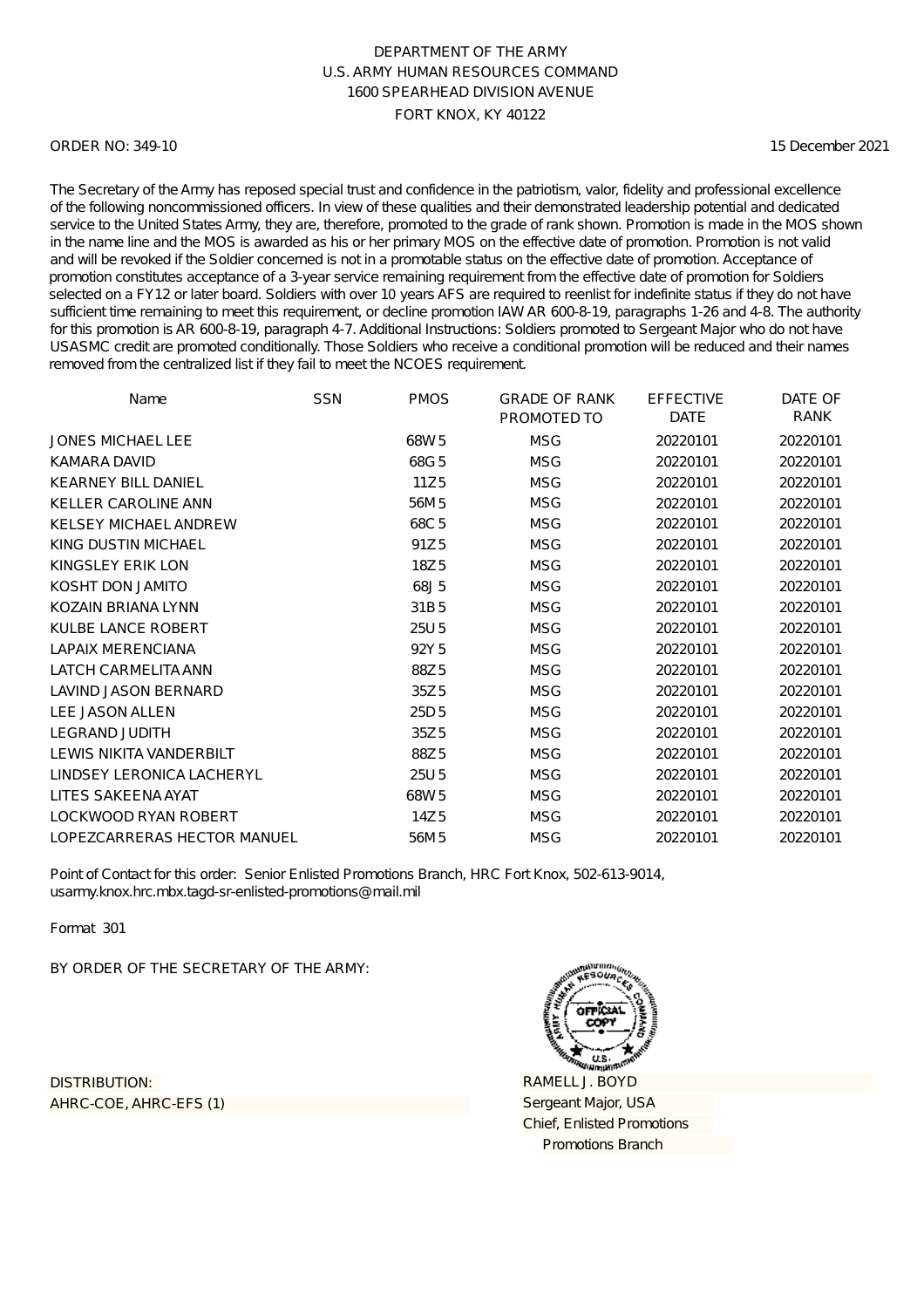#### ORDER NO: 349-11

15 December 2021

The Secretary of the Army has reposed special trust and confidence in the patriotism, valor, fidelity and professional excellence of the following noncommissioned officers. In view of these qualities and their demonstrated leadership potential and dedicated service to the United States Army, they are, therefore, promoted to the grade of rank shown. Promotion is made in the MOS shown in the name line and the MOS is awarded as his or her primary MOS on the effective date of promotion. Promotion is not valid and will be revoked if the Soldier concerned is not in a promotable status on the effective date of promotion. Acceptance of promotion constitutes acceptance of a 3-year service remaining requirement from the effective date of promotion for Soldiers selected on a FY12 or later board. Soldiers with over 10 years AFS are required to reenlist for indefinite status if they do not have sufficient time remaining to meet this requirement, or decline promotion IAW AR 600-8-19, paragraphs 1-26 and 4-8. The authority for this promotion is AR 600-8-19, paragraph 4-7. Additional Instructions: Soldiers promoted to Sergeant Major who do not have USASMC credit are promoted conditionally. Those Soldiers who receive a conditional promotion will be reduced and their names removed from the centralized list if they fail to meet the NCOES requirement.

| Name                           | <b>SSN</b> | <b>PMOS</b>      | <b>GRADE OF RANK</b> | <b>EFFECTIVE</b><br><b>DATE</b> | DATE OF<br>RANK |
|--------------------------------|------------|------------------|----------------------|---------------------------------|-----------------|
|                                |            |                  | PROMOTED TO          |                                 |                 |
| LORE MAYO BRENDA RAE           |            | 35Z <sub>5</sub> | <b>MSG</b>           | 20220101                        | 20220101        |
| <b>LOSO PETER THOMAS</b>       |            | 18Z5             | <b>MSG</b>           | 20220101                        | 20220101        |
| LYNCH CORLETTA DOMONIQUE       |            | 92Y <sub>5</sub> | <b>MSG</b>           | 20220101                        | 20220101        |
| MACCRORY STEPHEN ANTHONY       |            | 35Z <sub>5</sub> | <b>MSG</b>           | 20220101                        | 20220101        |
| MAGGARD JOSHUA WAYNE           |            | 18Z5             | <b>MSG</b>           | 20220101                        | 20220101        |
| MALDONADO FRANCISCO EMANUEL    |            | 35Z <sub>5</sub> | <b>MSG</b>           | 20220101                        | 20220101        |
| MANNINGS PATRICIO ORLANDO J    |            | 92F <sub>5</sub> | <b>MSG</b>           | 20220101                        | 20220101        |
| MARIE ELIANNA ALEJANDRA        |            | 91Z <sub>5</sub> | <b>MSG</b>           | 20220101                        | 20220101        |
| <b>MARTIN ANSON BARRETT</b>    |            | 18Z5             | <b>MSG</b>           | 20220101                        | 20220101        |
| MARTINEZ DAVID MICHAEL         |            | 25U 5            | <b>MSG</b>           | 20220101                        | 20220101        |
| <b>MATTINGLY MORIAH LYNN</b>   |            | 68K5             | <b>MSG</b>           | 20220101                        | 20220101        |
| MCALPINE SEAN MARSHALL         |            | 18Z5             | <b>MSG</b>           | 20220101                        | 20220101        |
| MCDONALD ANDREW JAMES          |            | 18Z5             | <b>MSG</b>           | 20220101                        | 20220101        |
| MCGUIRE TIMOTHY BARTLETT       |            | 18Z <sub>5</sub> | <b>MSG</b>           | 20220101                        | 20220101        |
| MCINTYRE JUSTIN JERMAINE       |            | 25E 5            | <b>MSG</b>           | 20220101                        | 20220101        |
| <b>MEDINA RAUL JR</b>          |            | 51C <sub>5</sub> | <b>MSG</b>           | 20220101                        | 20220101        |
| MIRANDASANTINI WILLIAM S       |            | 91Z <sub>5</sub> | <b>MSG</b>           | 20220101                        | 20220101        |
| MITCHELL MATTHIAS REESE        |            | 25E 5            | <b>MSG</b>           | 20220101                        | 20220101        |
| MOHAMMED TAMARA LASINA         |            | 79S <sub>5</sub> | <b>MSG</b>           | 20220101                        | 20220101        |
| <b>MONDRAGON BARRY ANTHONY</b> |            | 79R 5            | <b>MSG</b>           | 20220101                        | 20220101        |

Point of Contact for this order: Senior Enlisted Promotions Branch, HRC Fort Knox, 502-613-9014, usarmy.knox.hrc.mbx.tagd-sr-enlisted-promotions@mail.mil

Format 301

BY ORDER OF THE SECRETARY OF THE ARMY:

AHRC-COE, AHRC-EFS (1) DISTRIBUTION:

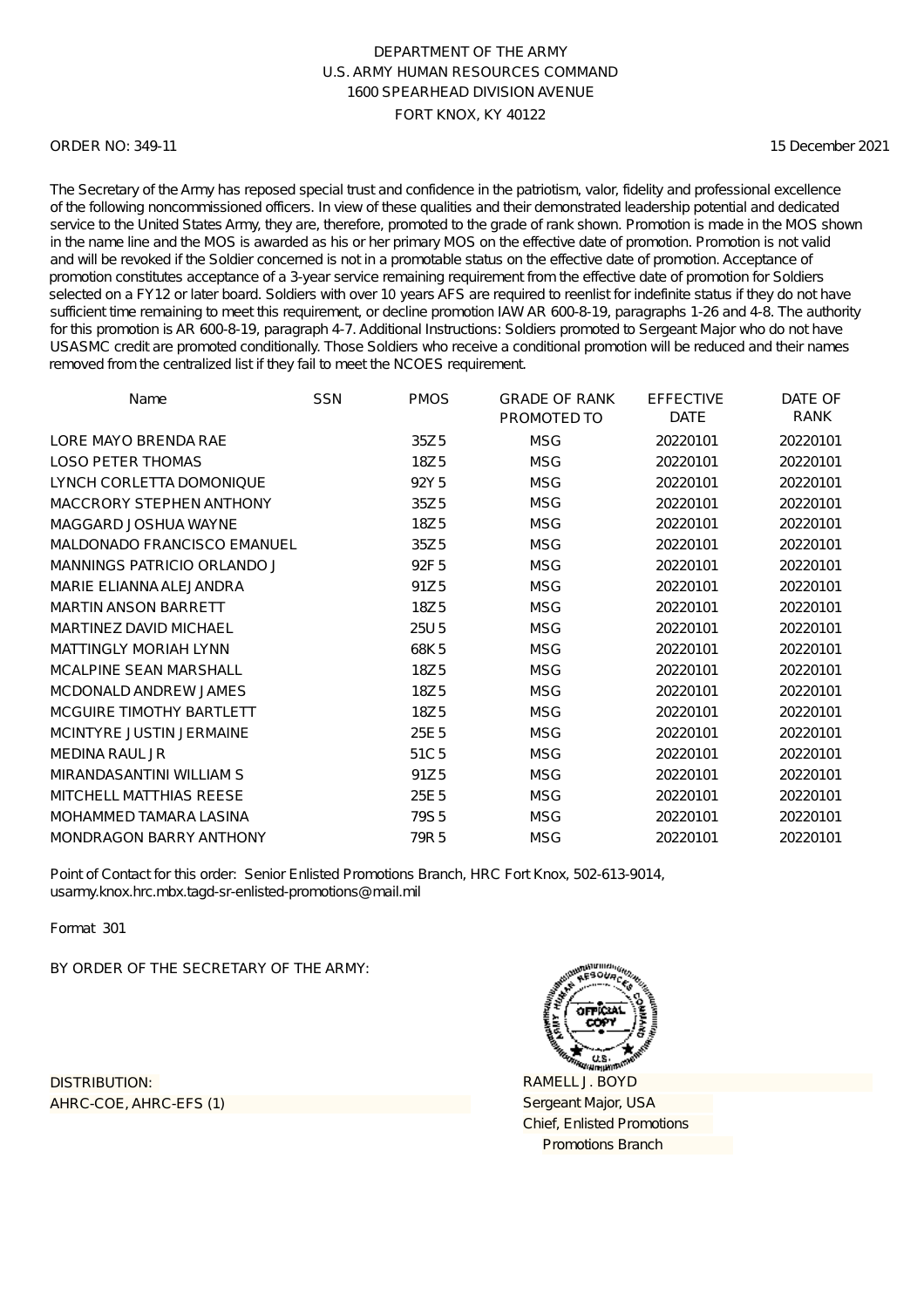### ORDER NO: 349-12

15 December 2021

The Secretary of the Army has reposed special trust and confidence in the patriotism, valor, fidelity and professional excellence of the following noncommissioned officers. In view of these qualities and their demonstrated leadership potential and dedicated service to the United States Army, they are, therefore, promoted to the grade of rank shown. Promotion is made in the MOS shown in the name line and the MOS is awarded as his or her primary MOS on the effective date of promotion. Promotion is not valid and will be revoked if the Soldier concerned is not in a promotable status on the effective date of promotion. Acceptance of promotion constitutes acceptance of a 3-year service remaining requirement from the effective date of promotion for Soldiers selected on a FY12 or later board. Soldiers with over 10 years AFS are required to reenlist for indefinite status if they do not have sufficient time remaining to meet this requirement, or decline promotion IAW AR 600-8-19, paragraphs 1-26 and 4-8. The authority for this promotion is AR 600-8-19, paragraph 4-7. Additional Instructions: Soldiers promoted to Sergeant Major who do not have USASMC credit are promoted conditionally. Those Soldiers who receive a conditional promotion will be reduced and their names removed from the centralized list if they fail to meet the NCOES requirement.

| Name                        | <b>SSN</b> | <b>PMOS</b>      | <b>GRADE OF RANK</b><br>PROMOTED TO | <b>EFFECTIVE</b><br><b>DATE</b> | DATE OF<br><b>RANK</b> |
|-----------------------------|------------|------------------|-------------------------------------|---------------------------------|------------------------|
| MONTAGUE MATTHEW WAYNE      |            | 92Y <sub>5</sub> | <b>MSG</b>                          | 20220101                        | 20220101               |
| MOORE SHARODER RENA         |            | 92Y <sub>5</sub> | <b>MSG</b>                          | 20220101                        | 20220101               |
| MUELLER ZACHARY BRANDT      |            | 25U <sub>5</sub> | <b>MSG</b>                          | 20220101                        | 20220101               |
| MURPHY PAUL WILLIAM         |            | 18Z5             | <b>MSG</b>                          | 20220101                        | 20220101               |
| NELSON ROBERT FRANKLIN JR   |            | 92Y <sub>5</sub> | <b>MSG</b>                          | 20220101                        | 20220101               |
| NEWMAN JASON ALLEN          |            | 91Z <sub>5</sub> | <b>MSG</b>                          | 20220101                        | 20220101               |
| NICHOLSON ROBERT OLIVER     |            | 51C <sub>5</sub> | <b>MSG</b>                          | 20220101                        | 20220101               |
| NOON MICHAEL FRANCIS JR     |            | 79R 5            | <b>MSG</b>                          | 20220101                        | 20220101               |
| NUNEZ FELIX JOEL            |            | 79S <sub>5</sub> | <b>MSG</b>                          | 20220101                        | 20220101               |
| OHARA LOGAN MICHAEL         |            | 68W <sub>5</sub> | <b>MSG</b>                          | 20220101                        | 20220101               |
| <b>OKEEFE RENEX JAMES</b>   |            | 18Z <sub>5</sub> | <b>MSG</b>                          | 20220101                        | 20220101               |
| <b>OLIVER CHARITY RAIN</b>  |            | 68A5             | <b>MSG</b>                          | 20220101                        | 20220101               |
| OTOOLE SEAN KEVIN ALEXANDER |            | 92R 5            | <b>MSG</b>                          | 20220101                        | 20220101               |
| OUTLAW LEANDER FARL         |            | 56M 5            | <b>MSG</b>                          | 20220101                        | 20220101               |
| PAGE TIMOTHY MARTIN         |            | 13Z <sub>5</sub> | <b>MSG</b>                          | 20220101                        | 20220101               |
| <b>PARK ALICE</b>           |            | 42R 5            | <b>MSG</b>                          | 20220101                        | 20220101               |
| PARKS ALISHA MONQUIE        |            | 42A 5            | <b>MSG</b>                          | 20220101                        | 20220101               |
| PELTZ JESSE ALBERT          |            | 25U 5            | <b>MSG</b>                          | 20220101                        | 20220101               |
| PEREIRALOPEZ GUILLERMO      |            | 38B <sub>5</sub> | <b>MSG</b>                          | 20220101                        | 20220101               |
| PEREZRODRIGUEZ OMAR ANDRES  |            | 68W <sub>5</sub> | <b>MSG</b>                          | 20220101                        | 20220101               |

Point of Contact for this order: Senior Enlisted Promotions Branch, HRC Fort Knox, 502-613-9014, usarmy.knox.hrc.mbx.tagd-sr-enlisted-promotions@mail.mil

Format 301

BY ORDER OF THE SECRETARY OF THE ARMY:

AHRC-COE, AHRC-EFS (1) DISTRIBUTION:

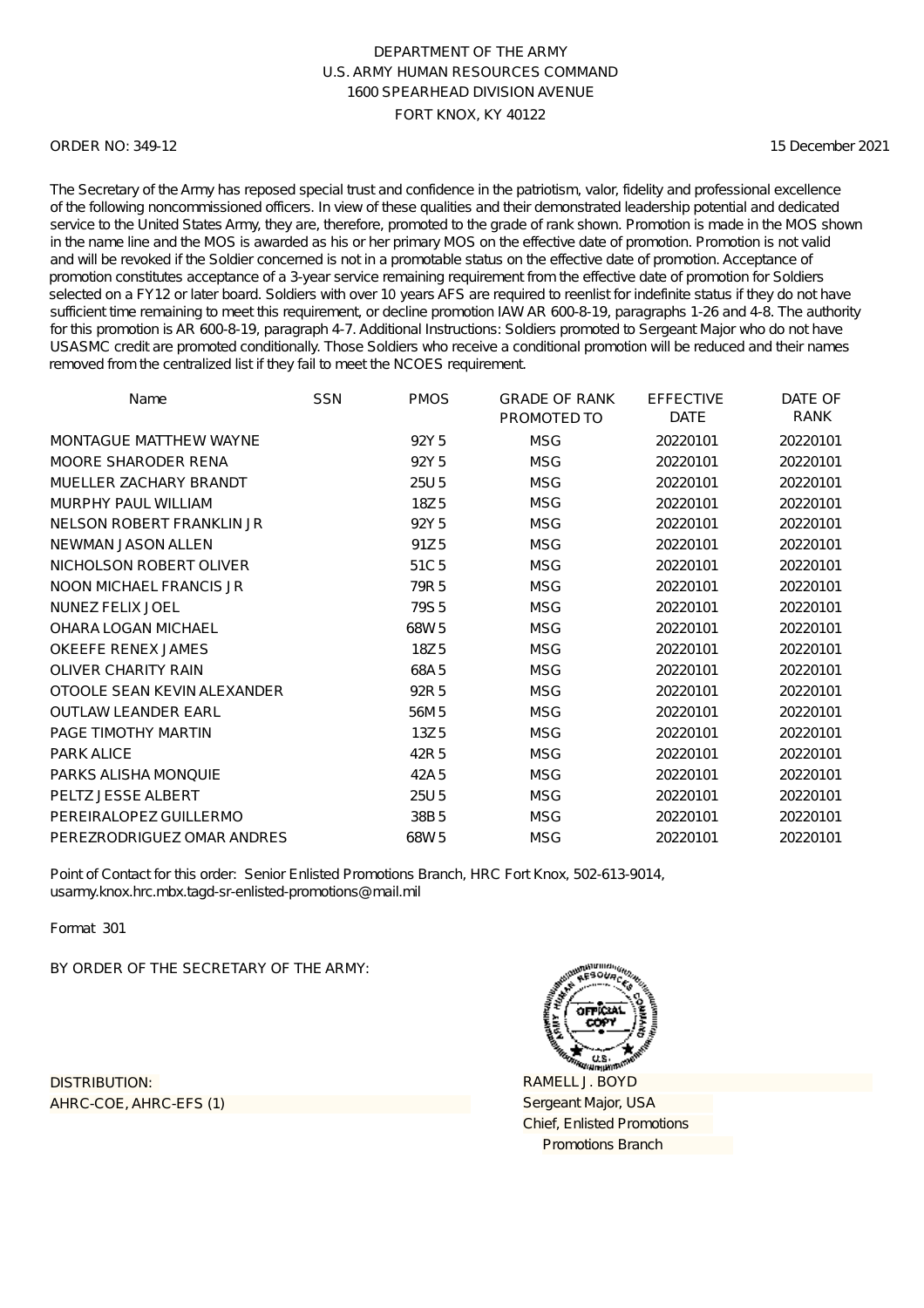### ORDER NO: 349-13

15 December 2021

The Secretary of the Army has reposed special trust and confidence in the patriotism, valor, fidelity and professional excellence of the following noncommissioned officers. In view of these qualities and their demonstrated leadership potential and dedicated service to the United States Army, they are, therefore, promoted to the grade of rank shown. Promotion is made in the MOS shown in the name line and the MOS is awarded as his or her primary MOS on the effective date of promotion. Promotion is not valid and will be revoked if the Soldier concerned is not in a promotable status on the effective date of promotion. Acceptance of promotion constitutes acceptance of a 3-year service remaining requirement from the effective date of promotion for Soldiers selected on a FY12 or later board. Soldiers with over 10 years AFS are required to reenlist for indefinite status if they do not have sufficient time remaining to meet this requirement, or decline promotion IAW AR 600-8-19, paragraphs 1-26 and 4-8. The authority for this promotion is AR 600-8-19, paragraph 4-7. Additional Instructions: Soldiers promoted to Sergeant Major who do not have USASMC credit are promoted conditionally. Those Soldiers who receive a conditional promotion will be reduced and their names removed from the centralized list if they fail to meet the NCOES requirement.

| Name                         | <b>SSN</b> | <b>PMOS</b>      | <b>GRADE OF RANK</b> | <b>EFFECTIVE</b> | DATE OF     |
|------------------------------|------------|------------------|----------------------|------------------|-------------|
|                              |            |                  | PROMOTED TO          | <b>DATE</b>      | <b>RANK</b> |
| POOLE MATTHEW DAVID          |            | 31B <sub>5</sub> | <b>MSG</b>           | 20220101         | 20220101    |
| PORT MITCHELL STEPHEN        |            | 11Z5             | <b>MSG</b>           | 20220101         | 20220101    |
| <b>PRATT MICHAEL BENNETT</b> |            | 92R 5            | <b>MSG</b>           | 20220101         | 20220101    |
| PRIDE MATTHEW PATRICK        |            | 35Z <sub>5</sub> | <b>MSG</b>           | 20220101         | 20220101    |
| <b>QUEEN JOSHUA NIKOLAS</b>  |            | 68C <sub>5</sub> | <b>MSG</b>           | 20220101         | 20220101    |
| QUINTERO DELILAH JOVANNA     |            | 42A 5            | <b>MSG</b>           | 20220101         | 20220101    |
| RAPACZ JOHN JOSEPH JR        |            | 18Z5             | <b>MSG</b>           | 20220101         | 20220101    |
| RHOADES ERIC ANDREW          |            | 88Z5             | <b>MSG</b>           | 20220101         | 20220101    |
| RITCHIE DANIEL ALAN          |            | 38B5             | <b>MSG</b>           | 20220101         | 20220101    |
| RIVERADIAZ JOSE RAUL         |            | 88Z <sub>5</sub> | <b>MSG</b>           | 20220101         | 20220101    |
| ROBINSON DONTRE LEJUAN WILL  |            | 68W <sub>5</sub> | <b>MSG</b>           | 20220101         | 20220101    |
| RODRIGUEZ FRANCISCO JR       |            | 25Z <sub>5</sub> | <b>MSG</b>           | 20220101         | 20220101    |
| RODRIGUEZ ROBERTO MIGUEL     |            | 19Z <sub>5</sub> | <b>MSG</b>           | 20220101         | 20220101    |
| ROGERS MICHAEL R II          |            | 68W <sub>5</sub> | <b>MSG</b>           | 20220101         | 20220101    |
| ROHLER MONAL                 |            | 68W <sub>5</sub> | <b>MSG</b>           | 20220101         | 20220101    |
| ROSS RICHARD HARRISON        |            | 12X5             | <b>MSG</b>           | 20220101         | 20220101    |
| ROUSE ADRIAN LASHAUN         |            | 18Z <sub>5</sub> | <b>MSG</b>           | 20220101         | 20220101    |
| RYAN TRISTAN SHEA            |            | 35Z <sub>5</sub> | <b>MSG</b>           | 20220101         | 20220101    |
| SAECHAO WANG POU             |            | 11Z <sub>5</sub> | <b>MSG</b>           | 20220101         | 20220101    |
| SANDOVAL CORNISH MINNETTE D  |            | 68W <sub>5</sub> | <b>MSG</b>           | 20220101         | 20220101    |

Point of Contact for this order: Senior Enlisted Promotions Branch, HRC Fort Knox, 502-613-9014, usarmy.knox.hrc.mbx.tagd-sr-enlisted-promotions@mail.mil

Format 301

BY ORDER OF THE SECRETARY OF THE ARMY:

AHRC-COE, AHRC-EFS (1) DISTRIBUTION:

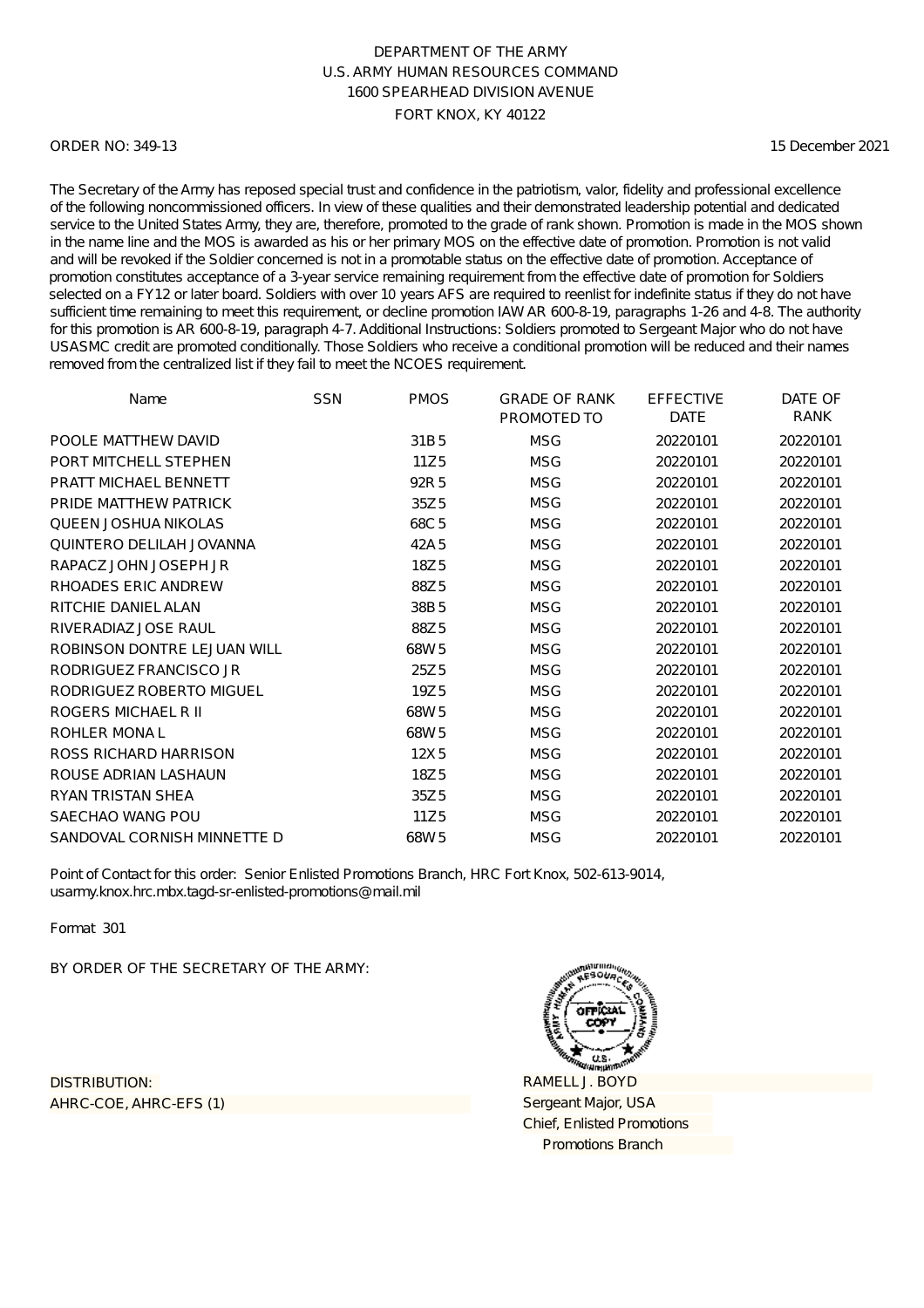### ORDER NO: 349-14

15 December 2021

The Secretary of the Army has reposed special trust and confidence in the patriotism, valor, fidelity and professional excellence of the following noncommissioned officers. In view of these qualities and their demonstrated leadership potential and dedicated service to the United States Army, they are, therefore, promoted to the grade of rank shown. Promotion is made in the MOS shown in the name line and the MOS is awarded as his or her primary MOS on the effective date of promotion. Promotion is not valid and will be revoked if the Soldier concerned is not in a promotable status on the effective date of promotion. Acceptance of promotion constitutes acceptance of a 3-year service remaining requirement from the effective date of promotion for Soldiers selected on a FY12 or later board. Soldiers with over 10 years AFS are required to reenlist for indefinite status if they do not have sufficient time remaining to meet this requirement, or decline promotion IAW AR 600-8-19, paragraphs 1-26 and 4-8. The authority for this promotion is AR 600-8-19, paragraph 4-7. Additional Instructions: Soldiers promoted to Sergeant Major who do not have USASMC credit are promoted conditionally. Those Soldiers who receive a conditional promotion will be reduced and their names removed from the centralized list if they fail to meet the NCOES requirement.

| Name                            | <b>SSN</b> | <b>PMOS</b>      | <b>GRADE OF RANK</b><br>PROMOTED TO | <b>EFFECTIVE</b><br><b>DATE</b> | DATE OF<br>RANK |
|---------------------------------|------------|------------------|-------------------------------------|---------------------------------|-----------------|
| <b>SCROGGINS STEPHEN DANIEL</b> |            | 18Z <sub>5</sub> | <b>MSG</b>                          | 20220101                        | 20220101        |
| SEEBER NICOLAS MERLIN           |            | 74D <sub>5</sub> | <b>MSG</b>                          | 20220101                        | 20220101        |
| <b>SERRANO ROBERT ANDREW</b>    |            | 18Z <sub>5</sub> | <b>MSG</b>                          | 20220101                        | 20220101        |
| SHEPHERD ZACHARY MARCUS ALL     |            | 18Z5             | <b>MSG</b>                          | 20220101                        | 20220101        |
| SHULTZ SHAD WAYNE               |            | 91Z <sub>5</sub> | <b>MSG</b>                          | 20220101                        | 20220101        |
| <b>SLACK CHRISTOPHER WAYNE</b>  |            | 12Z <sub>5</sub> | <b>MSG</b>                          | 20220101                        | 20220101        |
| <b>SMALLS CRAIG LAMAR</b>       |            | 91Z <sub>5</sub> | <b>MSG</b>                          | 20220101                        | 20220101        |
| SMITH DERYK WOODROW             |            | 18Z5             | <b>MSG</b>                          | 20220101                        | 20220101        |
| SMITH SCOTT JEFFERY             |            | 51C <sub>5</sub> | <b>MSG</b>                          | 20220101                        | 20220101        |
| <b>SMITH SHAUN LEIGH</b>        |            | 68G5             | <b>MSG</b>                          | 20220101                        | 20220101        |
| SOTO JONATHAN                   |            | 11Z <sub>5</sub> | <b>MSG</b>                          | 20220101                        | 20220101        |
| SPEESE BRANDON MICHAEL          |            | 19Z <sub>5</sub> | <b>MSG</b>                          | 20220101                        | 20220101        |
| STAMP ANDREW JOHN               |            | 18Z5             | <b>MSG</b>                          | 20220101                        | 20220101        |
| STANDIFER CHRISTEL ANNE         |            | 68J5             | <b>MSG</b>                          | 20220101                        | 20220101        |
| <b>STEARNS KIMBERLY</b>         |            | 68J5             | <b>MSG</b>                          | 20220101                        | 20220101        |
| STOCK JEREMY CHRISTOPHER        |            | 18Z <sub>5</sub> | <b>MSG</b>                          | 20220101                        | 20220101        |
| STUEBBEN NICHOLAS JAMES         |            | 79R 5            | <b>MSG</b>                          | 20220101                        | 20220101        |
| TARRATS JOSEPH REINALDO         |            | 35Z <sub>5</sub> | <b>MSG</b>                          | 20220101                        | 20220101        |
| <b>TEMBLADOR ELIUD</b>          |            | 51C <sub>5</sub> | <b>MSG</b>                          | 20220101                        | 20220101        |
| <b>TEUFEL ERIC THOMAS</b>       |            | 13Z <sub>5</sub> | <b>MSG</b>                          | 20220101                        | 20220101        |

Point of Contact for this order: Senior Enlisted Promotions Branch, HRC Fort Knox, 502-613-9014, usarmy.knox.hrc.mbx.tagd-sr-enlisted-promotions@mail.mil

Format 301

BY ORDER OF THE SECRETARY OF THE ARMY:

AHRC-COE, AHRC-EFS (1) DISTRIBUTION:

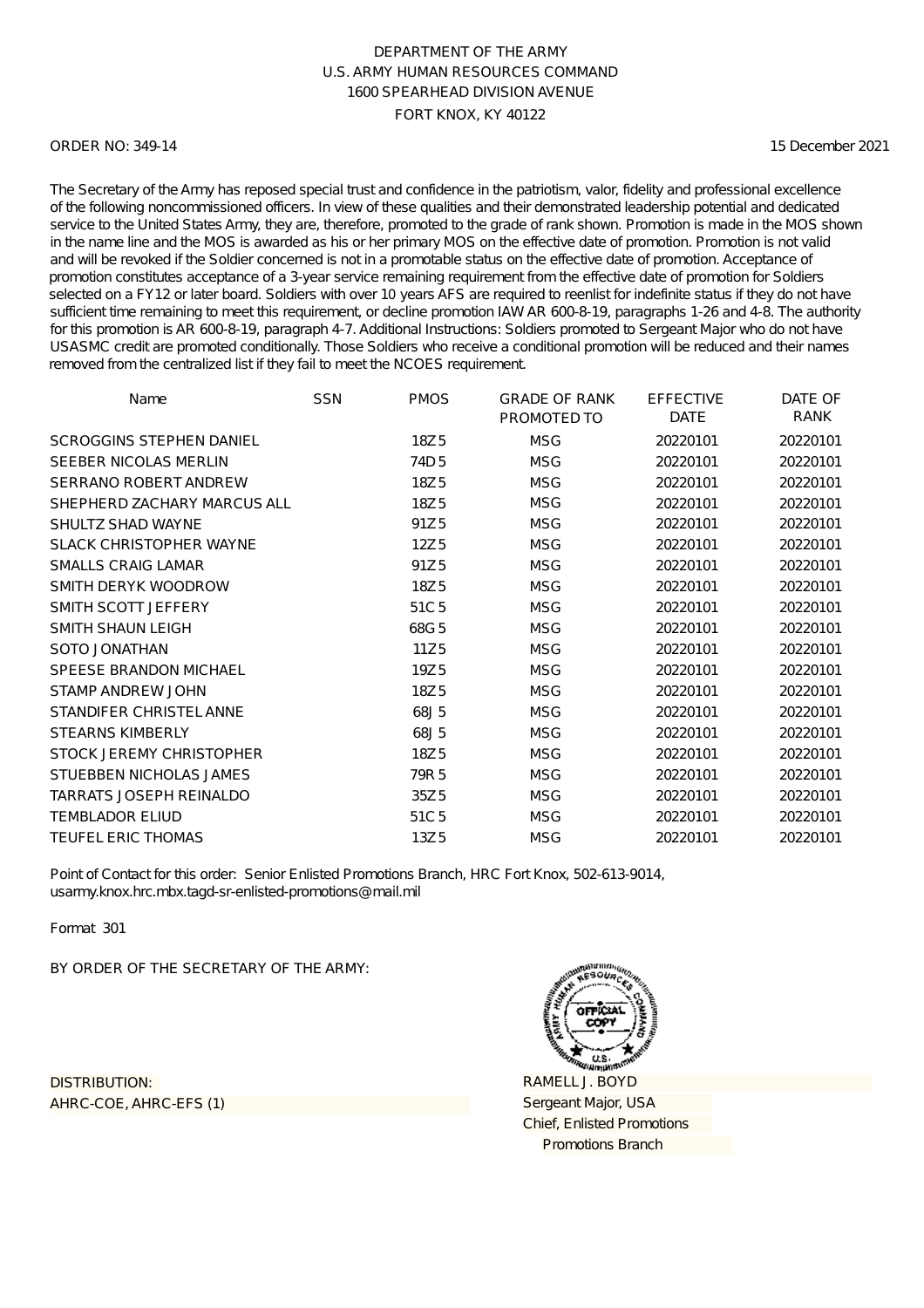### ORDER NO: 349-15

15 December 2021

The Secretary of the Army has reposed special trust and confidence in the patriotism, valor, fidelity and professional excellence of the following noncommissioned officers. In view of these qualities and their demonstrated leadership potential and dedicated service to the United States Army, they are, therefore, promoted to the grade of rank shown. Promotion is made in the MOS shown in the name line and the MOS is awarded as his or her primary MOS on the effective date of promotion. Promotion is not valid and will be revoked if the Soldier concerned is not in a promotable status on the effective date of promotion. Acceptance of promotion constitutes acceptance of a 3-year service remaining requirement from the effective date of promotion for Soldiers selected on a FY12 or later board. Soldiers with over 10 years AFS are required to reenlist for indefinite status if they do not have sufficient time remaining to meet this requirement, or decline promotion IAW AR 600-8-19, paragraphs 1-26 and 4-8. The authority for this promotion is AR 600-8-19, paragraph 4-7. Additional Instructions: Soldiers promoted to Sergeant Major who do not have USASMC credit are promoted conditionally. Those Soldiers who receive a conditional promotion will be reduced and their names removed from the centralized list if they fail to meet the NCOES requirement.

| Name                               | <b>SSN</b> | <b>PMOS</b>      | <b>GRADE OF RANK</b><br>PROMOTED TO | <b>EFFECTIVE</b><br><b>DATE</b> | DATE OF<br>RANK |
|------------------------------------|------------|------------------|-------------------------------------|---------------------------------|-----------------|
| THEENER BROCK HENRY                |            | 18Z <sub>5</sub> | <b>MSG</b>                          | 20220101                        | 20220101        |
| <b>THOMAS SEAN BRIAN</b>           |            | 31D <sub>5</sub> | <b>MSG</b>                          | 20220101                        | 20220101        |
| TOMBLIN DEXTER ANTONIO             |            | 56M 5            | <b>MSG</b>                          | 20220101                        | 20220101        |
| <b>TORRES ROBERT JONATHAN</b>      |            | 18Z5             | <b>MSG</b>                          | 20220101                        | 20220101        |
| <b>TRIMBLE AARON JAY</b>           |            | 11Z5             | <b>MSG</b>                          | 20220101                        | 20220101        |
| <b>TRUJILLO RENAE JULIE</b>        |            | 51C <sub>5</sub> | <b>MSG</b>                          | 20220101                        | 20220101        |
| <b>TURNER KEVIN MARK</b>           |            | 37F <sub>5</sub> | <b>MSG</b>                          | 20220101                        | 20220101        |
| <b>VALENTI CHRISTOPHER MICHAEL</b> |            | 91Z <sub>5</sub> | <b>MSG</b>                          | 20220101                        | 20220101        |
| <b>VARGAS JESSE</b>                |            | 25U 5            | <b>MSG</b>                          | 20220101                        | 20220101        |
| <b>VOGL BLAKE MATTHEW</b>          |            | 18Z <sub>5</sub> | <b>MSG</b>                          | 20220101                        | 20220101        |
| <b>VOLK AARON JOHN</b>             |            | 18Z5             | <b>MSG</b>                          | 20220101                        | 20220101        |
| WADDELL NICHOLAS JOSEPH            |            | 25Z <sub>5</sub> | <b>MSG</b>                          | 20220101                        | 20220101        |
| <b>WASCH STEVEN EARLSTON</b>       |            | 18Z5             | <b>MSG</b>                          | 20220101                        | 20220101        |
| <b>WEINDEL JASON DANIEL</b>        |            | 18Z <sub>5</sub> | <b>MSG</b>                          | 20220101                        | 20220101        |
| <b>WETHINGTON MICHAEL TODD</b>     |            | 79S <sub>5</sub> | <b>MSG</b>                          | 20220101                        | 20220101        |
| <b>WILLIAMS TASHA DESIREA</b>      |            | 89B <sub>5</sub> | <b>MSG</b>                          | 20220101                        | 20220101        |
| WONG BOBBY KWOKWAH                 |            | 35Z <sub>5</sub> | <b>MSG</b>                          | 20220101                        | 20220101        |
| <b>WOOD DANIEL REX</b>             |            | 68W <sub>5</sub> | <b>MSG</b>                          | 20220101                        | 20220101        |
| <b>WOODS GERALD TERRELL</b>        |            | 25Z <sub>5</sub> | <b>MSG</b>                          | 20220101                        | 20220101        |
| <b>WRIGHT BRODY DAVIN</b>          |            | 18Z <sub>5</sub> | <b>MSG</b>                          | 20220101                        | 20220101        |

Point of Contact for this order: Senior Enlisted Promotions Branch, HRC Fort Knox, 502-613-9014, usarmy.knox.hrc.mbx.tagd-sr-enlisted-promotions@mail.mil

Format 301

BY ORDER OF THE SECRETARY OF THE ARMY:

AHRC-COE, AHRC-EFS (1) DISTRIBUTION:

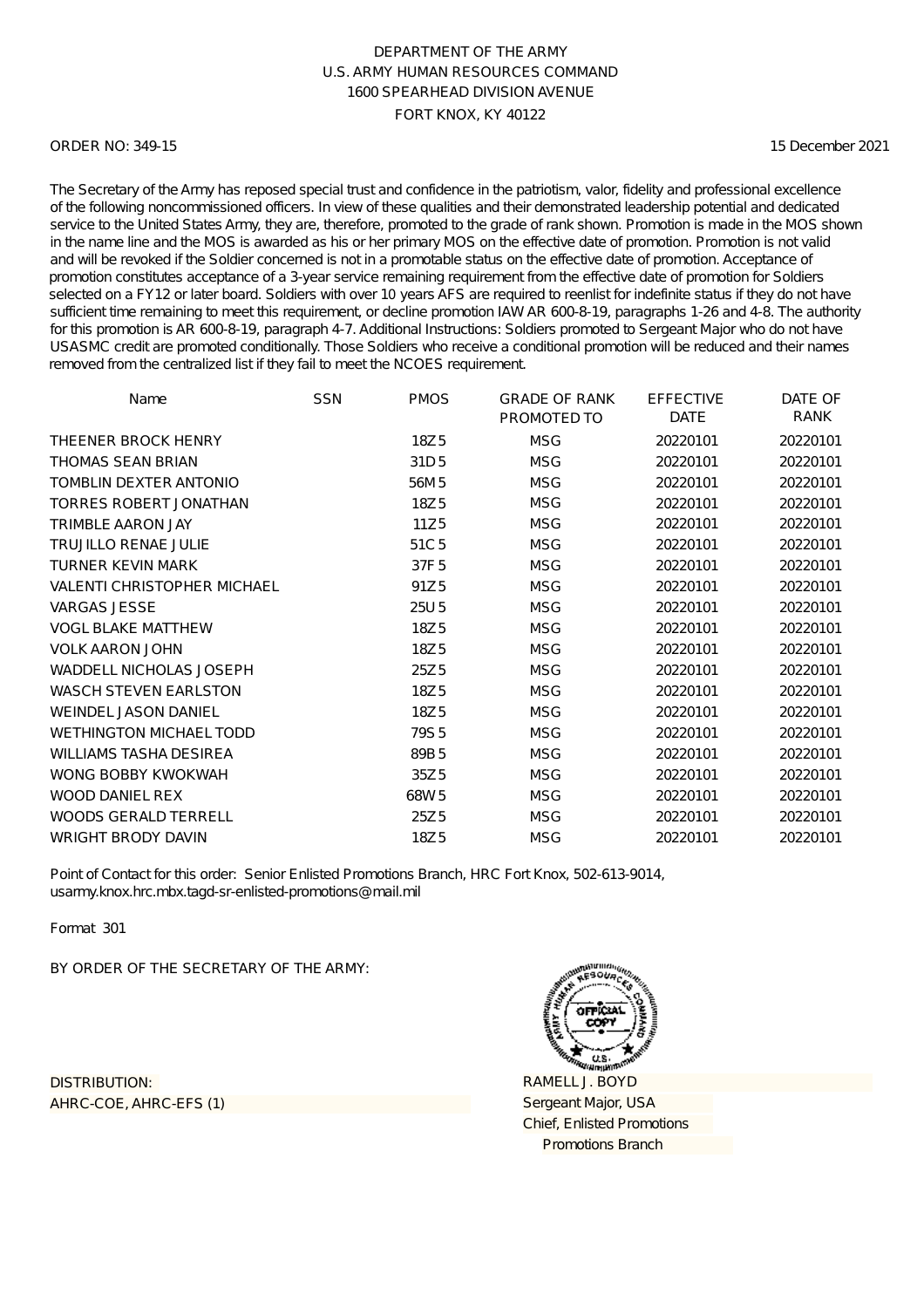### ORDER NO: 349-16

15 December 2021

The Secretary of the Army has reposed special trust and confidence in the patriotism, valor, fidelity and professional excellence of the following noncommissioned officers. In view of these qualities and their demonstrated leadership potential and dedicated service to the United States Army, they are, therefore, promoted to the grade of rank shown. Promotion is made in the MOS shown in the name line and the MOS is awarded as his or her primary MOS on the effective date of promotion. Promotion is not valid and will be revoked if the Soldier concerned is not in a promotable status on the effective date of promotion. Acceptance of promotion constitutes acceptance of a 3-year service remaining requirement from the effective date of promotion for Soldiers selected on a FY12 or later board. Soldiers with over 10 years AFS are required to reenlist for indefinite status if they do not have sufficient time remaining to meet this requirement, or decline promotion IAW AR 600-8-19, paragraphs 1-26 and 4-8. The authority for this promotion is AR 600-8-19, paragraph 4-7. Additional Instructions: Soldiers promoted to Sergeant Major who do not have USASMC credit are promoted conditionally. Those Soldiers who receive a conditional promotion will be reduced and their names removed from the centralized list if they fail to meet the NCOES requirement.

| Name                        | SSN | PMOS. | <b>GRADE OF RANK</b><br>PROMOTED TO | <b>FFFFCTIVE</b><br><b>DATE</b> | DATE OF<br><b>RANK</b> |
|-----------------------------|-----|-------|-------------------------------------|---------------------------------|------------------------|
| <b>WRIGHT KEITH DONNELL</b> |     | 56M 5 | MSG                                 | 20220101                        | 20220101               |
| YAZBECK ELIAS JEFFREY       |     | 18Z 5 | MSG                                 | 20220101                        | 20220101               |
| ZEHEL MARK WILLIAM          |     | 18Z 5 | MSG                                 | 20220101                        | 20220101               |

Point of Contact for this order: Senior Enlisted Promotions Branch, HRC Fort Knox, 502-613-9014, usarmy.knox.hrc.mbx.tagd-sr-enlisted-promotions@mail.mil

Format 301

BY ORDER OF THE SECRETARY OF THE ARMY:

AHRC-COE, AHRC-EFS (1) DISTRIBUTION:

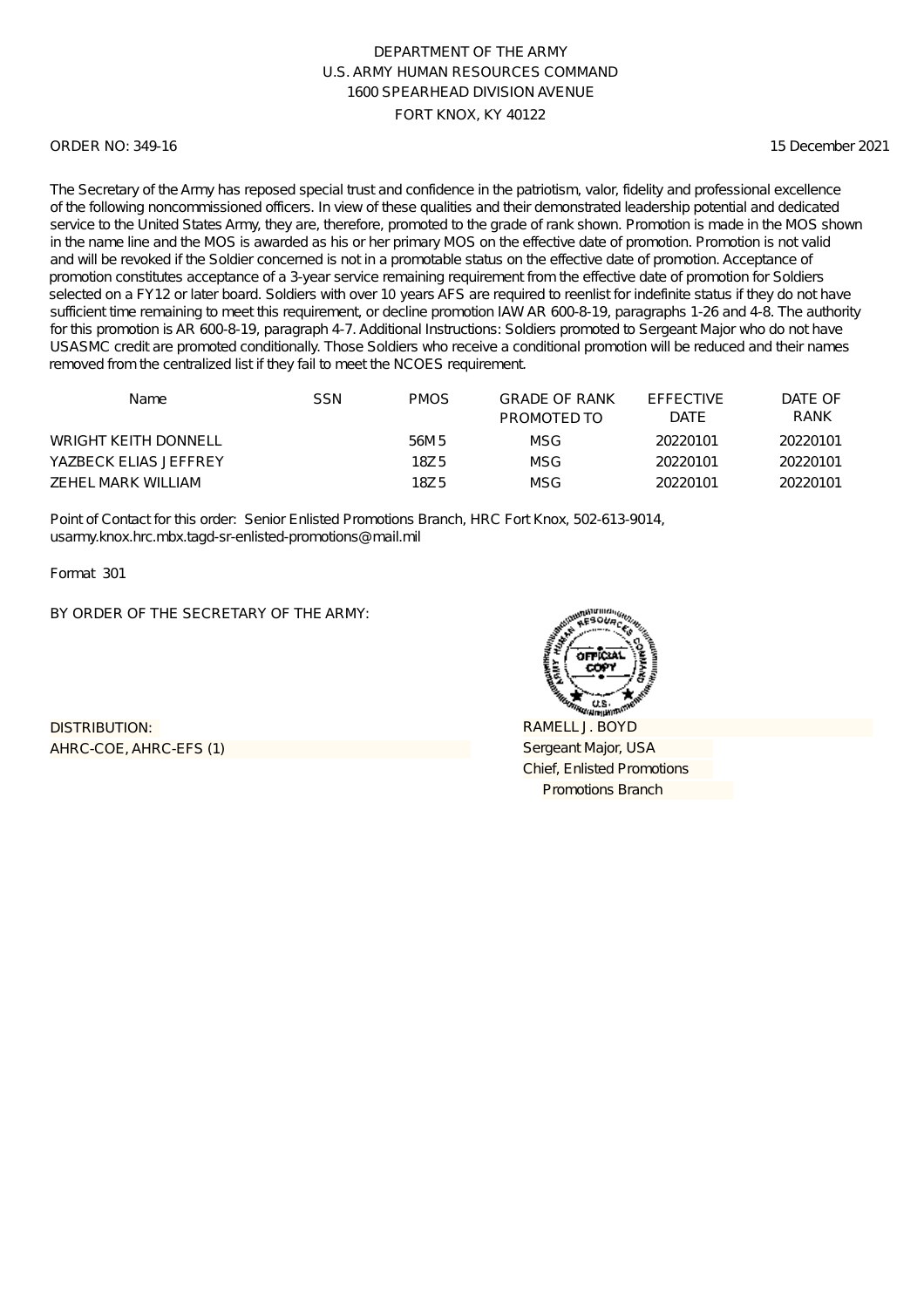### ORDER NO: 349-17

15 December 2021

The Secretary of the Army has reposed special trust and confidence in the patriotism, valor, fidelity and professional excellence of the following noncommissioned officers. In view of these qualities and their demonstrated leadership potential and dedicated service to the United States Army, they are, therefore, promoted to the grade of rank shown. Promotion is made in the MOS shown in the name line and the MOS is awarded as his or her primary MOS on the effective date of promotion. Promotion is not valid and will be revoked if the Soldier concerned is not in a promotable status on the effective date of promotion. Acceptance of promotion constitutes acceptance of a 3-year service remaining requirement from the effective date of promotion for Soldiers selected on a FY12 or later board. Soldiers with over 10 years AFS are required to reenlist for indefinite status if they do not have sufficient time remaining to meet this requirement, or decline promotion IAW AR 600-8-19, paragraphs 1-26 and 4-8. The authority for this promotion is AR 600-8-19, paragraph 4-7. Additional Instructions: Soldiers promoted to Sergeant Major who do not have USASMC credit are promoted conditionally. Those Soldiers who receive a conditional promotion will be reduced and their names removed from the centralized list if they fail to meet the NCOES requirement.

| Name                        | <b>SSN</b> | <b>PMOS</b> | <b>GRADE OF RANK</b> | <b>EFFECTIVE</b> | DATE OF  |
|-----------------------------|------------|-------------|----------------------|------------------|----------|
|                             |            |             | PROMOTED TO          | <b>DATE</b>      | RANK     |
| ABBRUZZESE ALEXANDER        |            | 12B4        | <b>SFC</b>           | 20220101         | 20220101 |
| ABNEY BIANCA MICHELLE       |            | 92Y4        | <b>SFC</b>           | 20220101         | 20220101 |
| ACOSTA LUIS ANTONIO         |            | 35N4        | <b>SFC</b>           | 20220101         | 20220101 |
| ADAMS RYAN MICHAEL          |            | 18B4        | <b>SFC</b>           | 20220101         | 20220101 |
| ADEGBESAN ABASS OLASUNKANMI |            | 91X4        | <b>SFC</b>           | 20220101         | 20220101 |
| ADELSBERGER ADAM ARIC       |            | 68W4        | <b>SFC</b>           | 20220101         | 20220101 |
| ADIL HYULIYA MUSTAFA        |            | 74D4        | <b>SFC</b>           | 20220101         | 20220101 |
| AFRIKA MAIDEAH              |            | 68Q4        | <b>SFC</b>           | 20220101         | 20220101 |
| AGAID MANUEL DANGATAG       |            | 91X4        | <b>SFC</b>           | 20220101         | 20220101 |
| AGUILAR ELIGIO GOROSPE      |            | 92G4        | <b>SFC</b>           | 20220101         | 20220101 |
| <b>AGUILAR KIRSTY IRIS</b>  |            | 35N4        | <b>SFC</b>           | 20220101         | 20220101 |
| AGUILERAGARCIA CHARLIE S    |            | 12H4        | <b>SFC</b>           | 20220101         | 20220101 |
| <b>AGUON THOMAS JOSEPH</b>  |            | 92Y4        | <b>SFC</b>           | 20220101         | 20220101 |
| ALATORRE ANTONI ALEXANDER   |            | 68W4        | <b>SFC</b>           | 20220101         | 20220101 |
| ALEXANDER TIFFANY MONCHELLE |            | 42A4        | <b>SFC</b>           | 20220101         | 20220101 |
| ALEXIUS REN ANDREW          |            | 13M4        | <b>SFC</b>           | 20220101         | 20220101 |
| ALICEA ANGEL LUIS           |            | 19K4        | <b>SFC</b>           | 20220101         | 20220101 |
| ALLISON GRAHAM MATHEWS      |            | 88N4        | <b>SFC</b>           | 20220101         | 20220101 |
| ALLWARDT MATTHEW DAVID      |            | 18D4        | <b>SFC</b>           | 20220101         | 20220101 |
| ALVAREZ ESTIVEN ADAN        |            | 68W4        | <b>SFC</b>           | 20220101         | 20220101 |

Point of Contact for this order: Senior Enlisted Promotions Branch, HRC Fort Knox, 502-613-9014, usarmy.knox.hrc.mbx.tagd-sr-enlisted-promotions@mail.mil

Format 301

BY ORDER OF THE SECRETARY OF THE ARMY:

AHRC-COE, AHRC-EFS (1) DISTRIBUTION:

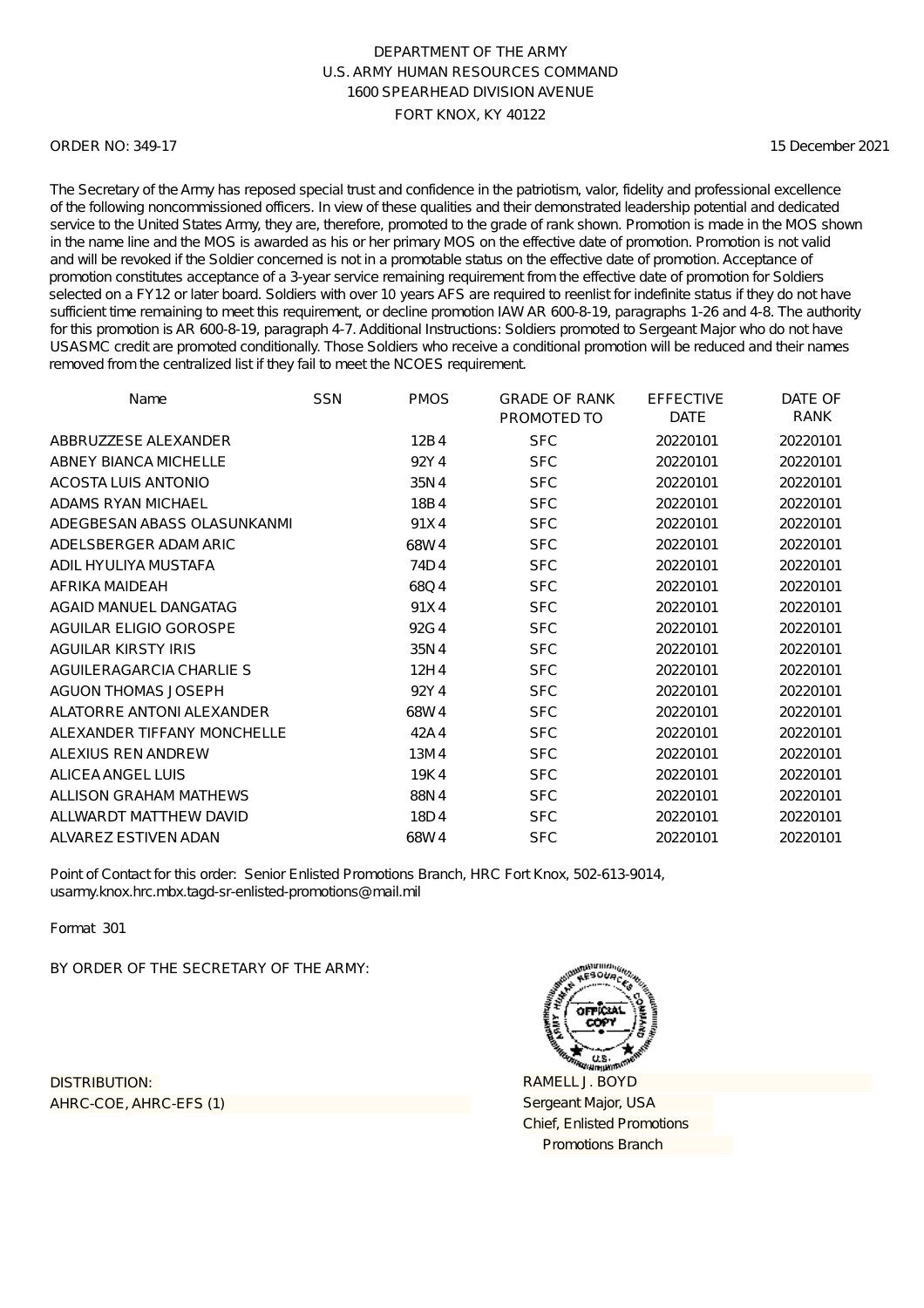### ORDER NO: 349-18

15 December 2021

The Secretary of the Army has reposed special trust and confidence in the patriotism, valor, fidelity and professional excellence of the following noncommissioned officers. In view of these qualities and their demonstrated leadership potential and dedicated service to the United States Army, they are, therefore, promoted to the grade of rank shown. Promotion is made in the MOS shown in the name line and the MOS is awarded as his or her primary MOS on the effective date of promotion. Promotion is not valid and will be revoked if the Soldier concerned is not in a promotable status on the effective date of promotion. Acceptance of promotion constitutes acceptance of a 3-year service remaining requirement from the effective date of promotion for Soldiers selected on a FY12 or later board. Soldiers with over 10 years AFS are required to reenlist for indefinite status if they do not have sufficient time remaining to meet this requirement, or decline promotion IAW AR 600-8-19, paragraphs 1-26 and 4-8. The authority for this promotion is AR 600-8-19, paragraph 4-7. Additional Instructions: Soldiers promoted to Sergeant Major who do not have USASMC credit are promoted conditionally. Those Soldiers who receive a conditional promotion will be reduced and their names removed from the centralized list if they fail to meet the NCOES requirement.

| Name                       | <b>SSN</b> | <b>PMOS</b> | <b>GRADE OF RANK</b><br>PROMOTED TO | <b>EFFECTIVE</b><br><b>DATE</b> | DATE OF<br>RANK |
|----------------------------|------------|-------------|-------------------------------------|---------------------------------|-----------------|
| AMEGBEY FREDRICK MAWUSE    |            | 92G4        | <b>SFC</b>                          | 20220101                        | 20220101        |
| ANDERS DANIEL JAMES        |            | 91S4        | <b>SFC</b>                          | 20220101                        | 20220101        |
| ANDERSEN JOSEPH ALLEN      |            | 68W4        | <b>SFC</b>                          | 20220101                        | 20220101        |
| ANDERSON JEREMY LATREQUS   |            | 25D4        | <b>SFC</b>                          | 20220101                        | 20220101        |
| ANDERSON WADE EDWARD       |            | 91X4        | <b>SFC</b>                          | 20220101                        | 20220101        |
| ANDREWS KYLE CAMERON       |            | 18C4        | <b>SFC</b>                          | 20220101                        | 20220101        |
| <b>ANTHONY JOHN JOSEPH</b> |            | 68W4        | <b>SFC</b>                          | 20220101                        | 20220101        |
| APONTEQUILES NICOLE MARIE  |            | 42A4        | <b>SFC</b>                          | 20220101                        | 20220101        |
| ARAKAWA MAKO KH            |            | 14T4        | <b>SFC</b>                          | 20220101                        | 20220101        |
| ARREDONDO JESUS            |            | 92F4        | <b>SFC</b>                          | 20220101                        | 20220101        |
| ARROYO CHRISTOPHER         |            | 94W4        | <b>SFC</b>                          | 20220101                        | 20220101        |
| ASSILA KOFFI NOVINYO       |            | 88H4        | <b>SFC</b>                          | 20220101                        | 20220101        |
| AUDA SHADEY HESHAM         |            | 11B4        | <b>SFC</b>                          | 20220101                        | 20220101        |
| AUWAERTER TRAVIS FREDERICK |            | 11B4        | <b>SFC</b>                          | 20220101                        | 20220101        |
| AVILASERRANO EDGAR         |            | 15L4        | <b>SFC</b>                          | 20220101                        | 20220101        |
| <b>BACON IAN CLAY</b>      |            | 18B4        | <b>SFC</b>                          | 20220101                        | 20220101        |
| <b>BAH NKEBILA ELVIS</b>   |            | 91X4        | <b>SFC</b>                          | 20220101                        | 20220101        |
| <b>BAILEY AARON SHEROD</b> |            | 35N4        | <b>SFC</b>                          | 20220101                        | 20220101        |
| <b>BAITY TRE MARQUES</b>   |            | 15C4        | <b>SFC</b>                          | 20220101                        | 20220101        |
| <b>BAKER MATTHEW JAMES</b> |            | 31B4        | <b>SFC</b>                          | 20220101                        | 20220101        |

Point of Contact for this order: Senior Enlisted Promotions Branch, HRC Fort Knox, 502-613-9014, usarmy.knox.hrc.mbx.tagd-sr-enlisted-promotions@mail.mil

Format 301

BY ORDER OF THE SECRETARY OF THE ARMY:

AHRC-COE, AHRC-EFS (1) DISTRIBUTION:

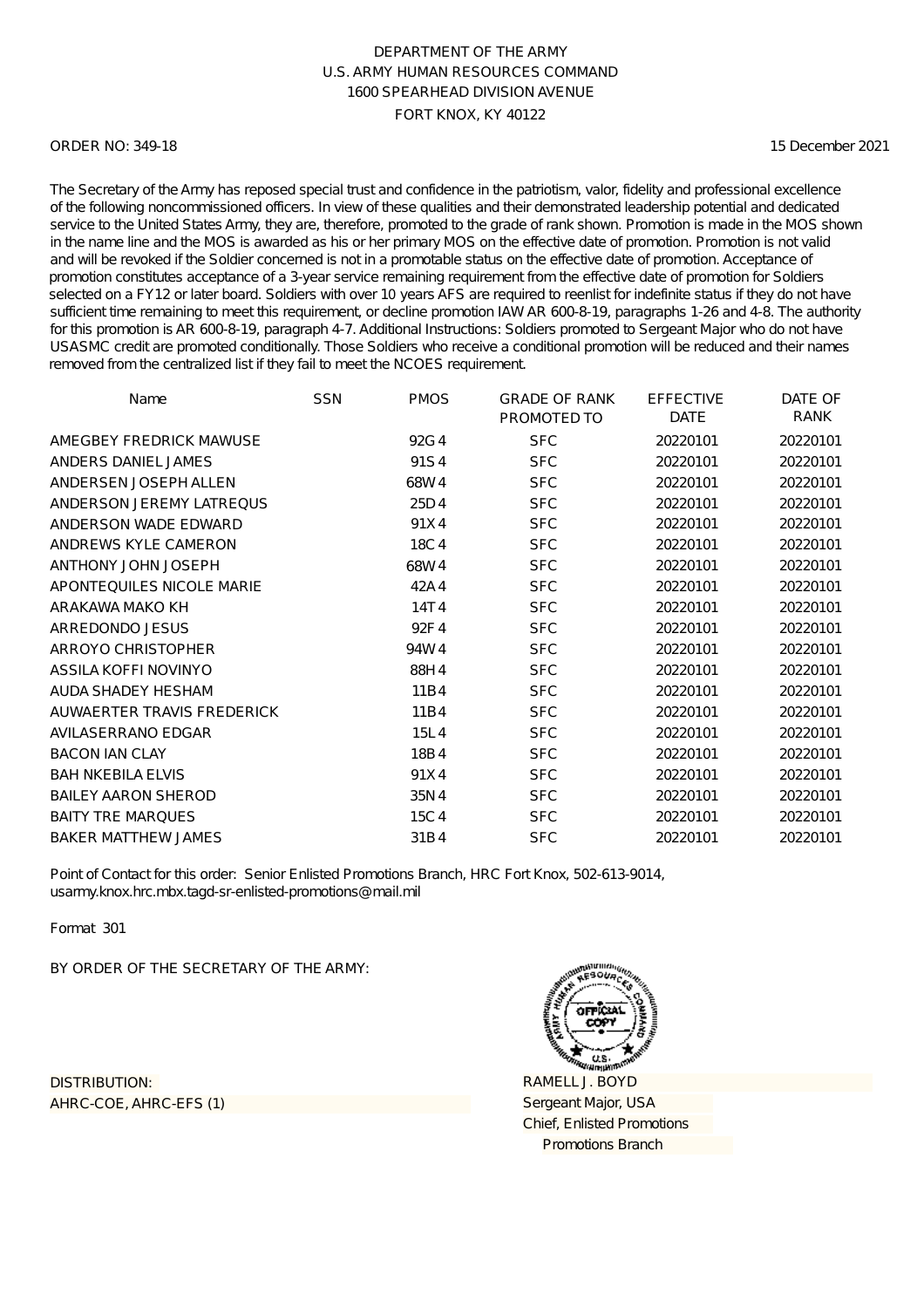### ORDER NO: 349-19

15 December 2021

The Secretary of the Army has reposed special trust and confidence in the patriotism, valor, fidelity and professional excellence of the following noncommissioned officers. In view of these qualities and their demonstrated leadership potential and dedicated service to the United States Army, they are, therefore, promoted to the grade of rank shown. Promotion is made in the MOS shown in the name line and the MOS is awarded as his or her primary MOS on the effective date of promotion. Promotion is not valid and will be revoked if the Soldier concerned is not in a promotable status on the effective date of promotion. Acceptance of promotion constitutes acceptance of a 3-year service remaining requirement from the effective date of promotion for Soldiers selected on a FY12 or later board. Soldiers with over 10 years AFS are required to reenlist for indefinite status if they do not have sufficient time remaining to meet this requirement, or decline promotion IAW AR 600-8-19, paragraphs 1-26 and 4-8. The authority for this promotion is AR 600-8-19, paragraph 4-7. Additional Instructions: Soldiers promoted to Sergeant Major who do not have USASMC credit are promoted conditionally. Those Soldiers who receive a conditional promotion will be reduced and their names removed from the centralized list if they fail to meet the NCOES requirement.

| Name                               | <b>SSN</b> | <b>PMOS</b> | <b>GRADE OF RANK</b><br>PROMOTED TO | <b>EFFECTIVE</b><br><b>DATE</b> | DATE OF<br>RANK |
|------------------------------------|------------|-------------|-------------------------------------|---------------------------------|-----------------|
| <b>BALAUAT ERICSON MIANO</b>       |            | 91X4        | <b>SFC</b>                          | 20220101                        | 20220101        |
| <b>BALLARD KENNETH EUGENE</b>      |            | 79R4        | <b>SFC</b>                          | 20220101                        | 20220101        |
| <b>BALOGUN RICHARD ADEYEMI</b>     |            | 91X4        | <b>SFC</b>                          | 20220101                        | 20220101        |
| <b>BARNES MICHAEL DYLAN</b>        |            | 68W4        | <b>SFC</b>                          | 20220101                        | 20220101        |
| <b>BARNGROVER RICHARD EARL III</b> |            | 91X4        | <b>SFC</b>                          | 20220101                        | 20220101        |
| <b>BAROWITZ JOHN MICHAEL</b>       |            | 25U4        | <b>SFC</b>                          | 20220101                        | 20220101        |
| BARRACLOUGH CODY JAMES             |            | 11B4        | <b>SFC</b>                          | 20220101                        | 20220101        |
| <b>BARRERA JUSTO</b>               |            | 42A4        | <b>SFC</b>                          | 20220101                        | 20220101        |
| <b>BARSTAD CRISTOPHER ALLAN</b>    |            | 35N4        | <b>SFC</b>                          | 20220101                        | 20220101        |
| <b>BARWICK DYLAN WAYNE</b>         |            | 38B4        | <b>SFC</b>                          | 20220101                        | 20220101        |
| BASKERVILLE NAYEASHA LASHA         |            | 42A4        | <b>SFC</b>                          | 20220101                        | 20220101        |
| <b>BASS BRIAN</b>                  |            | 42A4        | <b>SFC</b>                          | 20220101                        | 20220101        |
| <b>BASSETT STEVEN LAWRENCE</b>     |            | 42A4        | <b>SFC</b>                          | 20220101                        | 20220101        |
| <b>BATTLE SHEDRICK BRUCE JR</b>    |            | 91X4        | <b>SFC</b>                          | 20220101                        | 20220101        |
| <b>BAUER BRENDON JOSEPH</b>        |            | 35N4        | <b>SFC</b>                          | 20220101                        | 20220101        |
| <b>BAYAN DAN EUGENE</b>            |            | 68W4        | <b>SFC</b>                          | 20220101                        | 20220101        |
| <b>BEASLEY JONATHAN RAY</b>        |            | 56M4        | <b>SFC</b>                          | 20220101                        | 20220101        |
| BEAUCHAMP JOSHUA MICHAEL           |            | 88M4        | <b>SFC</b>                          | 20220101                        | 20220101        |
| <b>BEEBE BRUCE LEWIS</b>           |            | 35N4        | <b>SFC</b>                          | 20220101                        | 20220101        |
| <b>BELLE DUSTIN MATTHEW</b>        |            | 14E4        | <b>SFC</b>                          | 20220101                        | 20220101        |

Point of Contact for this order: Senior Enlisted Promotions Branch, HRC Fort Knox, 502-613-9014, usarmy.knox.hrc.mbx.tagd-sr-enlisted-promotions@mail.mil

Format 301

BY ORDER OF THE SECRETARY OF THE ARMY:

AHRC-COE, AHRC-EFS (1) DISTRIBUTION:

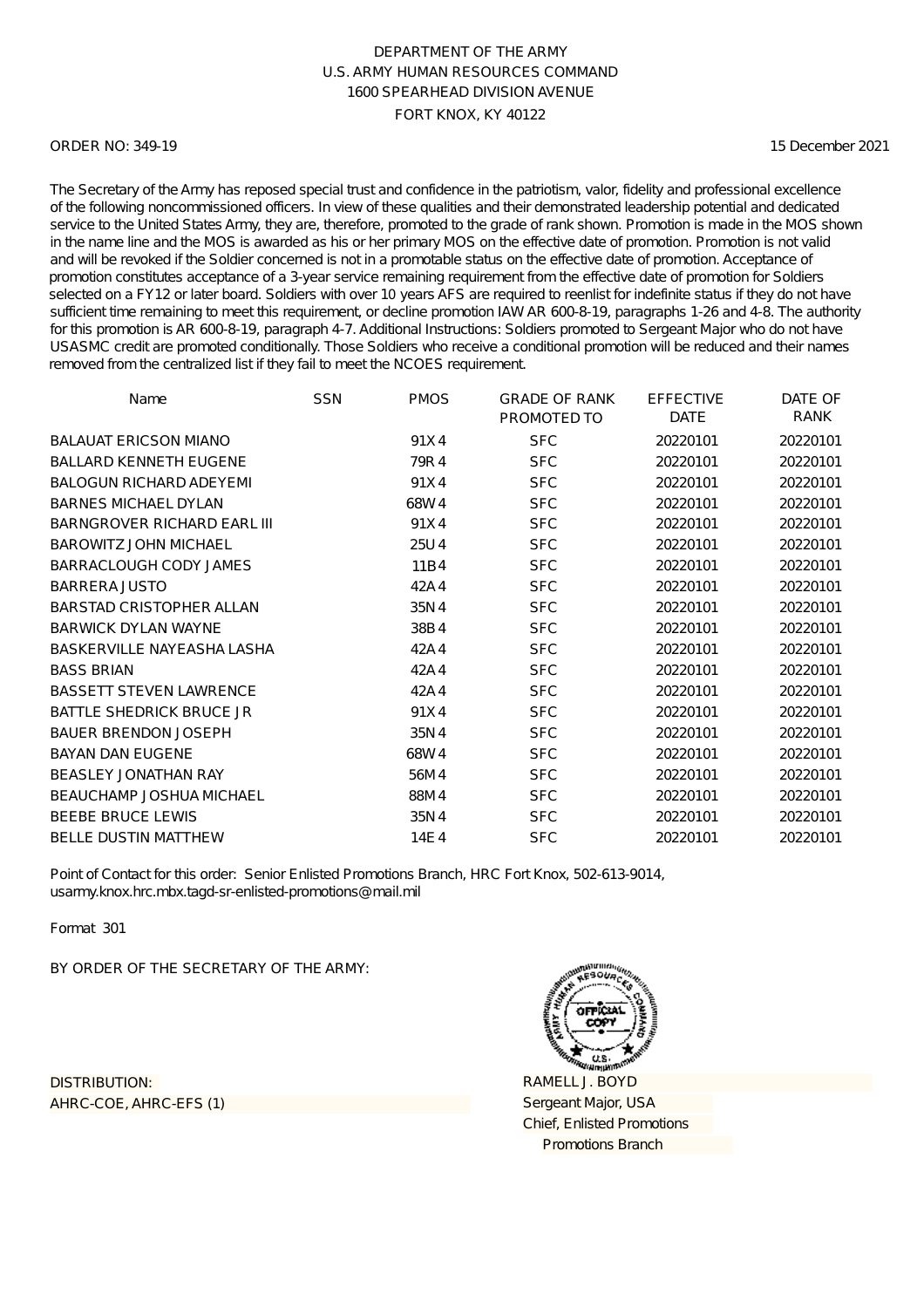### ORDER NO: 349-20

15 December 2021

The Secretary of the Army has reposed special trust and confidence in the patriotism, valor, fidelity and professional excellence of the following noncommissioned officers. In view of these qualities and their demonstrated leadership potential and dedicated service to the United States Army, they are, therefore, promoted to the grade of rank shown. Promotion is made in the MOS shown in the name line and the MOS is awarded as his or her primary MOS on the effective date of promotion. Promotion is not valid and will be revoked if the Soldier concerned is not in a promotable status on the effective date of promotion. Acceptance of promotion constitutes acceptance of a 3-year service remaining requirement from the effective date of promotion for Soldiers selected on a FY12 or later board. Soldiers with over 10 years AFS are required to reenlist for indefinite status if they do not have sufficient time remaining to meet this requirement, or decline promotion IAW AR 600-8-19, paragraphs 1-26 and 4-8. The authority for this promotion is AR 600-8-19, paragraph 4-7. Additional Instructions: Soldiers promoted to Sergeant Major who do not have USASMC credit are promoted conditionally. Those Soldiers who receive a conditional promotion will be reduced and their names removed from the centralized list if they fail to meet the NCOES requirement.

| Name                               | <b>SSN</b> | <b>PMOS</b> | <b>GRADE OF RANK</b><br>PROMOTED TO | <b>EFFECTIVE</b><br><b>DATE</b> | DATE OF<br>RANK |
|------------------------------------|------------|-------------|-------------------------------------|---------------------------------|-----------------|
| <b>BELLO ENRIQUE</b>               |            | 42A4        | <b>SFC</b>                          | 20220101                        | 20220101        |
| <b>BENEDICT STEPHEN JAMES</b>      |            | 38B4        | <b>SFC</b>                          | 20220101                        | 20220101        |
| <b>BENJAMIN TYLER SCOTT</b>        |            | 11B4        | <b>SFC</b>                          | 20220101                        | 20220101        |
| BENNER ALEXANDER MITCHELL          |            | 11B4        | <b>SFC</b>                          | 20220101                        | 20220101        |
| <b>BENNETT BRANDON COLE</b>        |            | 42A4        | <b>SFC</b>                          | 20220101                        | 20220101        |
| <b>BENNETT JESSICA</b>             |            | 27D4        | <b>SFC</b>                          | 20220101                        | 20220101        |
| <b>BENSON NICHOLAS JOHN</b>        |            | 13J4        | <b>SFC</b>                          | 20220101                        | 20220101        |
| BERMUDES AIMMEE WHEELER            |            | 25D4        | <b>SFC</b>                          | 20220101                        | 20220101        |
| BERTEAU ALEXANDER DAVIDJOSE        |            | 18D4        | <b>SFC</b>                          | 20220101                        | 20220101        |
| <b>BIRUNGI CHRISTINE NAKAYIZZI</b> |            | 92Y4        | <b>SFC</b>                          | 20220101                        | 20220101        |
| <b>BLACKSHEAR CORDERO STEFFORD</b> |            | 68G4        | <b>SFC</b>                          | 20220101                        | 20220101        |
| <b>BLACKWELL JAMES ADAM</b>        |            | 15L4        | <b>SFC</b>                          | 20220101                        | 20220101        |
| BLEA JERAMIAH JORDAN               |            | 13M4        | <b>SFC</b>                          | 20220101                        | 20220101        |
| <b>BLUMBERG JEFFREY MYLES</b>      |            | 31B4        | <b>SFC</b>                          | 20220101                        | 20220101        |
| <b>BOGUNJOKO NATOYA DAYNE</b>      |            | 51C4        | <b>SFC</b>                          | 20220101                        | 20220101        |
| <b>BOLSIUS JOSEPH AARON</b>        |            | 18B4        | <b>SFC</b>                          | 20220101                        | 20220101        |
| <b>BONOMO MICHAEL JOSEPH</b>       |            | 11B4        | <b>SFC</b>                          | 20220101                        | 20220101        |
| <b>BOSCH RYAN JAY</b>              |            | 42A4        | <b>SFC</b>                          | 20220101                        | 20220101        |
| <b>BOUDREAUX CHANDLER GILLAM</b>   |            | 91X4        | <b>SFC</b>                          | 20220101                        | 20220101        |
| <b>BOYD ONAJE LAMAR</b>            |            | 92G4        | <b>SFC</b>                          | 20220101                        | 20220101        |

Point of Contact for this order: Senior Enlisted Promotions Branch, HRC Fort Knox, 502-613-9014, usarmy.knox.hrc.mbx.tagd-sr-enlisted-promotions@mail.mil

Format 301

BY ORDER OF THE SECRETARY OF THE ARMY:

AHRC-COE, AHRC-EFS (1) DISTRIBUTION:

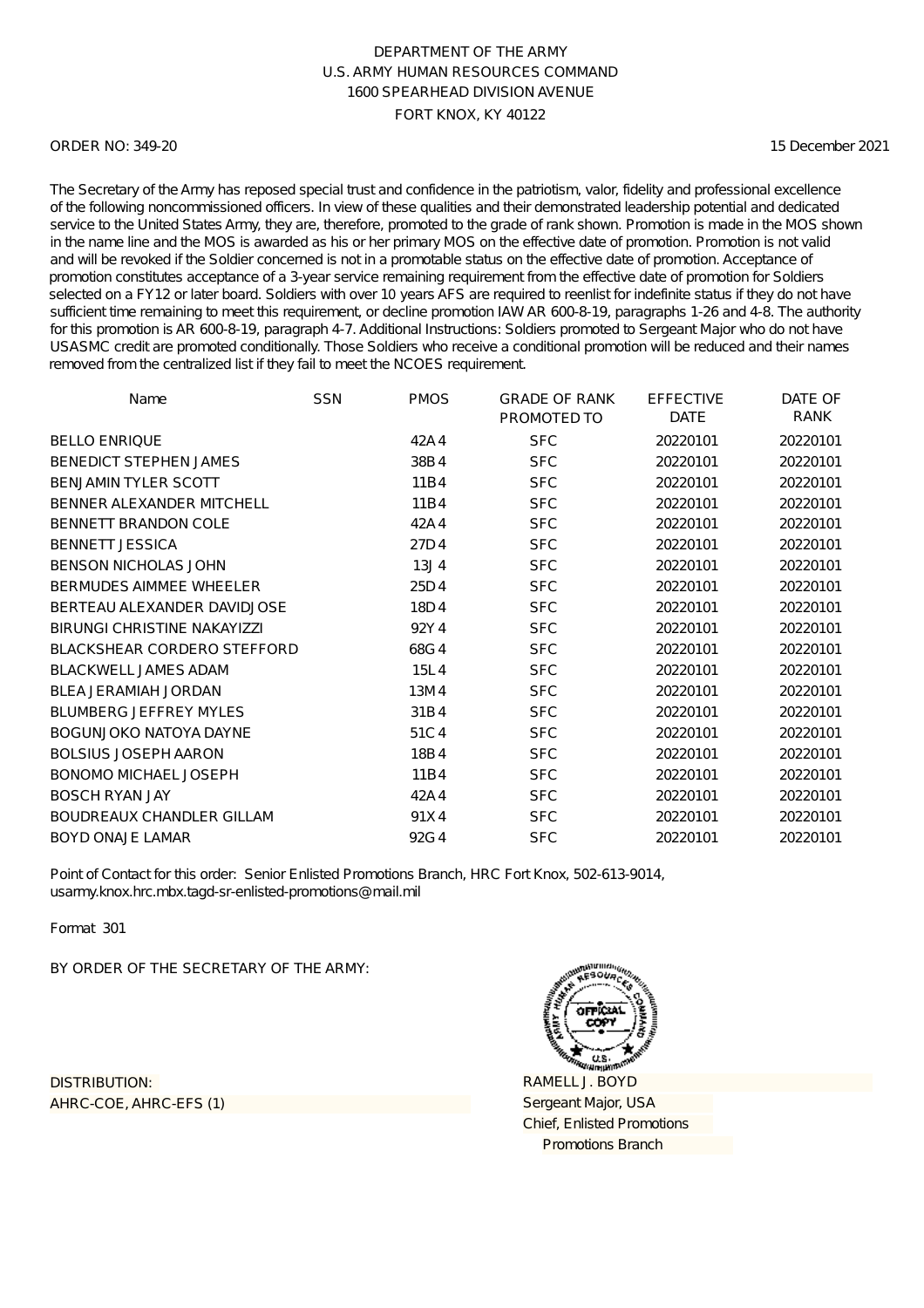### ORDER NO: 349-21

15 December 2021

The Secretary of the Army has reposed special trust and confidence in the patriotism, valor, fidelity and professional excellence of the following noncommissioned officers. In view of these qualities and their demonstrated leadership potential and dedicated service to the United States Army, they are, therefore, promoted to the grade of rank shown. Promotion is made in the MOS shown in the name line and the MOS is awarded as his or her primary MOS on the effective date of promotion. Promotion is not valid and will be revoked if the Soldier concerned is not in a promotable status on the effective date of promotion. Acceptance of promotion constitutes acceptance of a 3-year service remaining requirement from the effective date of promotion for Soldiers selected on a FY12 or later board. Soldiers with over 10 years AFS are required to reenlist for indefinite status if they do not have sufficient time remaining to meet this requirement, or decline promotion IAW AR 600-8-19, paragraphs 1-26 and 4-8. The authority for this promotion is AR 600-8-19, paragraph 4-7. Additional Instructions: Soldiers promoted to Sergeant Major who do not have USASMC credit are promoted conditionally. Those Soldiers who receive a conditional promotion will be reduced and their names removed from the centralized list if they fail to meet the NCOES requirement.

| Name                              | <b>SSN</b> | <b>PMOS</b> | <b>GRADE OF RANK</b><br>PROMOTED TO | <b>EFFECTIVE</b><br><b>DATE</b> | DATE OF<br>RANK |
|-----------------------------------|------------|-------------|-------------------------------------|---------------------------------|-----------------|
| <b>BRACKETT NAKIA DELAYNE</b>     |            | 42A4        | <b>SFC</b>                          | 20220101                        | 20220101        |
| <b>BRADDY JAMES JOSEPHLEE</b>     |            | 91X4        | <b>SFC</b>                          | 20220101                        | 20220101        |
| <b>BRADFORD NAVOILD II</b>        |            | 68W4        | <b>SFC</b>                          | 20220101                        | 20220101        |
| <b>BRANAM THOMAS ANTONY HALL</b>  |            | 35N4        | <b>SFC</b>                          | 20220101                        | 20220101        |
| <b>BRAVO KEVIN ANTONIO</b>        |            | 11B4        | <b>SFC</b>                          | 20220101                        | 20220101        |
| <b>BRAYFIELD STEPHAN ASH</b>      |            | 79R4        | <b>SFC</b>                          | 20220101                        | 20220101        |
| BRAYSHAW DEWAYNE DANIEL           |            | 92F4        | <b>SFC</b>                          | 20220101                        | 20220101        |
| BREWER BRANDY MARIE LATHROP       |            | 35P4        | <b>SFC</b>                          | 20220101                        | 20220101        |
| <b>BROMELL CANDICE SHANA</b>      |            | 25W4        | <b>SFC</b>                          | 20220101                        | 20220101        |
| <b>BROOMFIELD MICHAEL COY</b>     |            | 42A4        | <b>SFC</b>                          | 20220101                        | 20220101        |
| <b>BROWN COLLIN WYATT</b>         |            | 15R4        | <b>SFC</b>                          | 20220101                        | 20220101        |
| <b>BROWN GLENN THOMAS</b>         |            | 68K4        | <b>SFC</b>                          | 20220101                        | 20220101        |
| <b>BROWN ISAAC DANIEL</b>         |            | 91X4        | <b>SFC</b>                          | 20220101                        | 20220101        |
| <b>BROWN JOSHUA ROBERT</b>        |            | 35N4        | <b>SFC</b>                          | 20220101                        | 20220101        |
| BROWN RAYMOND PAUL JR             |            | 15L4        | <b>SFC</b>                          | 20220101                        | 20220101        |
| <b>BRUCE CASEEM JEROME</b>        |            | 91X4        | <b>SFC</b>                          | 20220101                        | 20220101        |
| <b>BUAN TYRONE JOSEPH</b>         |            | 68B4        | <b>SFC</b>                          | 20220101                        | 20220101        |
| <b>BUCHANAN MATTHEW STEVEN</b>    |            | 25B4        | <b>SFC</b>                          | 20220101                        | 20220101        |
| <b>BUCKNER SYLVESTER BRIAN JR</b> |            | 68W4        | <b>SFC</b>                          | 20220101                        | 20220101        |
| <b>BURKART ANDREW JAMES</b>       |            | 91M4        | <b>SFC</b>                          | 20220101                        | 20220101        |

Point of Contact for this order: Senior Enlisted Promotions Branch, HRC Fort Knox, 502-613-9014, usarmy.knox.hrc.mbx.tagd-sr-enlisted-promotions@mail.mil

Format 301

BY ORDER OF THE SECRETARY OF THE ARMY:

AHRC-COE, AHRC-EFS (1) DISTRIBUTION:

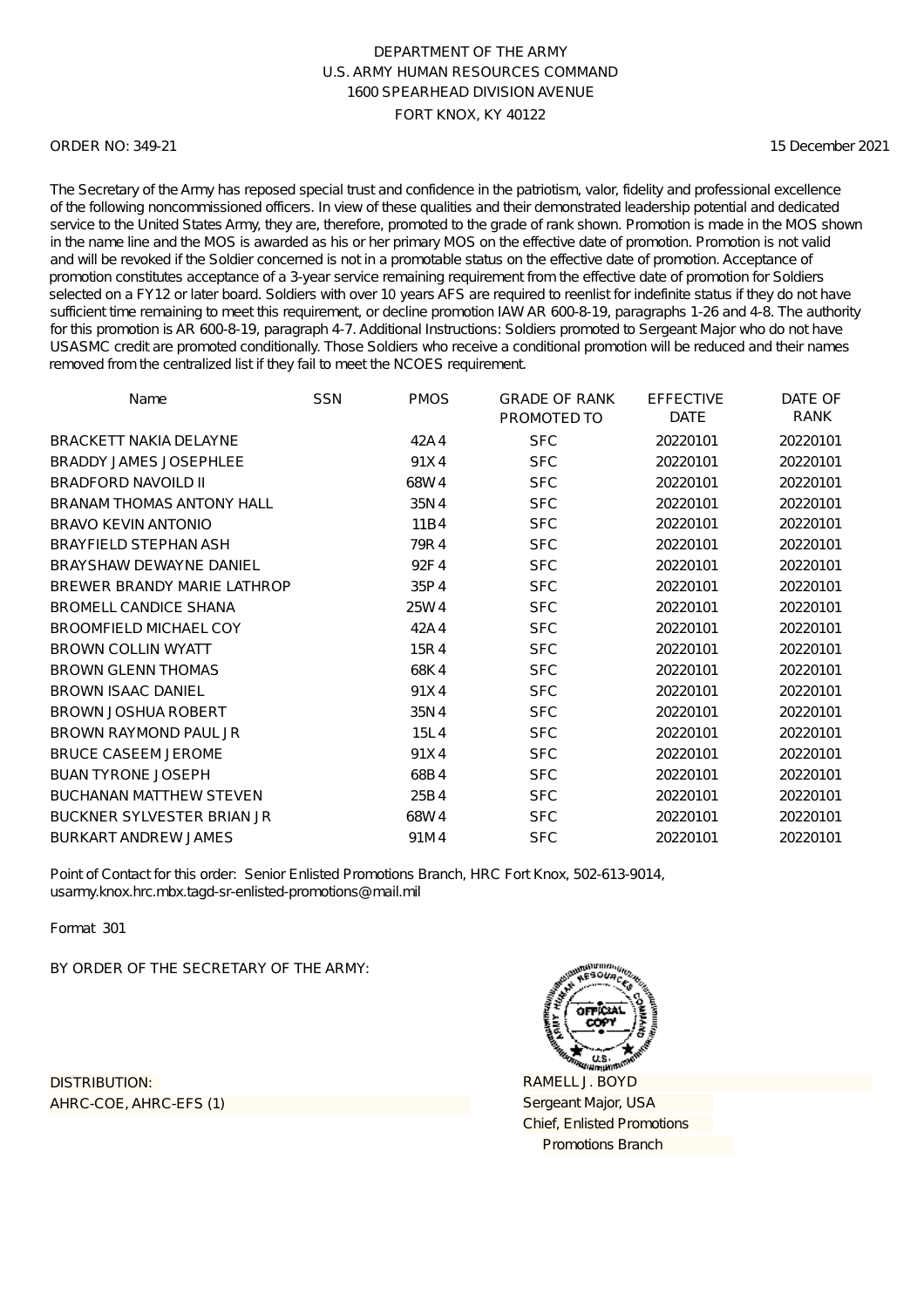### ORDER NO: 349-22

15 December 2021

The Secretary of the Army has reposed special trust and confidence in the patriotism, valor, fidelity and professional excellence of the following noncommissioned officers. In view of these qualities and their demonstrated leadership potential and dedicated service to the United States Army, they are, therefore, promoted to the grade of rank shown. Promotion is made in the MOS shown in the name line and the MOS is awarded as his or her primary MOS on the effective date of promotion. Promotion is not valid and will be revoked if the Soldier concerned is not in a promotable status on the effective date of promotion. Acceptance of promotion constitutes acceptance of a 3-year service remaining requirement from the effective date of promotion for Soldiers selected on a FY12 or later board. Soldiers with over 10 years AFS are required to reenlist for indefinite status if they do not have sufficient time remaining to meet this requirement, or decline promotion IAW AR 600-8-19, paragraphs 1-26 and 4-8. The authority for this promotion is AR 600-8-19, paragraph 4-7. Additional Instructions: Soldiers promoted to Sergeant Major who do not have USASMC credit are promoted conditionally. Those Soldiers who receive a conditional promotion will be reduced and their names removed from the centralized list if they fail to meet the NCOES requirement.

| Name                              | <b>SSN</b> | <b>PMOS</b> | <b>GRADE OF RANK</b> | <b>EFFECTIVE</b> | DATE OF  |
|-----------------------------------|------------|-------------|----------------------|------------------|----------|
|                                   |            |             | PROMOTED TO          | <b>DATE</b>      | RANK     |
| <b>BURKS DOUGLAS ALLEN JR</b>     |            | 25W4        | <b>SFC</b>           | 20220101         | 20220101 |
| <b>BURNELL JONATHAN NATHANIEL</b> |            | 25U4        | <b>SFC</b>           | 20220101         | 20220101 |
| <b>BURNS JUSTIN LEE</b>           |            | 68W4        | <b>SFC</b>           | 20220101         | 20220101 |
| <b>BUSHONG ANDREW JAMES</b>       |            | 74D4        | <b>SFC</b>           | 20220101         | 20220101 |
| <b>BUTLER KEVIN BRUCE JR</b>      |            | 15L4        | <b>SFC</b>           | 20220101         | 20220101 |
| <b>BUTLER NICHOLAS BRADLEY</b>    |            | 92Y4        | <b>SFC</b>           | 20220101         | 20220101 |
| <b>BYLER RYAN WILLIAM</b>         |            | 18B4        | <b>SFC</b>           | 20220101         | 20220101 |
| CABE ANTONIO PEREZ                |            | 11C4        | <b>SFC</b>           | 20220101         | 20220101 |
| CABRERAMARTINEZ YUNIA             |            | 42A4        | <b>SFC</b>           | 20220101         | 20220101 |
| CACERESVILLALBA PAOLA ELIZA       |            | 51C4        | <b>SFC</b>           | 20220101         | 20220101 |
| <b>CAJUSTE RALPH</b>              |            | 92A4        | <b>SFC</b>           | 20220101         | 20220101 |
| <b>CALDERA HENRY CHARLES</b>      |            | 51C4        | <b>SFC</b>           | 20220101         | 20220101 |
| <b>CALDWELL BRIAN DION</b>        |            | 25W4        | <b>SFC</b>           | 20220101         | 20220101 |
| CALDWELL FATHOM ELIZABETH         |            | 42A4        | <b>SFC</b>           | 20220101         | 20220101 |
| CALIZLUGO EDWIN FRANCISCO F       |            | 15W4        | <b>SFC</b>           | 20220101         | 20220101 |
| CALVIN BRENTON JONATHAN           |            | 74D4        | <b>SFC</b>           | 20220101         | 20220101 |
| CAMPBELL DANIEL GLENN JR          |            | 12N4        | <b>SFC</b>           | 20220101         | 20220101 |
| CAMPBELL LINCOLN MOMOLU           |            | 19K4        | <b>SFC</b>           | 20220101         | 20220101 |
| <b>CAMPBELL PRESTON EARL</b>      |            | 25W4        | <b>SFC</b>           | 20220101         | 20220101 |
| CAMPOS ROBERTO JR                 |            | 91P4        | <b>SFC</b>           | 20220101         | 20220101 |

Point of Contact for this order: Senior Enlisted Promotions Branch, HRC Fort Knox, 502-613-9014, usarmy.knox.hrc.mbx.tagd-sr-enlisted-promotions@mail.mil

Format 301

BY ORDER OF THE SECRETARY OF THE ARMY:

AHRC-COE, AHRC-EFS (1) DISTRIBUTION:

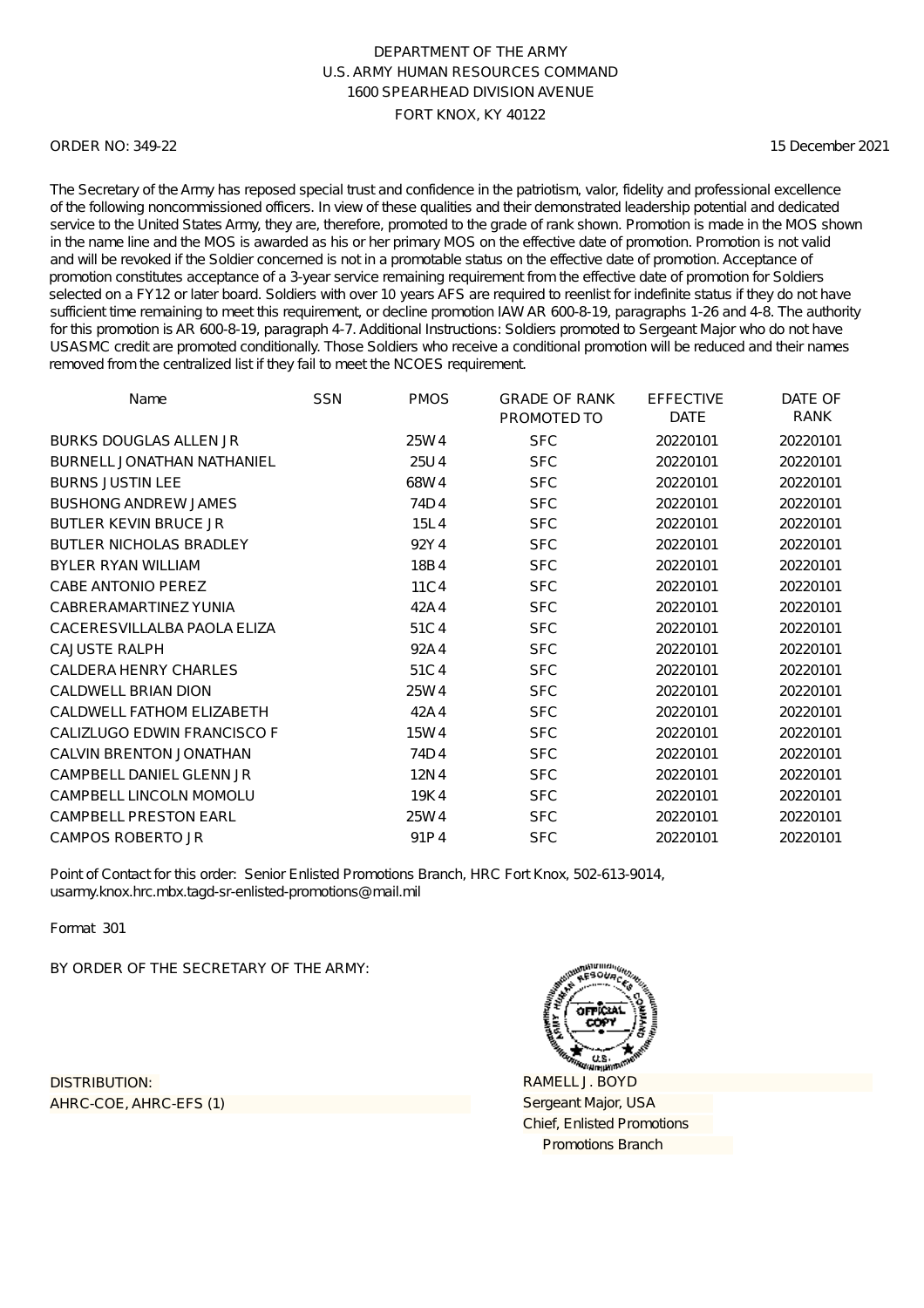### ORDER NO: 349-23

15 December 2021

The Secretary of the Army has reposed special trust and confidence in the patriotism, valor, fidelity and professional excellence of the following noncommissioned officers. In view of these qualities and their demonstrated leadership potential and dedicated service to the United States Army, they are, therefore, promoted to the grade of rank shown. Promotion is made in the MOS shown in the name line and the MOS is awarded as his or her primary MOS on the effective date of promotion. Promotion is not valid and will be revoked if the Soldier concerned is not in a promotable status on the effective date of promotion. Acceptance of promotion constitutes acceptance of a 3-year service remaining requirement from the effective date of promotion for Soldiers selected on a FY12 or later board. Soldiers with over 10 years AFS are required to reenlist for indefinite status if they do not have sufficient time remaining to meet this requirement, or decline promotion IAW AR 600-8-19, paragraphs 1-26 and 4-8. The authority for this promotion is AR 600-8-19, paragraph 4-7. Additional Instructions: Soldiers promoted to Sergeant Major who do not have USASMC credit are promoted conditionally. Those Soldiers who receive a conditional promotion will be reduced and their names removed from the centralized list if they fail to meet the NCOES requirement.

| Name                             | <b>SSN</b> | <b>PMOS</b>      | <b>GRADE OF RANK</b><br>PROMOTED TO | <b>EFFECTIVE</b><br><b>DATE</b> | DATE OF<br>RANK |
|----------------------------------|------------|------------------|-------------------------------------|---------------------------------|-----------------|
| CAPO MICHAEL ANTHONY JR          |            | 13J <sub>4</sub> | <b>SFC</b>                          | 20220101                        | 20220101        |
| CARNES LOPEZ ZACHARY RAY         |            | 35G4             | <b>SFC</b>                          | 20220101                        | 20220101        |
| <b>CARPENTER KEVIN WAYNE</b>     |            | 25W4             | <b>SFC</b>                          | 20220101                        | 20220101        |
| <b>CARTEE JOSHUA LEE</b>         |            | 19D4             | <b>SFC</b>                          | 20220101                        | 20220101        |
| <b>CARTER GLENN ANDREW</b>       |            | 91X4             | <b>SFC</b>                          | 20220101                        | 20220101        |
| CASILLAS JORGE ARTURO            |            | 68W4             | <b>SFC</b>                          | 20220101                        | 20220101        |
| CASTILLOPENA ANGEL ALBERTO       |            | 25W4             | <b>SFC</b>                          | 20220101                        | 20220101        |
| CAVENER DAVID ALEXANDER          |            | 56M4             | <b>SFC</b>                          | 20220101                        | 20220101        |
| CHAMBERS CODY JAMESSTEFAN        |            | 15T4             | <b>SFC</b>                          | 20220101                        | 20220101        |
| CHANDLER ALEXANDER HART          |            | 11B4             | <b>SFC</b>                          | 20220101                        | 20220101        |
| CHANDLER PHILLIP CRAIG           |            | 11B4             | <b>SFC</b>                          | 20220101                        | 20220101        |
| <b>CHARLES LINCOLN LEMUEL II</b> |            | 42A4             | <b>SFC</b>                          | 20220101                        | 20220101        |
| CHUMNEY CHADIOLA JAVEDA          |            | 92Y4             | <b>SFC</b>                          | 20220101                        | 20220101        |
| CHURCHILL JASON PORTER           |            | 13F4             | <b>SFC</b>                          | 20220101                        | 20220101        |
| CIELUCH JOSHUA WALTER            |            | 25D4             | <b>SFC</b>                          | 20220101                        | 20220101        |
| CINNAMON WILLIAM ANTHONY         |            | 88M4             | <b>SFC</b>                          | 20220101                        | 20220101        |
| <b>CLAIRMONT BRETT NICHOLAS</b>  |            | 79R4             | <b>SFC</b>                          | 20220101                        | 20220101        |
| <b>CLAUDIO HERIBERTO LOUIS</b>   |            | 91X4             | <b>SFC</b>                          | 20220101                        | 20220101        |
| CLEMMONS ALVIN BERNARD JR        |            | 68W4             | <b>SFC</b>                          | 20220101                        | 20220101        |
| <b>COCHRAN THOMAS LEE RAY</b>    |            | 51C4             | <b>SFC</b>                          | 20220101                        | 20220101        |

Point of Contact for this order: Senior Enlisted Promotions Branch, HRC Fort Knox, 502-613-9014, usarmy.knox.hrc.mbx.tagd-sr-enlisted-promotions@mail.mil

Format 301

BY ORDER OF THE SECRETARY OF THE ARMY:

AHRC-COE, AHRC-EFS (1) DISTRIBUTION:

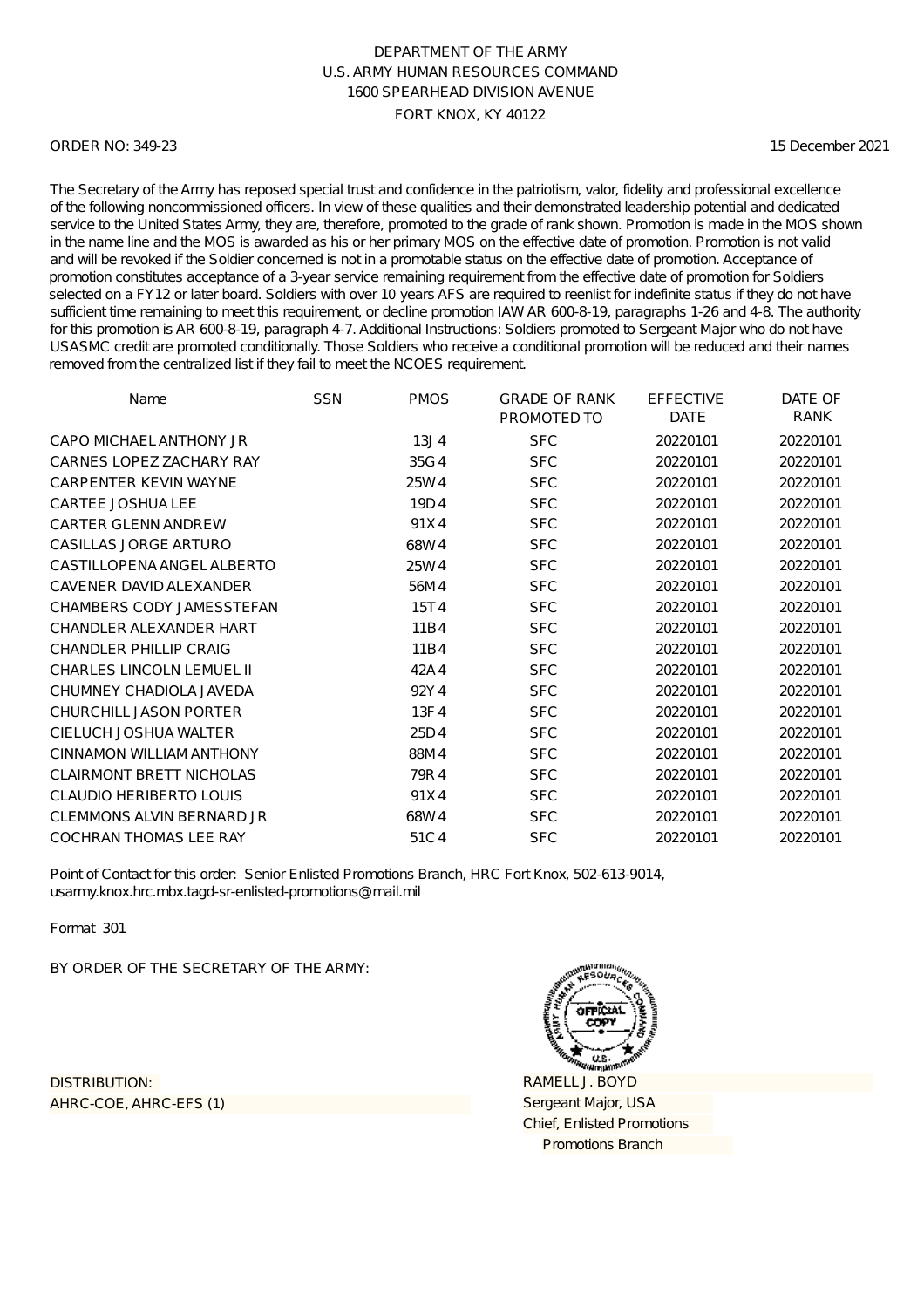### ORDER NO: 349-24

15 December 2021

The Secretary of the Army has reposed special trust and confidence in the patriotism, valor, fidelity and professional excellence of the following noncommissioned officers. In view of these qualities and their demonstrated leadership potential and dedicated service to the United States Army, they are, therefore, promoted to the grade of rank shown. Promotion is made in the MOS shown in the name line and the MOS is awarded as his or her primary MOS on the effective date of promotion. Promotion is not valid and will be revoked if the Soldier concerned is not in a promotable status on the effective date of promotion. Acceptance of promotion constitutes acceptance of a 3-year service remaining requirement from the effective date of promotion for Soldiers selected on a FY12 or later board. Soldiers with over 10 years AFS are required to reenlist for indefinite status if they do not have sufficient time remaining to meet this requirement, or decline promotion IAW AR 600-8-19, paragraphs 1-26 and 4-8. The authority for this promotion is AR 600-8-19, paragraph 4-7. Additional Instructions: Soldiers promoted to Sergeant Major who do not have USASMC credit are promoted conditionally. Those Soldiers who receive a conditional promotion will be reduced and their names removed from the centralized list if they fail to meet the NCOES requirement.

| Name                              | <b>SSN</b> | <b>PMOS</b> | <b>GRADE OF RANK</b><br>PROMOTED TO | <b>EFFECTIVE</b><br><b>DATE</b> | DATE OF<br>RANK |
|-----------------------------------|------------|-------------|-------------------------------------|---------------------------------|-----------------|
| <b>COLLADO EUGENE NESTOR</b>      |            | 68W4        | <b>SFC</b>                          | 20220101                        | 20220101        |
| <b>COLLAZO DAISY</b>              |            | 42A4        | <b>SFC</b>                          | 20220101                        | 20220101        |
| COLONGONZALEZ SERGIO JOSE         |            | 68X4        | <b>SFC</b>                          | 20220101                        | 20220101        |
| COMBS DOUGLAS ALLEN JR            |            | 92Y4        | <b>SFC</b>                          | 20220101                        | 20220101        |
| <b>COMERCURETON NICOLE TANISE</b> |            | 42A4        | <b>SFC</b>                          | 20220101                        | 20220101        |
| CONAWAY ALEXANDER CARL JR         |            | 89B4        | <b>SFC</b>                          | 20220101                        | 20220101        |
| CONTRERAS JOSEDEJESUS C           |            | 18B4        | <b>SFC</b>                          | 20220101                        | 20220101        |
| COOK AUBRY DION                   |            | 42A4        | <b>SFC</b>                          | 20220101                        | 20220101        |
| COOK BOBBY STACY HARLEY DAV       |            | 68W4        | <b>SFC</b>                          | 20220101                        | 20220101        |
| <b>COOK CHAQUETTA TANIQUE</b>     |            | 42A4        | <b>SFC</b>                          | 20220101                        | 20220101        |
| <b>COOK JONATHAN MICHAEL</b>      |            | 42A4        | <b>SFC</b>                          | 20220101                        | 20220101        |
| <b>COPAS ALBERT ARTHUR</b>        |            | 88M4        | <b>SFC</b>                          | 20220101                        | 20220101        |
| COPELAND CHANS BRANDON            |            | 68D4        | <b>SFC</b>                          | 20220101                        | 20220101        |
| <b>CORRY TIMOTHY ROBERT</b>       |            | 11B4        | <b>SFC</b>                          | 20220101                        | 20220101        |
| <b>COX TANISHA MICHELLE</b>       |            | 91X4        | <b>SFC</b>                          | 20220101                        | 20220101        |
| <b>CRAIG REGINALD NELSON</b>      |            | 13M4        | <b>SFC</b>                          | 20220101                        | 20220101        |
| <b>CRAMER PATRICK SHAUN</b>       |            | 35N4        | <b>SFC</b>                          | 20220101                        | 20220101        |
| CROMER JAMAAL EDWARD              |            | 68W4        | <b>SFC</b>                          | 20220101                        | 20220101        |
| <b>CROSBY KEVIN COLTON</b>        |            | 11B4        | <b>SFC</b>                          | 20220101                        | 20220101        |
| <b>CROY DUSTIN MICHAEL</b>        |            | 11B4        | <b>SFC</b>                          | 20220101                        | 20220101        |

Point of Contact for this order: Senior Enlisted Promotions Branch, HRC Fort Knox, 502-613-9014, usarmy.knox.hrc.mbx.tagd-sr-enlisted-promotions@mail.mil

Format 301

BY ORDER OF THE SECRETARY OF THE ARMY:

AHRC-COE, AHRC-EFS (1) DISTRIBUTION:

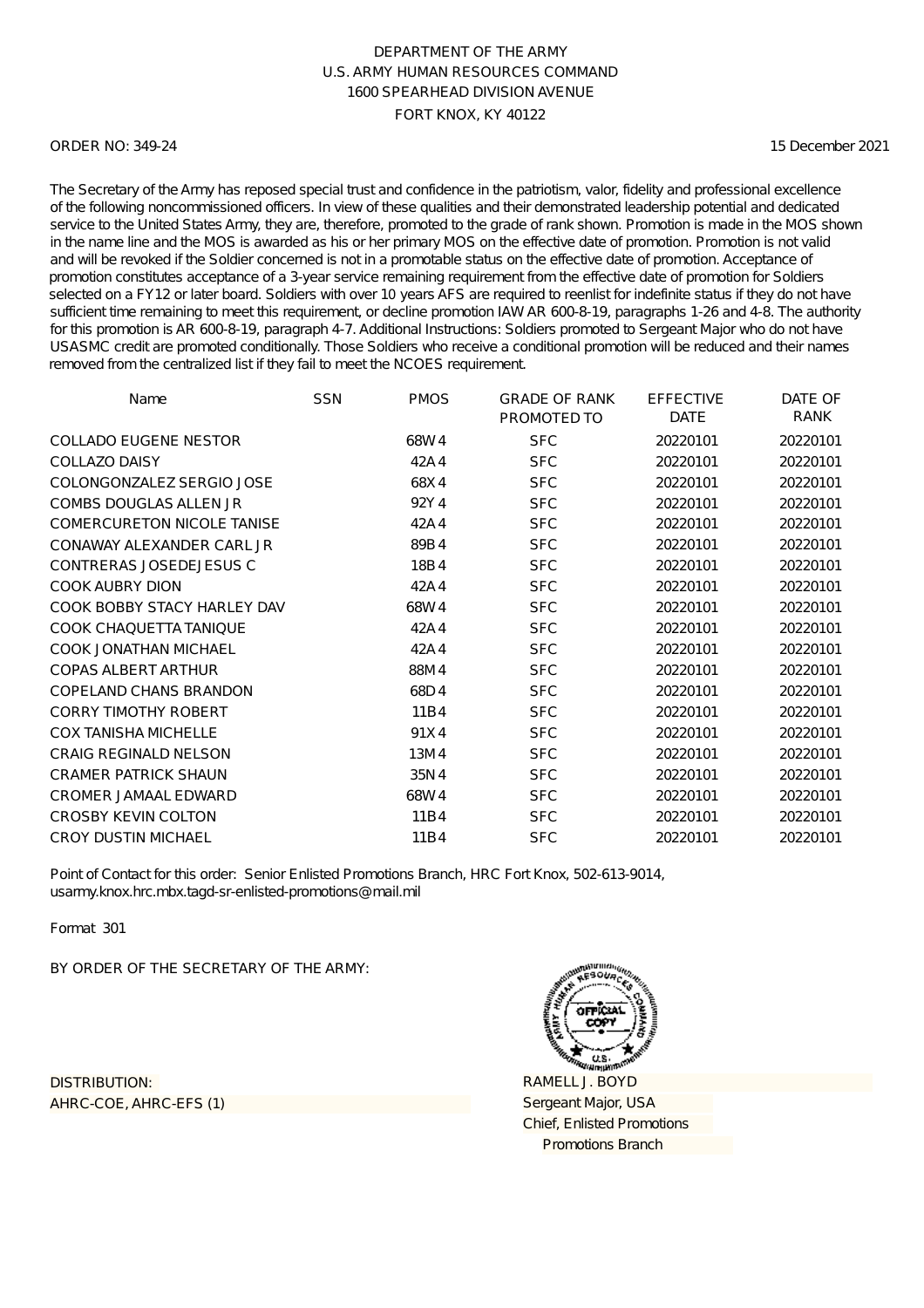# DEPARTMENT OF THE ARMY U.S. ARMY HUMAN RESOURCES COMMAND 1600 SPEARHEAD DIVISION AVENUE FORT KNOX, KY 40122

### ORDER NO: 349-25

15 December 2021

The Secretary of the Army has reposed special trust and confidence in the patriotism, valor, fidelity and professional excellence of the following noncommissioned officers. In view of these qualities and their demonstrated leadership potential and dedicated service to the United States Army, they are, therefore, promoted to the grade of rank shown. Promotion is made in the MOS shown in the name line and the MOS is awarded as his or her primary MOS on the effective date of promotion. Promotion is not valid and will be revoked if the Soldier concerned is not in a promotable status on the effective date of promotion. Acceptance of promotion constitutes acceptance of a 3-year service remaining requirement from the effective date of promotion for Soldiers selected on a FY12 or later board. Soldiers with over 10 years AFS are required to reenlist for indefinite status if they do not have sufficient time remaining to meet this requirement, or decline promotion IAW AR 600-8-19, paragraphs 1-26 and 4-8. The authority for this promotion is AR 600-8-19, paragraph 4-7. Additional Instructions: Soldiers promoted to Sergeant Major who do not have USASMC credit are promoted conditionally. Those Soldiers who receive a conditional promotion will be reduced and their names removed from the centralized list if they fail to meet the NCOES requirement.

| Name                             | SSN | <b>PMOS</b> | <b>GRADE OF RANK</b><br>PROMOTED TO | <b>EFFECTIVE</b><br><b>DATE</b> | DATE OF<br><b>RANK</b> |
|----------------------------------|-----|-------------|-------------------------------------|---------------------------------|------------------------|
| CRUMP MICHAFI ANTHONY JR         |     | 79R4        | <b>SFC</b>                          | 20220101                        | 20220101               |
| <b>CUNNINGHAM TIANA CLARIESE</b> |     | 42A4        | <b>SFC</b>                          | 20220101                        | 20220101               |
| <b>CURRY DARIUS JERRELL</b>      |     | 25B4        | <b>SFC</b>                          | 20220101                        | 20220101               |
| <b>CURTIS CRAIG STEVEN GEOF</b>  |     | 25D4        | <b>SFC</b>                          | 20220101                        | 20220101               |
| <b>CUSTER NOHEMI</b>             |     | 15W 4       | <b>SFC</b>                          | 20220101                        | 20220101               |
| DABNEY INMANN TAYI OR III        |     | 19D4        | <b>SFC</b>                          | 20220101                        | 20220101               |
| DAILY KENNETH FRANK              |     | 12B4        | <b>SFC</b>                          | 20220101                        | 20220101               |
| DALRYMPLE ASHLEY MARIE           |     | 68C4        | <b>SFC</b>                          | 20220101                        | 20220101               |
| <b>DAMON BRENDEN CHARLES</b>     |     | 35N4        | <b>SFC</b>                          | 20220101                        | 20220101               |
| DANIELS MARIA JUANITA            |     | 68M4        | <b>SFC</b>                          | 20220101                        | 20220101               |
| DANZIE CORTEZ LAMAR              |     | 13B4        | <b>SFC</b>                          | 20220101                        | 20220101               |
| DARLING JASON WILLIAM            |     | 68C4        | <b>SFC</b>                          | 20220101                        | 20220101               |
| DAVID RAYMOND ROYELLEDELONT      |     | 68K4        | <b>SFC</b>                          | 20220101                        | 20220101               |
| DAVIS ALETHA HARRIETTE           |     | 42A4        | <b>SFC</b>                          | 20220101                        | 20220101               |
| DAVIS JERMINE RODERICK           |     | 68W4        | <b>SFC</b>                          | 20220101                        | 20220101               |
| <b>DAVIS KIARIA MASHAY</b>       |     | 92Y4        | <b>SFC</b>                          | 20220101                        | 20220101               |
| DAVIS RYAN PAUL                  |     | 11B4        | <b>SFC</b>                          | 20220101                        | 20220101               |
| DAVIS SHANAYE SIMONE             |     | 51C4        | <b>SFC</b>                          | 20220101                        | 20220101               |
| DAVIS STEVIE ANTWAN JR           |     | 25B4        | <b>SFC</b>                          | 20220101                        | 20220101               |
| DEHOYOS ALEXIA LYNETTE           |     | 42A4        | <b>SFC</b>                          | 20220101                        | 20220101               |
| DEJESUS JOEL ANTHONY             |     | 91X4        | <b>SFC</b>                          | 20220101                        | 20220101               |

Point of Contact for this order: Senior Enlisted Promotions Branch, HRC Fort Knox, 502-613-9014, [usarmy.knox.hrc.mbx.tagd-sr-enlisted-promotions@mail.mil](mailto:usarmy.knox.hrc.mbx.tagd-sr-enlisted-promotions@mail.mil)

Format 301

BY ORDER OF THE SECRETARY OF THE ARMY:

DISTRIBUTION: AHRC-COE, AHRC-EFS (1)



RAMELL J. BOYD Sergeant Major, USA Chief, Enlisted Promotions Promotions Branch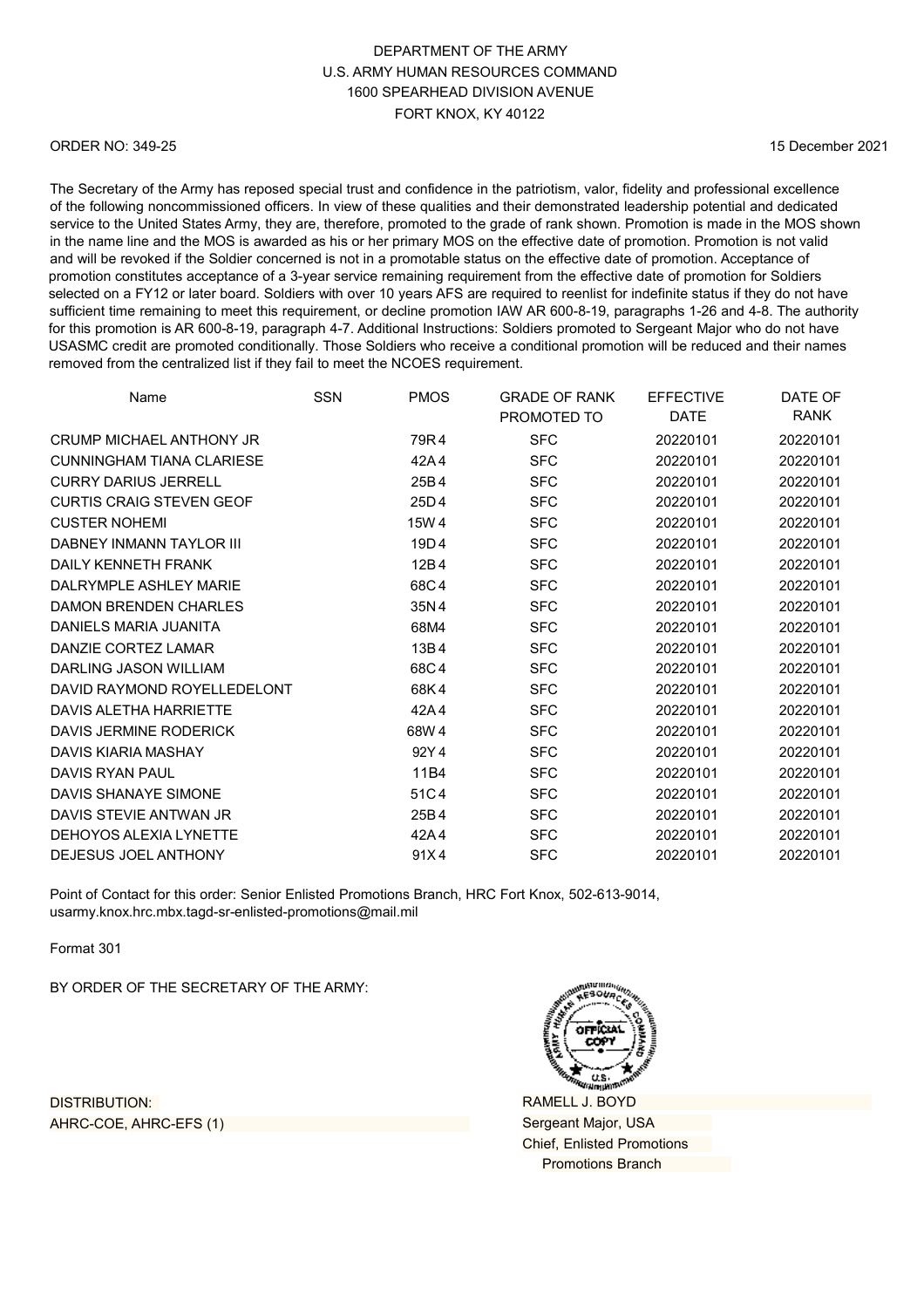### ORDER NO: 349-26

15 December 2021

The Secretary of the Army has reposed special trust and confidence in the patriotism, valor, fidelity and professional excellence of the following noncommissioned officers. In view of these qualities and their demonstrated leadership potential and dedicated service to the United States Army, they are, therefore, promoted to the grade of rank shown. Promotion is made in the MOS shown in the name line and the MOS is awarded as his or her primary MOS on the effective date of promotion. Promotion is not valid and will be revoked if the Soldier concerned is not in a promotable status on the effective date of promotion. Acceptance of promotion constitutes acceptance of a 3-year service remaining requirement from the effective date of promotion for Soldiers selected on a FY12 or later board. Soldiers with over 10 years AFS are required to reenlist for indefinite status if they do not have sufficient time remaining to meet this requirement, or decline promotion IAW AR 600-8-19, paragraphs 1-26 and 4-8. The authority for this promotion is AR 600-8-19, paragraph 4-7. Additional Instructions: Soldiers promoted to Sergeant Major who do not have USASMC credit are promoted conditionally. Those Soldiers who receive a conditional promotion will be reduced and their names removed from the centralized list if they fail to meet the NCOES requirement.

| Name                         | <b>SSN</b> | <b>PMOS</b> | <b>GRADE OF RANK</b><br>PROMOTED TO | <b>EFFECTIVE</b><br><b>DATE</b> | DATE OF<br>RANK |
|------------------------------|------------|-------------|-------------------------------------|---------------------------------|-----------------|
| DELAROSA HOLLY DAWN          |            | 25D4        | <b>SFC</b>                          | 20220101                        | 20220101        |
| DELEONGUERRERO JOAQUIN IGUE  |            | 35N4        | <b>SFC</b>                          | 20220101                        | 20220101        |
| DELOTTA RICHARD ALLEN        |            | 68W4        | <b>SFC</b>                          | 20220101                        | 20220101        |
| <b>DELPINO JORDAN</b>        |            | 11B4        | <b>SFC</b>                          | 20220101                        | 20220101        |
| DENNIS KIESHIA MARIE         |            | 92A4        | <b>SFC</b>                          | 20220101                        | 20220101        |
| <b>DENTON KEVIN WILLIAM</b>  |            | 14G4        | <b>SFC</b>                          | 20220101                        | 20220101        |
| <b>DEPAZ JOSE MIGUEL</b>     |            | 31B4        | <b>SFC</b>                          | 20220101                        | 20220101        |
| <b>DESELMS NICHOLAS RYAN</b> |            | 35N4        | <b>SFC</b>                          | 20220101                        | 20220101        |
| DEWEESE NICHOLAS KEVIN       |            | 15K4        | <b>SFC</b>                          | 20220101                        | 20220101        |
| DEWSNUP GUADALUPE P          |            | 42A4        | <b>SFC</b>                          | 20220101                        | 20220101        |
| DIALLO ALPHA AMADOU          |            | 91X4        | <b>SFC</b>                          | 20220101                        | 20220101        |
| DIAMOND MARKUS CORY          |            | 74D4        | <b>SFC</b>                          | 20220101                        | 20220101        |
| DIAZ DENICIO EMMANUEL        |            | 79R4        | <b>SFC</b>                          | 20220101                        | 20220101        |
| DIAZHERNANDEZ RONALDO        |            | 42A4        | <b>SFC</b>                          | 20220101                        | 20220101        |
| DIAZMALDONADO RAFAEL         |            | 88N4        | <b>SFC</b>                          | 20220101                        | 20220101        |
| DIERKSEN NATHAN ROBERT       |            | 13B4        | <b>SFC</b>                          | 20220101                        | 20220101        |
| <b>DIXON JOSEPH EARL</b>     |            | 92Y4        | <b>SFC</b>                          | 20220101                        | 20220101        |
| DJURNEVEC MARIJAN MARICE II  |            | 42A4        | <b>SFC</b>                          | 20220101                        | 20220101        |
| <b>DODSON MICHAEL JAMES</b>  |            | 42A4        | <b>SFC</b>                          | 20220101                        | 20220101        |
| DOMINGUEZ JULIO ANTONIO      |            | 11B4        | <b>SFC</b>                          | 20220101                        | 20220101        |

Point of Contact for this order: Senior Enlisted Promotions Branch, HRC Fort Knox, 502-613-9014, usarmy.knox.hrc.mbx.tagd-sr-enlisted-promotions@mail.mil

Format 301

BY ORDER OF THE SECRETARY OF THE ARMY:

AHRC-COE, AHRC-EFS (1) DISTRIBUTION:

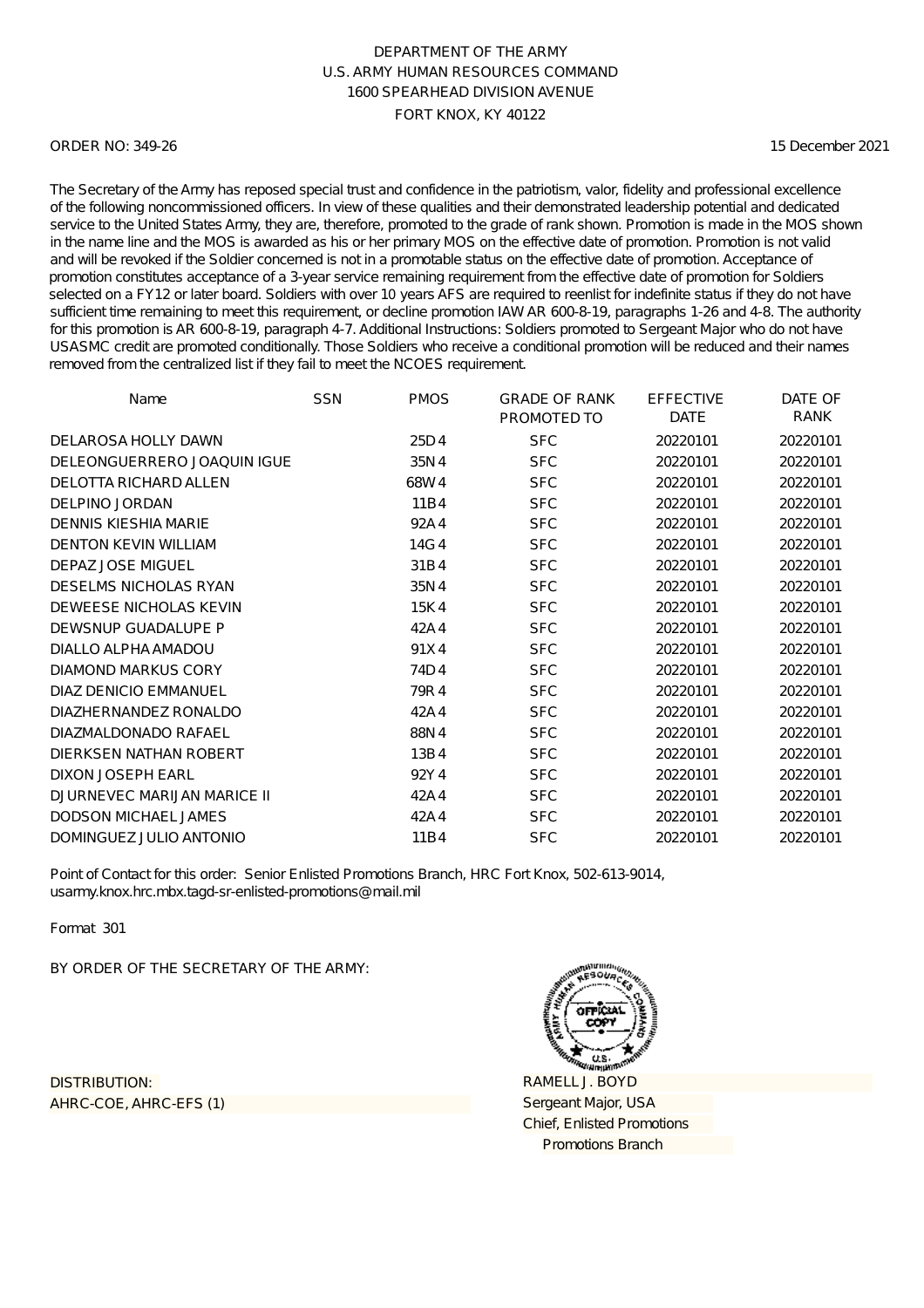### ORDER NO: 349-27

15 December 2021

The Secretary of the Army has reposed special trust and confidence in the patriotism, valor, fidelity and professional excellence of the following noncommissioned officers. In view of these qualities and their demonstrated leadership potential and dedicated service to the United States Army, they are, therefore, promoted to the grade of rank shown. Promotion is made in the MOS shown in the name line and the MOS is awarded as his or her primary MOS on the effective date of promotion. Promotion is not valid and will be revoked if the Soldier concerned is not in a promotable status on the effective date of promotion. Acceptance of promotion constitutes acceptance of a 3-year service remaining requirement from the effective date of promotion for Soldiers selected on a FY12 or later board. Soldiers with over 10 years AFS are required to reenlist for indefinite status if they do not have sufficient time remaining to meet this requirement, or decline promotion IAW AR 600-8-19, paragraphs 1-26 and 4-8. The authority for this promotion is AR 600-8-19, paragraph 4-7. Additional Instructions: Soldiers promoted to Sergeant Major who do not have USASMC credit are promoted conditionally. Those Soldiers who receive a conditional promotion will be reduced and their names removed from the centralized list if they fail to meet the NCOES requirement.

| Name                           | <b>SSN</b> | <b>PMOS</b> | <b>GRADE OF RANK</b><br>PROMOTED TO | <b>EFFECTIVE</b><br><b>DATE</b> | DATE OF<br>RANK |
|--------------------------------|------------|-------------|-------------------------------------|---------------------------------|-----------------|
| DONAHUE KELCI PATRICIA         |            | 68T4        | <b>SFC</b>                          | 20220101                        | 20220101        |
| DONLEYMORRIS SHANDAMARAY       |            | 74D4        | <b>SFC</b>                          | 20220101                        | 20220101        |
| DREIBELBIS DANIEL LOUIS        |            | 89D4        | <b>SFC</b>                          | 20220101                        | 20220101        |
| DUKE JOHN KIM                  |            | 12P4        | <b>SFC</b>                          | 20220101                        | 20220101        |
| DUNCANSON WILLIAM CHARLES      |            | 25Z4        | <b>SFC</b>                          | 20220101                        | 20220101        |
| DUNN NICHOLAS HADYN            |            | 25B4        | <b>SFC</b>                          | 20220101                        | 20220101        |
| <b>DWYER CARL BRUCE III</b>    |            | 92G4        | <b>SFC</b>                          | 20220101                        | 20220101        |
| EAGLES JENNIFER LEA            |            | 79S4        | <b>SFC</b>                          | 20220101                        | 20220101        |
| <b>EDWARDS CHRIS NATHANIEL</b> |            | 92G4        | <b>SFC</b>                          | 20220101                        | 20220101        |
| EDWARDS KATRENA JACKSON        |            | 42A4        | <b>SFC</b>                          | 20220101                        | 20220101        |
| <b>EDWARDS MARTIKA SAMONE</b>  |            | 74D4        | <b>SFC</b>                          | 20220101                        | 20220101        |
| <b>ELDRIDGE CERRIN ALLYN</b>   |            | 92R4        | <b>SFC</b>                          | 20220101                        | 20220101        |
| ELLIS RICHARD WINSTON JR       |            | 91X4        | <b>SFC</b>                          | 20220101                        | 20220101        |
| EMERSON CHRISTOPHER JOHN       |            | 68W4        | <b>SFC</b>                          | 20220101                        | 20220101        |
| <b>ERAZO ROBERTO JOSE</b>      |            | 79S4        | <b>SFC</b>                          | 20220101                        | 20220101        |
| ERVIN DAVID RAY JR             |            | 89D4        | <b>SFC</b>                          | 20220101                        | 20220101        |
| <b>ERVIN WHITNEY TUANA</b>     |            | 92A4        | <b>SFC</b>                          | 20220101                        | 20220101        |
| ESCALANTE WALTER ENRIQUE JR    |            | 13M4        | <b>SFC</b>                          | 20220101                        | 20220101        |
| <b>ESPANA ORRIN DAVID</b>      |            | 15W4        | <b>SFC</b>                          | 20220101                        | 20220101        |
| <b>ESPINO JAMES JONATHAN</b>   |            | 79R4        | <b>SFC</b>                          | 20220101                        | 20220101        |

Point of Contact for this order: Senior Enlisted Promotions Branch, HRC Fort Knox, 502-613-9014, usarmy.knox.hrc.mbx.tagd-sr-enlisted-promotions@mail.mil

Format 301

BY ORDER OF THE SECRETARY OF THE ARMY:

AHRC-COE, AHRC-EFS (1) DISTRIBUTION:

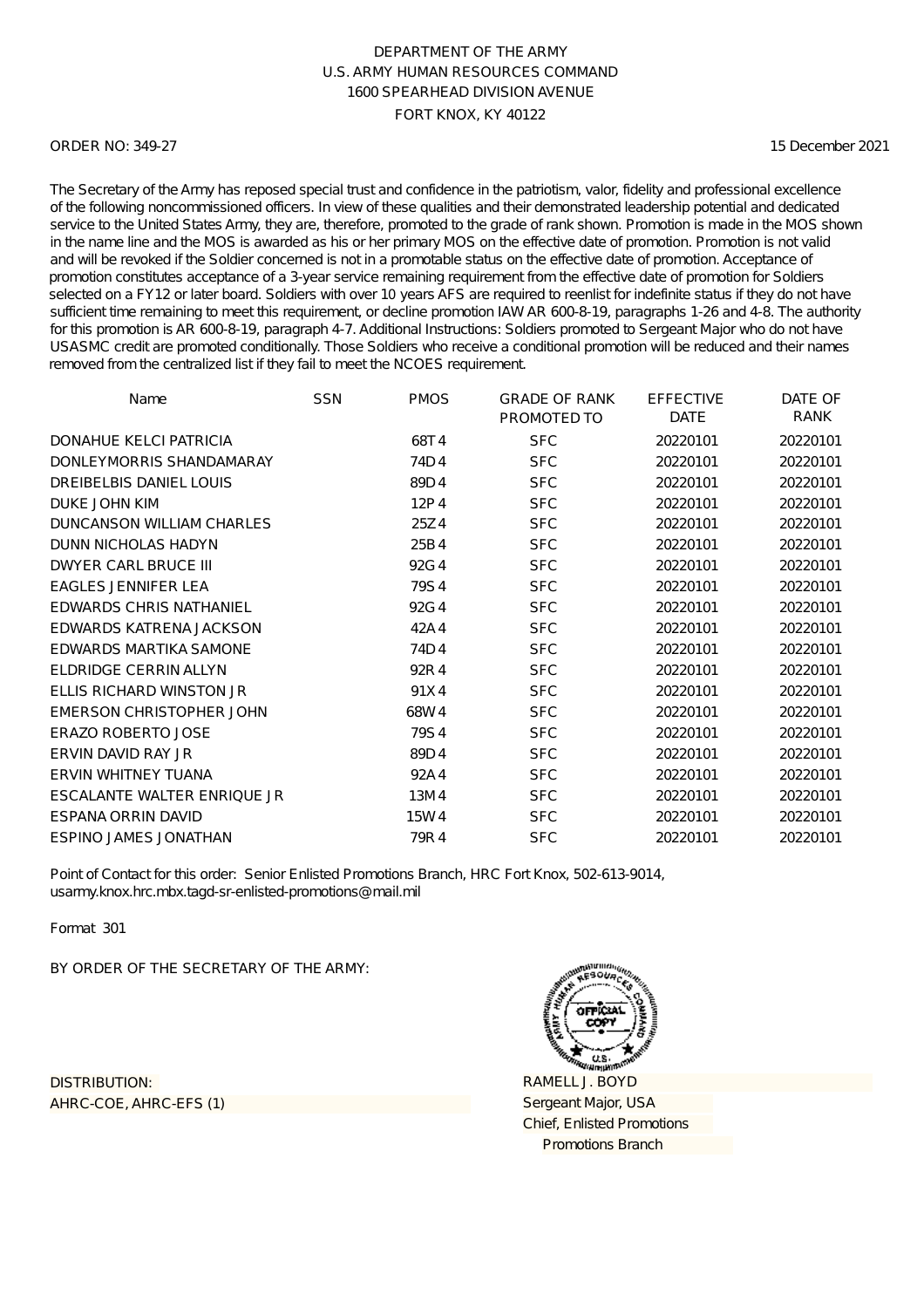### ORDER NO: 349-28

15 December 2021

The Secretary of the Army has reposed special trust and confidence in the patriotism, valor, fidelity and professional excellence of the following noncommissioned officers. In view of these qualities and their demonstrated leadership potential and dedicated service to the United States Army, they are, therefore, promoted to the grade of rank shown. Promotion is made in the MOS shown in the name line and the MOS is awarded as his or her primary MOS on the effective date of promotion. Promotion is not valid and will be revoked if the Soldier concerned is not in a promotable status on the effective date of promotion. Acceptance of promotion constitutes acceptance of a 3-year service remaining requirement from the effective date of promotion for Soldiers selected on a FY12 or later board. Soldiers with over 10 years AFS are required to reenlist for indefinite status if they do not have sufficient time remaining to meet this requirement, or decline promotion IAW AR 600-8-19, paragraphs 1-26 and 4-8. The authority for this promotion is AR 600-8-19, paragraph 4-7. Additional Instructions: Soldiers promoted to Sergeant Major who do not have USASMC credit are promoted conditionally. Those Soldiers who receive a conditional promotion will be reduced and their names removed from the centralized list if they fail to meet the NCOES requirement.

| Name                              | <b>SSN</b> | <b>PMOS</b> | <b>GRADE OF RANK</b><br>PROMOTED TO | <b>EFFECTIVE</b><br><b>DATE</b> | DATE OF<br>RANK |
|-----------------------------------|------------|-------------|-------------------------------------|---------------------------------|-----------------|
| <b>ESPRE ANDRUS ADRIAN</b>        |            | 92Y4        | <b>SFC</b>                          | 20220101                        | 20220101        |
| ESTRELLA MARCIAL JR               |            | 35N4        | <b>SFC</b>                          | 20220101                        | 20220101        |
| EVANS SHELDON RASHAD              |            | 18B4        | <b>SFC</b>                          | 20220101                        | 20220101        |
| <b>EVANS ZACHARY THOMAS</b>       |            | 88M4        | <b>SFC</b>                          | 20220101                        | 20220101        |
| <b>FAGAN KATHRYN ANN</b>          |            | 68C4        | <b>SFC</b>                          | 20220101                        | 20220101        |
| <b>FARIAS RUSTY LOPEZ</b>         |            | 68K4        | <b>SFC</b>                          | 20220101                        | 20220101        |
| <b>FEASEL SCOTT JEFFREY II</b>    |            | 11B4        | <b>SFC</b>                          | 20220101                        | 20220101        |
| <b>FELCH DERRICK TODD</b>         |            | 91X4        | <b>SFC</b>                          | 20220101                        | 20220101        |
| <b>FELICIANO FREDDIE JR</b>       |            | 92R4        | <b>SFC</b>                          | 20220101                        | 20220101        |
| FERNANDEZ SASAMAMAO SIATUU        |            | 42A4        | <b>SFC</b>                          | 20220101                        | 20220101        |
| <b>FEYERS JACOB ROBERT</b>        |            | 12D4        | <b>SFC</b>                          | 20220101                        | 20220101        |
| FINLEY JOHN WASHINGTON III        |            | 56M4        | <b>SFC</b>                          | 20220101                        | 20220101        |
| <b>FITZPATRICK BRENDAN GERARD</b> |            | 37F4        | <b>SFC</b>                          | 20220101                        | 20220101        |
| FLANNERY DAVID JAMES              |            | 15L4        | <b>SFC</b>                          | 20220101                        | 20220101        |
| <b>FLEMING ASHLEY JAVONNE</b>     |            | 92Y4        | <b>SFC</b>                          | 20220101                        | 20220101        |
| <b>FLORESPEREZ EXAVIER</b>        |            | 25W4        | <b>SFC</b>                          | 20220101                        | 20220101        |
| <b>FLOWERS MARCUS ANDREW</b>      |            | 25E4        | <b>SFC</b>                          | 20220101                        | 20220101        |
| <b>FLY MARC EDWARD JR</b>         |            | 91X4        | <b>SFC</b>                          | 20220101                        | 20220101        |
| FOFANA DEONDRA LESHANELL          |            | 91X4        | <b>SFC</b>                          | 20220101                        | 20220101        |
| FORNICOLA STEVEN RICHARD JR       |            | 68W4        | <b>SFC</b>                          | 20220101                        | 20220101        |

Point of Contact for this order: Senior Enlisted Promotions Branch, HRC Fort Knox, 502-613-9014, usarmy.knox.hrc.mbx.tagd-sr-enlisted-promotions@mail.mil

Format 301

BY ORDER OF THE SECRETARY OF THE ARMY:

AHRC-COE, AHRC-EFS (1) DISTRIBUTION:

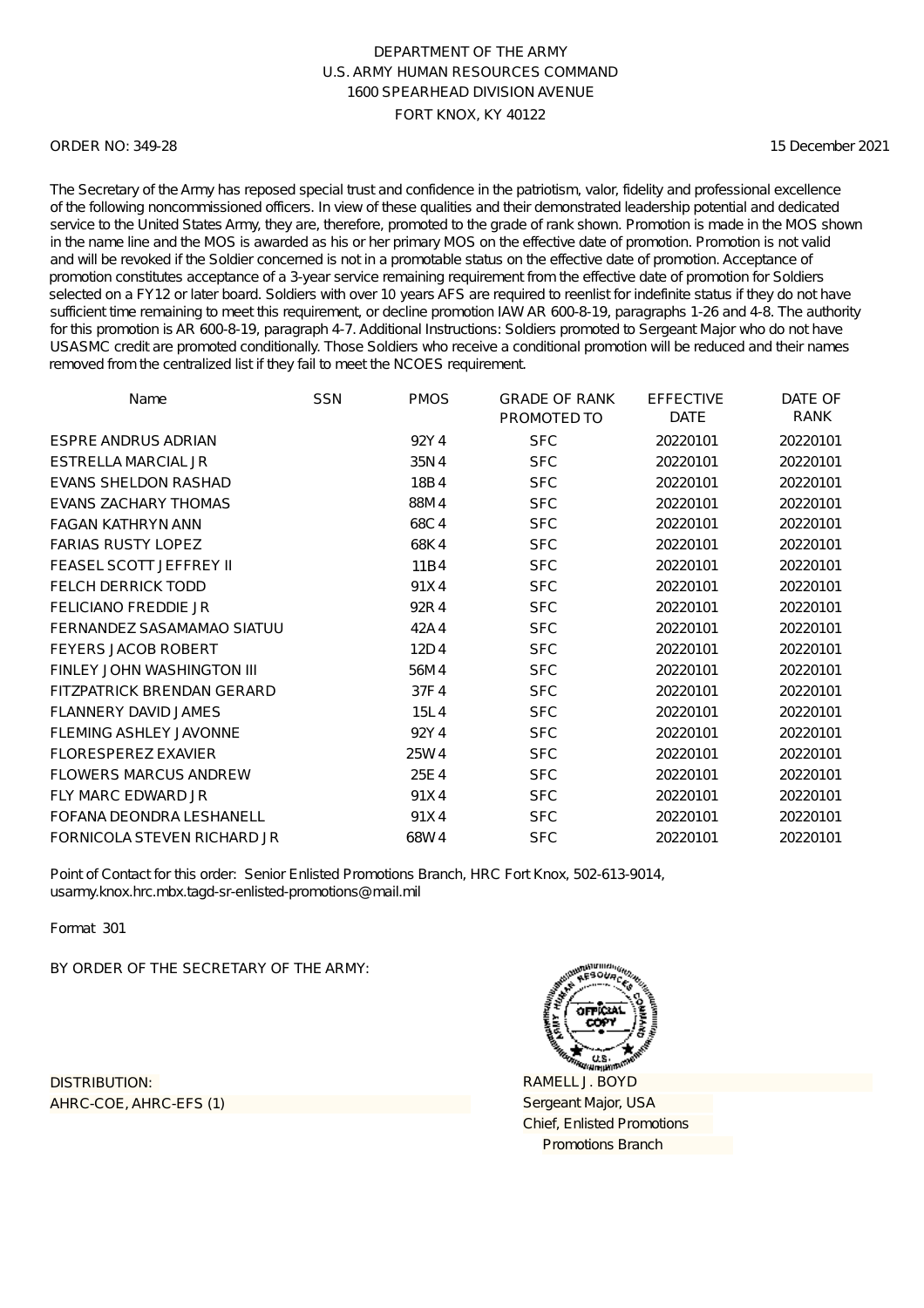### ORDER NO: 349-29

15 December 2021

The Secretary of the Army has reposed special trust and confidence in the patriotism, valor, fidelity and professional excellence of the following noncommissioned officers. In view of these qualities and their demonstrated leadership potential and dedicated service to the United States Army, they are, therefore, promoted to the grade of rank shown. Promotion is made in the MOS shown in the name line and the MOS is awarded as his or her primary MOS on the effective date of promotion. Promotion is not valid and will be revoked if the Soldier concerned is not in a promotable status on the effective date of promotion. Acceptance of promotion constitutes acceptance of a 3-year service remaining requirement from the effective date of promotion for Soldiers selected on a FY12 or later board. Soldiers with over 10 years AFS are required to reenlist for indefinite status if they do not have sufficient time remaining to meet this requirement, or decline promotion IAW AR 600-8-19, paragraphs 1-26 and 4-8. The authority for this promotion is AR 600-8-19, paragraph 4-7. Additional Instructions: Soldiers promoted to Sergeant Major who do not have USASMC credit are promoted conditionally. Those Soldiers who receive a conditional promotion will be reduced and their names removed from the centralized list if they fail to meet the NCOES requirement.

| Name                              | <b>SSN</b> | <b>PMOS</b> | <b>GRADE OF RANK</b><br>PROMOTED TO | <b>EFFECTIVE</b><br><b>DATE</b> | DATE OF<br>RANK |
|-----------------------------------|------------|-------------|-------------------------------------|---------------------------------|-----------------|
| <b>FOSS NATHAN ROBBY</b>          |            | 35G4        | <b>SFC</b>                          | 20220101                        | 20220101        |
| <b>FOSTER RACHAEL EVELYN</b>      |            | 42A4        | <b>SFC</b>                          | 20220101                        | 20220101        |
| <b>FOSTER WESLEY ALLEN</b>        |            | 19K4        | <b>SFC</b>                          | 20220101                        | 20220101        |
| <b>FOX NEIL DENNIS</b>            |            | 18D4        | <b>SFC</b>                          | 20220101                        | 20220101        |
| <b>FRALEY BRIAN CHARLES</b>       |            | 15L4        | <b>SFC</b>                          | 20220101                        | 20220101        |
| <b>FRANCO RICHARD</b>             |            | 88M4        | <b>SFC</b>                          | 20220101                        | 20220101        |
| <b>FRANKLIN TYLER DREW</b>        |            | 19K4        | <b>SFC</b>                          | 20220101                        | 20220101        |
| <b>FRANTZ ERIC JASON</b>          |            | 31B4        | <b>SFC</b>                          | 20220101                        | 20220101        |
| <b>FRASIER JESSICA ELIZABETH</b>  |            | 89B4        | <b>SFC</b>                          | 20220101                        | 20220101        |
| <b>FREEMAN WEAH AGEE</b>          |            | 74D4        | <b>SFC</b>                          | 20220101                        | 20220101        |
| <b>FREEZE DEJUAN CHARLES</b>      |            | 92F4        | <b>SFC</b>                          | 20220101                        | 20220101        |
| <b>FROEHLICH CRAIG ARTHUR</b>     |            | 35P4        | <b>SFC</b>                          | 20220101                        | 20220101        |
| <b>FRYE PAUL MATHER</b>           |            | 19K4        | <b>SFC</b>                          | 20220101                        | 20220101        |
| <b>FUENTES MARIO HERNAN</b>       |            | 42A4        | <b>SFC</b>                          | 20220101                        | 20220101        |
| <b>FULLILOVE CHRISTIVAS QUITE</b> |            | 12B4        | <b>SFC</b>                          | 20220101                        | 20220101        |
| <b>FUTCH TABATHA NICOLE</b>       |            | 15Q4        | <b>SFC</b>                          | 20220101                        | 20220101        |
| <b>GADSON ANTONIO LAMAR</b>       |            | 92G4        | <b>SFC</b>                          | 20220101                        | 20220101        |
| <b>GALLEGOS RICHARD</b>           |            | 11B4        | <b>SFC</b>                          | 20220101                        | 20220101        |
| <b>GAMBOA CANDY ZOILA</b>         |            | 92Y4        | <b>SFC</b>                          | 20220101                        | 20220101        |
| <b>GAMBRILL ROBERT WILLIAM</b>    |            | 11B4        | <b>SFC</b>                          | 20220101                        | 20220101        |

Point of Contact for this order: Senior Enlisted Promotions Branch, HRC Fort Knox, 502-613-9014, usarmy.knox.hrc.mbx.tagd-sr-enlisted-promotions@mail.mil

Format 301

BY ORDER OF THE SECRETARY OF THE ARMY:

AHRC-COE, AHRC-EFS (1) DISTRIBUTION:

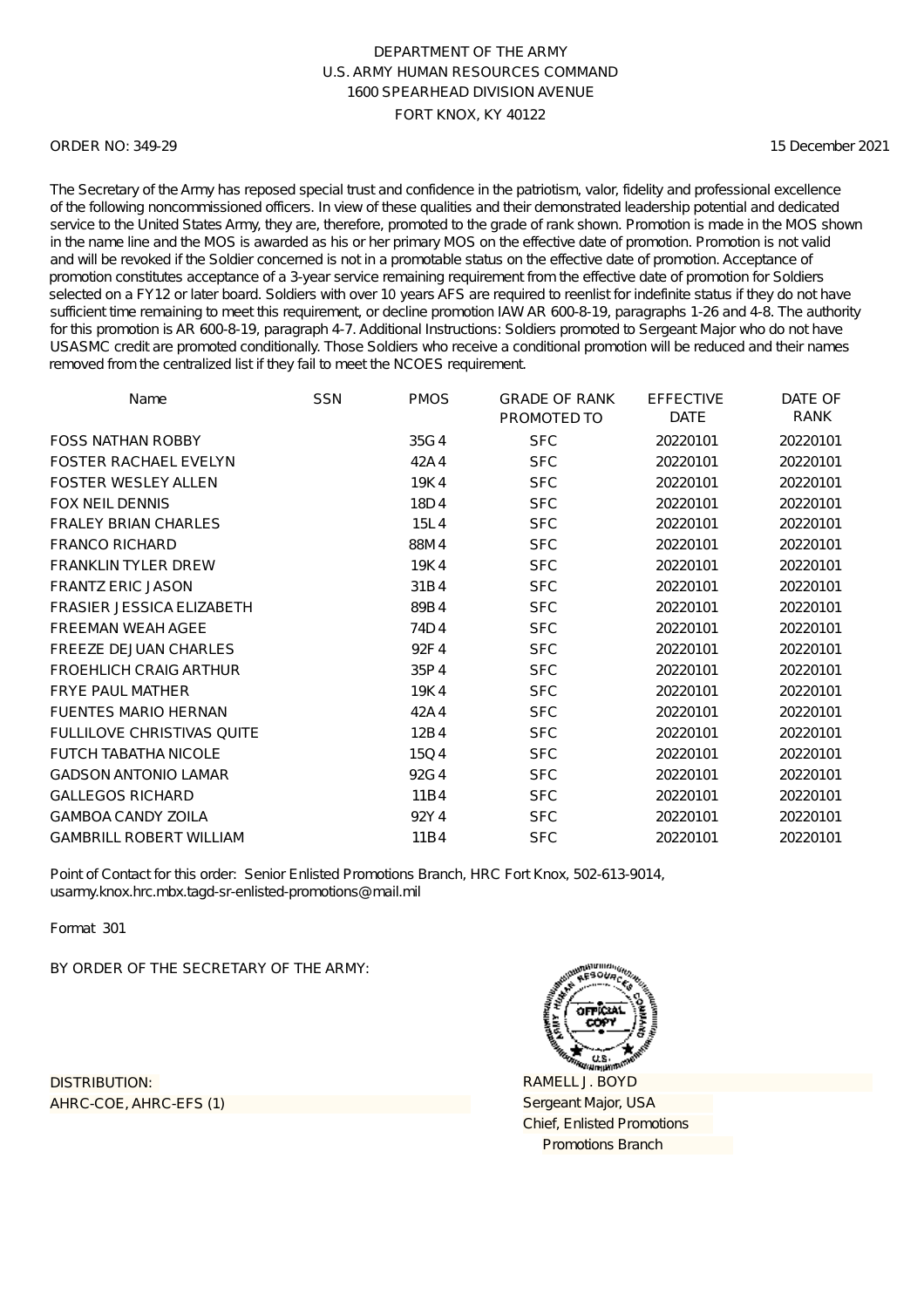### ORDER NO: 349-30

15 December 2021

The Secretary of the Army has reposed special trust and confidence in the patriotism, valor, fidelity and professional excellence of the following noncommissioned officers. In view of these qualities and their demonstrated leadership potential and dedicated service to the United States Army, they are, therefore, promoted to the grade of rank shown. Promotion is made in the MOS shown in the name line and the MOS is awarded as his or her primary MOS on the effective date of promotion. Promotion is not valid and will be revoked if the Soldier concerned is not in a promotable status on the effective date of promotion. Acceptance of promotion constitutes acceptance of a 3-year service remaining requirement from the effective date of promotion for Soldiers selected on a FY12 or later board. Soldiers with over 10 years AFS are required to reenlist for indefinite status if they do not have sufficient time remaining to meet this requirement, or decline promotion IAW AR 600-8-19, paragraphs 1-26 and 4-8. The authority for this promotion is AR 600-8-19, paragraph 4-7. Additional Instructions: Soldiers promoted to Sergeant Major who do not have USASMC credit are promoted conditionally. Those Soldiers who receive a conditional promotion will be reduced and their names removed from the centralized list if they fail to meet the NCOES requirement.

| Name                              | <b>SSN</b> | <b>PMOS</b> | <b>GRADE OF RANK</b> | <b>EFFECTIVE</b><br><b>DATE</b> | DATE OF<br>RANK |
|-----------------------------------|------------|-------------|----------------------|---------------------------------|-----------------|
|                                   |            |             | PROMOTED TO          |                                 |                 |
| <b>GARCIA DAVID ISACE</b>         |            | 13F4        | <b>SFC</b>           | 20220101                        | 20220101        |
| <b>GARCIA GUILLERMO</b>           |            | 11B4        | <b>SFC</b>           | 20220101                        | 20220101        |
| <b>GARCIA JULIOMAR</b>            |            | 91X4        | <b>SFC</b>           | 20220101                        | 20220101        |
| <b>GARCIA KASSANDRA MARIE</b>     |            | 14T4        | <b>SFC</b>           | 20220101                        | 20220101        |
| <b>GARCIA MENDEZ WENDY DIANA</b>  |            | 92Y4        | <b>SFC</b>           | 20220101                        | 20220101        |
| <b>GARDONIO CHRISTOPHER SCOTT</b> |            | 42A4        | <b>SFC</b>           | 20220101                        | 20220101        |
| <b>GARLICK CHRISTY JEANNE</b>     |            | 68W4        | <b>SFC</b>           | 20220101                        | 20220101        |
| <b>GENTRY JASMINE RENE</b>        |            | 56M4        | <b>SFC</b>           | 20220101                        | 20220101        |
| <b>GERHARDSON DUSTIN RAY</b>      |            | 15T4        | <b>SFC</b>           | 20220101                        | 20220101        |
| <b>GIBBS LATARA ANTANIC</b>       |            | 42A4        | <b>SFC</b>           | 20220101                        | 20220101        |
| <b>GIBSON JAMES DARRIN</b>        |            | 11B4        | <b>SFC</b>           | 20220101                        | 20220101        |
| <b>GIESE ERIK MICHAEL</b>         |            | 11B4        | <b>SFC</b>           | 20220101                        | 20220101        |
| <b>GLOVASKI VITOR HUGO</b>        |            | 37F4        | <b>SFC</b>           | 20220101                        | 20220101        |
| <b>GOLEMON JOSHUA SCOTT</b>       |            | 91X4        | <b>SFC</b>           | 20220101                        | 20220101        |
| <b>GOLIKE SHAUN DAVID</b>         |            | 12B4        | <b>SFC</b>           | 20220101                        | 20220101        |
| <b>GOMEZ JESUS JOSUE</b>          |            | 68W4        | <b>SFC</b>           | 20220101                        | 20220101        |
| <b>GONZALEZ NADINE GIGI</b>       |            | 42A4        | <b>SFC</b>           | 20220101                        | 20220101        |
| <b>GONZALEZ SERGIO AGUSTIN I</b>  |            | 68J4        | <b>SFC</b>           | 20220101                        | 20220101        |
| <b>GOODWIN LANDON KOHL</b>        |            | 13F4        | <b>SFC</b>           | 20220101                        | 20220101        |
| <b>GORCYCA JOHNPAUL</b>           |            | 68W4        | <b>SFC</b>           | 20220101                        | 20220101        |

Point of Contact for this order: Senior Enlisted Promotions Branch, HRC Fort Knox, 502-613-9014, usarmy.knox.hrc.mbx.tagd-sr-enlisted-promotions@mail.mil

Format 301

BY ORDER OF THE SECRETARY OF THE ARMY:

AHRC-COE, AHRC-EFS (1) DISTRIBUTION:

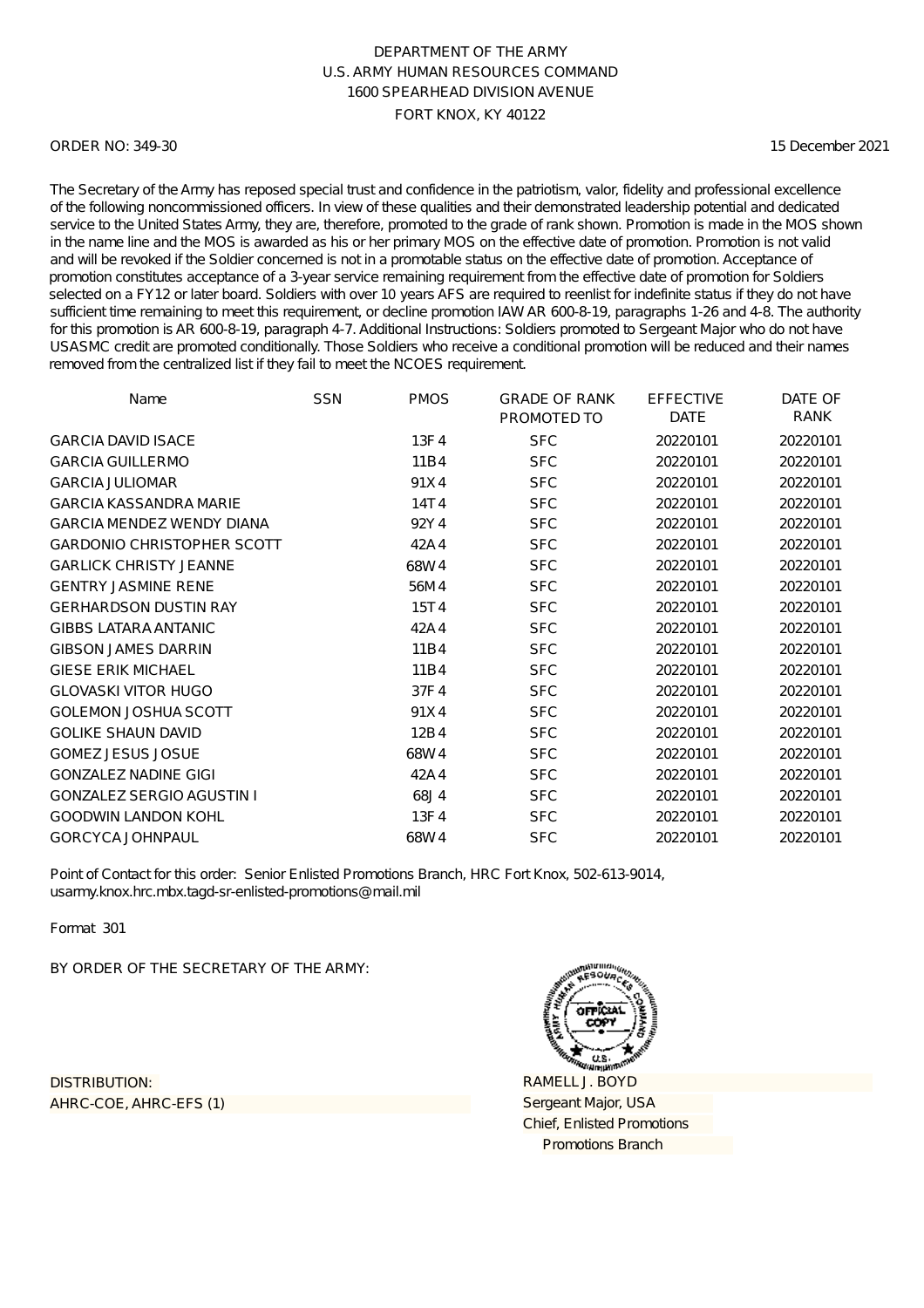### ORDER NO: 349-31

15 December 2021

The Secretary of the Army has reposed special trust and confidence in the patriotism, valor, fidelity and professional excellence of the following noncommissioned officers. In view of these qualities and their demonstrated leadership potential and dedicated service to the United States Army, they are, therefore, promoted to the grade of rank shown. Promotion is made in the MOS shown in the name line and the MOS is awarded as his or her primary MOS on the effective date of promotion. Promotion is not valid and will be revoked if the Soldier concerned is not in a promotable status on the effective date of promotion. Acceptance of promotion constitutes acceptance of a 3-year service remaining requirement from the effective date of promotion for Soldiers selected on a FY12 or later board. Soldiers with over 10 years AFS are required to reenlist for indefinite status if they do not have sufficient time remaining to meet this requirement, or decline promotion IAW AR 600-8-19, paragraphs 1-26 and 4-8. The authority for this promotion is AR 600-8-19, paragraph 4-7. Additional Instructions: Soldiers promoted to Sergeant Major who do not have USASMC credit are promoted conditionally. Those Soldiers who receive a conditional promotion will be reduced and their names removed from the centralized list if they fail to meet the NCOES requirement.

| Name                               | <b>SSN</b> | <b>PMOS</b> | <b>GRADE OF RANK</b> | <b>EFFECTIVE</b> | DATE OF  |
|------------------------------------|------------|-------------|----------------------|------------------|----------|
|                                    |            |             | PROMOTED TO          | <b>DATE</b>      | RANK     |
| <b>GOSS MICHAEL RYAN</b>           |            | 79S4        | <b>SFC</b>           | 20220101         | 20220101 |
| <b>GOTT DONALD GLENEDWARD</b>      |            | 42A4        | <b>SFC</b>           | 20220101         | 20220101 |
| <b>GRAF DYLAN ROBERT</b>           |            | 68W4        | <b>SFC</b>           | 20220101         | 20220101 |
| <b>GRAHAM IAIN MOSES</b>           |            | 18D4        | <b>SFC</b>           | 20220101         | 20220101 |
| <b>GRAYSON HENRY JERMAINE</b>      |            | 91X4        | <b>SFC</b>           | 20220101         | 20220101 |
| <b>GREEN KEVIN RANDALL</b>         |            | 11B4        | <b>SFC</b>           | 20220101         | 20220101 |
| <b>GREGORY JESSIE NAMAKAOKALAN</b> |            | 79R4        | <b>SFC</b>           | 20220101         | 20220101 |
| <b>GRINSTEAD JOSHUA PAUL</b>       |            | 11C4        | <b>SFC</b>           | 20220101         | 20220101 |
| <b>GROSS JIMITTA LEGWEN</b>        |            | 42A4        | <b>SFC</b>           | 20220101         | 20220101 |
| <b>GRYDER NATHAN MICHEAL</b>       |            | 91X4        | <b>SFC</b>           | 20220101         | 20220101 |
| <b>GUERRERO LUIS</b>               |            | 68W4        | <b>SFC</b>           | 20220101         | 20220101 |
| <b>GULLEY TERRION LEE</b>          |            | 42A4        | <b>SFC</b>           | 20220101         | 20220101 |
| <b>GUNN ANDREW JAMES</b>           |            | 35G4        | <b>SFC</b>           | 20220101         | 20220101 |
| <b>GUTHRIE CONNIE ELIZABETH</b>    |            | 88M4        | <b>SFC</b>           | 20220101         | 20220101 |
| <b>GUTIERREZ ALEXANDER</b>         |            | 15Q4        | <b>SFC</b>           | 20220101         | 20220101 |
| <b>GUZMANBAEZA ROGELIO</b>         |            | 15T4        | <b>SFC</b>           | 20220101         | 20220101 |
| <b>HAAS JOSHUA ADISON</b>          |            | 79R4        | <b>SFC</b>           | 20220101         | 20220101 |
| <b>HADD ZACHARY TIMOTHY</b>        |            | 79R4        | <b>SFC</b>           | 20220101         | 20220101 |
| <b>HAHN JACOB BENJAMIN</b>         |            | 18B4        | <b>SFC</b>           | 20220101         | 20220101 |
| <b>HALL BRIAN OCTAVIOUS</b>        |            | 88H4        | <b>SFC</b>           | 20220101         | 20220101 |

Point of Contact for this order: Senior Enlisted Promotions Branch, HRC Fort Knox, 502-613-9014, usarmy.knox.hrc.mbx.tagd-sr-enlisted-promotions@mail.mil

Format 301

BY ORDER OF THE SECRETARY OF THE ARMY:

AHRC-COE, AHRC-EFS (1) DISTRIBUTION:

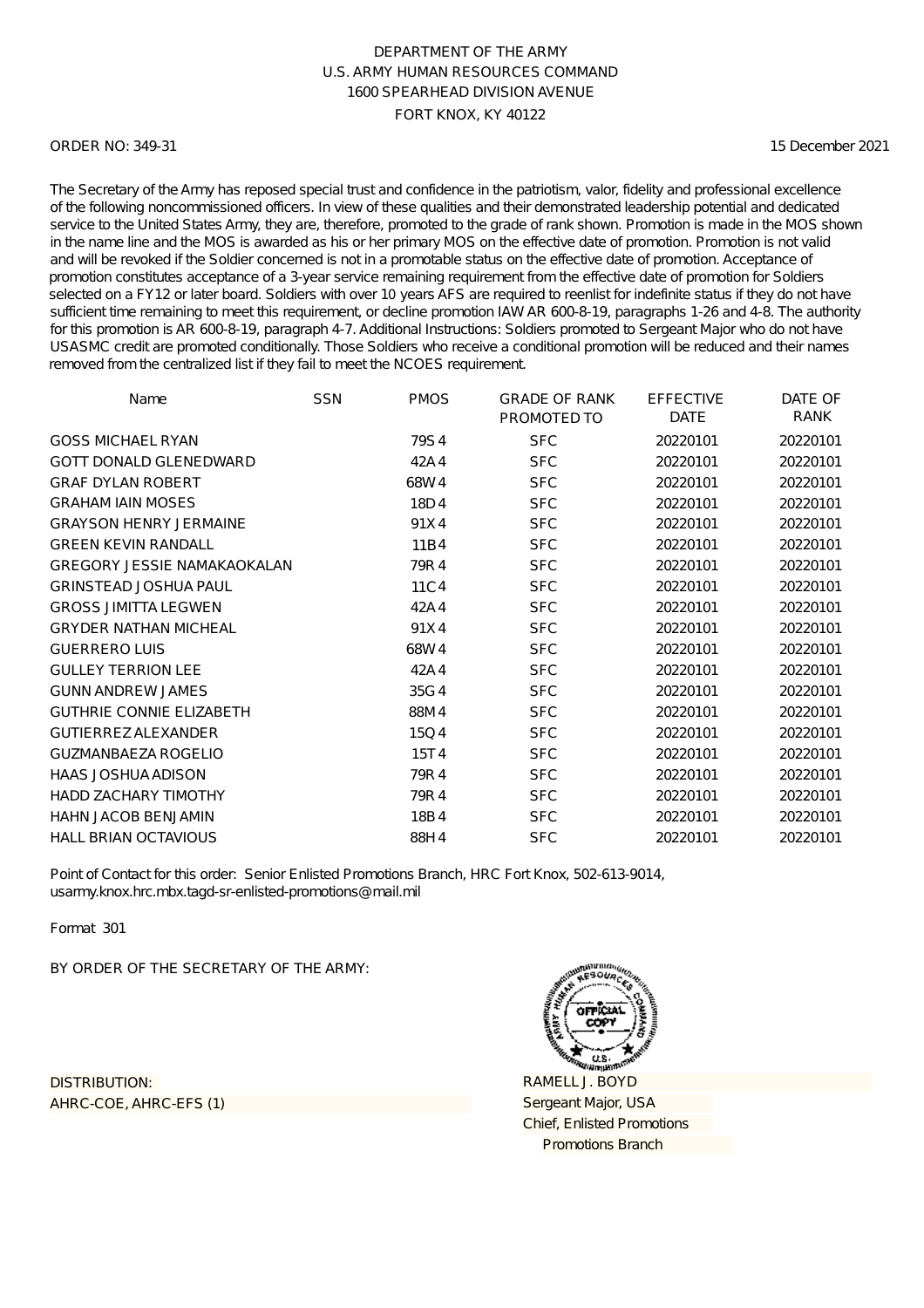### ORDER NO: 349-32

15 December 2021

The Secretary of the Army has reposed special trust and confidence in the patriotism, valor, fidelity and professional excellence of the following noncommissioned officers. In view of these qualities and their demonstrated leadership potential and dedicated service to the United States Army, they are, therefore, promoted to the grade of rank shown. Promotion is made in the MOS shown in the name line and the MOS is awarded as his or her primary MOS on the effective date of promotion. Promotion is not valid and will be revoked if the Soldier concerned is not in a promotable status on the effective date of promotion. Acceptance of promotion constitutes acceptance of a 3-year service remaining requirement from the effective date of promotion for Soldiers selected on a FY12 or later board. Soldiers with over 10 years AFS are required to reenlist for indefinite status if they do not have sufficient time remaining to meet this requirement, or decline promotion IAW AR 600-8-19, paragraphs 1-26 and 4-8. The authority for this promotion is AR 600-8-19, paragraph 4-7. Additional Instructions: Soldiers promoted to Sergeant Major who do not have USASMC credit are promoted conditionally. Those Soldiers who receive a conditional promotion will be reduced and their names removed from the centralized list if they fail to meet the NCOES requirement.

| Name                            | <b>SSN</b> | <b>PMOS</b> | <b>GRADE OF RANK</b><br>PROMOTED TO | <b>EFFECTIVE</b><br><b>DATE</b> | DATE OF<br>RANK |
|---------------------------------|------------|-------------|-------------------------------------|---------------------------------|-----------------|
| <b>HALL COOPER LOFTIN</b>       |            | 38B4        | <b>SFC</b>                          | 20220101                        | 20220101        |
| <b>HAMILTON MARC ALEXANDER</b>  |            | 92A4        | <b>SFC</b>                          | 20220101                        | 20220101        |
| <b>HANKE ROBERT ROSS</b>        |            | 25W4        | <b>SFC</b>                          | 20220101                        | 20220101        |
| <b>HANNA MICHAEL SCOTT</b>      |            | 14E4        | <b>SFC</b>                          | 20220101                        | 20220101        |
| HANNOR FREDDIE LEE JR           |            | 31B4        | <b>SFC</b>                          | 20220101                        | 20220101        |
| <b>HANSEN CODY DEAN</b>         |            | 25W4        | <b>SFC</b>                          | 20220101                        | 20220101        |
| <b>HANSON JUSTIN KEITH</b>      |            | 18C4        | <b>SFC</b>                          | 20220101                        | 20220101        |
| <b>HARDER ERIC LYNN</b>         |            | 35G4        | <b>SFC</b>                          | 20220101                        | 20220101        |
| <b>HARDY CHRISTOPHER TYLER</b>  |            | 19D4        | <b>SFC</b>                          | 20220101                        | 20220101        |
| <b>HARRIS JAMES LEE</b>         |            | 19K4        | <b>SFC</b>                          | 20220101                        | 20220101        |
| <b>HARRIS LETROY DEMOND</b>     |            | 25W4        | <b>SFC</b>                          | 20220101                        | 20220101        |
| <b>HARRIS MARCUS DALE II</b>    |            | 68W4        | <b>SFC</b>                          | 20220101                        | 20220101        |
| <b>HARRIS SETH EMMERSON</b>     |            | 35N4        | <b>SFC</b>                          | 20220101                        | 20220101        |
| <b>HARRIS STEPHEN JOHN</b>      |            | 91X4        | <b>SFC</b>                          | 20220101                        | 20220101        |
| HARSHBERGER LIGAYA CALLOS       |            | 31D4        | <b>SFC</b>                          | 20220101                        | 20220101        |
| <b>HARTMAN RENATA GABRIELLE</b> |            | 68W4        | <b>SFC</b>                          | 20220101                        | 20220101        |
| <b>HARVEY JOSHUA VANCE</b>      |            | 56M4        | <b>SFC</b>                          | 20220101                        | 20220101        |
| <b>HATSADY BRIDGETT BRENDA</b>  |            | 92F4        | <b>SFC</b>                          | 20220101                        | 20220101        |
| <b>HAUSER ROBERT HENRY</b>      |            | 15T4        | <b>SFC</b>                          | 20220101                        | 20220101        |
| <b>HAWK ISAIAH JAMAL</b>        |            | 79S4        | <b>SFC</b>                          | 20220101                        | 20220101        |

Point of Contact for this order: Senior Enlisted Promotions Branch, HRC Fort Knox, 502-613-9014, usarmy.knox.hrc.mbx.tagd-sr-enlisted-promotions@mail.mil

Format 301

BY ORDER OF THE SECRETARY OF THE ARMY:

AHRC-COE, AHRC-EFS (1) DISTRIBUTION:

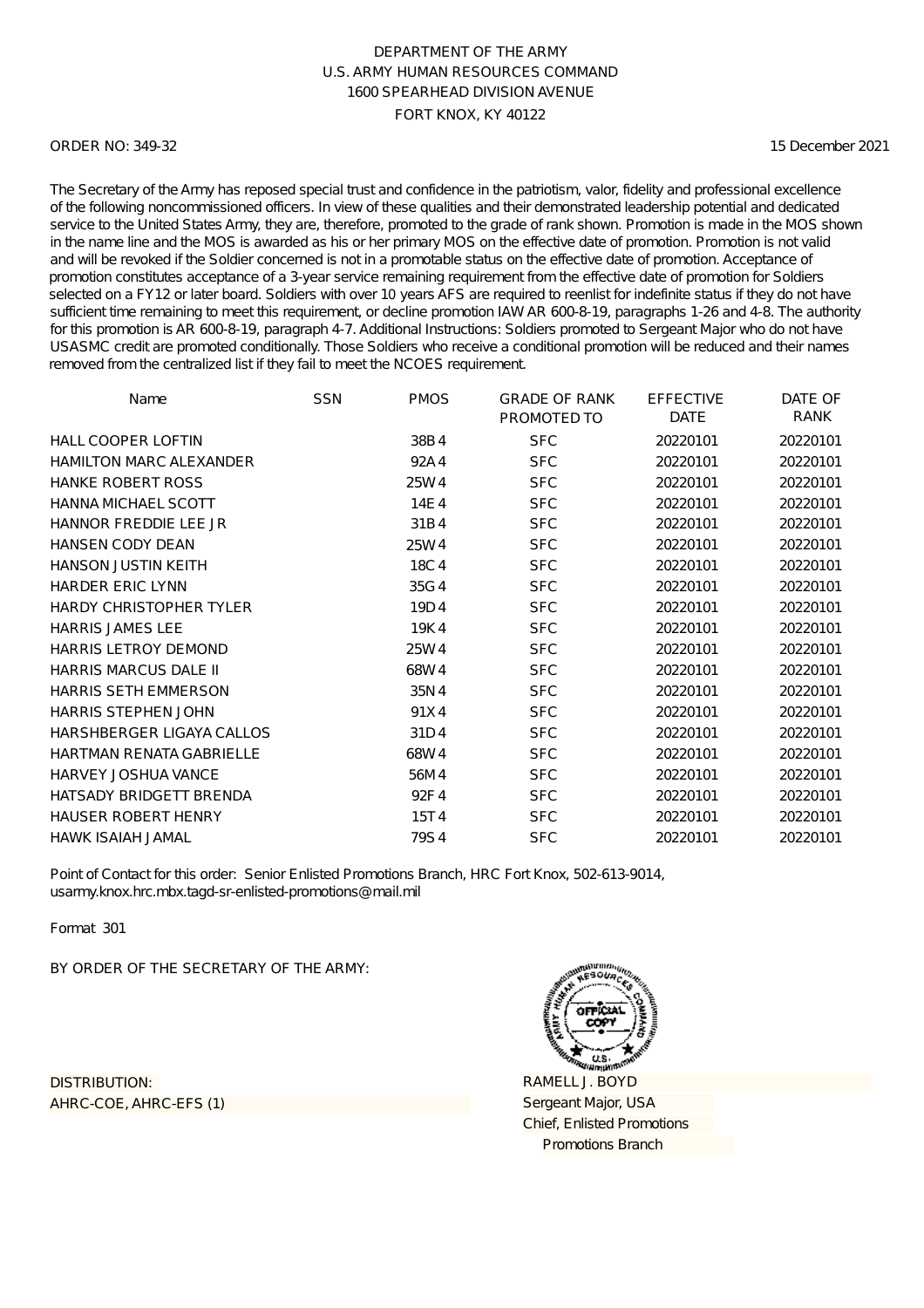### ORDER NO: 349-33

15 December 2021

The Secretary of the Army has reposed special trust and confidence in the patriotism, valor, fidelity and professional excellence of the following noncommissioned officers. In view of these qualities and their demonstrated leadership potential and dedicated service to the United States Army, they are, therefore, promoted to the grade of rank shown. Promotion is made in the MOS shown in the name line and the MOS is awarded as his or her primary MOS on the effective date of promotion. Promotion is not valid and will be revoked if the Soldier concerned is not in a promotable status on the effective date of promotion. Acceptance of promotion constitutes acceptance of a 3-year service remaining requirement from the effective date of promotion for Soldiers selected on a FY12 or later board. Soldiers with over 10 years AFS are required to reenlist for indefinite status if they do not have sufficient time remaining to meet this requirement, or decline promotion IAW AR 600-8-19, paragraphs 1-26 and 4-8. The authority for this promotion is AR 600-8-19, paragraph 4-7. Additional Instructions: Soldiers promoted to Sergeant Major who do not have USASMC credit are promoted conditionally. Those Soldiers who receive a conditional promotion will be reduced and their names removed from the centralized list if they fail to meet the NCOES requirement.

| Name                               | <b>SSN</b> | <b>PMOS</b> | <b>GRADE OF RANK</b><br>PROMOTED TO | <b>EFFECTIVE</b><br><b>DATE</b> | DATE OF<br>RANK |
|------------------------------------|------------|-------------|-------------------------------------|---------------------------------|-----------------|
| <b>HAWKINS TYRELL SHAMAR</b>       |            | 42A4        | <b>SFC</b>                          | 20220101                        | 20220101        |
| <b>HAYES KRYSTAL MARIE</b>         |            | 12C4        | <b>SFC</b>                          | 20220101                        | 20220101        |
| <b>HELLMAN MICHAEL ADAM</b>        |            | 12B4        | <b>SFC</b>                          | 20220101                        | 20220101        |
| <b>HERNANDEZ DAVID ZACKERY III</b> |            | 18D4        | <b>SFC</b>                          | 20220101                        | 20220101        |
| <b>HERNANDEZ KEILA ZUGEY</b>       |            | 74D4        | <b>SFC</b>                          | 20220101                        | 20220101        |
| <b>HERNANDEZ VICTOR</b>            |            | 91X4        | <b>SFC</b>                          | 20220101                        | 20220101        |
| <b>HERRING DANA SAMONE</b>         |            | 42A4        | <b>SFC</b>                          | 20220101                        | 20220101        |
| <b>HESS ALEXANDER CHARLES</b>      |            | 94W4        | <b>SFC</b>                          | 20220101                        | 20220101        |
| HICKEY DYLON WILLIAMS              |            | 11C4        | <b>SFC</b>                          | 20220101                        | 20220101        |
| HICKMAN CHRISTOPHER CHAYNE         |            | 91X4        | <b>SFC</b>                          | 20220101                        | 20220101        |
| <b>HICKSON KAMILAH SHANI</b>       |            | 92Y4        | <b>SFC</b>                          | 20220101                        | 20220101        |
| <b>HILDEBRAND STEVEN PHILIP</b>    |            | 91X4        | <b>SFC</b>                          | 20220101                        | 20220101        |
| <b>HILL DANIEL VINCENT</b>         |            | 14T4        | <b>SFC</b>                          | 20220101                        | 20220101        |
| <b>HILL MICKEY LEE</b>             |            | 91X4        | <b>SFC</b>                          | 20220101                        | 20220101        |
| HINOJOSA RYAN PATRICK              |            | 68W4        | <b>SFC</b>                          | 20220101                        | 20220101        |
| HINSON CHRISTOPHER MICHAEL         |            | 42A4        | <b>SFC</b>                          | 20220101                        | 20220101        |
| HOFFER MICHAEL EDWARD              |            | 42A4        | <b>SFC</b>                          | 20220101                        | 20220101        |
| <b>HOLDER JOSHUA ERIC BRENDON</b>  |            | 13B4        | <b>SFC</b>                          | 20220101                        | 20220101        |
| <b>HOLIFIELD MATTHEW JAMES</b>     |            | 42A4        | <b>SFC</b>                          | 20220101                        | 20220101        |
| <b>HOLTZCLAW FELICIA GOLDEN</b>    |            | 88M4        | <b>SFC</b>                          | 20220101                        | 20220101        |

Point of Contact for this order: Senior Enlisted Promotions Branch, HRC Fort Knox, 502-613-9014, usarmy.knox.hrc.mbx.tagd-sr-enlisted-promotions@mail.mil

Format 301

BY ORDER OF THE SECRETARY OF THE ARMY:

AHRC-COE, AHRC-EFS (1) DISTRIBUTION:

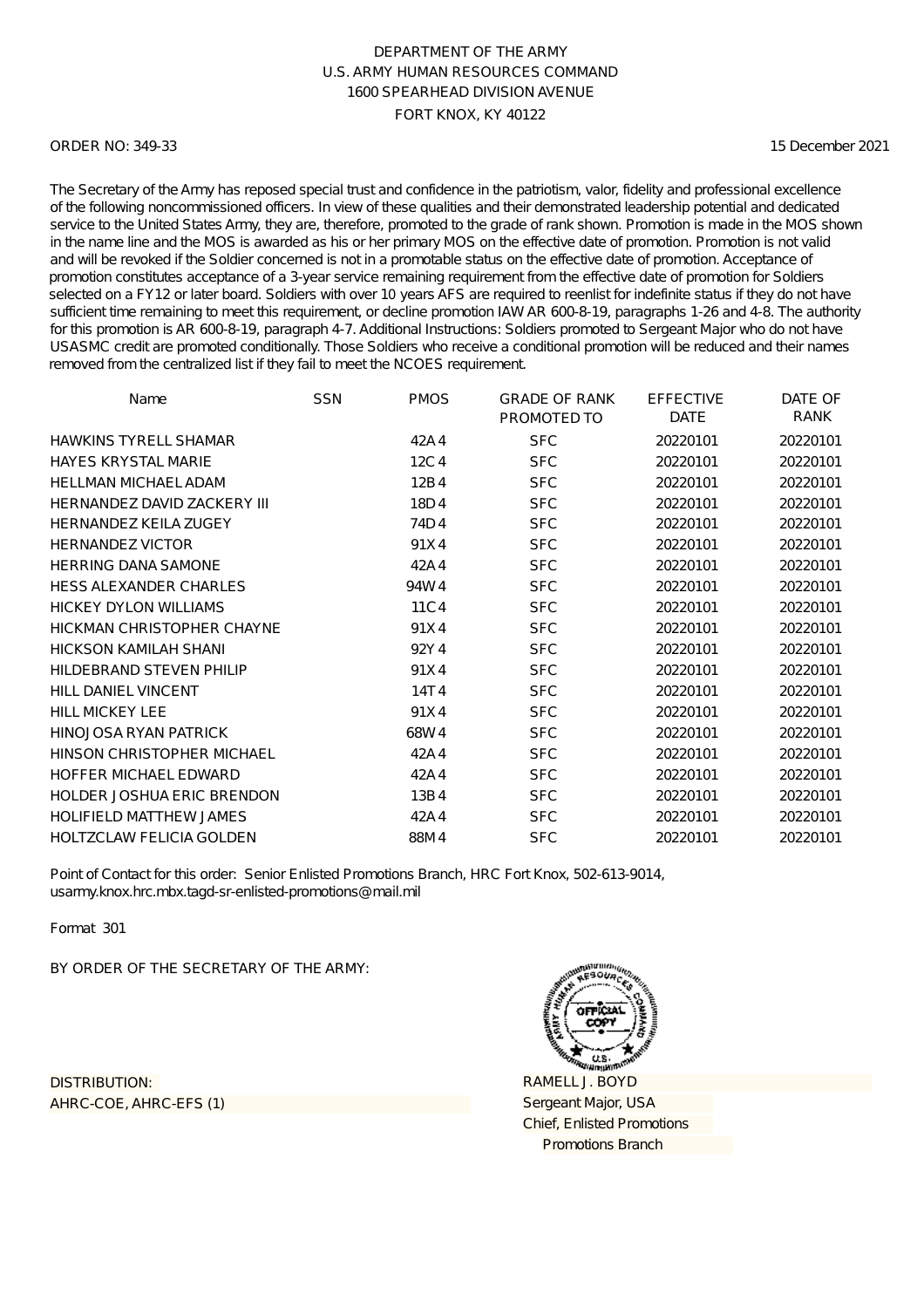### ORDER NO: 349-34

15 December 2021

The Secretary of the Army has reposed special trust and confidence in the patriotism, valor, fidelity and professional excellence of the following noncommissioned officers. In view of these qualities and their demonstrated leadership potential and dedicated service to the United States Army, they are, therefore, promoted to the grade of rank shown. Promotion is made in the MOS shown in the name line and the MOS is awarded as his or her primary MOS on the effective date of promotion. Promotion is not valid and will be revoked if the Soldier concerned is not in a promotable status on the effective date of promotion. Acceptance of promotion constitutes acceptance of a 3-year service remaining requirement from the effective date of promotion for Soldiers selected on a FY12 or later board. Soldiers with over 10 years AFS are required to reenlist for indefinite status if they do not have sufficient time remaining to meet this requirement, or decline promotion IAW AR 600-8-19, paragraphs 1-26 and 4-8. The authority for this promotion is AR 600-8-19, paragraph 4-7. Additional Instructions: Soldiers promoted to Sergeant Major who do not have USASMC credit are promoted conditionally. Those Soldiers who receive a conditional promotion will be reduced and their names removed from the centralized list if they fail to meet the NCOES requirement.

| Name                               | <b>SSN</b> | <b>PMOS</b> | <b>GRADE OF RANK</b><br>PROMOTED TO | <b>EFFECTIVE</b><br><b>DATE</b> | DATE OF<br>RANK |
|------------------------------------|------------|-------------|-------------------------------------|---------------------------------|-----------------|
| <b>HOLYCROSS JENNIFER RACHELLE</b> |            | 42A4        | <b>SFC</b>                          | 20220101                        | 20220101        |
| <b>HOOD KEVIN LEE</b>              |            | 15T4        | <b>SFC</b>                          | 20220101                        | 20220101        |
| <b>HORGAN TIMOTHY ROBERT</b>       |            | 19D4        | <b>SFC</b>                          | 20220101                        | 20220101        |
| <b>HORWATH LOUIS ANTHONY</b>       |            | 18D4        | <b>SFC</b>                          | 20220101                        | 20220101        |
| <b>HOWARD TRENISE SADA</b>         |            | 42A4        | <b>SFC</b>                          | 20220101                        | 20220101        |
| HUDDLESON TIMOTHY WAYNE JR         |            | 91X4        | <b>SFC</b>                          | 20220101                        | 20220101        |
| <b>HUMPHREYS MITCHELL LEE</b>      |            | 14T4        | <b>SFC</b>                          | 20220101                        | 20220101        |
| <b>HUNT HOLLY ELIZABETH</b>        |            | 35F4        | <b>SFC</b>                          | 20220101                        | 20220101        |
| <b>HUTTON KAM W</b>                |            | 25B4        | <b>SFC</b>                          | 20220101                        | 20220101        |
| <b>INIGUEZ DANNY</b>               |            | 91X4        | <b>SFC</b>                          | 20220101                        | 20220101        |
| <b>IOANIS DAWN S</b>               |            | 68Q4        | <b>SFC</b>                          | 20220101                        | 20220101        |
| <b>IRCHIRL LATANYA NICHELLE</b>    |            | 42A4        | <b>SFC</b>                          | 20220101                        | 20220101        |
| <b>IRIARTE JOHN J</b>              |            | 11B4        | <b>SFC</b>                          | 20220101                        | 20220101        |
| IRIZARRYDIEZ ALEJANDRO JOSE        |            | 42A4        | <b>SFC</b>                          | 20220101                        | 20220101        |
| <b>IRROBALL JARED MATTHEW</b>      |            | 18D4        | <b>SFC</b>                          | 20220101                        | 20220101        |
| <b>IVORY WILLIE MACK III</b>       |            | 15P4        | <b>SFC</b>                          | 20220101                        | 20220101        |
| <b>JACKSON IESHA NATALIA</b>       |            | 42A4        | <b>SFC</b>                          | 20220101                        | 20220101        |
| JACKSON KASHA A                    |            | 42A4        | <b>SFC</b>                          | 20220101                        | 20220101        |
| <b>JACKSON THOMAS ONEAL</b>        |            | 11B4        | <b>SFC</b>                          | 20220101                        | 20220101        |
| <b>JAMES AZEE SHUWANDE</b>         |            | 25B4        | <b>SFC</b>                          | 20220101                        | 20220101        |

Point of Contact for this order: Senior Enlisted Promotions Branch, HRC Fort Knox, 502-613-9014, usarmy.knox.hrc.mbx.tagd-sr-enlisted-promotions@mail.mil

Format 301

BY ORDER OF THE SECRETARY OF THE ARMY:

AHRC-COE, AHRC-EFS (1) DISTRIBUTION:

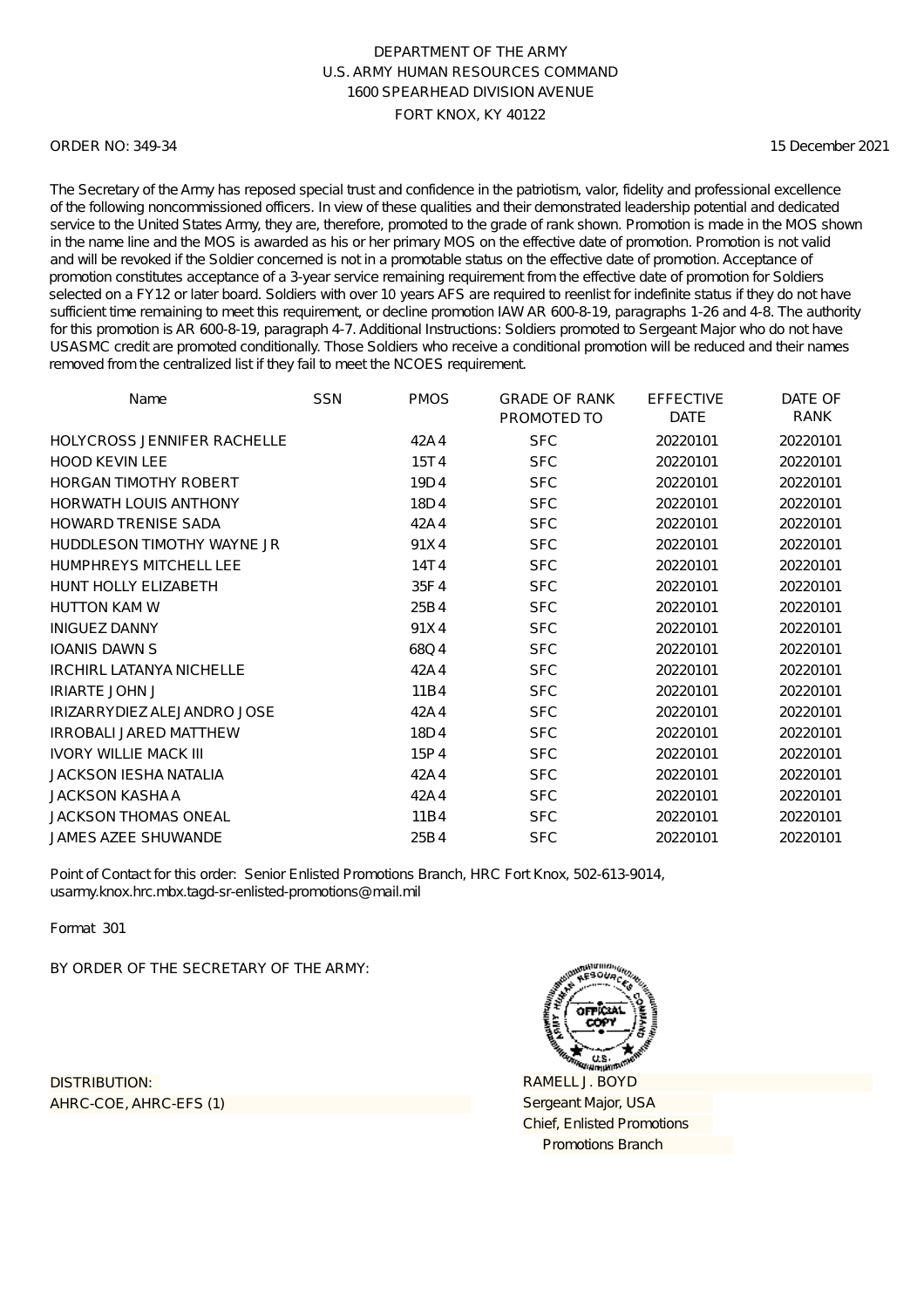### ORDER NO: 349-35

15 December 2021

The Secretary of the Army has reposed special trust and confidence in the patriotism, valor, fidelity and professional excellence of the following noncommissioned officers. In view of these qualities and their demonstrated leadership potential and dedicated service to the United States Army, they are, therefore, promoted to the grade of rank shown. Promotion is made in the MOS shown in the name line and the MOS is awarded as his or her primary MOS on the effective date of promotion. Promotion is not valid and will be revoked if the Soldier concerned is not in a promotable status on the effective date of promotion. Acceptance of promotion constitutes acceptance of a 3-year service remaining requirement from the effective date of promotion for Soldiers selected on a FY12 or later board. Soldiers with over 10 years AFS are required to reenlist for indefinite status if they do not have sufficient time remaining to meet this requirement, or decline promotion IAW AR 600-8-19, paragraphs 1-26 and 4-8. The authority for this promotion is AR 600-8-19, paragraph 4-7. Additional Instructions: Soldiers promoted to Sergeant Major who do not have USASMC credit are promoted conditionally. Those Soldiers who receive a conditional promotion will be reduced and their names removed from the centralized list if they fail to meet the NCOES requirement.

| Name                          | <b>SSN</b> | <b>PMOS</b> | <b>GRADE OF RANK</b> | <b>EFFECTIVE</b> | DATE OF  |
|-------------------------------|------------|-------------|----------------------|------------------|----------|
|                               |            |             | PROMOTED TO          | <b>DATE</b>      | RANK     |
| JAMES MARY ANN                |            | 35S4        | <b>SFC</b>           | 20220101         | 20220101 |
| <b>JAMRUS KURT MATTHEW JR</b> |            | 15T4        | <b>SFC</b>           | 20220101         | 20220101 |
| JANECZEK SIMON JAMES HARPER   |            | 35N4        | <b>SFC</b>           | 20220101         | 20220101 |
| JEFFERSON ANTHONY LOUIS JR    |            | 42A4        | <b>SFC</b>           | 20220101         | 20220101 |
| <b>JIMENEZ BRANDON VICTOR</b> |            | 25D4        | <b>SFC</b>           | 20220101         | 20220101 |
| <b>JO SUNG HYUN</b>           |            | 92Y4        | <b>SFC</b>           | 20220101         | 20220101 |
| <b>JOHN DAVID MADISON</b>     |            | 89B4        | <b>SFC</b>           | 20220101         | 20220101 |
| <b>JOHNSON ARIELLE ALEXIS</b> |            | 79R4        | <b>SFC</b>           | 20220101         | 20220101 |
| JOHNSON FERANTEE JAMAR        |            | 25W4        | <b>SFC</b>           | 20220101         | 20220101 |
| JOHNSON MARCUS DEWAYNE        |            | 68S4        | <b>SFC</b>           | 20220101         | 20220101 |
| JONELEIT ARIE BENNO           |            | 12B4        | <b>SFC</b>           | 20220101         | 20220101 |
| JONES ANTONIO MICHAEL         |            | 13M4        | <b>SFC</b>           | 20220101         | 20220101 |
| <b>JONES BRANDON DOYLE</b>    |            | 92Y4        | <b>SFC</b>           | 20220101         | 20220101 |
| JONES CALVIN DEWAYNE          |            | 92A4        | <b>SFC</b>           | 20220101         | 20220101 |
| <b>JONES CAROL DANIELLE</b>   |            | 42A4        | <b>SFC</b>           | 20220101         | 20220101 |
| <b>JONES MORGANN KELLY</b>    |            | 68W4        | <b>SFC</b>           | 20220101         | 20220101 |
| JONES RICHARD WILLIAM JR      |            | 25Z4        | <b>SFC</b>           | 20220101         | 20220101 |
| JONES VANTAYSHIA NERISSA      |            | 92G4        | <b>SFC</b>           | 20220101         | 20220101 |
| <b>JORDAN VIRGIL J</b>        |            | 12P4        | <b>SFC</b>           | 20220101         | 20220101 |
| <b>JOSEPH SHAWN</b>           |            | 35N4        | <b>SFC</b>           | 20220101         | 20220101 |

Point of Contact for this order: Senior Enlisted Promotions Branch, HRC Fort Knox, 502-613-9014, usarmy.knox.hrc.mbx.tagd-sr-enlisted-promotions@mail.mil

Format 301

BY ORDER OF THE SECRETARY OF THE ARMY:

AHRC-COE, AHRC-EFS (1) DISTRIBUTION:

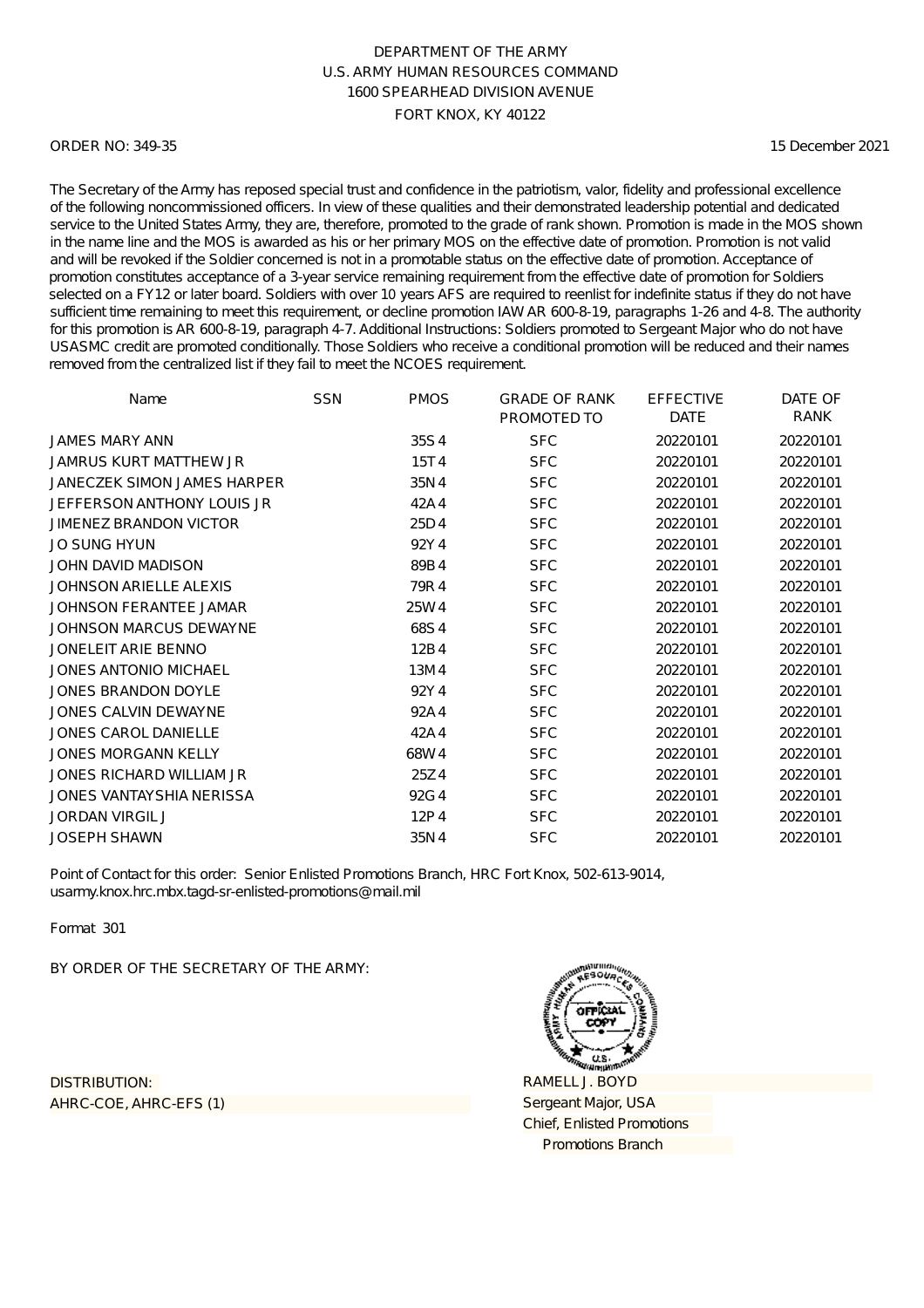### ORDER NO: 349-36

15 December 2021

The Secretary of the Army has reposed special trust and confidence in the patriotism, valor, fidelity and professional excellence of the following noncommissioned officers. In view of these qualities and their demonstrated leadership potential and dedicated service to the United States Army, they are, therefore, promoted to the grade of rank shown. Promotion is made in the MOS shown in the name line and the MOS is awarded as his or her primary MOS on the effective date of promotion. Promotion is not valid and will be revoked if the Soldier concerned is not in a promotable status on the effective date of promotion. Acceptance of promotion constitutes acceptance of a 3-year service remaining requirement from the effective date of promotion for Soldiers selected on a FY12 or later board. Soldiers with over 10 years AFS are required to reenlist for indefinite status if they do not have sufficient time remaining to meet this requirement, or decline promotion IAW AR 600-8-19, paragraphs 1-26 and 4-8. The authority for this promotion is AR 600-8-19, paragraph 4-7. Additional Instructions: Soldiers promoted to Sergeant Major who do not have USASMC credit are promoted conditionally. Those Soldiers who receive a conditional promotion will be reduced and their names removed from the centralized list if they fail to meet the NCOES requirement.

| Name                           | <b>SSN</b> | <b>PMOS</b> | <b>GRADE OF RANK</b><br>PROMOTED TO | <b>EFFECTIVE</b><br><b>DATE</b> | DATE OF<br>RANK |
|--------------------------------|------------|-------------|-------------------------------------|---------------------------------|-----------------|
| <b>JUMPER DEMARCUS ANTONIO</b> |            | 94W4        | <b>SFC</b>                          | 20220101                        | 20220101        |
| <b>JUNGBLUTH LESTER J</b>      |            | 94W4        | <b>SFC</b>                          | 20220101                        | 20220101        |
| <b>JURGENS SETH DANIEL</b>     |            | 18B4        | <b>SFC</b>                          | 20220101                        | 20220101        |
| KAISER KEVIN MICHAEL           |            | 15T4        | <b>SFC</b>                          | 20220101                        | 20220101        |
| <b>KARIM RONY MOHSIN</b>       |            | 68W4        | <b>SFC</b>                          | 20220101                        | 20220101        |
| KARSTEN WILLIAM JAY            |            | 42R4        | <b>SFC</b>                          | 20220101                        | 20220101        |
| KASTER ROBERT KEITH            |            | 12B4        | <b>SFC</b>                          | 20220101                        | 20220101        |
| KELLER GAYSONMAX SCALIEM       |            | 42A4        | <b>SFC</b>                          | 20220101                        | 20220101        |
| <b>KELLEY MICHEAU LEE</b>      |            | 88N4        | <b>SFC</b>                          | 20220101                        | 20220101        |
| <b>KELLEY NIKITA SIERRA</b>    |            | 42A4        | <b>SFC</b>                          | 20220101                        | 20220101        |
| <b>KENNEDY HEATH NORVIN</b>    |            | 91A4        | <b>SFC</b>                          | 20220101                        | 20220101        |
| <b>KENNEDY NICHOLAS DALE</b>   |            | 25U4        | <b>SFC</b>                          | 20220101                        | 20220101        |
| <b>KERR ANDREW DOUGLAS</b>     |            | 11B4        | <b>SFC</b>                          | 20220101                        | 20220101        |
| <b>KESTER KALEB LLOYD</b>      |            | 11B4        | <b>SFC</b>                          | 20220101                        | 20220101        |
| KIENDREBEOGO ARMEL M           |            | 68G4        | <b>SFC</b>                          | 20220101                        | 20220101        |
| KIESO RANDALL CRAIG JR         |            | 68W4        | <b>SFC</b>                          | 20220101                        | 20220101        |
| KIRBY JAMES CHRISTOPHER        |            | 25E4        | <b>SFC</b>                          | 20220101                        | 20220101        |
| KIYOSHI JOSHUA ACCAD           |            | 15W4        | <b>SFC</b>                          | 20220101                        | 20220101        |
| KLEMM STUART EDWARD            |            | 12Y4        | <b>SFC</b>                          | 20220101                        | 20220101        |
| KOENEN DOUGLAS BENSON          |            | 15W4        | <b>SFC</b>                          | 20220101                        | 20220101        |

Point of Contact for this order: Senior Enlisted Promotions Branch, HRC Fort Knox, 502-613-9014, usarmy.knox.hrc.mbx.tagd-sr-enlisted-promotions@mail.mil

Format 301

BY ORDER OF THE SECRETARY OF THE ARMY:

AHRC-COE, AHRC-EFS (1) DISTRIBUTION:

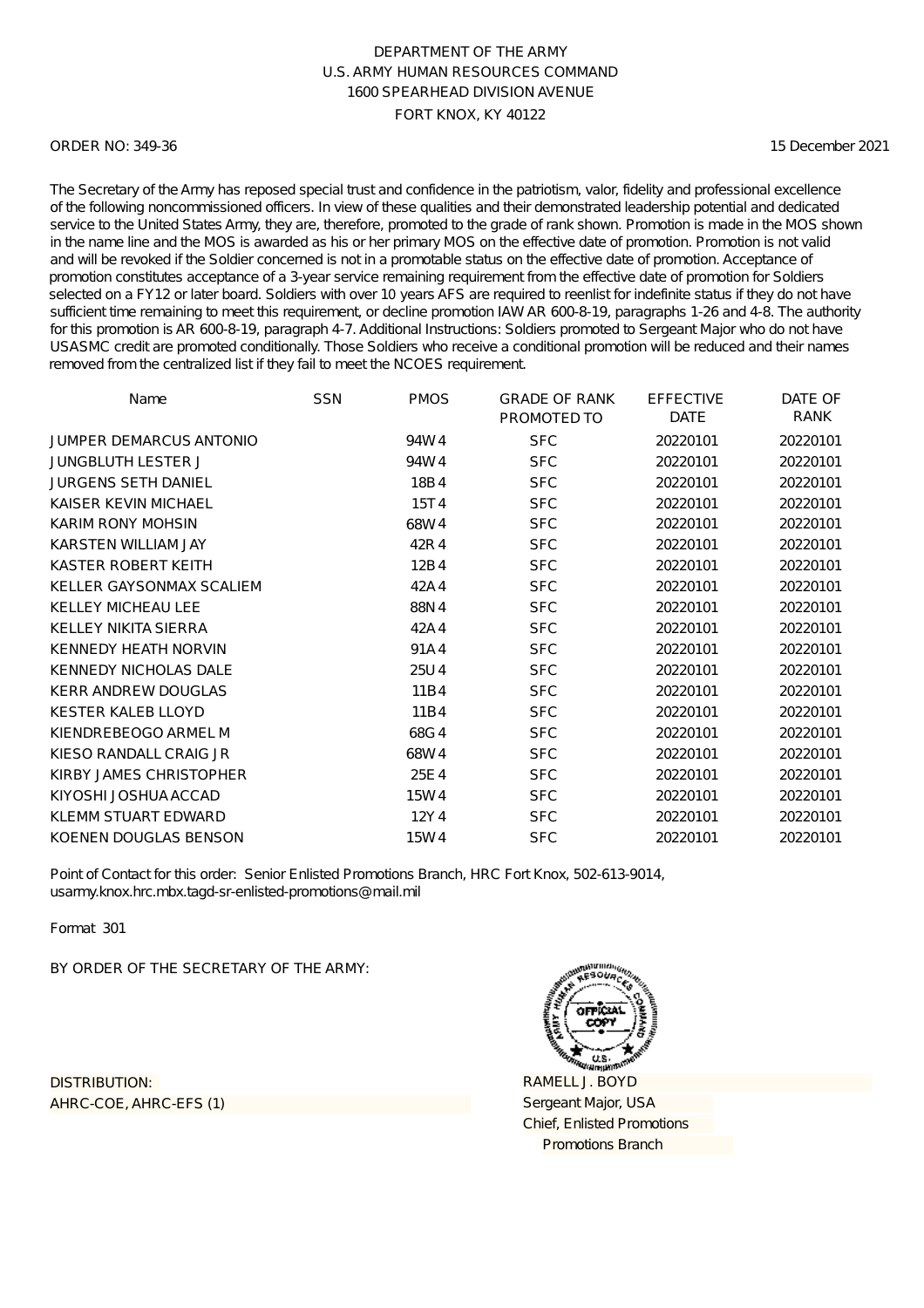### ORDER NO: 349-37

15 December 2021

The Secretary of the Army has reposed special trust and confidence in the patriotism, valor, fidelity and professional excellence of the following noncommissioned officers. In view of these qualities and their demonstrated leadership potential and dedicated service to the United States Army, they are, therefore, promoted to the grade of rank shown. Promotion is made in the MOS shown in the name line and the MOS is awarded as his or her primary MOS on the effective date of promotion. Promotion is not valid and will be revoked if the Soldier concerned is not in a promotable status on the effective date of promotion. Acceptance of promotion constitutes acceptance of a 3-year service remaining requirement from the effective date of promotion for Soldiers selected on a FY12 or later board. Soldiers with over 10 years AFS are required to reenlist for indefinite status if they do not have sufficient time remaining to meet this requirement, or decline promotion IAW AR 600-8-19, paragraphs 1-26 and 4-8. The authority for this promotion is AR 600-8-19, paragraph 4-7. Additional Instructions: Soldiers promoted to Sergeant Major who do not have USASMC credit are promoted conditionally. Those Soldiers who receive a conditional promotion will be reduced and their names removed from the centralized list if they fail to meet the NCOES requirement.

| Name                            | <b>SSN</b> | <b>PMOS</b>      | <b>GRADE OF RANK</b><br>PROMOTED TO | <b>EFFECTIVE</b><br><b>DATE</b> | DATE OF<br>RANK |
|---------------------------------|------------|------------------|-------------------------------------|---------------------------------|-----------------|
| KOHNEKAMP JOSEPH WILLIAM        |            | 13R4             | <b>SFC</b>                          | 20220101                        | 20220101        |
| KOLLIE ALFRED BONOGUA           |            | 92F4             | <b>SFC</b>                          | 20220101                        | 20220101        |
| <b>KOON JUSTIN LEE</b>          |            | 89B4             | <b>SFC</b>                          | 20220101                        | 20220101        |
| <b>LACASSE JACOB DANIEL</b>     |            | 18B4             | <b>SFC</b>                          | 20220101                        | 20220101        |
| <b>LANCE PHILIP ALLEN</b>       |            | 18C4             | <b>SFC</b>                          | 20220101                        | 20220101        |
| LANGGARDNER CRYSTAL DOMINIO     |            | 92Y4             | <b>SFC</b>                          | 20220101                        | 20220101        |
| <b>LANTZ BRIAN PATRICK</b>      |            | 11B4             | <b>SFC</b>                          | 20220101                        | 20220101        |
| LARA ANDRE                      |            | 13J <sub>4</sub> | <b>SFC</b>                          | 20220101                        | 20220101        |
| <b>LARAMEE TARA MARIE</b>       |            | 68W4             | <b>SFC</b>                          | 20220101                        | 20220101        |
| <b>LARSON JACOB FREDERICK</b>   |            | 68W4             | <b>SFC</b>                          | 20220101                        | 20220101        |
| <b>LATHAM TYLER TIMOTHY</b>     |            | 18E4             | <b>SFC</b>                          | 20220101                        | 20220101        |
| <b>LAWRENCE COURTON NAKIEFA</b> |            | 91X4             | <b>SFC</b>                          | 20220101                        | 20220101        |
| LAYMAN CHRISTOPHER MICHAEL      |            | 12H4             | <b>SFC</b>                          | 20220101                        | 20220101        |
| LEATIGAGA CHARIS CHARA          |            | 42A4             | <b>SFC</b>                          | 20220101                        | 20220101        |
| <b>LEBLANC DEREK JASON</b>      |            | 31B4             | <b>SFC</b>                          | 20220101                        | 20220101        |
| LEE PHILLIP MICHAEL             |            | 19K4             | <b>SFC</b>                          | 20220101                        | 20220101        |
| LEE SOL                         |            | 25U4             | <b>SFC</b>                          | 20220101                        | 20220101        |
| <b>LEGGETT ZACHARY THOMAS</b>   |            | 11B4             | <b>SFC</b>                          | 20220101                        | 20220101        |
| <b>LEMING JASON ELDON</b>       |            | 19D4             | <b>SFC</b>                          | 20220101                        | 20220101        |
| LEWIS CHESLENE JENEE            |            | 42A4             | <b>SFC</b>                          | 20220101                        | 20220101        |

Point of Contact for this order: Senior Enlisted Promotions Branch, HRC Fort Knox, 502-613-9014, usarmy.knox.hrc.mbx.tagd-sr-enlisted-promotions@mail.mil

Format 301

BY ORDER OF THE SECRETARY OF THE ARMY:

AHRC-COE, AHRC-EFS (1) DISTRIBUTION:

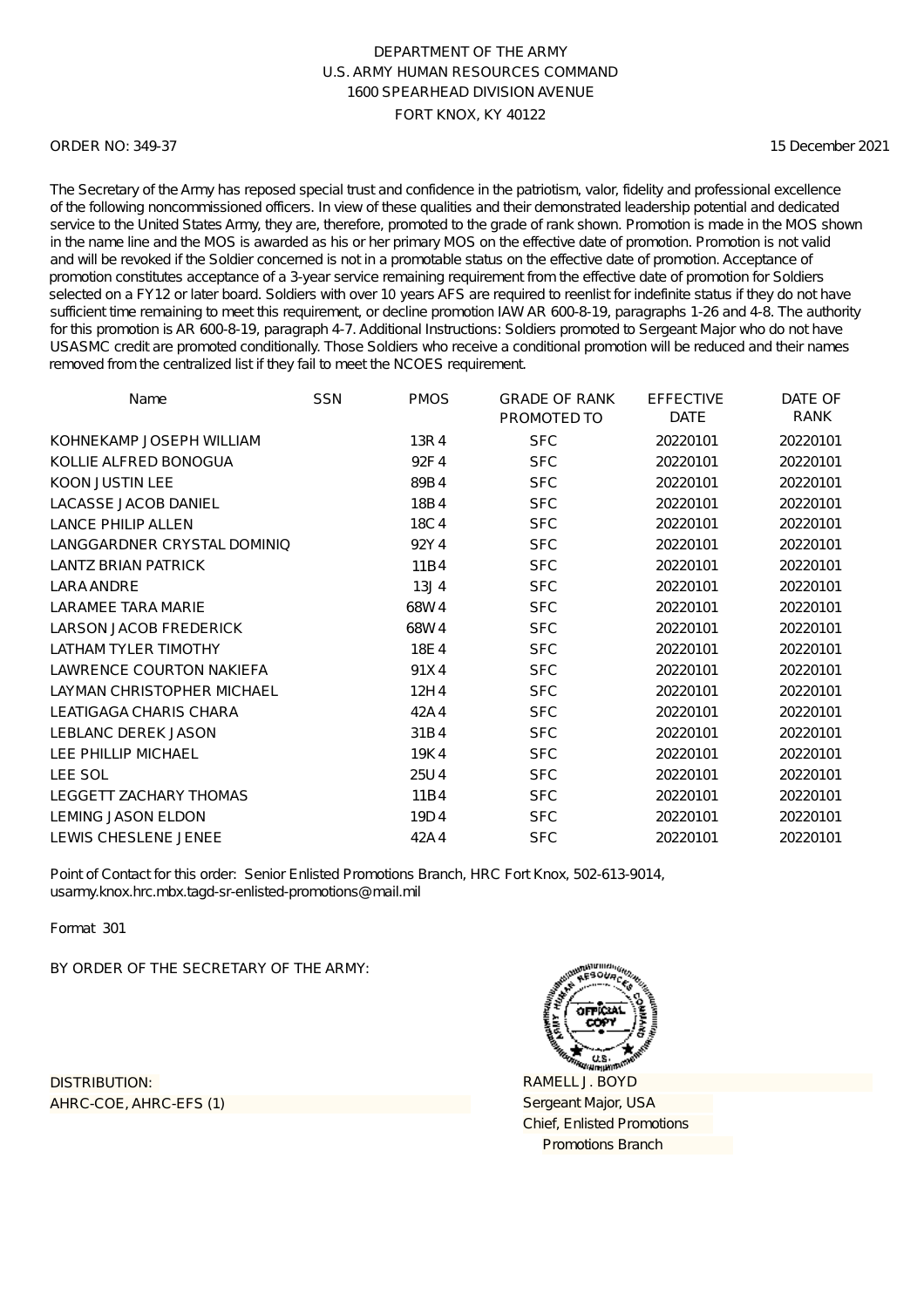### ORDER NO: 349-38

15 December 2021

The Secretary of the Army has reposed special trust and confidence in the patriotism, valor, fidelity and professional excellence of the following noncommissioned officers. In view of these qualities and their demonstrated leadership potential and dedicated service to the United States Army, they are, therefore, promoted to the grade of rank shown. Promotion is made in the MOS shown in the name line and the MOS is awarded as his or her primary MOS on the effective date of promotion. Promotion is not valid and will be revoked if the Soldier concerned is not in a promotable status on the effective date of promotion. Acceptance of promotion constitutes acceptance of a 3-year service remaining requirement from the effective date of promotion for Soldiers selected on a FY12 or later board. Soldiers with over 10 years AFS are required to reenlist for indefinite status if they do not have sufficient time remaining to meet this requirement, or decline promotion IAW AR 600-8-19, paragraphs 1-26 and 4-8. The authority for this promotion is AR 600-8-19, paragraph 4-7. Additional Instructions: Soldiers promoted to Sergeant Major who do not have USASMC credit are promoted conditionally. Those Soldiers who receive a conditional promotion will be reduced and their names removed from the centralized list if they fail to meet the NCOES requirement.

| Name                         | <b>SSN</b> | <b>PMOS</b> | <b>GRADE OF RANK</b><br>PROMOTED TO | <b>EFFECTIVE</b><br><b>DATE</b> | DATE OF<br>RANK |
|------------------------------|------------|-------------|-------------------------------------|---------------------------------|-----------------|
| LEWIS RODERICK               |            | 42A4        | <b>SFC</b>                          | 20220101                        | 20220101        |
| LICON SAMANTHAJO HUSSEY      |            | 92F4        | <b>SFC</b>                          | 20220101                        | 20220101        |
|                              |            |             |                                     |                                 |                 |
| LINDBERG RYAN DENNIS         |            | 13M4        | <b>SFC</b>                          | 20220101                        | 20220101        |
| LINDER JONATHAN MILTON       |            | 31B4        | <b>SFC</b>                          | 20220101                        | 20220101        |
| LINDO MONIQUE ALICIA         |            | 42A4        | <b>SFC</b>                          | 20220101                        | 20220101        |
| LLOYD HAYDEN JAMES           |            | 18C4        | <b>SFC</b>                          | 20220101                        | 20220101        |
| <b>LLOYD NICHOLAS TODD</b>   |            | 35N4        | <b>SFC</b>                          | 20220101                        | 20220101        |
| LOCKWOOD DARNELL DOUGLAS     |            | 25U4        | <b>SFC</b>                          | 20220101                        | 20220101        |
| <b>LOFTON BRYAN ALLEN</b>    |            | 13B4        | <b>SFC</b>                          | 20220101                        | 20220101        |
| LOMAN DAVID TERRIL JR        |            | 42A4        | <b>SFC</b>                          | 20220101                        | 20220101        |
| <b>LONG SCOTT MICHAEL</b>    |            | 68W4        | <b>SFC</b>                          | 20220101                        | 20220101        |
| LOPEZ KENNON MIGUELARTURO    |            | 12B4        | <b>SFC</b>                          | 20220101                        | 20220101        |
| LOPEZ RAFAEL                 |            | 25U4        | <b>SFC</b>                          | 20220101                        | 20220101        |
| LOPEZMACIEL CARLOS FRANCISC  |            | 19D4        | <b>SFC</b>                          | 20220101                        | 20220101        |
| LOUISSAINT JOHNATHAN PIERRE  |            | 25B4        | <b>SFC</b>                          | 20220101                        | 20220101        |
| LOWE JONATHAN ANDREW         |            | 25D4        | <b>SFC</b>                          | 20220101                        | 20220101        |
| <b>LOWERY ANTHONY MELVIN</b> |            | 15E4        | <b>SFC</b>                          | 20220101                        | 20220101        |
| <b>LOWMACK KYLE MARQUEES</b> |            | 12H4        | <b>SFC</b>                          | 20220101                        | 20220101        |
| LOWRIE DONALD LEMAR          |            | 25W4        | <b>SFC</b>                          | 20220101                        | 20220101        |
| LUGO ALBERTO MALDONADO JR    |            | 12N4        | <b>SFC</b>                          | 20220101                        | 20220101        |

Point of Contact for this order: Senior Enlisted Promotions Branch, HRC Fort Knox, 502-613-9014, usarmy.knox.hrc.mbx.tagd-sr-enlisted-promotions@mail.mil

Format 301

BY ORDER OF THE SECRETARY OF THE ARMY:

AHRC-COE, AHRC-EFS (1) DISTRIBUTION:

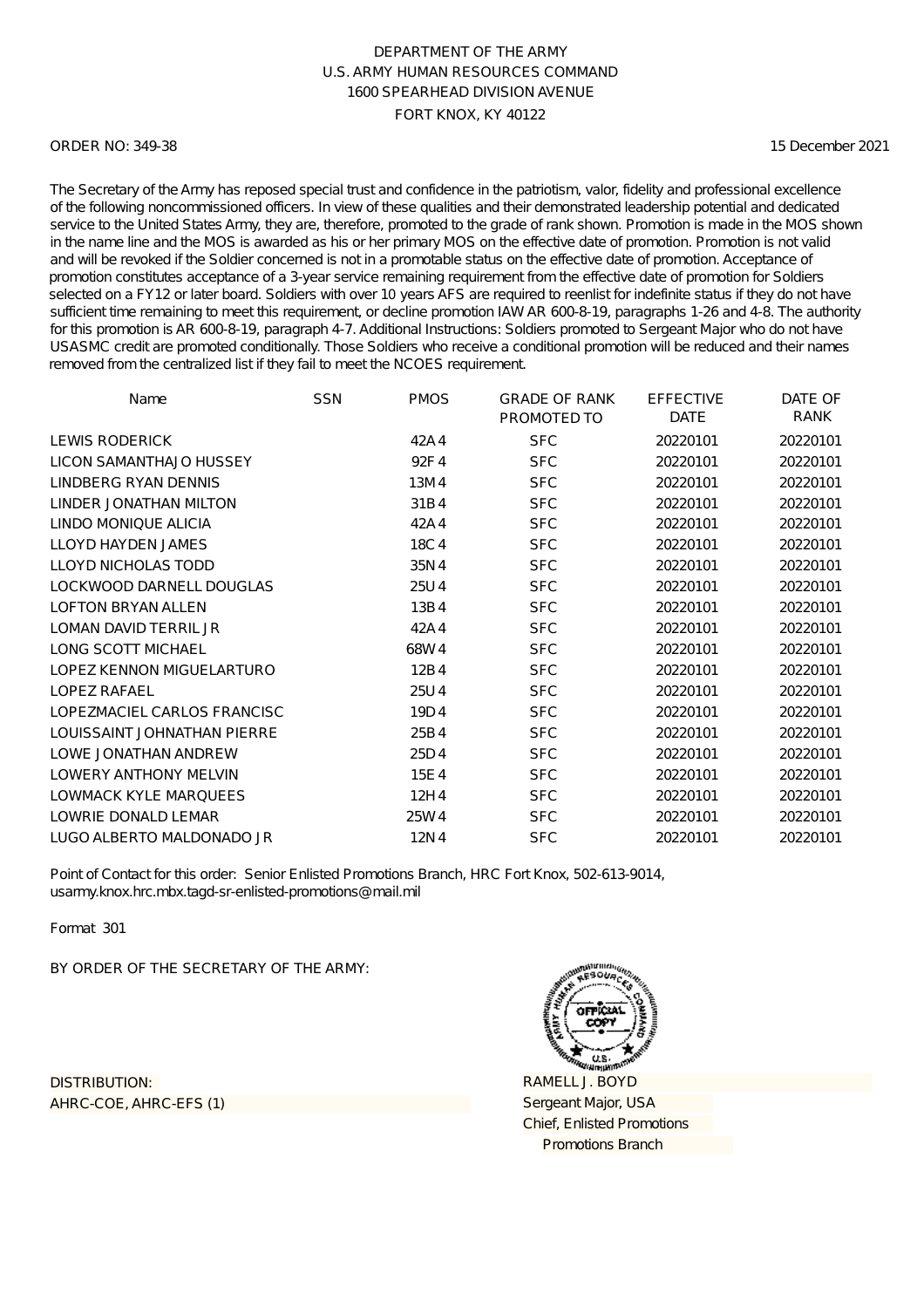### ORDER NO: 349-39

15 December 2021

The Secretary of the Army has reposed special trust and confidence in the patriotism, valor, fidelity and professional excellence of the following noncommissioned officers. In view of these qualities and their demonstrated leadership potential and dedicated service to the United States Army, they are, therefore, promoted to the grade of rank shown. Promotion is made in the MOS shown in the name line and the MOS is awarded as his or her primary MOS on the effective date of promotion. Promotion is not valid and will be revoked if the Soldier concerned is not in a promotable status on the effective date of promotion. Acceptance of promotion constitutes acceptance of a 3-year service remaining requirement from the effective date of promotion for Soldiers selected on a FY12 or later board. Soldiers with over 10 years AFS are required to reenlist for indefinite status if they do not have sufficient time remaining to meet this requirement, or decline promotion IAW AR 600-8-19, paragraphs 1-26 and 4-8. The authority for this promotion is AR 600-8-19, paragraph 4-7. Additional Instructions: Soldiers promoted to Sergeant Major who do not have USASMC credit are promoted conditionally. Those Soldiers who receive a conditional promotion will be reduced and their names removed from the centralized list if they fail to meet the NCOES requirement.

| Name                             | <b>SSN</b> | <b>PMOS</b> | <b>GRADE OF RANK</b><br>PROMOTED TO | <b>EFFECTIVE</b><br><b>DATE</b> | DATE OF<br>RANK |
|----------------------------------|------------|-------------|-------------------------------------|---------------------------------|-----------------|
| LULLEN JEFFREY CURTIS            |            | 68D4        | <b>SFC</b>                          | 20220101                        | 20220101        |
| LYNCH RICKY DAVID JR             |            | 35P4        | <b>SFC</b>                          | 20220101                        | 20220101        |
| LYONS KEVIN DANIEL               |            | 11B4        | <b>SFC</b>                          | 20220101                        | 20220101        |
| <b>MA CHESTER PIMENTEL</b>       |            | 38B4        | <b>SFC</b>                          | 20220101                        | 20220101        |
| <b>MACK ISABEL</b>               |            | 42A4        | <b>SFC</b>                          | 20220101                        | 20220101        |
| <b>MACK TIMOTHY ALAN</b>         |            | 42A4        | <b>SFC</b>                          | 20220101                        | 20220101        |
| MACMURRAY CHRISTOPHER JOHN       |            | 13M4        | <b>SFC</b>                          | 20220101                        | 20220101        |
| <b>MADRID RICHARD STANLEY JR</b> |            | 11B4        | <b>SFC</b>                          | 20220101                        | 20220101        |
| <b>MAGLINTI DYLAN KEONIWAYNE</b> |            | 11B4        | <b>SFC</b>                          | 20220101                        | 20220101        |
| <b>MAJID VINCENT RYAN</b>        |            | 18D4        | <b>SFC</b>                          | 20220101                        | 20220101        |
| <b>MALVEAUX CURLINE LUANNE</b>   |            | 92G4        | <b>SFC</b>                          | 20220101                        | 20220101        |
| <b>MALVEAUX PIERRE FRANCOIS</b>  |            | 11B4        | <b>SFC</b>                          | 20220101                        | 20220101        |
| <b>MANGUM MATTHEW BENJAMIN</b>   |            | 68P4        | <b>SFC</b>                          | 20220101                        | 20220101        |
| <b>MANLEY KYLE ROBERT</b>        |            | 89B4        | <b>SFC</b>                          | 20220101                        | 20220101        |
| <b>MANN WILLIAM DUSTIN</b>       |            | 12H4        | <b>SFC</b>                          | 20220101                        | 20220101        |
| <b>MAO ZEU PAI</b>               |            | 18D4        | <b>SFC</b>                          | 20220101                        | 20220101        |
| <b>MARCHAM JUSTIN C</b>          |            | 79S4        | <b>SFC</b>                          | 20220101                        | 20220101        |
| <b>MARES ARACELY</b>             |            | 91X4        | <b>SFC</b>                          | 20220101                        | 20220101        |
| <b>MARKS JASON THOMAS</b>        |            | 35N4        | <b>SFC</b>                          | 20220101                        | 20220101        |
| MARTINEZ JOSHUA ERNESTO          |            | 92R4        | <b>SFC</b>                          | 20220101                        | 20220101        |

Point of Contact for this order: Senior Enlisted Promotions Branch, HRC Fort Knox, 502-613-9014, usarmy.knox.hrc.mbx.tagd-sr-enlisted-promotions@mail.mil

Format 301

BY ORDER OF THE SECRETARY OF THE ARMY:

AHRC-COE, AHRC-EFS (1) DISTRIBUTION:

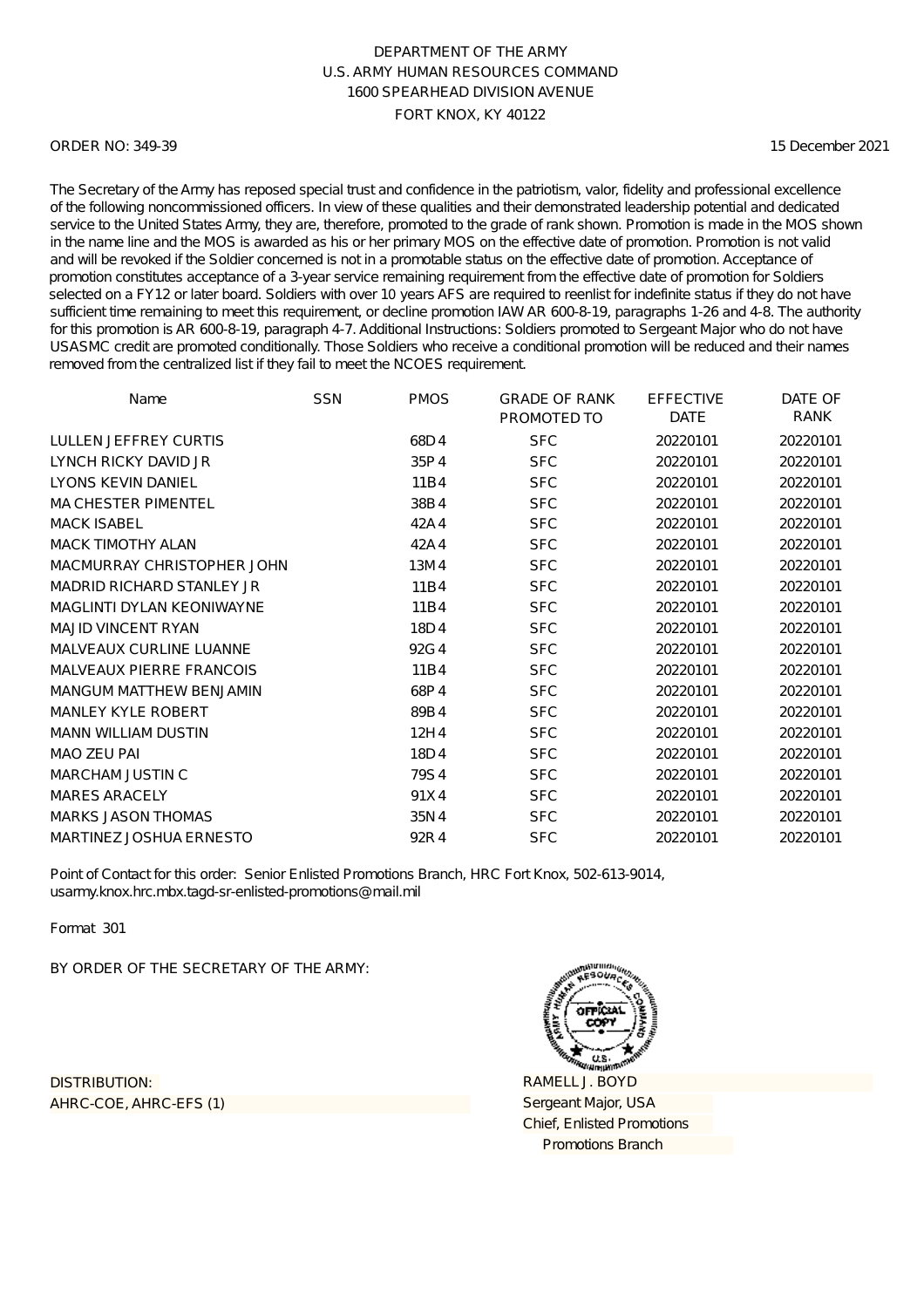### ORDER NO: 349-40

15 December 2021

The Secretary of the Army has reposed special trust and confidence in the patriotism, valor, fidelity and professional excellence of the following noncommissioned officers. In view of these qualities and their demonstrated leadership potential and dedicated service to the United States Army, they are, therefore, promoted to the grade of rank shown. Promotion is made in the MOS shown in the name line and the MOS is awarded as his or her primary MOS on the effective date of promotion. Promotion is not valid and will be revoked if the Soldier concerned is not in a promotable status on the effective date of promotion. Acceptance of promotion constitutes acceptance of a 3-year service remaining requirement from the effective date of promotion for Soldiers selected on a FY12 or later board. Soldiers with over 10 years AFS are required to reenlist for indefinite status if they do not have sufficient time remaining to meet this requirement, or decline promotion IAW AR 600-8-19, paragraphs 1-26 and 4-8. The authority for this promotion is AR 600-8-19, paragraph 4-7. Additional Instructions: Soldiers promoted to Sergeant Major who do not have USASMC credit are promoted conditionally. Those Soldiers who receive a conditional promotion will be reduced and their names removed from the centralized list if they fail to meet the NCOES requirement.

| Name                            | <b>SSN</b> | <b>PMOS</b>      | <b>GRADE OF RANK</b><br>PROMOTED TO | <b>EFFECTIVE</b><br><b>DATE</b> | DATE OF<br>RANK |
|---------------------------------|------------|------------------|-------------------------------------|---------------------------------|-----------------|
| <b>MARTINEZBURGOS MELVIN</b>    |            | 42A4             | <b>SFC</b>                          | 20220101                        | 20220101        |
| MARTORELLA MATTHEW CARMEN       |            | 35P4             | <b>SFC</b>                          | 20220101                        | 20220101        |
| MASON ANTONIO ANTRON JEROID     |            | 88N4             | <b>SFC</b>                          | 20220101                        | 20220101        |
| <b>MAST JEREMY MICHAEL</b>      |            | 25W4             | <b>SFC</b>                          | 20220101                        | 20220101        |
| <b>MASTIN CORTEZ DEVANTE</b>    |            | 25Z4             | <b>SFC</b>                          | 20220101                        | 20220101        |
| <b>MATABAN MICHELLE KATRINA</b> |            | 92Y4             | <b>SFC</b>                          | 20220101                        | 20220101        |
| <b>MATEO ANTONIO TOMAS</b>      |            | 91X4             | <b>SFC</b>                          | 20220101                        | 20220101        |
| <b>MATHIS MATTHEW DANIEL</b>    |            | 25U4             | <b>SFC</b>                          | 20220101                        | 20220101        |
| MAUER ANDREW JOSEPH             |            | 91X4             | <b>SFC</b>                          | 20220101                        | 20220101        |
| <b>MAY JUSTIN RYAN</b>          |            | 94W4             | <b>SFC</b>                          | 20220101                        | 20220101        |
| MAYORGAMARTINEZ BETSY           |            | 92Y4             | <b>SFC</b>                          | 20220101                        | 20220101        |
| MCBRIDE JOHN DAVID              |            | 31B4             | <b>SFC</b>                          | 20220101                        | 20220101        |
| MCCARTHY JOSHUA DANIELALFRE     |            | 13J <sub>4</sub> | <b>SFC</b>                          | 20220101                        | 20220101        |
| <b>MCCOY REGINALD JAMAL</b>     |            | 74D4             | <b>SFC</b>                          | 20220101                        | 20220101        |
| MCDERMOTT JACOB OWEN            |            | 42A4             | <b>SFC</b>                          | 20220101                        | 20220101        |
| <b>MCDONALD MICHAEL RAY</b>     |            | 25W4             | <b>SFC</b>                          | 20220101                        | 20220101        |
| MCDOUGALD DEMITRESS PONYALE     |            | 68M4             | <b>SFC</b>                          | 20220101                        | 20220101        |
| MCGUIRE RICHARD JOSHUA          |            | 88M4             | <b>SFC</b>                          | 20220101                        | 20220101        |
| MCHALE CHRISTOPHER JAMES        |            | 11B4             | <b>SFC</b>                          | 20220101                        | 20220101        |
| MCKENNA KENNETH DAVID III       |            | 18E4             | <b>SFC</b>                          | 20220101                        | 20220101        |

Point of Contact for this order: Senior Enlisted Promotions Branch, HRC Fort Knox, 502-613-9014, usarmy.knox.hrc.mbx.tagd-sr-enlisted-promotions@mail.mil

Format 301

BY ORDER OF THE SECRETARY OF THE ARMY:

AHRC-COE, AHRC-EFS (1) DISTRIBUTION:

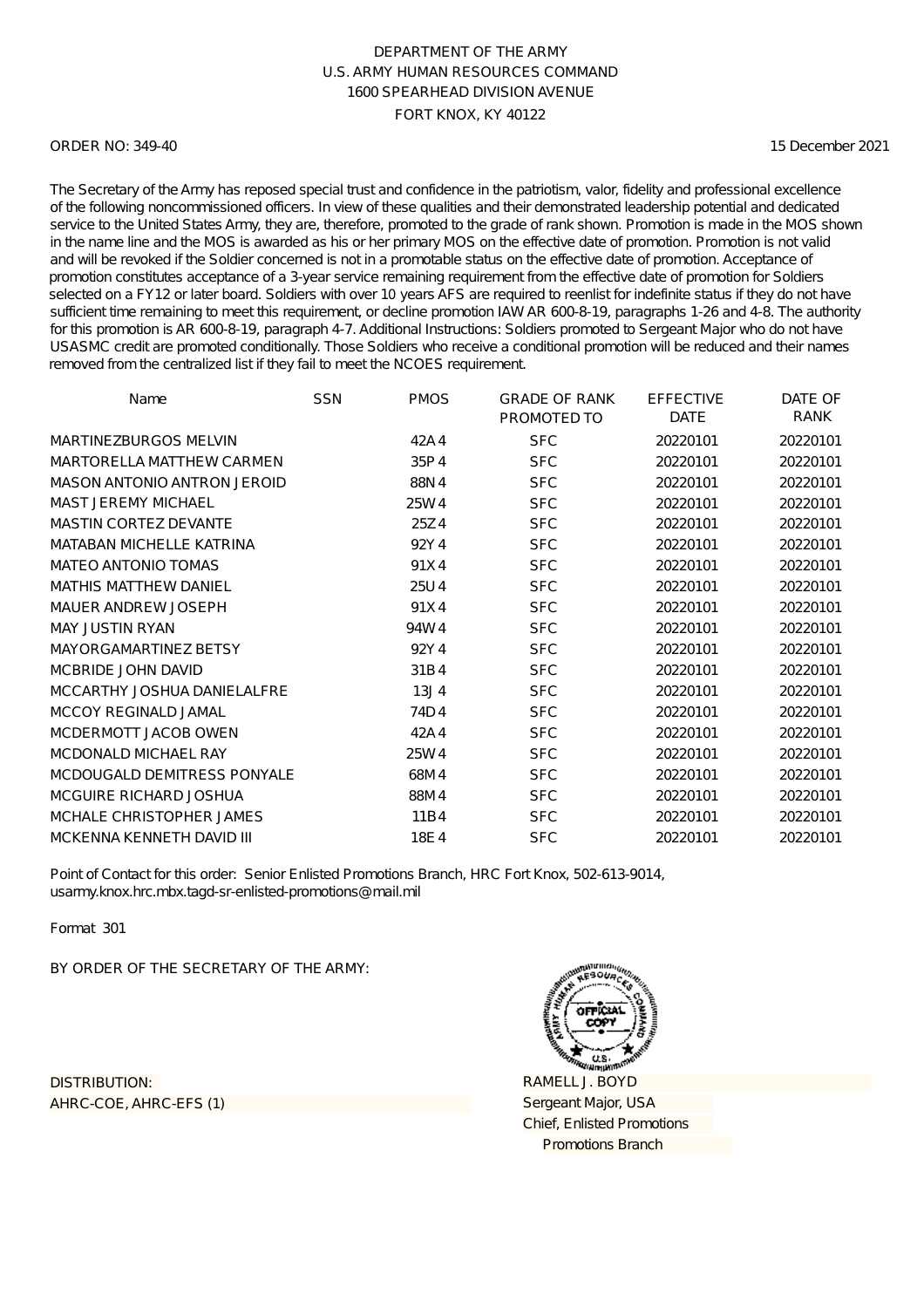### ORDER NO: 349-41

15 December 2021

The Secretary of the Army has reposed special trust and confidence in the patriotism, valor, fidelity and professional excellence of the following noncommissioned officers. In view of these qualities and their demonstrated leadership potential and dedicated service to the United States Army, they are, therefore, promoted to the grade of rank shown. Promotion is made in the MOS shown in the name line and the MOS is awarded as his or her primary MOS on the effective date of promotion. Promotion is not valid and will be revoked if the Soldier concerned is not in a promotable status on the effective date of promotion. Acceptance of promotion constitutes acceptance of a 3-year service remaining requirement from the effective date of promotion for Soldiers selected on a FY12 or later board. Soldiers with over 10 years AFS are required to reenlist for indefinite status if they do not have sufficient time remaining to meet this requirement, or decline promotion IAW AR 600-8-19, paragraphs 1-26 and 4-8. The authority for this promotion is AR 600-8-19, paragraph 4-7. Additional Instructions: Soldiers promoted to Sergeant Major who do not have USASMC credit are promoted conditionally. Those Soldiers who receive a conditional promotion will be reduced and their names removed from the centralized list if they fail to meet the NCOES requirement.

| Name                              | <b>SSN</b> | <b>PMOS</b> | <b>GRADE OF RANK</b><br>PROMOTED TO | <b>EFFECTIVE</b><br><b>DATE</b> | DATE OF<br>RANK |
|-----------------------------------|------------|-------------|-------------------------------------|---------------------------------|-----------------|
| MCKINNONWILLIAMS STEVEN TYR       |            | 25W4        | <b>SFC</b>                          | 20220101                        | 20220101        |
| MCKOY CHRISTOPHER ANDREW JR       |            | 13F4        | <b>SFC</b>                          | 20220101                        | 20220101        |
| <b>MCTIZIC SIMON PETER</b>        |            | 46Z4        | <b>SFC</b>                          | 20220101                        | 20220101        |
| MENDOZA JOHN ANTHONY STEVE        |            | 92R4        | <b>SFC</b>                          | 20220101                        | 20220101        |
| <b>MERCER JAMES R</b>             |            | 18D4        | <b>SFC</b>                          | 20220101                        | 20220101        |
| <b>MESKER ANDREW CLAYTONRILEY</b> |            | 35L4        | <b>SFC</b>                          | 20220101                        | 20220101        |
| <b>MEYER JUSTIN MICHAEL</b>       |            | 94W4        | <b>SFC</b>                          | 20220101                        | 20220101        |
| MILLER BRADLEY RICHARD            |            | 13F4        | <b>SFC</b>                          | 20220101                        | 20220101        |
| <b>MILLER BRIAN LAMONT</b>        |            | 25S4        | <b>SFC</b>                          | 20220101                        | 20220101        |
| MILLER GARY ARMSTRONG             |            | 42A4        | <b>SFC</b>                          | 20220101                        | 20220101        |
| MILLER PATRICK JOHN               |            | 68W4        | <b>SFC</b>                          | 20220101                        | 20220101        |
| MILLER RUFUS MONTAY               |            | 92A4        | <b>SFC</b>                          | 20220101                        | 20220101        |
| <b>MIRANDA KENRICK ANTHONY</b>    |            | 42A4        | <b>SFC</b>                          | 20220101                        | 20220101        |
| MITCHELL JUSTIN ZAMAR             |            | 15T4        | <b>SFC</b>                          | 20220101                        | 20220101        |
| <b>MITCHELL RYAN</b>              |            | 11B4        | <b>SFC</b>                          | 20220101                        | 20220101        |
| MITCHELL SHAWNTE BOBBY            |            | 92Y4        | <b>SFC</b>                          | 20220101                        | 20220101        |
| <b>MOFFATT IAN LYNN</b>           |            | 12H4        | <b>SFC</b>                          | 20220101                        | 20220101        |
| <b>MOISE SITO</b>                 |            | 68W4        | <b>SFC</b>                          | 20220101                        | 20220101        |
| <b>MOJICA TONY</b>                |            | 91X4        | <b>SFC</b>                          | 20220101                        | 20220101        |
| MONCADA JOSEPH NATHANIELE         |            | 18E4        | <b>SFC</b>                          | 20220101                        | 20220101        |

Point of Contact for this order: Senior Enlisted Promotions Branch, HRC Fort Knox, 502-613-9014, usarmy.knox.hrc.mbx.tagd-sr-enlisted-promotions@mail.mil

Format 301

BY ORDER OF THE SECRETARY OF THE ARMY:

AHRC-COE, AHRC-EFS (1) DISTRIBUTION:

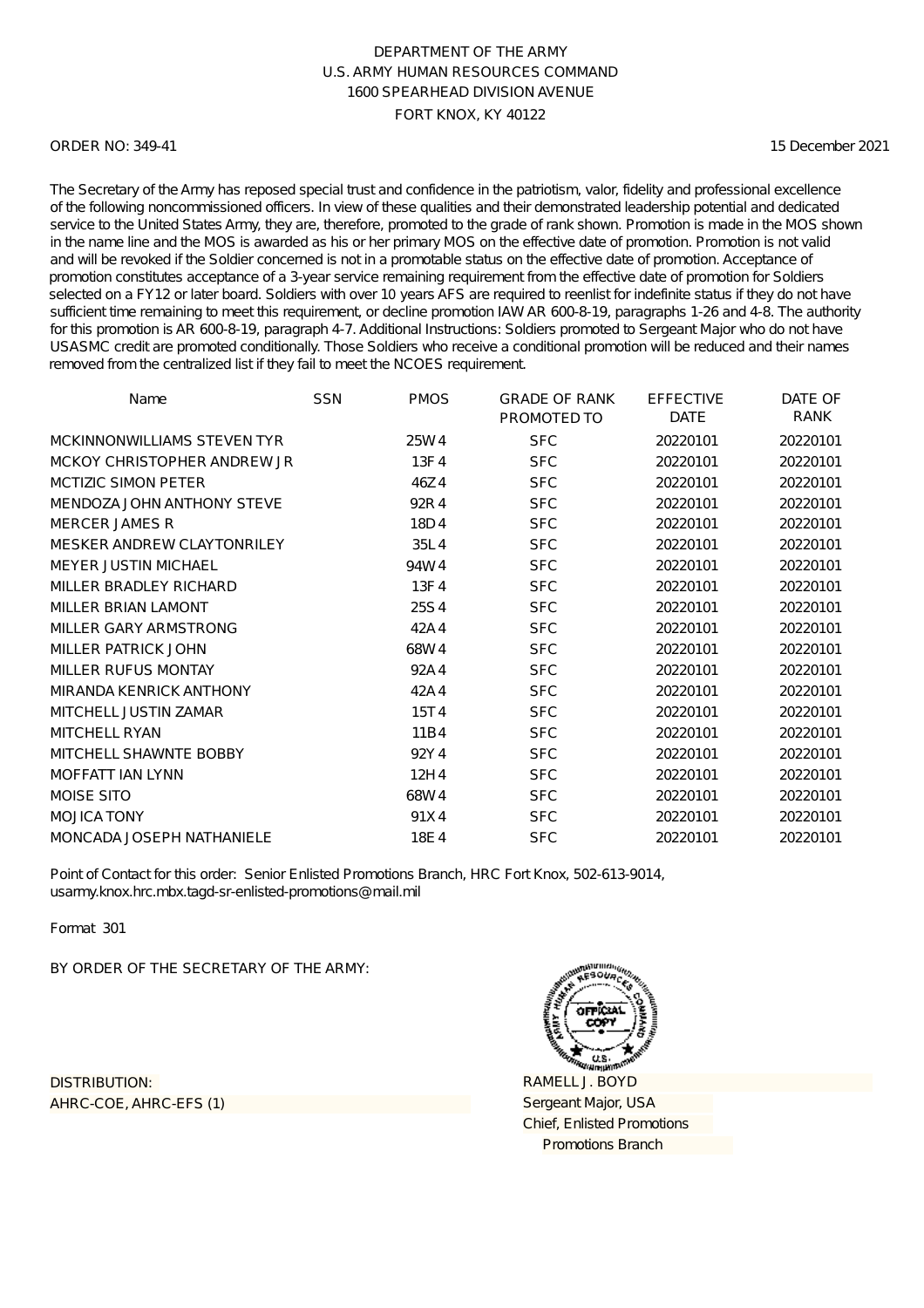### ORDER NO: 349-42

15 December 2021

The Secretary of the Army has reposed special trust and confidence in the patriotism, valor, fidelity and professional excellence of the following noncommissioned officers. In view of these qualities and their demonstrated leadership potential and dedicated service to the United States Army, they are, therefore, promoted to the grade of rank shown. Promotion is made in the MOS shown in the name line and the MOS is awarded as his or her primary MOS on the effective date of promotion. Promotion is not valid and will be revoked if the Soldier concerned is not in a promotable status on the effective date of promotion. Acceptance of promotion constitutes acceptance of a 3-year service remaining requirement from the effective date of promotion for Soldiers selected on a FY12 or later board. Soldiers with over 10 years AFS are required to reenlist for indefinite status if they do not have sufficient time remaining to meet this requirement, or decline promotion IAW AR 600-8-19, paragraphs 1-26 and 4-8. The authority for this promotion is AR 600-8-19, paragraph 4-7. Additional Instructions: Soldiers promoted to Sergeant Major who do not have USASMC credit are promoted conditionally. Those Soldiers who receive a conditional promotion will be reduced and their names removed from the centralized list if they fail to meet the NCOES requirement.

| Name                           | <b>SSN</b> | <b>PMOS</b> | <b>GRADE OF RANK</b><br>PROMOTED TO | <b>EFFECTIVE</b><br><b>DATE</b> | DATE OF<br>RANK |
|--------------------------------|------------|-------------|-------------------------------------|---------------------------------|-----------------|
| <b>MONINGTON WESLEY STEVEN</b> |            | 35N4        | <b>SFC</b>                          | 20220101                        | 20220101        |
| MONTGOMERY ETHAN DARCEY        |            | 11B4        | <b>SFC</b>                          | 20220101                        | 20220101        |
| <b>MONTGOMERY ZARINA</b>       |            | 42A4        | <b>SFC</b>                          | 20220101                        | 20220101        |
| MOORE DJUANA CHANTEL           |            | 92Y4        | <b>SFC</b>                          | 20220101                        | 20220101        |
| <b>MOORE MORGAN ERIN</b>       |            | 25U4        | <b>SFC</b>                          | 20220101                        | 20220101        |
| MOORE NATHAN AUGUSTINE JR      |            | 31B4        | <b>SFC</b>                          | 20220101                        | 20220101        |
| <b>MOORE TASIA L</b>           |            | 68Q4        | <b>SFC</b>                          | 20220101                        | 20220101        |
| <b>MOORING MICHAEL DEAN</b>    |            | 15T4        | <b>SFC</b>                          | 20220101                        | 20220101        |
| <b>MORGAN MATTHEW THOMPSON</b> |            | 79S4        | <b>SFC</b>                          | 20220101                        | 20220101        |
| <b>MORRISEY SEAN RICHARD</b>   |            | 18B4        | <b>SFC</b>                          | 20220101                        | 20220101        |
| <b>MORRISON KAREY MARIE</b>    |            | 42A4        | <b>SFC</b>                          | 20220101                        | 20220101        |
| <b>MOSS AUSTIN LEE</b>         |            | 13F4        | <b>SFC</b>                          | 20220101                        | 20220101        |
| MOTE TURKEISHA MINDUERLEA      |            | 17C4        | <b>SFC</b>                          | 20220101                        | 20220101        |
| <b>MOUNLADE ANLI</b>           |            | 14G4        | <b>SFC</b>                          | 20220101                        | 20220101        |
| <b>MOYER AUSTIN ALLEN</b>      |            | 13F4        | <b>SFC</b>                          | 20220101                        | 20220101        |
| MULLEN DEMETRIC DEVON          |            | 25S4        | <b>SFC</b>                          | 20220101                        | 20220101        |
| MURPHY MARSHALL BRADLEY        |            | 25E4        | <b>SFC</b>                          | 20220101                        | 20220101        |
| MURPHY RYAN MICHAEL            |            | 18C4        | <b>SFC</b>                          | 20220101                        | 20220101        |
| MURRAY JOSHUA ISAAC            |            | 25E4        | <b>SFC</b>                          | 20220101                        | 20220101        |
| MUSUMECI ALFIO PAUL III        |            | 42A4        | <b>SFC</b>                          | 20220101                        | 20220101        |

Point of Contact for this order: Senior Enlisted Promotions Branch, HRC Fort Knox, 502-613-9014, usarmy.knox.hrc.mbx.tagd-sr-enlisted-promotions@mail.mil

Format 301

BY ORDER OF THE SECRETARY OF THE ARMY:

AHRC-COE, AHRC-EFS (1) DISTRIBUTION:

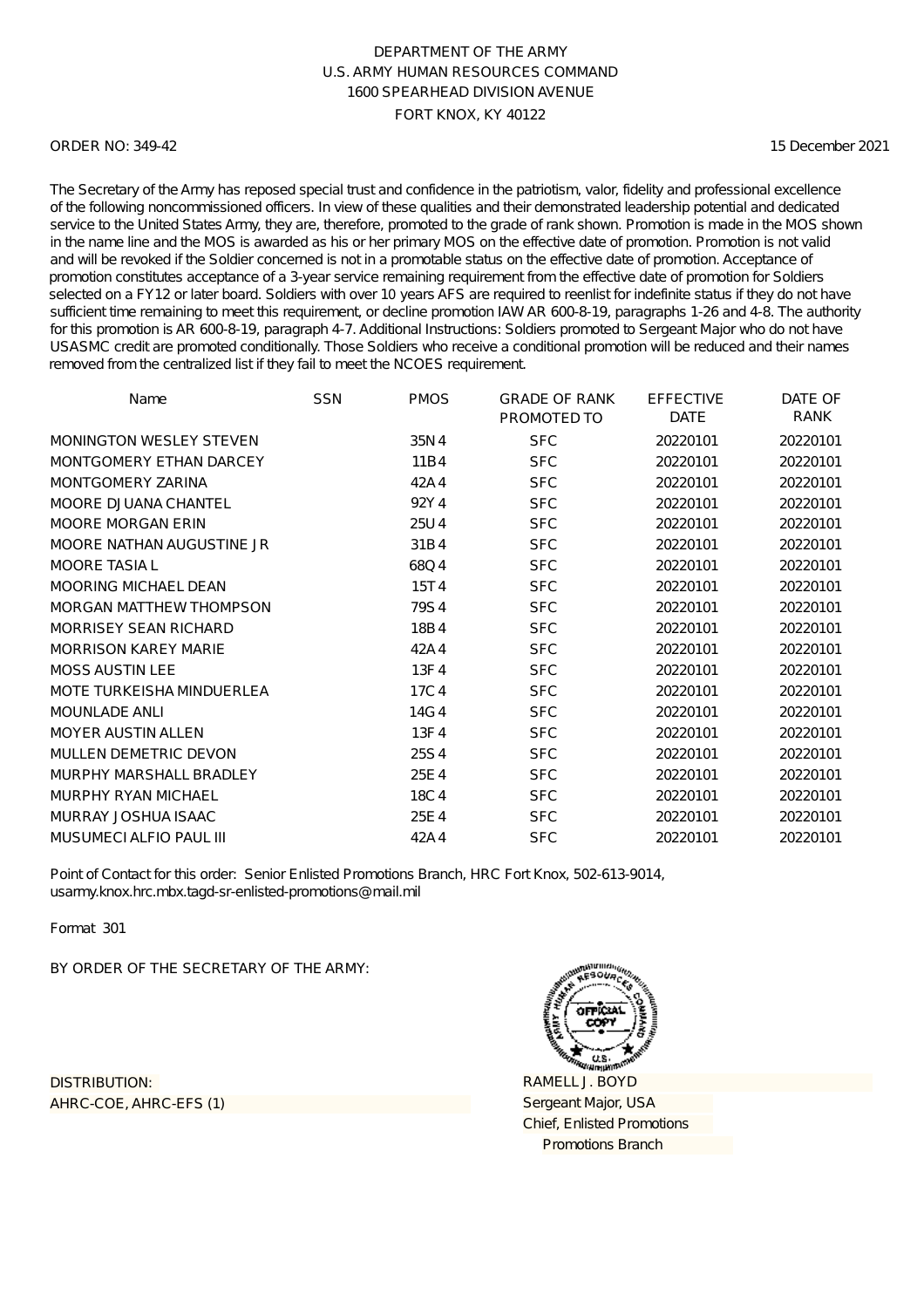# DEPARTMENT OF THE ARMY U.S. ARMY HUMAN RESOURCES COMMAND 1600 SPEARHEAD DIVISION AVENUE FORT KNOX, KY 40122

### ORDER NO: 349-43

15 December 2021

The Secretary of the Army has reposed special trust and confidence in the patriotism, valor, fidelity and professional excellence of the following noncommissioned officers. In view of these qualities and their demonstrated leadership potential and dedicated service to the United States Army, they are, therefore, promoted to the grade of rank shown. Promotion is made in the MOS shown in the name line and the MOS is awarded as his or her primary MOS on the effective date of promotion. Promotion is not valid and will be revoked if the Soldier concerned is not in a promotable status on the effective date of promotion. Acceptance of promotion constitutes acceptance of a 3-year service remaining requirement from the effective date of promotion for Soldiers selected on a FY12 or later board. Soldiers with over 10 years AFS are required to reenlist for indefinite status if they do not have sufficient time remaining to meet this requirement, or decline promotion IAW AR 600-8-19, paragraphs 1-26 and 4-8. The authority for this promotion is AR 600-8-19, paragraph 4-7. Additional Instructions: Soldiers promoted to Sergeant Major who do not have USASMC credit are promoted conditionally. Those Soldiers who receive a conditional promotion will be reduced and their names removed from the centralized list if they fail to meet the NCOES requirement.

| Name                        | <b>SSN</b> | <b>PMOS</b> | <b>GRADE OF RANK</b><br>PROMOTED TO | <b>EFFECTIVE</b><br><b>DATE</b> | DATE OF<br><b>RANK</b> |
|-----------------------------|------------|-------------|-------------------------------------|---------------------------------|------------------------|
| <b>MUZZY RORY LEE</b>       |            | 13F4        | <b>SFC</b>                          | 20220101                        | 20220101               |
| <b>MYERS JESSICA NICOLE</b> |            | 79S4        | <b>SFC</b>                          | 20220101                        | 20220101               |
| <b>NA RICKY</b>             |            | 19K4        | <b>SFC</b>                          | 20220101                        | 20220101               |
| NANGLE ADAM PAUL            |            | 25W 4       | <b>SFC</b>                          | 20220101                        | 20220101               |
| <b>NEACE BRIAN ROYCE</b>    |            | 35N4        | <b>SFC</b>                          | 20220101                        | 20220101               |
| NEDEDOG CODY JOEL           |            | 91X4        | <b>SFC</b>                          | 20220101                        | 20220101               |
| NENA DELWIN NENA            |            | 42A4        | <b>SFC</b>                          | 20220101                        | 20220101               |
| <b>NEWTON JASEN LEE</b>     |            | 92G4        | <b>SFC</b>                          | 20220101                        | 20220101               |
| <b>NGIRAILILD KERKIKL</b>   |            | 91X4        | <b>SFC</b>                          | 20220101                        | 20220101               |
| NGIRCHOKEBAI GERDA REKEMEL  |            | 92A4        | <b>SFC</b>                          | 20220101                        | 20220101               |
| <b>NGUYEN SON LAM</b>       |            | 11B4        | <b>SFC</b>                          | 20220101                        | 20220101               |
| NICKOLOFF WILLIAM CHARLES   |            | 91X4        | <b>SFC</b>                          | 20220101                        | 20220101               |
| NIEVESPEREZ DANNY           |            | 42A4        | <b>SFC</b>                          | 20220101                        | 20220101               |
| NOBLES SAMUEL EARL          |            | 91X4        | <b>SFC</b>                          | 20220101                        | 20220101               |
| NODAY ANTHONY JOSEPH        |            | 25Z4        | <b>SFC</b>                          | 20220101                        | 20220101               |
| NOLTE TAYLOR KNOX           |            | 13M4        | <b>SFC</b>                          | 20220101                        | 20220101               |
| NORD ANDREW MICHAEL VINCENT |            | 91X4        | <b>SFC</b>                          | 20220101                        | 20220101               |
| NORRIS LONNIE RAY II        |            | 15T4        | <b>SFC</b>                          | 20220101                        | 20220101               |
| NOWELL ASHLEY RENEE         |            | 42A4        | <b>SFC</b>                          | 20220101                        | 20220101               |

Point of Contact for this order: Senior Enlisted Promotions Branch, HRC Fort Knox, 502-613-9014, [usarmy.knox.hrc.mbx.tagd-sr-enlisted-promotions@mail.mil](mailto:usarmy.knox.hrc.mbx.tagd-sr-enlisted-promotions@mail.mil)

Format 301

BY ORDER OF THE SECRETARY OF THE ARMY:

DISTRIBUTION: AHRC-COE, AHRC-EFS (1)



RAMELL J. BOYD Sergeant Major, USA Chief, Enlisted Promotions Promotions Branch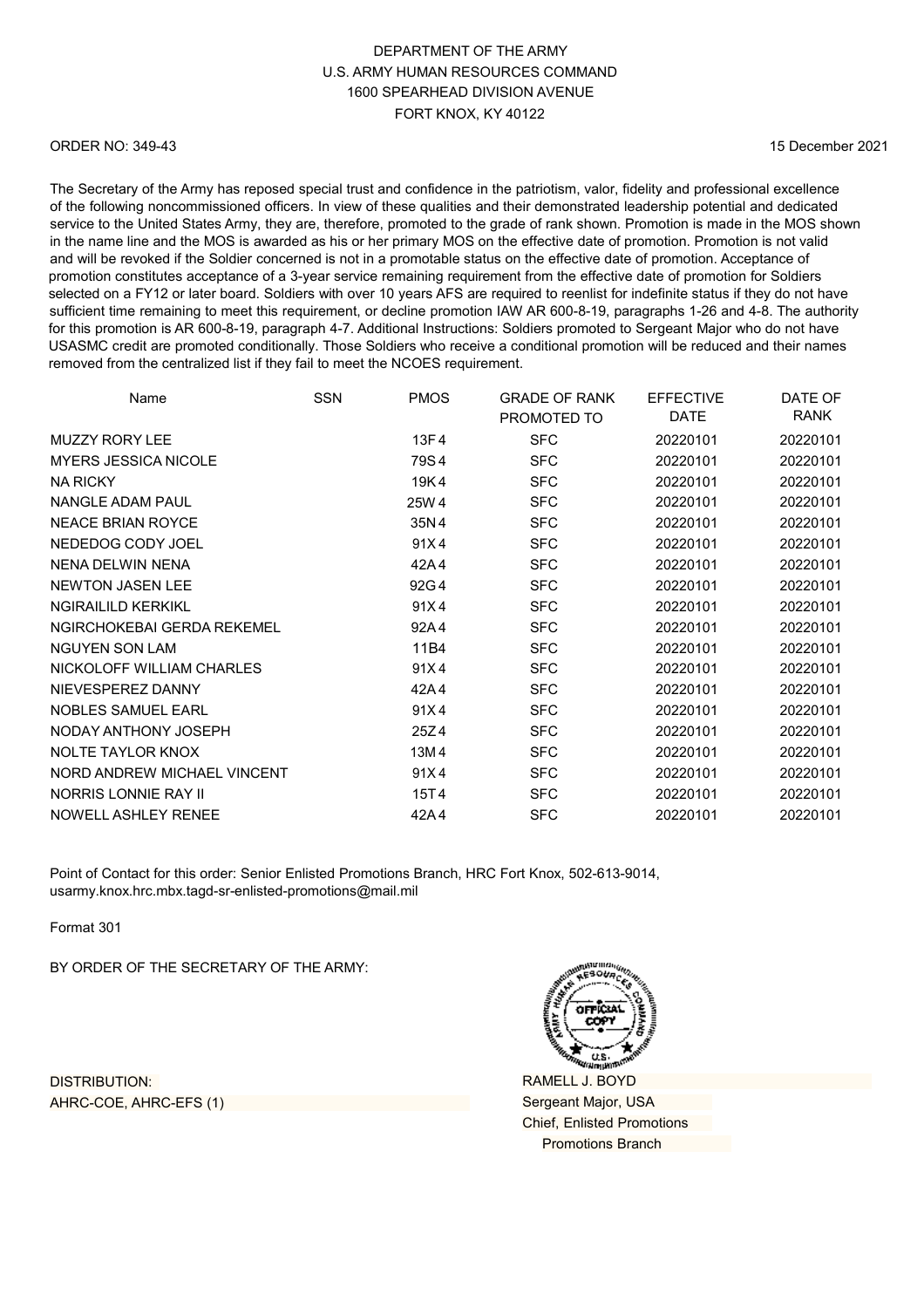### ORDER NO: 349-44

15 December 2021

The Secretary of the Army has reposed special trust and confidence in the patriotism, valor, fidelity and professional excellence of the following noncommissioned officers. In view of these qualities and their demonstrated leadership potential and dedicated service to the United States Army, they are, therefore, promoted to the grade of rank shown. Promotion is made in the MOS shown in the name line and the MOS is awarded as his or her primary MOS on the effective date of promotion. Promotion is not valid and will be revoked if the Soldier concerned is not in a promotable status on the effective date of promotion. Acceptance of promotion constitutes acceptance of a 3-year service remaining requirement from the effective date of promotion for Soldiers selected on a FY12 or later board. Soldiers with over 10 years AFS are required to reenlist for indefinite status if they do not have sufficient time remaining to meet this requirement, or decline promotion IAW AR 600-8-19, paragraphs 1-26 and 4-8. The authority for this promotion is AR 600-8-19, paragraph 4-7. Additional Instructions: Soldiers promoted to Sergeant Major who do not have USASMC credit are promoted conditionally. Those Soldiers who receive a conditional promotion will be reduced and their names removed from the centralized list if they fail to meet the NCOES requirement.

| Name                        | <b>SSN</b> | <b>PMOS</b> | <b>GRADE OF RANK</b><br>PROMOTED TO | <b>EFFECTIVE</b><br><b>DATE</b> | DATE OF<br>RANK |
|-----------------------------|------------|-------------|-------------------------------------|---------------------------------|-----------------|
| NWORO GLORY LORATER         |            | 92Y4        | <b>SFC</b>                          | 20220101                        | 20220101        |
| <b>OATS TORRE LAMAR</b>     |            | 92Y4        | <b>SFC</b>                          | 20220101                        | 20220101        |
| OGALDEZ ALONZO HECTOR       |            | 88N4        | <b>SFC</b>                          | 20220101                        | 20220101        |
| OHMES ALEXANDER JAMES       |            | 13F4        | <b>SFC</b>                          | 20220101                        | 20220101        |
| <b>OLSON ELI GREGG</b>      |            | 18D4        | <b>SFC</b>                          | 20220101                        | 20220101        |
| <b>OPAZO DANIEL MARTIN</b>  |            | 94W4        | <b>SFC</b>                          | 20220101                        | 20220101        |
| ORATOKHAI MICHAEL EDEGBAI   |            | 31K4        | <b>SFC</b>                          | 20220101                        | 20220101        |
| OROZCO MAYRA ITZEL          |            | 74D4        | <b>SFC</b>                          | 20220101                        | 20220101        |
| ORTIZ JULIO ANTONIO         |            | 79S4        | <b>SFC</b>                          | 20220101                        | 20220101        |
| ORTIZ OSCAR JR              |            | 68K4        | <b>SFC</b>                          | 20220101                        | 20220101        |
| ORTIZ ROBERT ARMANDO        |            | 14E4        | <b>SFC</b>                          | 20220101                        | 20220101        |
| OSBORNE JEREMY DAVID        |            | 25E4        | <b>SFC</b>                          | 20220101                        | 20220101        |
| OSTENDORF TODD JAMES        |            | 68G4        | <b>SFC</b>                          | 20220101                        | 20220101        |
| PABONCASTILLO LUIS ALEJANDR |            | 13F4        | <b>SFC</b>                          | 20220101                        | 20220101        |
| PACADA RUEL A               |            | 11C4        | <b>SFC</b>                          | 20220101                        | 20220101        |
| PACHECO RICHARD R           |            | 91X4        | <b>SFC</b>                          | 20220101                        | 20220101        |
| PADILLAGARCIA JAYSON        |            | 56M4        | <b>SFC</b>                          | 20220101                        | 20220101        |
| <b>PAGE JENNIFER NICOLE</b> |            | 12N4        | <b>SFC</b>                          | 20220101                        | 20220101        |
| PAIGE ANTHONY ERIC          |            | 68Q4        | <b>SFC</b>                          | 20220101                        | 20220101        |
| PALMORE JUSTIN DALE         |            | 19K4        | <b>SFC</b>                          | 20220101                        | 20220101        |

Point of Contact for this order: Senior Enlisted Promotions Branch, HRC Fort Knox, 502-613-9014, usarmy.knox.hrc.mbx.tagd-sr-enlisted-promotions@mail.mil

Format 301

BY ORDER OF THE SECRETARY OF THE ARMY:

AHRC-COE, AHRC-EFS (1) DISTRIBUTION:

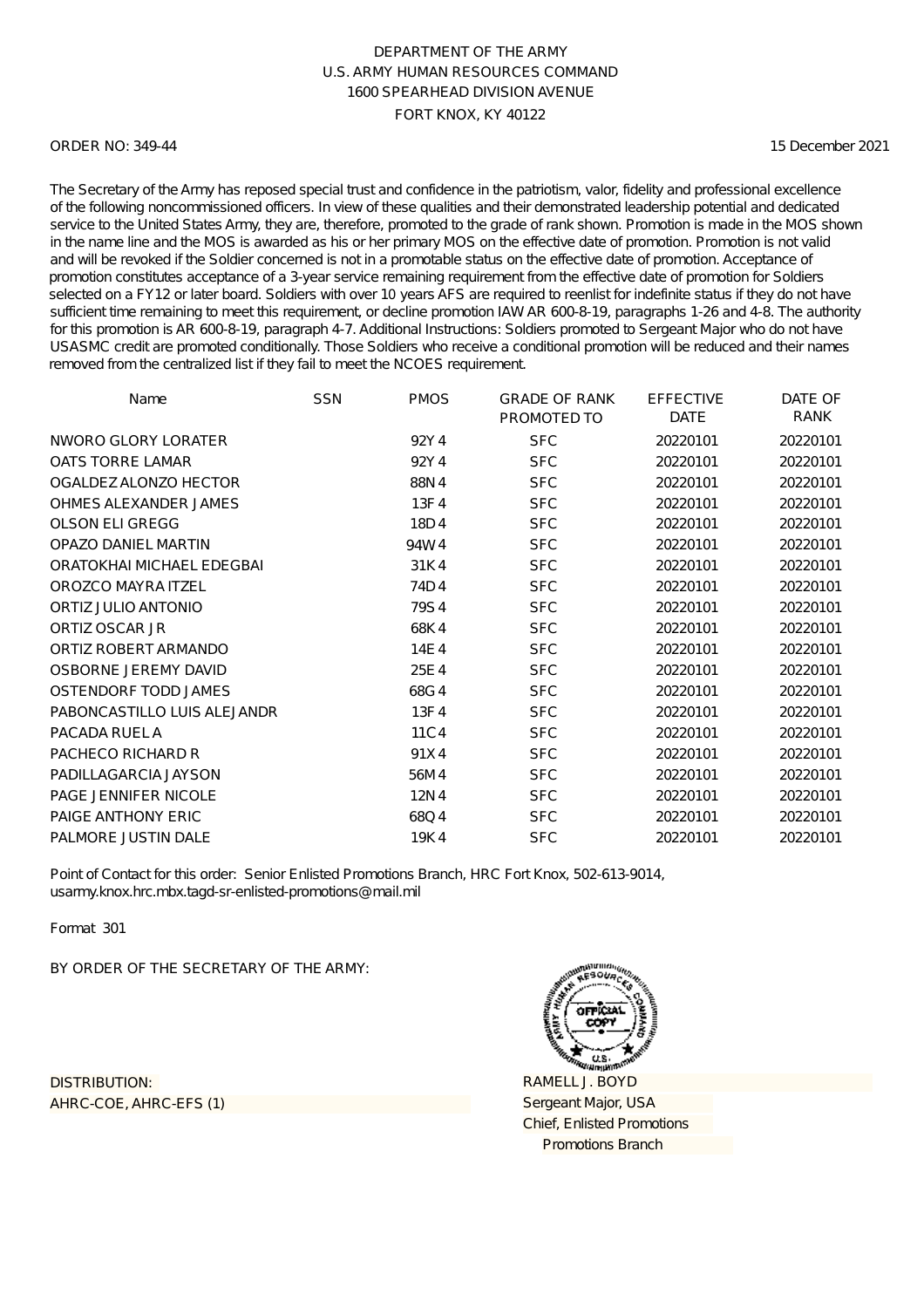### ORDER NO: 349-45

15 December 2021

The Secretary of the Army has reposed special trust and confidence in the patriotism, valor, fidelity and professional excellence of the following noncommissioned officers. In view of these qualities and their demonstrated leadership potential and dedicated service to the United States Army, they are, therefore, promoted to the grade of rank shown. Promotion is made in the MOS shown in the name line and the MOS is awarded as his or her primary MOS on the effective date of promotion. Promotion is not valid and will be revoked if the Soldier concerned is not in a promotable status on the effective date of promotion. Acceptance of promotion constitutes acceptance of a 3-year service remaining requirement from the effective date of promotion for Soldiers selected on a FY12 or later board. Soldiers with over 10 years AFS are required to reenlist for indefinite status if they do not have sufficient time remaining to meet this requirement, or decline promotion IAW AR 600-8-19, paragraphs 1-26 and 4-8. The authority for this promotion is AR 600-8-19, paragraph 4-7. Additional Instructions: Soldiers promoted to Sergeant Major who do not have USASMC credit are promoted conditionally. Those Soldiers who receive a conditional promotion will be reduced and their names removed from the centralized list if they fail to meet the NCOES requirement.

| Name                      | <b>SSN</b> | <b>PMOS</b> | <b>GRADE OF RANK</b> | <b>EFFECTIVE</b> | DATE OF  |
|---------------------------|------------|-------------|----------------------|------------------|----------|
|                           |            |             | PROMOTED TO          | <b>DATE</b>      | RANK     |
| PAOLINO JOHN JOSEPH       |            | 25E4        | <b>SFC</b>           | 20220101         | 20220101 |
| PARK HOON T               |            | 42A4        | <b>SFC</b>           | 20220101         | 20220101 |
| PATE JEFFERY LYN          |            | 68C4        | <b>SFC</b>           | 20220101         | 20220101 |
| PECKENPAUGH KEVIN SCOTT   |            | 38B4        | <b>SFC</b>           | 20220101         | 20220101 |
| PENLEY STEPHANIE JOY      |            | 42A4        | <b>SFC</b>           | 20220101         | 20220101 |
| PENNELL DANIEL THOMAS     |            | 94W4        | <b>SFC</b>           | 20220101         | 20220101 |
| PEREZ GABRIEL JAMES       |            | 18B4        | <b>SFC</b>           | 20220101         | 20220101 |
| PEREZ KURTIS JOEL         |            | 11C4        | <b>SFC</b>           | 20220101         | 20220101 |
| PEREZ RAFAEL              |            | 19D4        | <b>SFC</b>           | 20220101         | 20220101 |
| PERSINGER MICHAEL JOSHUA  |            | 91X4        | <b>SFC</b>           | 20220101         | 20220101 |
| PETER DAVID PHILIP        |            | 11B4        | <b>SFC</b>           | 20220101         | 20220101 |
| PETERSON BRANDON LEE      |            | 31D4        | <b>SFC</b>           | 20220101         | 20220101 |
| PETERSON KYLE ROGER       |            | 19D4        | <b>SFC</b>           | 20220101         | 20220101 |
| PHELPS NOEL RICHARD       |            | 92R4        | <b>SFC</b>           | 20220101         | 20220101 |
| PHILLIPPI JOHN WILLIAM    |            | 11B4        | <b>SFC</b>           | 20220101         | 20220101 |
| PHILLIPS HUNTAR SEBASTIAN |            | 18D4        | <b>SFC</b>           | 20220101         | 20220101 |
| PHILLIPS JOSHUA DAVID     |            | 68W4        | <b>SFC</b>           | 20220101         | 20220101 |
| PIERREJULES JAMES         |            | 79R4        | <b>SFC</b>           | 20220101         | 20220101 |
| PIZARRO ANDRES JAVIER     |            | 91X4        | <b>SFC</b>           | 20220101         | 20220101 |
| PLAVLJANICH BRANT JAROD   |            | 92R4        | <b>SFC</b>           | 20220101         | 20220101 |

Point of Contact for this order: Senior Enlisted Promotions Branch, HRC Fort Knox, 502-613-9014, usarmy.knox.hrc.mbx.tagd-sr-enlisted-promotions@mail.mil

Format 301

BY ORDER OF THE SECRETARY OF THE ARMY:

AHRC-COE, AHRC-EFS (1) DISTRIBUTION:

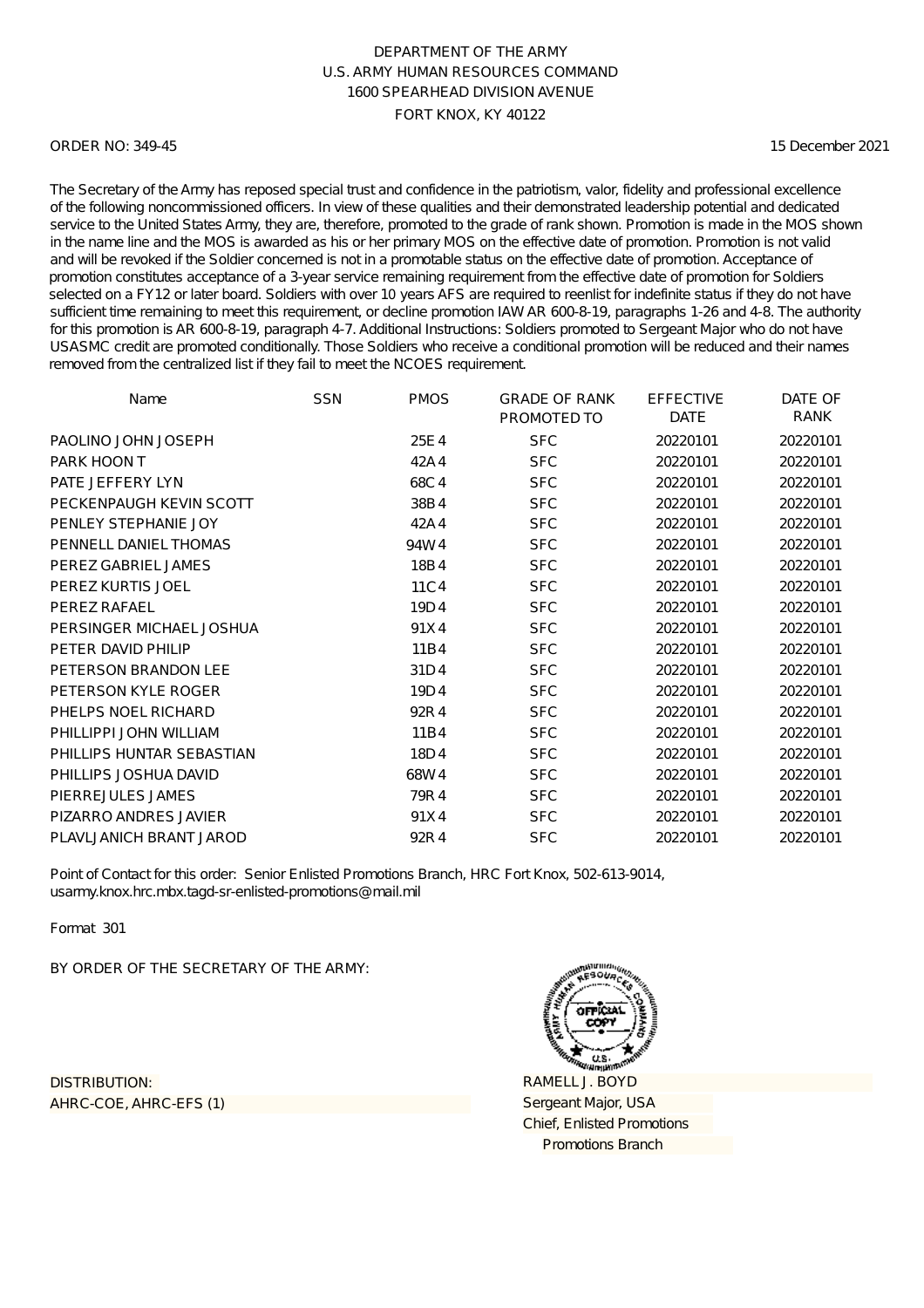### ORDER NO: 349-46

15 December 2021

The Secretary of the Army has reposed special trust and confidence in the patriotism, valor, fidelity and professional excellence of the following noncommissioned officers. In view of these qualities and their demonstrated leadership potential and dedicated service to the United States Army, they are, therefore, promoted to the grade of rank shown. Promotion is made in the MOS shown in the name line and the MOS is awarded as his or her primary MOS on the effective date of promotion. Promotion is not valid and will be revoked if the Soldier concerned is not in a promotable status on the effective date of promotion. Acceptance of promotion constitutes acceptance of a 3-year service remaining requirement from the effective date of promotion for Soldiers selected on a FY12 or later board. Soldiers with over 10 years AFS are required to reenlist for indefinite status if they do not have sufficient time remaining to meet this requirement, or decline promotion IAW AR 600-8-19, paragraphs 1-26 and 4-8. The authority for this promotion is AR 600-8-19, paragraph 4-7. Additional Instructions: Soldiers promoted to Sergeant Major who do not have USASMC credit are promoted conditionally. Those Soldiers who receive a conditional promotion will be reduced and their names removed from the centralized list if they fail to meet the NCOES requirement.

| Name                               | <b>SSN</b> | <b>PMOS</b> | <b>GRADE OF RANK</b><br>PROMOTED TO | <b>EFFECTIVE</b><br><b>DATE</b> | DATE OF<br>RANK |
|------------------------------------|------------|-------------|-------------------------------------|---------------------------------|-----------------|
| PODWYS JERIMEY ROBERT              |            | 25D4        | <b>SFC</b>                          | 20220101                        | 20220101        |
| POE BOBBIE JO                      |            | 68T4        | <b>SFC</b>                          | 20220101                        | 20220101        |
| PONCE LEO LLOYD JR                 |            | 35N4        | <b>SFC</b>                          | 20220101                        | 20220101        |
| PORTER STEPHANO                    |            | 12B4        | <b>SFC</b>                          | 20220101                        | 20220101        |
| POSTON KYLEND LOWELL               |            | 38B4        | <b>SFC</b>                          | 20220101                        | 20220101        |
| POULSON BRADLEY JAMES              |            | 11C4        | <b>SFC</b>                          | 20220101                        | 20220101        |
| POWELL TIMOTHY DELANEY             |            | 18D4        | <b>SFC</b>                          | 20220101                        | 20220101        |
| PRADORIVERA MICHAEL JAVIER         |            | 11B4        | <b>SFC</b>                          | 20220101                        | 20220101        |
| PRECKL ERIC JOSEPH                 |            | 15L4        | <b>SFC</b>                          | 20220101                        | 20220101        |
| <b>PRICE LATOYA DIANE</b>          |            | 68P4        | <b>SFC</b>                          | 20220101                        | 20220101        |
| <b>PROFT SARAH ANN</b>             |            | 92A4        | <b>SFC</b>                          | 20220101                        | 20220101        |
| PULLUM DIANTE OMARI                |            | 25U4        | <b>SFC</b>                          | 20220101                        | 20220101        |
| PUNIMATA NUUESE BERNARD            |            | 18E4        | <b>SFC</b>                          | 20220101                        | 20220101        |
| PURVINES SCOTT GRAHAM              |            | 38B4        | <b>SFC</b>                          | 20220101                        | 20220101        |
| PYETT JEFFREY HAROLD               |            | 91X4        | <b>SFC</b>                          | 20220101                        | 20220101        |
| <b>QUEEN SHAUN STERLING JR</b>     |            | 92Y4        | <b>SFC</b>                          | 20220101                        | 20220101        |
| <b>QUINONES MATHEW JORGE</b>       |            | 94W4        | <b>SFC</b>                          | 20220101                        | 20220101        |
| <b>QUINTANILLA RODNEYJAMES CAM</b> |            | 42A4        | <b>SFC</b>                          | 20220101                        | 20220101        |
| RABINA JAIME REGUINDIN             |            | 91X4        | <b>SFC</b>                          | 20220101                        | 20220101        |
| <b>RAMIREZ GILBERTO JESUS</b>      |            | 14G4        | <b>SFC</b>                          | 20220101                        | 20220101        |

Point of Contact for this order: Senior Enlisted Promotions Branch, HRC Fort Knox, 502-613-9014, usarmy.knox.hrc.mbx.tagd-sr-enlisted-promotions@mail.mil

Format 301

BY ORDER OF THE SECRETARY OF THE ARMY:

AHRC-COE, AHRC-EFS (1) DISTRIBUTION:

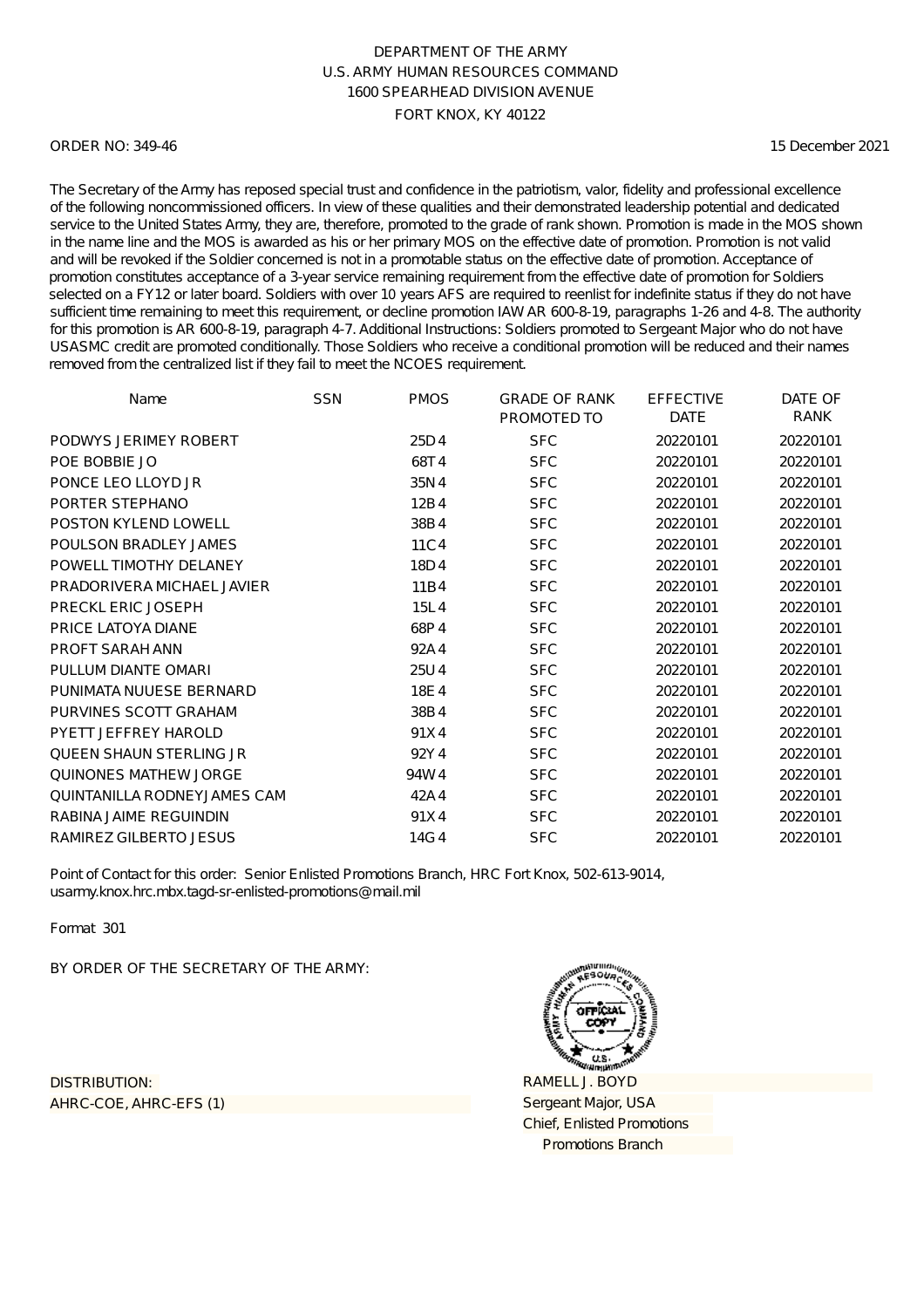#### ORDER NO: 349-47

15 December 2021

The Secretary of the Army has reposed special trust and confidence in the patriotism, valor, fidelity and professional excellence of the following noncommissioned officers. In view of these qualities and their demonstrated leadership potential and dedicated service to the United States Army, they are, therefore, promoted to the grade of rank shown. Promotion is made in the MOS shown in the name line and the MOS is awarded as his or her primary MOS on the effective date of promotion. Promotion is not valid and will be revoked if the Soldier concerned is not in a promotable status on the effective date of promotion. Acceptance of promotion constitutes acceptance of a 3-year service remaining requirement from the effective date of promotion for Soldiers selected on a FY12 or later board. Soldiers with over 10 years AFS are required to reenlist for indefinite status if they do not have sufficient time remaining to meet this requirement, or decline promotion IAW AR 600-8-19, paragraphs 1-26 and 4-8. The authority for this promotion is AR 600-8-19, paragraph 4-7. Additional Instructions: Soldiers promoted to Sergeant Major who do not have USASMC credit are promoted conditionally. Those Soldiers who receive a conditional promotion will be reduced and their names removed from the centralized list if they fail to meet the NCOES requirement.

| Name                          | <b>SSN</b> | <b>PMOS</b> | <b>GRADE OF RANK</b><br>PROMOTED TO | <b>EFFECTIVE</b><br><b>DATE</b> | DATE OF<br>RANK |
|-------------------------------|------------|-------------|-------------------------------------|---------------------------------|-----------------|
| RAMOSCARABALLO RICHARD        |            | 13F4        | <b>SFC</b>                          | 20220101                        | 20220101        |
| RANDOLPH KITHER LARANN        |            | 42A4        | <b>SFC</b>                          | 20220101                        | 20220101        |
| RANGEL DIANTE SHERRON         |            | 42A4        | <b>SFC</b>                          | 20220101                        | 20220101        |
| RANKIN ANGELENE OROLFO        |            | 88N4        | <b>SFC</b>                          | 20220101                        | 20220101        |
| RAPPOPORT ELLIOT JAMES        |            | 25E4        | <b>SFC</b>                          | 20220101                        | 20220101        |
| <b>REDMOND TAYLOR ROBERT</b>  |            | 25D4        | <b>SFC</b>                          | 20220101                        | 20220101        |
| <b>REED PARKER CAMERON</b>    |            | 92R4        | <b>SFC</b>                          | 20220101                        | 20220101        |
| REESE JASON FLETCHER          |            | 13R4        | <b>SFC</b>                          | 20220101                        | 20220101        |
| REGALADO ANTONIO R JR         |            | 25S4        | <b>SFC</b>                          | 20220101                        | 20220101        |
| <b>REGNIER MORGAN AHLGRIM</b> |            | 68F4        | <b>SFC</b>                          | 20220101                        | 20220101        |
| <b>REYES GLENNDA GAY</b>      |            | 42A4        | <b>SFC</b>                          | 20220101                        | 20220101        |
| REYES OSEAS ISAI PABLO        |            | 13F4        | <b>SFC</b>                          | 20220101                        | 20220101        |
| <b>REYNOLDS JUSTIN NILE</b>   |            | 42A4        | <b>SFC</b>                          | 20220101                        | 20220101        |
| <b>RICE MICHAEL THOMAS</b>    |            | 91X4        | <b>SFC</b>                          | 20220101                        | 20220101        |
| RICH JEFFERY RONALD JR        |            | 91X4        | <b>SFC</b>                          | 20220101                        | 20220101        |
| RICHARDS JEREMY ALAN          |            | 91X4        | <b>SFC</b>                          | 20220101                        | 20220101        |
| RIEDER JOSHUA WILLIAM         |            | 25Z4        | <b>SFC</b>                          | 20220101                        | 20220101        |
| <b>RIOS ADAM</b>              |            | 18C4        | <b>SFC</b>                          | 20220101                        | 20220101        |
| <b>RIVAS ANGEL DEJESUS</b>    |            | 68G4        | <b>SFC</b>                          | 20220101                        | 20220101        |
| RIVAS CARLOS MANUEL JR        |            | 19D4        | <b>SFC</b>                          | 20220101                        | 20220101        |

Point of Contact for this order: Senior Enlisted Promotions Branch, HRC Fort Knox, 502-613-9014, usarmy.knox.hrc.mbx.tagd-sr-enlisted-promotions@mail.mil

Format 301

BY ORDER OF THE SECRETARY OF THE ARMY:

AHRC-COE, AHRC-EFS (1) DISTRIBUTION:

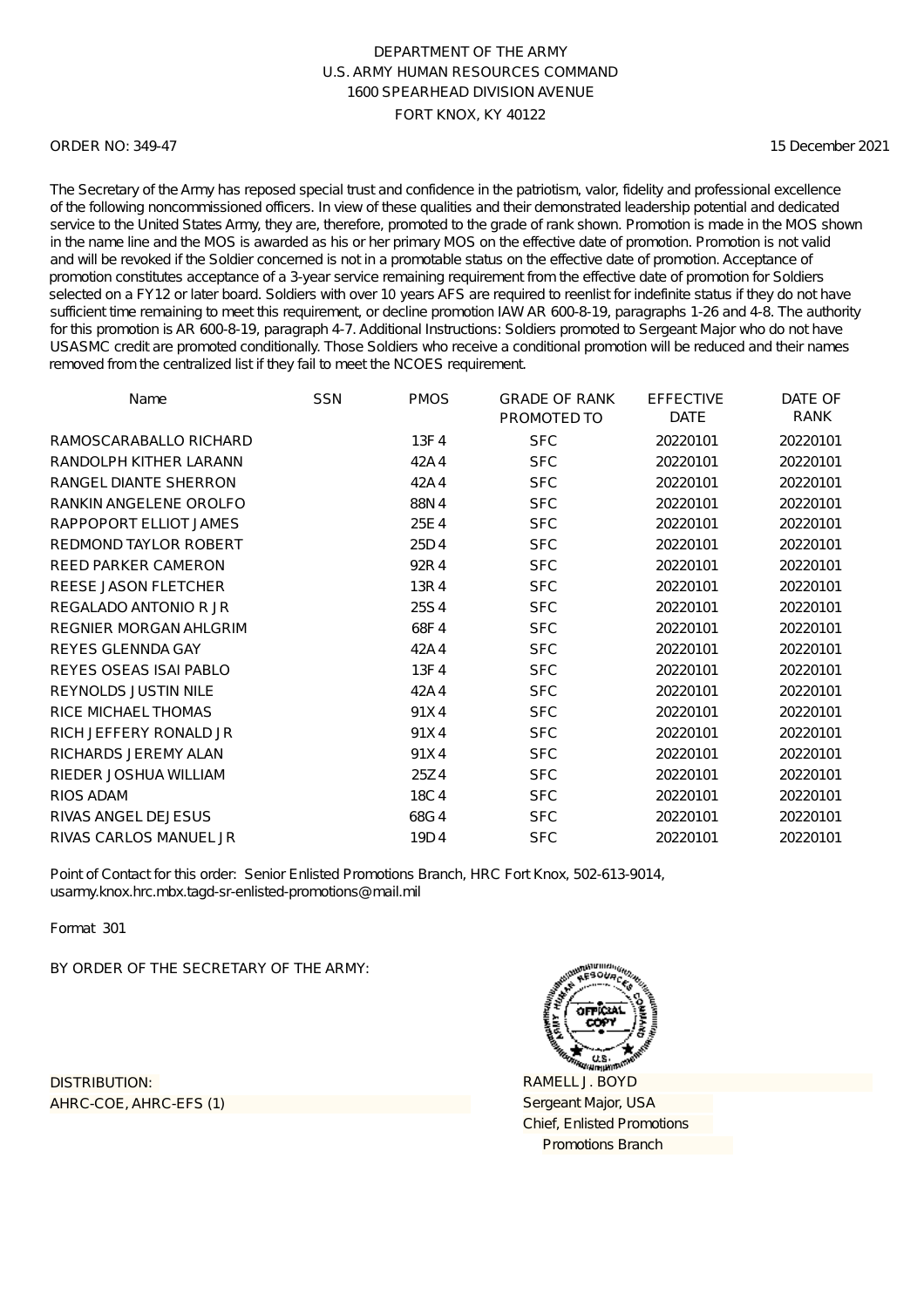#### ORDER NO: 349-48

15 December 2021

The Secretary of the Army has reposed special trust and confidence in the patriotism, valor, fidelity and professional excellence of the following noncommissioned officers. In view of these qualities and their demonstrated leadership potential and dedicated service to the United States Army, they are, therefore, promoted to the grade of rank shown. Promotion is made in the MOS shown in the name line and the MOS is awarded as his or her primary MOS on the effective date of promotion. Promotion is not valid and will be revoked if the Soldier concerned is not in a promotable status on the effective date of promotion. Acceptance of promotion constitutes acceptance of a 3-year service remaining requirement from the effective date of promotion for Soldiers selected on a FY12 or later board. Soldiers with over 10 years AFS are required to reenlist for indefinite status if they do not have sufficient time remaining to meet this requirement, or decline promotion IAW AR 600-8-19, paragraphs 1-26 and 4-8. The authority for this promotion is AR 600-8-19, paragraph 4-7. Additional Instructions: Soldiers promoted to Sergeant Major who do not have USASMC credit are promoted conditionally. Those Soldiers who receive a conditional promotion will be reduced and their names removed from the centralized list if they fail to meet the NCOES requirement.

| Name                         | <b>SSN</b> | <b>PMOS</b>      | <b>GRADE OF RANK</b><br>PROMOTED TO | <b>EFFECTIVE</b><br><b>DATE</b> | DATE OF<br>RANK |
|------------------------------|------------|------------------|-------------------------------------|---------------------------------|-----------------|
| RIVERA CELESTINO JR          |            | 12B4             | <b>SFC</b>                          | 20220101                        | 20220101        |
| RIVERA CHRISTOPHER SALVADOR  |            | 68W4             | <b>SFC</b>                          | 20220101                        | 20220101        |
| RIVERA DANIEL GABRIEL        |            | 91X4             | <b>SFC</b>                          | 20220101                        | 20220101        |
| RIVERACHACIN EWDUIN ROBERTO  |            | 68K4             | <b>SFC</b>                          | 20220101                        | 20220101        |
| <b>RIZO JORDAN</b>           |            | 18B4             | <b>SFC</b>                          | 20220101                        | 20220101        |
| ROBERTS DEVON ISLES          |            | 25B4             | <b>SFC</b>                          | 20220101                        | 20220101        |
| <b>ROBIN CHARLES BENJIE</b>  |            | 91X4             | <b>SFC</b>                          | 20220101                        | 20220101        |
| ROBINSON JAMIE DAMEKA        |            | 42A4             | <b>SFC</b>                          | 20220101                        | 20220101        |
| ROBINSON KEITH MICHAEL       |            | 92Y4             | <b>SFC</b>                          | 20220101                        | 20220101        |
| <b>ROBINSON TYLER ANDREW</b> |            | 19D4             | <b>SFC</b>                          | 20220101                        | 20220101        |
| ROBLES LINDA LUGENE          |            | 42A4             | <b>SFC</b>                          | 20220101                        | 20220101        |
| RODRIGUEZ MANUEL             |            | 92A4             | <b>SFC</b>                          | 20220101                        | 20220101        |
| <b>ROE ERIC EUGENE</b>       |            | 38B4             | <b>SFC</b>                          | 20220101                        | 20220101        |
| ROGERS ANTHONY QUINN         |            | 13J <sub>4</sub> | <b>SFC</b>                          | 20220101                        | 20220101        |
| ROGERS DAMIEN LEE            |            | 13F4             | <b>SFC</b>                          | 20220101                        | 20220101        |
| ROLAND ANDREW ROSCOE         |            | 89D4             | <b>SFC</b>                          | 20220101                        | 20220101        |
| ROMAN JOSE OSCAR             |            | 92R4             | <b>SFC</b>                          | 20220101                        | 20220101        |
| ROSALES THOMAS CHARLES       |            | 11B4             | <b>SFC</b>                          | 20220101                        | 20220101        |
| ROSARIO JOSE LUIS JR         |            | 68W4             | <b>SFC</b>                          | 20220101                        | 20220101        |
| ROSARIO SINTHIA              |            | 46Z4             | <b>SFC</b>                          | 20220101                        | 20220101        |

Point of Contact for this order: Senior Enlisted Promotions Branch, HRC Fort Knox, 502-613-9014, usarmy.knox.hrc.mbx.tagd-sr-enlisted-promotions@mail.mil

Format 301

BY ORDER OF THE SECRETARY OF THE ARMY:

AHRC-COE, AHRC-EFS (1) DISTRIBUTION:

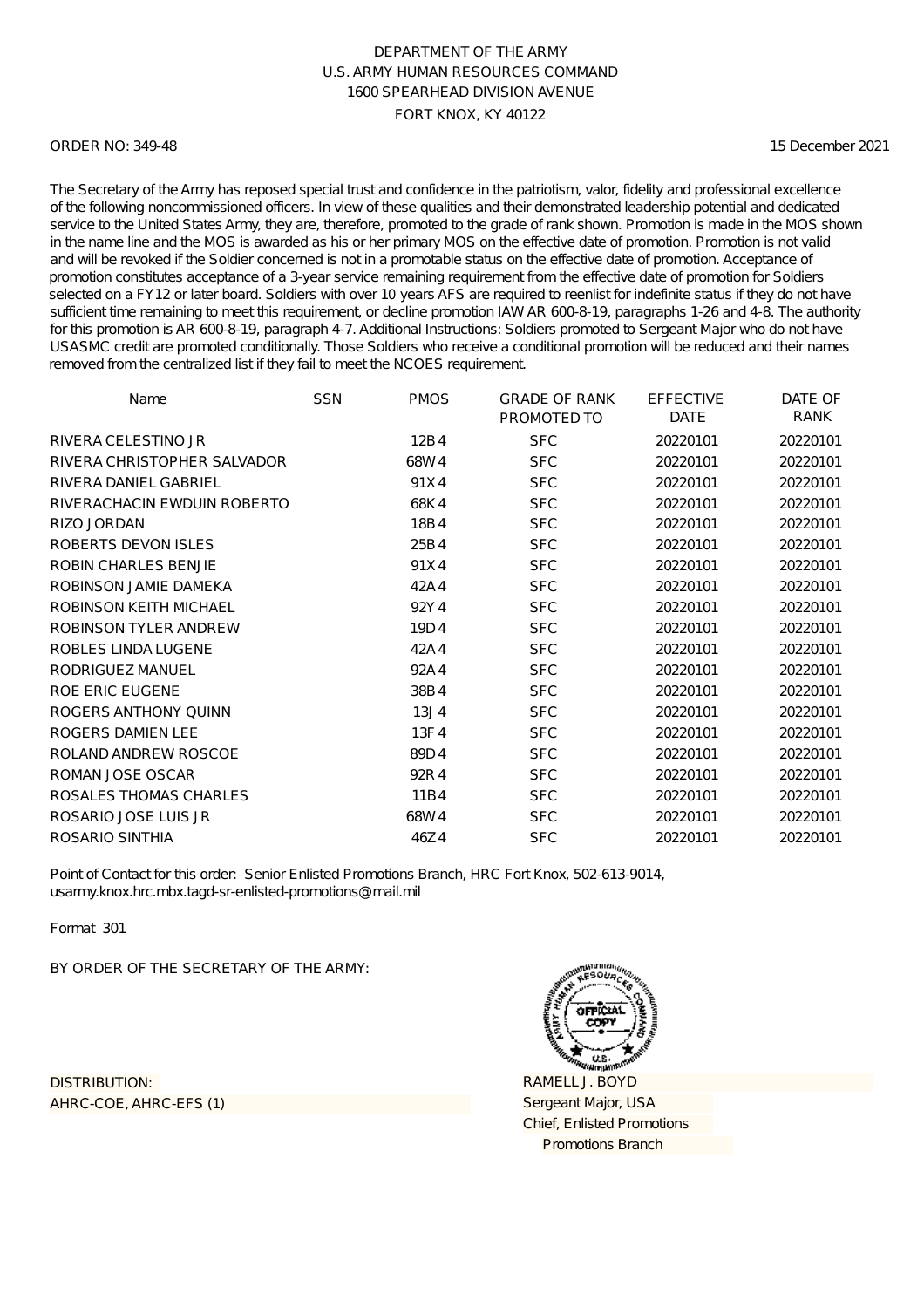#### ORDER NO: 349-49

15 December 2021

The Secretary of the Army has reposed special trust and confidence in the patriotism, valor, fidelity and professional excellence of the following noncommissioned officers. In view of these qualities and their demonstrated leadership potential and dedicated service to the United States Army, they are, therefore, promoted to the grade of rank shown. Promotion is made in the MOS shown in the name line and the MOS is awarded as his or her primary MOS on the effective date of promotion. Promotion is not valid and will be revoked if the Soldier concerned is not in a promotable status on the effective date of promotion. Acceptance of promotion constitutes acceptance of a 3-year service remaining requirement from the effective date of promotion for Soldiers selected on a FY12 or later board. Soldiers with over 10 years AFS are required to reenlist for indefinite status if they do not have sufficient time remaining to meet this requirement, or decline promotion IAW AR 600-8-19, paragraphs 1-26 and 4-8. The authority for this promotion is AR 600-8-19, paragraph 4-7. Additional Instructions: Soldiers promoted to Sergeant Major who do not have USASMC credit are promoted conditionally. Those Soldiers who receive a conditional promotion will be reduced and their names removed from the centralized list if they fail to meet the NCOES requirement.

| Name                            | <b>SSN</b> | <b>PMOS</b> | <b>GRADE OF RANK</b><br>PROMOTED TO | <b>EFFECTIVE</b><br><b>DATE</b> | DATE OF<br>RANK |
|---------------------------------|------------|-------------|-------------------------------------|---------------------------------|-----------------|
| ROSARIORUIZ JONATHAN            |            | 18C4        | <b>SFC</b>                          | 20220101                        | 20220101        |
| ROSE JOSHUA JAMES               |            | 35N4        | <b>SFC</b>                          | 20220101                        | 20220101        |
| ROSE TIMOTHY MICHAEL            |            | 79R4        | <b>SFC</b>                          | 20220101                        | 20220101        |
| ROSEBORO PAUL TYREE             |            | 92W4        | <b>SFC</b>                          | 20220101                        | 20220101        |
| <b>ROSS CRISTINA ISABEL</b>     |            | 88H4        | <b>SFC</b>                          | 20220101                        | 20220101        |
| RUITER CODY C                   |            | 11B4        | <b>SFC</b>                          | 20220101                        | 20220101        |
| <b>RUIZNEGRON CARLOS JAVIER</b> |            | 42A4        | <b>SFC</b>                          | 20220101                        | 20220101        |
| <b>RYAN AUSTIN STRAYER</b>      |            | 18C4        | <b>SFC</b>                          | 20220101                        | 20220101        |
| SAAVEDRA LUCIANO JOVANNIE       |            | 25W4        | <b>SFC</b>                          | 20220101                        | 20220101        |
| SALISBURY MICHAEL HEARST        |            | 91X4        | <b>SFC</b>                          | 20220101                        | 20220101        |
| SALMON KAYANN NATHSHA           |            | 42A4        | <b>SFC</b>                          | 20220101                        | 20220101        |
| SALONGA PAOLOANGELO SEMPIO      |            | 74D4        | <b>SFC</b>                          | 20220101                        | 20220101        |
| SANCHEZ ANGELICA NICOLE         |            | 92Y4        | <b>SFC</b>                          | 20220101                        | 20220101        |
| SANCHEZ DAVID                   |            | 68P4        | <b>SFC</b>                          | 20220101                        | 20220101        |
| SANCHEZ MANUEL ALEJANDRO        |            | 15C4        | <b>SFC</b>                          | 20220101                        | 20220101        |
| SANCHEZ STACY KRYSTLE           |            | 42A4        | <b>SFC</b>                          | 20220101                        | 20220101        |
| SANDERS BRANDON RAKEEM          |            | 91X4        | <b>SFC</b>                          | 20220101                        | 20220101        |
| <b>SANDINO BRYAN</b>            |            | 56M4        | <b>SFC</b>                          | 20220101                        | 20220101        |
| SANMIGUEL FRANCISCO JAVIER      |            | 18C4        | <b>SFC</b>                          | 20220101                        | 20220101        |
| SANTALUCIA NICHOLAS JOHN        |            | 25W4        | <b>SFC</b>                          | 20220101                        | 20220101        |

Point of Contact for this order: Senior Enlisted Promotions Branch, HRC Fort Knox, 502-613-9014, usarmy.knox.hrc.mbx.tagd-sr-enlisted-promotions@mail.mil

Format 301

BY ORDER OF THE SECRETARY OF THE ARMY:

AHRC-COE, AHRC-EFS (1) DISTRIBUTION:

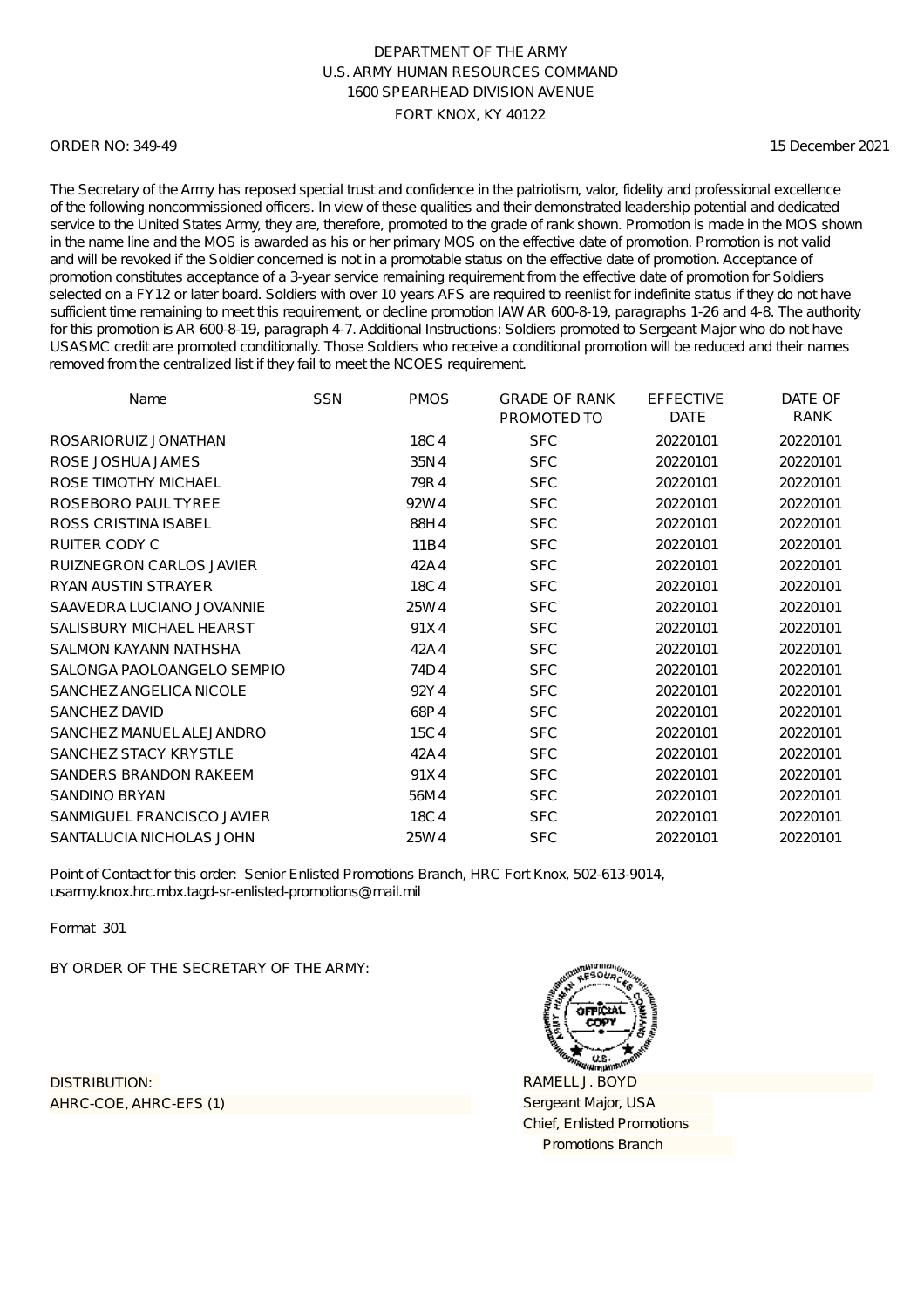#### ORDER NO: 349-50

15 December 2021

The Secretary of the Army has reposed special trust and confidence in the patriotism, valor, fidelity and professional excellence of the following noncommissioned officers. In view of these qualities and their demonstrated leadership potential and dedicated service to the United States Army, they are, therefore, promoted to the grade of rank shown. Promotion is made in the MOS shown in the name line and the MOS is awarded as his or her primary MOS on the effective date of promotion. Promotion is not valid and will be revoked if the Soldier concerned is not in a promotable status on the effective date of promotion. Acceptance of promotion constitutes acceptance of a 3-year service remaining requirement from the effective date of promotion for Soldiers selected on a FY12 or later board. Soldiers with over 10 years AFS are required to reenlist for indefinite status if they do not have sufficient time remaining to meet this requirement, or decline promotion IAW AR 600-8-19, paragraphs 1-26 and 4-8. The authority for this promotion is AR 600-8-19, paragraph 4-7. Additional Instructions: Soldiers promoted to Sergeant Major who do not have USASMC credit are promoted conditionally. Those Soldiers who receive a conditional promotion will be reduced and their names removed from the centralized list if they fail to meet the NCOES requirement.

| Name                          | <b>SSN</b> | <b>PMOS</b> | <b>GRADE OF RANK</b><br>PROMOTED TO | <b>EFFECTIVE</b><br><b>DATE</b> | DATE OF<br><b>RANK</b> |
|-------------------------------|------------|-------------|-------------------------------------|---------------------------------|------------------------|
| SANTIAGO ADAM                 |            | 12M4        | <b>SFC</b>                          | 20220101                        | 20220101               |
| SCHABLIK JOSEPH CHRISTOPHER   |            | 42A4        | <b>SFC</b>                          | 20220101                        | 20220101               |
| SCHAFER SAMUEL ALEXANDER      |            | 91S4        | <b>SFC</b>                          | 20220101                        | 20220101               |
| SCHAPER JESSE JOE LYNN        |            | 91X4        | <b>SFC</b>                          | 20220101                        | 20220101               |
| <b>SCHAUB LOREN LAVERN</b>    |            | 11B4        | <b>SFC</b>                          | 20220101                        | 20220101               |
| SCHEIBLER JONATHAN SCOTT      |            | 42R4        | <b>SFC</b>                          | 20220101                        | 20220101               |
| <b>SCHMITT MATTHEW JAMES</b>  |            | 25D4        | <b>SFC</b>                          | 20220101                        | 20220101               |
| <b>SCHOEN JAYSON LEE</b>      |            | 25D4        | <b>SFC</b>                          | 20220101                        | 20220101               |
| <b>SCHONING RUBY YESENIA</b>  |            | 42A4        | <b>SFC</b>                          | 20220101                        | 20220101               |
| <b>SCHREPFER JAMES ROBERT</b> |            | 18D4        | <b>SFC</b>                          | 20220101                        | 20220101               |
| <b>SCOTT BRIAN KEITH JR</b>   |            | 92Y4        | <b>SFC</b>                          | 20220101                        | 20220101               |
| SCRANTONCHANEY KEVIN PATRIC   |            | 68M4        | <b>SFC</b>                          | 20220101                        | 20220101               |
| SEPULVEDAMATTEI MANOEL        |            | 25W4        | <b>SFC</b>                          | 20220101                        | 20220101               |
| <b>SERRANO ALIX JAVIER</b>    |            | 12N4        | <b>SFC</b>                          | 20220101                        | 20220101               |
| SHELLEY NICHOLAS JAMES        |            | 42A4        | <b>SFC</b>                          | 20220101                        | 20220101               |
| <b>SHELTS KYLE HUNTER</b>     |            | 11B4        | <b>SFC</b>                          | 20220101                        | 20220101               |
| SHEPHERD CHRISTOPHER LAMAR    |            | 91X4        | <b>SFC</b>                          | 20220101                        | 20220101               |
| SHIELDS JAMES EDWARD III      |            | 91X4        | <b>SFC</b>                          | 20220101                        | 20220101               |
| SHIMER JOSHUAT                |            | 91X4        | <b>SFC</b>                          | 20220101                        | 20220101               |
| <b>SHIPMAN JOSHUA LEE</b>     |            | 14H4        | <b>SFC</b>                          | 20220101                        | 20220101               |

Point of Contact for this order: Senior Enlisted Promotions Branch, HRC Fort Knox, 502-613-9014, usarmy.knox.hrc.mbx.tagd-sr-enlisted-promotions@mail.mil

Format 301

BY ORDER OF THE SECRETARY OF THE ARMY:

AHRC-COE, AHRC-EFS (1) DISTRIBUTION:

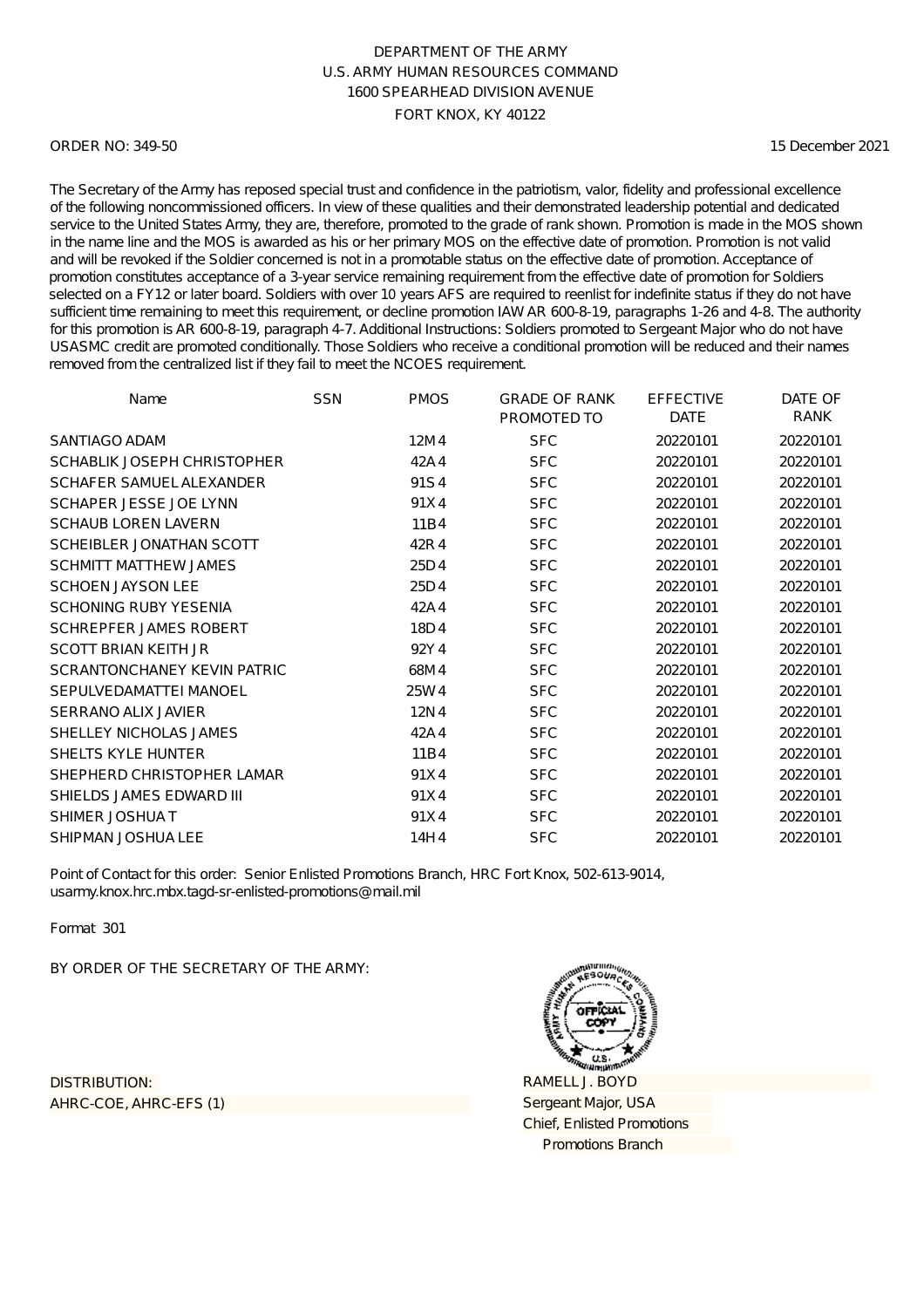#### ORDER NO: 349-51

15 December 2021

The Secretary of the Army has reposed special trust and confidence in the patriotism, valor, fidelity and professional excellence of the following noncommissioned officers. In view of these qualities and their demonstrated leadership potential and dedicated service to the United States Army, they are, therefore, promoted to the grade of rank shown. Promotion is made in the MOS shown in the name line and the MOS is awarded as his or her primary MOS on the effective date of promotion. Promotion is not valid and will be revoked if the Soldier concerned is not in a promotable status on the effective date of promotion. Acceptance of promotion constitutes acceptance of a 3-year service remaining requirement from the effective date of promotion for Soldiers selected on a FY12 or later board. Soldiers with over 10 years AFS are required to reenlist for indefinite status if they do not have sufficient time remaining to meet this requirement, or decline promotion IAW AR 600-8-19, paragraphs 1-26 and 4-8. The authority for this promotion is AR 600-8-19, paragraph 4-7. Additional Instructions: Soldiers promoted to Sergeant Major who do not have USASMC credit are promoted conditionally. Those Soldiers who receive a conditional promotion will be reduced and their names removed from the centralized list if they fail to meet the NCOES requirement.

| Name                            | <b>SSN</b> | <b>PMOS</b> | <b>GRADE OF RANK</b><br>PROMOTED TO | <b>EFFECTIVE</b><br><b>DATE</b> | DATE OF<br><b>RANK</b> |
|---------------------------------|------------|-------------|-------------------------------------|---------------------------------|------------------------|
| SHIVANONDA JONATHAN ANDREW      |            | 42A4        | <b>SFC</b>                          | 20220101                        | 20220101               |
| SHIVELY ANTHONY WAYNE           |            | 15T4        | <b>SFC</b>                          | 20220101                        | 20220101               |
| SIERRA KELLY RAE                |            | 42A4        | <b>SFC</b>                          | 20220101                        | 20220101               |
| SIMPSON CHRISTOPHER RYAN        |            | 88M4        | <b>SFC</b>                          | 20220101                        | 20220101               |
| SIMPSON DAVID PAUL              |            | 25Z4        | <b>SFC</b>                          | 20220101                        | 20220101               |
| SIMS JACOB CHRISTOPHER          |            | 68W4        | <b>SFC</b>                          | 20220101                        | 20220101               |
| SINGLETON CORNELL LAVON         |            | 88M4        | <b>SFC</b>                          | 20220101                        | 20220101               |
| SIRCY KAITLYNN ROSE MARIE       |            | 35N4        | <b>SFC</b>                          | 20220101                        | 20220101               |
| <b>SLAUGHTER MATTHEW JORDAN</b> |            | 42A4        | <b>SFC</b>                          | 20220101                        | 20220101               |
| SMILEY MATTHEW FITZGERALD I     |            | 42A4        | <b>SFC</b>                          | 20220101                        | 20220101               |
| <b>SMITH CARLOS TERRILL</b>     |            | 42A4        | <b>SFC</b>                          | 20220101                        | 20220101               |
| SMITH CHANEL NICOLE             |            | 92G4        | <b>SFC</b>                          | 20220101                        | 20220101               |
| SMITH CHRISTOPHER LOWELL        |            | 14E4        | <b>SFC</b>                          | 20220101                        | 20220101               |
| SMITH EVELYN RENEE              |            | 92G4        | <b>SFC</b>                          | 20220101                        | 20220101               |
| SMITH JACOLBY LAMONT            |            | 92M4        | <b>SFC</b>                          | 20220101                        | 20220101               |
| SMITH JAMES AARON               |            | 35N4        | <b>SFC</b>                          | 20220101                        | 20220101               |
| SMITH JUAN DOUGLAST JR          |            | 88N4        | <b>SFC</b>                          | 20220101                        | 20220101               |
| SMITH JUSTIN                    |            | 35G4        | <b>SFC</b>                          | 20220101                        | 20220101               |
| <b>SMITH KEVIN MICHAEL</b>      |            | 74D4        | <b>SFC</b>                          | 20220101                        | 20220101               |
| SMITH MARLON ANTHONY JR         |            | 13J4        | <b>SFC</b>                          | 20220101                        | 20220101               |

Point of Contact for this order: Senior Enlisted Promotions Branch, HRC Fort Knox, 502-613-9014, usarmy.knox.hrc.mbx.tagd-sr-enlisted-promotions@mail.mil

Format 301

BY ORDER OF THE SECRETARY OF THE ARMY:

AHRC-COE, AHRC-EFS (1) DISTRIBUTION:

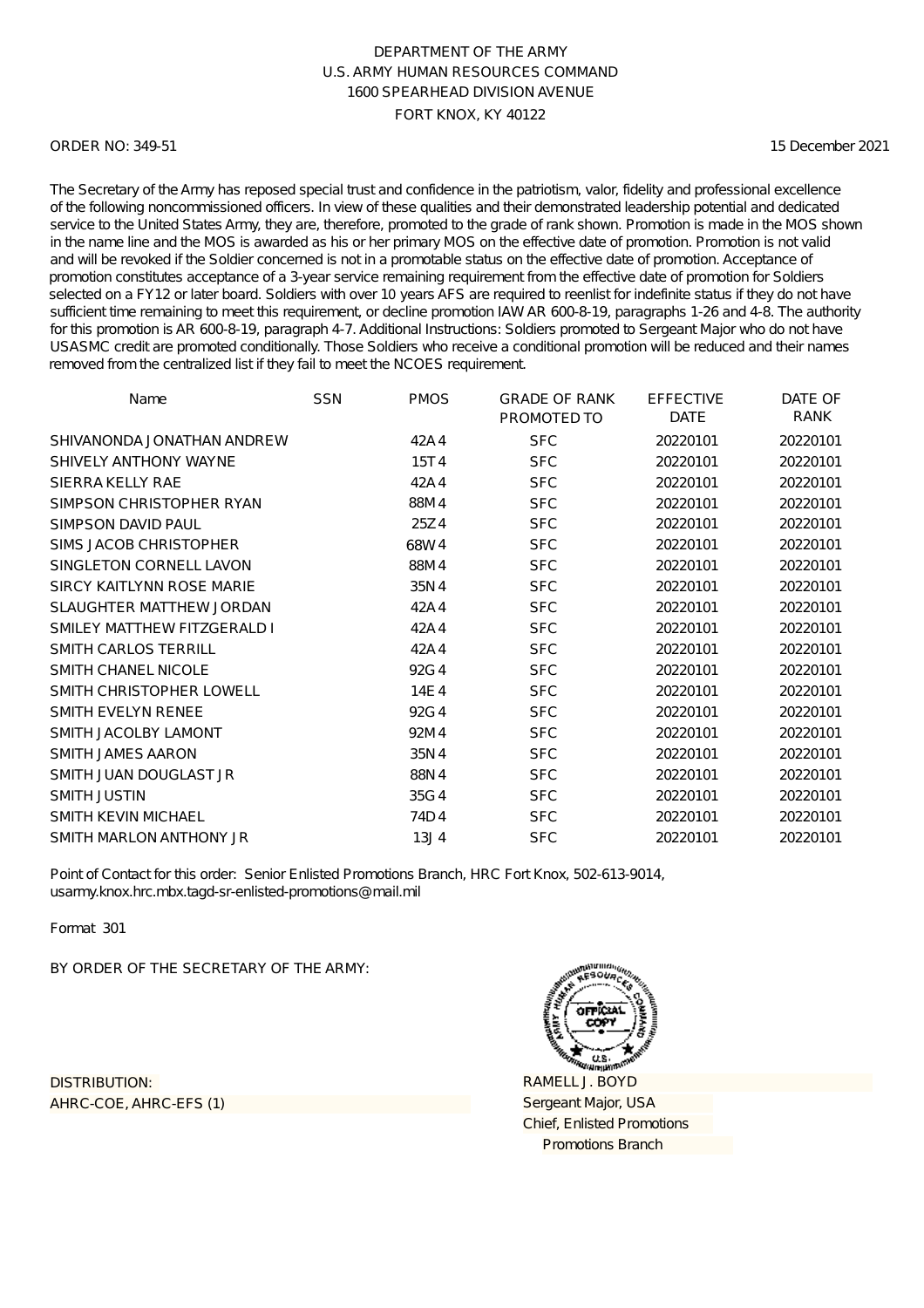#### ORDER NO: 349-52

15 December 2021

The Secretary of the Army has reposed special trust and confidence in the patriotism, valor, fidelity and professional excellence of the following noncommissioned officers. In view of these qualities and their demonstrated leadership potential and dedicated service to the United States Army, they are, therefore, promoted to the grade of rank shown. Promotion is made in the MOS shown in the name line and the MOS is awarded as his or her primary MOS on the effective date of promotion. Promotion is not valid and will be revoked if the Soldier concerned is not in a promotable status on the effective date of promotion. Acceptance of promotion constitutes acceptance of a 3-year service remaining requirement from the effective date of promotion for Soldiers selected on a FY12 or later board. Soldiers with over 10 years AFS are required to reenlist for indefinite status if they do not have sufficient time remaining to meet this requirement, or decline promotion IAW AR 600-8-19, paragraphs 1-26 and 4-8. The authority for this promotion is AR 600-8-19, paragraph 4-7. Additional Instructions: Soldiers promoted to Sergeant Major who do not have USASMC credit are promoted conditionally. Those Soldiers who receive a conditional promotion will be reduced and their names removed from the centralized list if they fail to meet the NCOES requirement.

| Name                        | <b>SSN</b> | <b>PMOS</b> | <b>GRADE OF RANK</b><br>PROMOTED TO | <b>EFFECTIVE</b><br><b>DATE</b> | DATE OF<br><b>RANK</b> |
|-----------------------------|------------|-------------|-------------------------------------|---------------------------------|------------------------|
| <b>SMITH RICKEY JR</b>      |            | 89B4        | <b>SFC</b>                          | 20220101                        | 20220101               |
| SMITH TALISHA DESHA         |            | 42A4        | <b>SFC</b>                          | 20220101                        | 20220101               |
| SMITHMCGEE MARCUS EDWARD    |            | 12B4        | <b>SFC</b>                          | 20220101                        | 20220101               |
| SNELLINGS JULIAN LEE II     |            | 31B4        | <b>SFC</b>                          | 20220101                        | 20220101               |
| SNOWMAN MANNING MARA ELIZA  |            | 42R4        | <b>SFC</b>                          | 20220101                        | 20220101               |
| SOCWELL ERIK MILO           |            | 13F4        | <b>SFC</b>                          | 20220101                        | 20220101               |
| SOTOCOLLAZO RAMON VLADIMIR  |            | 92A4        | <b>SFC</b>                          | 20220101                        | 20220101               |
| SOYKE TYLER JAMES           |            | 91A4        | <b>SFC</b>                          | 20220101                        | 20220101               |
| SPEAKMAN DAVID JAMES        |            | 25U4        | <b>SFC</b>                          | 20220101                        | 20220101               |
| <b>SPEARS ALVIN JR</b>      |            | 19K4        | <b>SFC</b>                          | 20220101                        | 20220101               |
| SPENCER JASON MATTHEW       |            | 25Z4        | <b>SFC</b>                          | 20220101                        | 20220101               |
| SPINELLI ANTHONY RYAN       |            | 13F4        | <b>SFC</b>                          | 20220101                        | 20220101               |
| SPRINGER PATRICK RAYMOND    |            | 92A4        | <b>SFC</b>                          | 20220101                        | 20220101               |
| STACKOWICZ FRANK ANTHONY    |            | 11B4        | <b>SFC</b>                          | 20220101                        | 20220101               |
| STAHLECKER HANS FELIX       |            | 18C4        | <b>SFC</b>                          | 20220101                        | 20220101               |
| STONE DOMINIC JUVALL        |            | 42A4        | <b>SFC</b>                          | 20220101                        | 20220101               |
| STORRUSTE ALEXANDER MICHAEL |            | 89D4        | <b>SFC</b>                          | 20220101                        | 20220101               |
| STOUFFER JAMES WILLIAM II   |            | 19K4        | <b>SFC</b>                          | 20220101                        | 20220101               |
| STOVALL VINTAVIUS CORNELIUS |            | 42A4        | <b>SFC</b>                          | 20220101                        | 20220101               |
| STRACHAN ANDREW JOHN        |            | 18C4        | <b>SFC</b>                          | 20220101                        | 20220101               |

Point of Contact for this order: Senior Enlisted Promotions Branch, HRC Fort Knox, 502-613-9014, usarmy.knox.hrc.mbx.tagd-sr-enlisted-promotions@mail.mil

Format 301

BY ORDER OF THE SECRETARY OF THE ARMY:

AHRC-COE, AHRC-EFS (1) DISTRIBUTION:

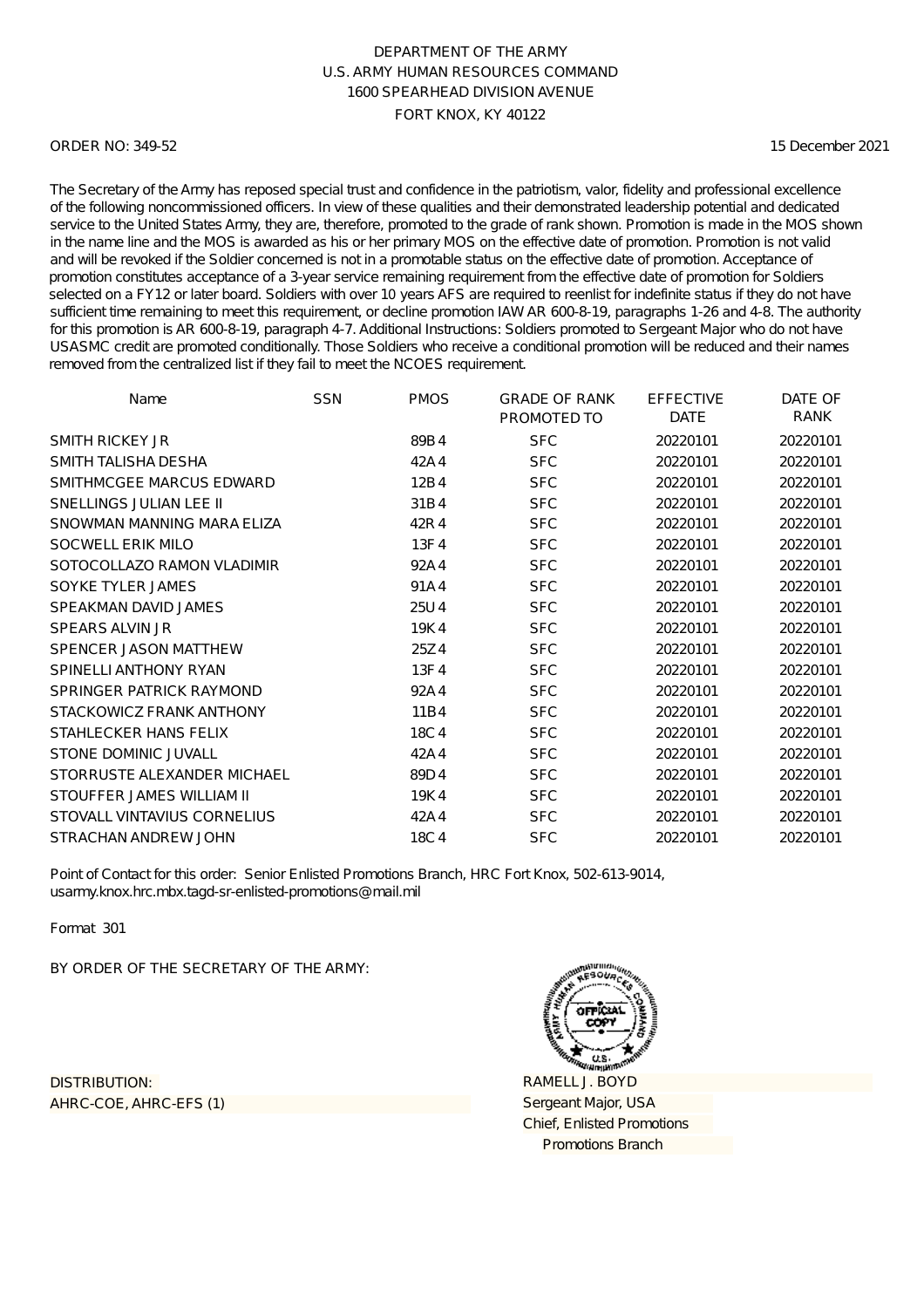#### ORDER NO: 349-53

15 December 2021

The Secretary of the Army has reposed special trust and confidence in the patriotism, valor, fidelity and professional excellence of the following noncommissioned officers. In view of these qualities and their demonstrated leadership potential and dedicated service to the United States Army, they are, therefore, promoted to the grade of rank shown. Promotion is made in the MOS shown in the name line and the MOS is awarded as his or her primary MOS on the effective date of promotion. Promotion is not valid and will be revoked if the Soldier concerned is not in a promotable status on the effective date of promotion. Acceptance of promotion constitutes acceptance of a 3-year service remaining requirement from the effective date of promotion for Soldiers selected on a FY12 or later board. Soldiers with over 10 years AFS are required to reenlist for indefinite status if they do not have sufficient time remaining to meet this requirement, or decline promotion IAW AR 600-8-19, paragraphs 1-26 and 4-8. The authority for this promotion is AR 600-8-19, paragraph 4-7. Additional Instructions: Soldiers promoted to Sergeant Major who do not have USASMC credit are promoted conditionally. Those Soldiers who receive a conditional promotion will be reduced and their names removed from the centralized list if they fail to meet the NCOES requirement.

| Name                               | SSN | <b>PMOS</b> | <b>GRADE OF RANK</b><br>PROMOTED TO | <b>EFFECTIVE</b><br><b>DATE</b> | DATE OF<br>RANK |
|------------------------------------|-----|-------------|-------------------------------------|---------------------------------|-----------------|
| STRAUGHTER STEVEN BERNARD          |     | 92Y4        | <b>SFC</b>                          | 20220101                        | 20220101        |
| STRICKLIN JACOB ANTHONY            |     | 35N4        | <b>SFC</b>                          | 20220101                        | 20220101        |
| SUAREZJIMENEZ ARNALDO              |     | 13F4        | <b>SFC</b>                          | 20220101                        | 20220101        |
| <b>SULLIVAN BRIAN LEE</b>          |     | 12H4        | <b>SFC</b>                          | 20220101                        | 20220101        |
| <b>SUMMERS KOURTNEY BRUCE</b>      |     | 42A4        | <b>SFC</b>                          | 20220101                        | 20220101        |
| <b>SUN GRACE HUI LING</b>          |     | 42A4        | <b>SFC</b>                          | 20220101                        | 20220101        |
| SUTTON BRADLEY JOE COX             |     | 68C4        | <b>SFC</b>                          | 20220101                        | 20220101        |
| <b>SWANSON DAVID ERNESTO</b>       |     | 19K4        | <b>SFC</b>                          | 20220101                        | 20220101        |
| SWEETEN CARL MATTHEW JR            |     | 13F4        | <b>SFC</b>                          | 20220101                        | 20220101        |
| <b>SWENSON JASON EARL</b>          |     | 79R4        | <b>SFC</b>                          | 20220101                        | 20220101        |
| <b>TABORA MARTIN ANTONIO</b>       |     | 12H4        | <b>SFC</b>                          | 20220101                        | 20220101        |
| <b>TAIJERON SAMANTHA VILLANUEV</b> |     | 92Y4        | <b>SFC</b>                          | 20220101                        | 20220101        |
| TAITANOMCFADDIN MELKIANN RI        |     | 88N4        | <b>SFC</b>                          | 20220101                        | 20220101        |
| TANGUAY TANYA CATHERINE            |     | 25U4        | <b>SFC</b>                          | 20220101                        | 20220101        |
| <b>TATE NELSON ALEXANDER</b>       |     | 18B4        | <b>SFC</b>                          | 20220101                        | 20220101        |
| <b>TAYLOR AHKIEM ANDERSON</b>      |     | 92Y4        | <b>SFC</b>                          | 20220101                        | 20220101        |
| <b>TAYLOR DALE JONAH</b>           |     | 11B4        | <b>SFC</b>                          | 20220101                        | 20220101        |
| <b>TAYLOR JEREMY LEE</b>           |     | 12P4        | <b>SFC</b>                          | 20220101                        | 20220101        |
| <b>TCHEKALENKOV GORDEI ANDREW</b>  |     | 18C4        | <b>SFC</b>                          | 20220101                        | 20220101        |
| TEDTAOTAO JOHNATAN JAMES           |     | 91X4        | <b>SFC</b>                          | 20220101                        | 20220101        |

Point of Contact for this order: Senior Enlisted Promotions Branch, HRC Fort Knox, 502-613-9014, usarmy.knox.hrc.mbx.tagd-sr-enlisted-promotions@mail.mil

Format 301

BY ORDER OF THE SECRETARY OF THE ARMY:

AHRC-COE, AHRC-EFS (1) DISTRIBUTION:

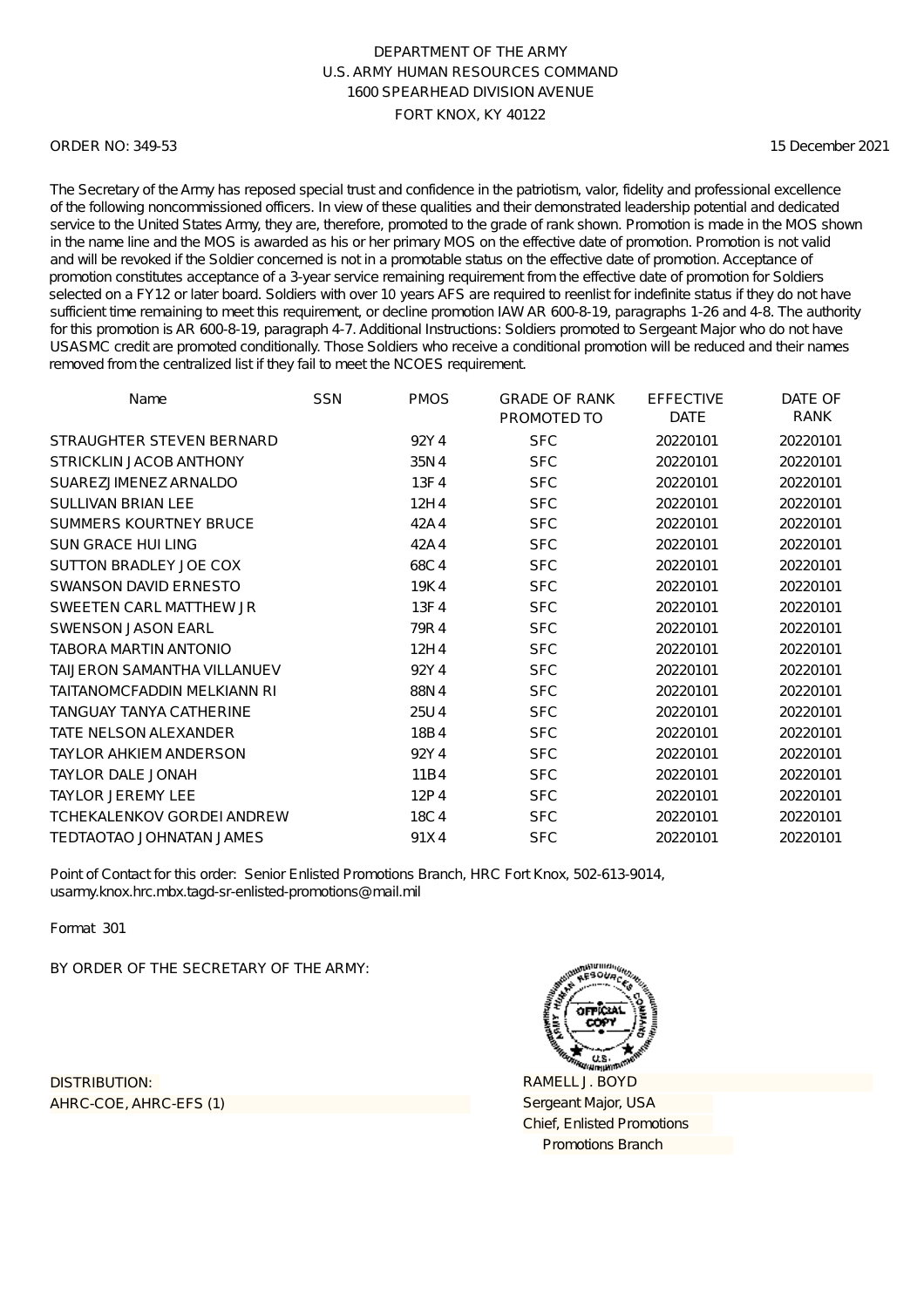#### ORDER NO: 349-54

15 December 2021

The Secretary of the Army has reposed special trust and confidence in the patriotism, valor, fidelity and professional excellence of the following noncommissioned officers. In view of these qualities and their demonstrated leadership potential and dedicated service to the United States Army, they are, therefore, promoted to the grade of rank shown. Promotion is made in the MOS shown in the name line and the MOS is awarded as his or her primary MOS on the effective date of promotion. Promotion is not valid and will be revoked if the Soldier concerned is not in a promotable status on the effective date of promotion. Acceptance of promotion constitutes acceptance of a 3-year service remaining requirement from the effective date of promotion for Soldiers selected on a FY12 or later board. Soldiers with over 10 years AFS are required to reenlist for indefinite status if they do not have sufficient time remaining to meet this requirement, or decline promotion IAW AR 600-8-19, paragraphs 1-26 and 4-8. The authority for this promotion is AR 600-8-19, paragraph 4-7. Additional Instructions: Soldiers promoted to Sergeant Major who do not have USASMC credit are promoted conditionally. Those Soldiers who receive a conditional promotion will be reduced and their names removed from the centralized list if they fail to meet the NCOES requirement.

| Name                          | <b>SSN</b> | <b>PMOS</b> | <b>GRADE OF RANK</b><br>PROMOTED TO | <b>EFFECTIVE</b><br><b>DATE</b> | DATE OF<br>RANK |
|-------------------------------|------------|-------------|-------------------------------------|---------------------------------|-----------------|
| <b>TEES JONATHAN GLENN</b>    |            | 19D4        | <b>SFC</b>                          | 20220101                        | 20220101        |
| <b>TERAN AARON JOSHUA</b>     |            | 18B4        | <b>SFC</b>                          | 20220101                        | 20220101        |
| TERRY AARON DANIEL ALLMOND    |            | 25W4        | <b>SFC</b>                          | 20220101                        | 20220101        |
| <b>THOMAS AMANDA GIN</b>      |            | 25W4        | <b>SFC</b>                          | 20220101                        | 20220101        |
| THOMAS CHARLES ROBERT         |            | 11B4        | <b>SFC</b>                          | 20220101                        | 20220101        |
| THOMAS DONOVAN HARMON         |            | 13B4        | <b>SFC</b>                          | 20220101                        | 20220101        |
| <b>THOMAS JOHN MICHAEL</b>    |            | 92G4        | <b>SFC</b>                          | 20220101                        | 20220101        |
| THOMAS MELISSA MARIA          |            | 42A4        | <b>SFC</b>                          | 20220101                        | 20220101        |
| THOMAS OMAR ADIYB             |            | 19K4        | <b>SFC</b>                          | 20220101                        | 20220101        |
| <b>THOMAS TANISA AMEE</b>     |            | 92Y4        | <b>SFC</b>                          | 20220101                        | 20220101        |
| <b>THOMAS TONY MARCELL</b>    |            | 92Y4        | <b>SFC</b>                          | 20220101                        | 20220101        |
| THOMPSON CHRISTOPHER ALEXAN   |            | 35N4        | <b>SFC</b>                          | 20220101                        | 20220101        |
| <b>THOMPSON MATTHEW BRIAN</b> |            | 11B4        | <b>SFC</b>                          | 20220101                        | 20220101        |
| <b>THORNTON CHANCE EDWARD</b> |            | 11B4        | <b>SFC</b>                          | 20220101                        | 20220101        |
| <b>THOUSAND CHARLEE RENE</b>  |            | 51C4        | <b>SFC</b>                          | 20220101                        | 20220101        |
| THRASHER KRISTINA LYNN        |            | 25Z4        | <b>SFC</b>                          | 20220101                        | 20220101        |
| TILLMAN BRANDON WADE          |            | 12B4        | <b>SFC</b>                          | 20220101                        | 20220101        |
| TOLODZIESKI MICHAEL THOMAS    |            | 11B4        | <b>SFC</b>                          | 20220101                        | 20220101        |
| TORRES ALEJANDRO ALCALA       |            | 11B4        | <b>SFC</b>                          | 20220101                        | 20220101        |
| <b>TORRES DIEGO A</b>         |            | 25W4        | <b>SFC</b>                          | 20220101                        | 20220101        |

Point of Contact for this order: Senior Enlisted Promotions Branch, HRC Fort Knox, 502-613-9014, usarmy.knox.hrc.mbx.tagd-sr-enlisted-promotions@mail.mil

Format 301

BY ORDER OF THE SECRETARY OF THE ARMY:

AHRC-COE, AHRC-EFS (1) DISTRIBUTION:

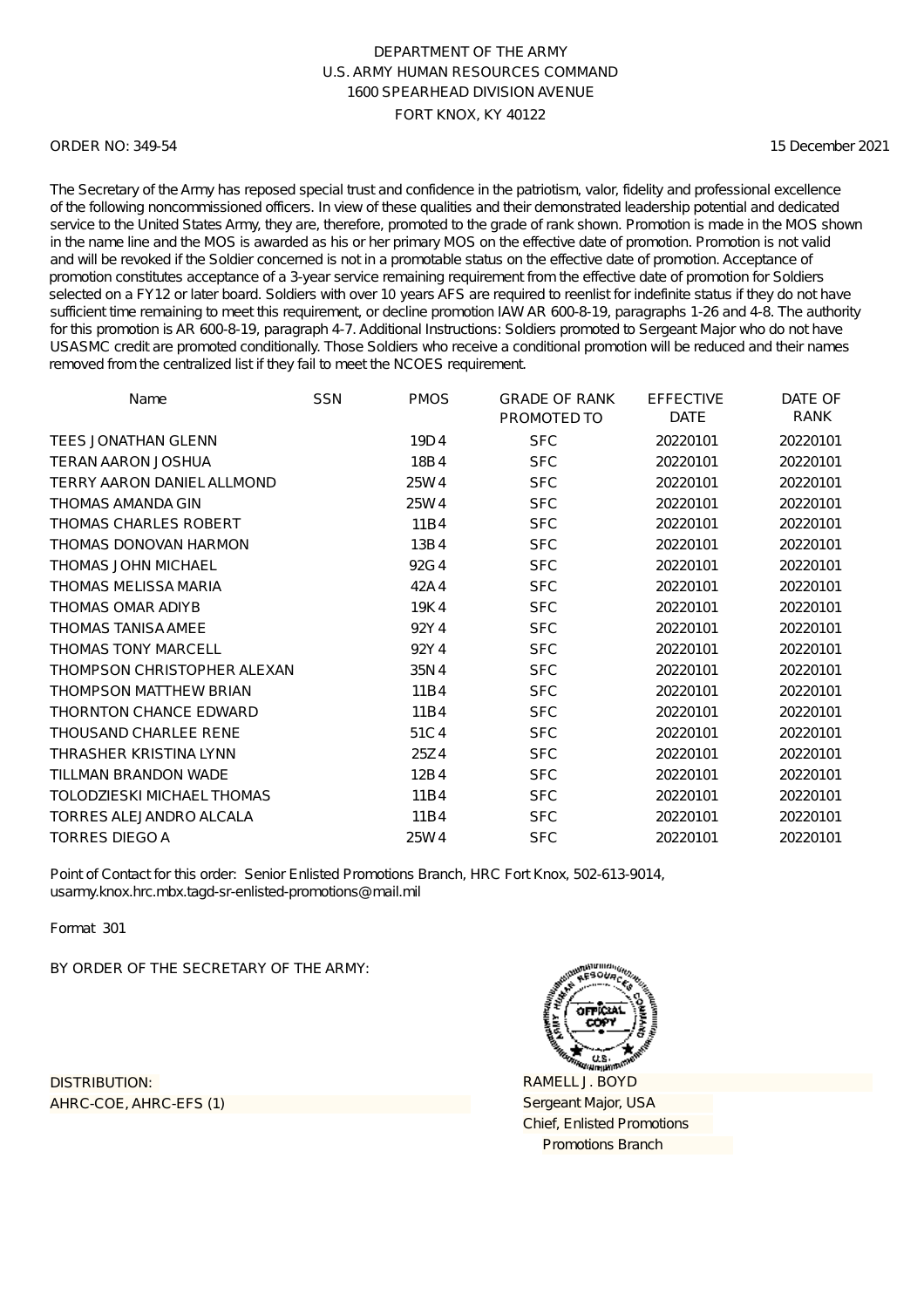#### ORDER NO: 349-55

15 December 2021

The Secretary of the Army has reposed special trust and confidence in the patriotism, valor, fidelity and professional excellence of the following noncommissioned officers. In view of these qualities and their demonstrated leadership potential and dedicated service to the United States Army, they are, therefore, promoted to the grade of rank shown. Promotion is made in the MOS shown in the name line and the MOS is awarded as his or her primary MOS on the effective date of promotion. Promotion is not valid and will be revoked if the Soldier concerned is not in a promotable status on the effective date of promotion. Acceptance of promotion constitutes acceptance of a 3-year service remaining requirement from the effective date of promotion for Soldiers selected on a FY12 or later board. Soldiers with over 10 years AFS are required to reenlist for indefinite status if they do not have sufficient time remaining to meet this requirement, or decline promotion IAW AR 600-8-19, paragraphs 1-26 and 4-8. The authority for this promotion is AR 600-8-19, paragraph 4-7. Additional Instructions: Soldiers promoted to Sergeant Major who do not have USASMC credit are promoted conditionally. Those Soldiers who receive a conditional promotion will be reduced and their names removed from the centralized list if they fail to meet the NCOES requirement.

| Name                           | <b>SSN</b> | <b>PMOS</b> | <b>GRADE OF RANK</b><br>PROMOTED TO | <b>EFFECTIVE</b><br><b>DATE</b> | DATE OF<br>RANK |
|--------------------------------|------------|-------------|-------------------------------------|---------------------------------|-----------------|
| <b>TORRES JUAN MIGUEL</b>      |            | 79R4        | <b>SFC</b>                          | 20220101                        | 20220101        |
| <b>TORRES MARK WILLIAM</b>     |            | 35N4        | <b>SFC</b>                          | 20220101                        | 20220101        |
| <b>TOSIE WILLIAM ERMIS</b>     |            | 68G4        | <b>SFC</b>                          | 20220101                        | 20220101        |
| <b>TOY LEPE ALBERTO</b>        |            | 15U4        | <b>SFC</b>                          | 20220101                        | 20220101        |
| TRAUTWEIN DEREK JOSEPH         |            | 18D4        | <b>SFC</b>                          | 20220101                        | 20220101        |
| <b>TRAVIESO ARLINA</b>         |            | 25U4        | <b>SFC</b>                          | 20220101                        | 20220101        |
| TRICE ZACHARY WADE             |            | 11B4        | <b>SFC</b>                          | 20220101                        | 20220101        |
| <b>TROOP SYLVIA LATOYA</b>     |            | 74D4        | <b>SFC</b>                          | 20220101                        | 20220101        |
| <b>TUITAMA ANDREW ELETISE</b>  |            | 11B4        | <b>SFC</b>                          | 20220101                        | 20220101        |
| <b>TULL SHARMILA</b>           |            | 89B4        | <b>SFC</b>                          | 20220101                        | 20220101        |
| TURNER BENJAMIN WILLIAM        |            | 18E4        | <b>SFC</b>                          | 20220101                        | 20220101        |
| <b>TURNER ROBERT EMMETT IV</b> |            | 91X4        | <b>SFC</b>                          | 20220101                        | 20220101        |
| <b>TUTT EMMANUEL RIVERS</b>    |            | 25U4        | <b>SFC</b>                          | 20220101                        | 20220101        |
| TYREEWILLIAMS KARINA LILEA     |            | 92G4        | <b>SFC</b>                          | 20220101                        | 20220101        |
| UNDERHILL CLINT ROBERT         |            | 92A4        | <b>SFC</b>                          | 20220101                        | 20220101        |
| UPDIKE DAVID MICHAEL           |            | 35N4        | <b>SFC</b>                          | 20220101                        | 20220101        |
| URBINARUMAYOR ARIADNA          |            | 68W4        | <b>SFC</b>                          | 20220101                        | 20220101        |
| URDANIVIA ALOIMER              |            | 68J4        | <b>SFC</b>                          | 20220101                        | 20220101        |
| URQUHART ERIC DARNELL          |            | 91X4        | <b>SFC</b>                          | 20220101                        | 20220101        |
| VALENTINCARABALLO AXEL ANIB    |            | 42A4        | <b>SFC</b>                          | 20220101                        | 20220101        |

Point of Contact for this order: Senior Enlisted Promotions Branch, HRC Fort Knox, 502-613-9014, usarmy.knox.hrc.mbx.tagd-sr-enlisted-promotions@mail.mil

Format 301

BY ORDER OF THE SECRETARY OF THE ARMY:

AHRC-COE, AHRC-EFS (1) DISTRIBUTION:

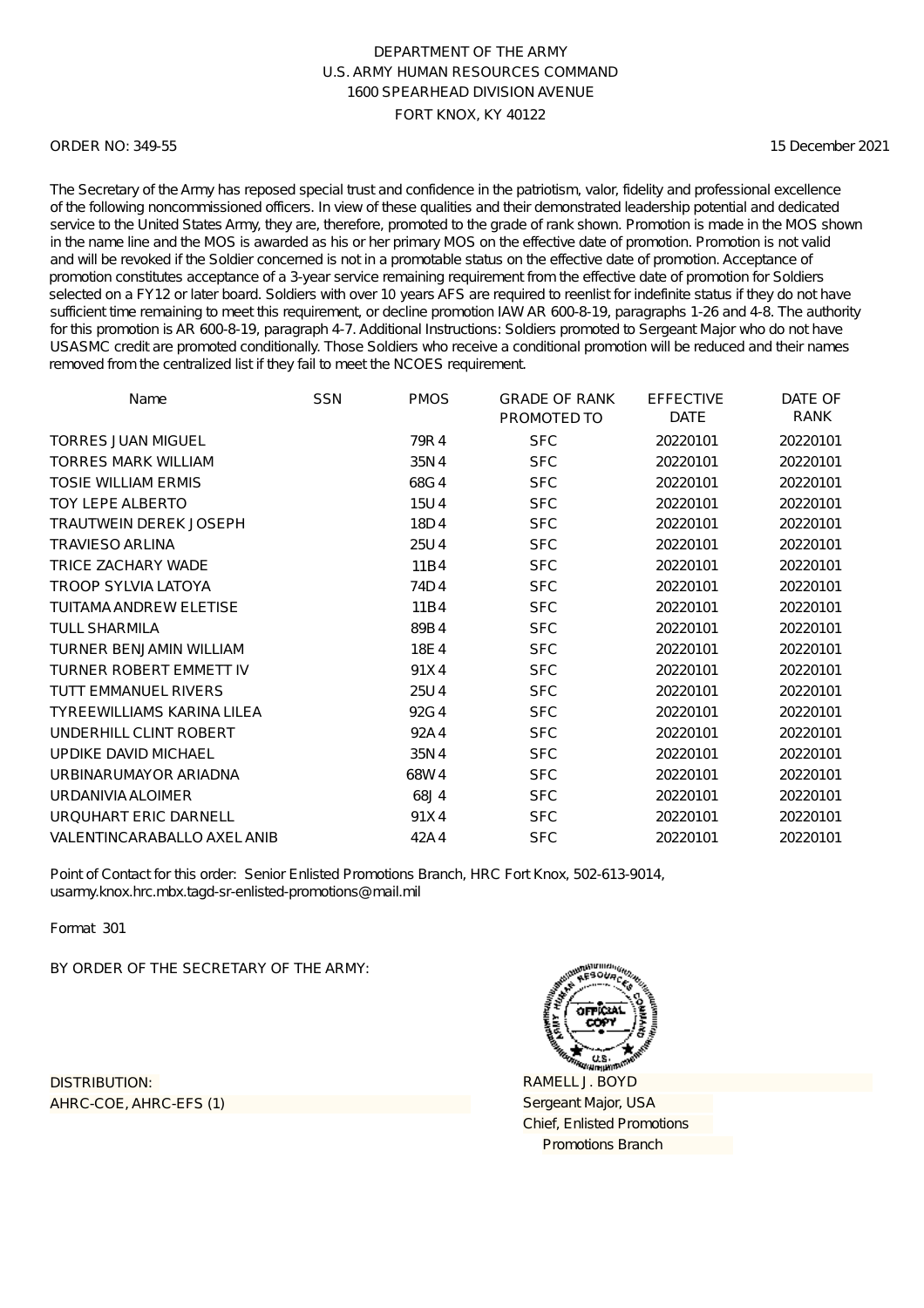#### ORDER NO: 349-56

15 December 2021

The Secretary of the Army has reposed special trust and confidence in the patriotism, valor, fidelity and professional excellence of the following noncommissioned officers. In view of these qualities and their demonstrated leadership potential and dedicated service to the United States Army, they are, therefore, promoted to the grade of rank shown. Promotion is made in the MOS shown in the name line and the MOS is awarded as his or her primary MOS on the effective date of promotion. Promotion is not valid and will be revoked if the Soldier concerned is not in a promotable status on the effective date of promotion. Acceptance of promotion constitutes acceptance of a 3-year service remaining requirement from the effective date of promotion for Soldiers selected on a FY12 or later board. Soldiers with over 10 years AFS are required to reenlist for indefinite status if they do not have sufficient time remaining to meet this requirement, or decline promotion IAW AR 600-8-19, paragraphs 1-26 and 4-8. The authority for this promotion is AR 600-8-19, paragraph 4-7. Additional Instructions: Soldiers promoted to Sergeant Major who do not have USASMC credit are promoted conditionally. Those Soldiers who receive a conditional promotion will be reduced and their names removed from the centralized list if they fail to meet the NCOES requirement.

| Name                             | <b>SSN</b> | <b>PMOS</b> | <b>GRADE OF RANK</b><br>PROMOTED TO | <b>EFFECTIVE</b><br><b>DATE</b> | DATE OF<br><b>RANK</b> |
|----------------------------------|------------|-------------|-------------------------------------|---------------------------------|------------------------|
| VANAL STYNE WILLIAM CHARLES      |            | 92A4        | <b>SFC</b>                          | 20220101                        | 20220101               |
| <b>VANATTA JUSTIN BRYON</b>      |            | 19D4        | <b>SFC</b>                          | 20220101                        | 20220101               |
| <b>VANBENTHUYSEN DANIEL JOHN</b> |            | 68C4        | <b>SFC</b>                          | 20220101                        | 20220101               |
| VANEGAS YASSER CAMILO            |            | 88M4        | <b>SFC</b>                          | 20220101                        | 20220101               |
| <b>VANELLIS ISAIAH</b>           |            | 56M4        | <b>SFC</b>                          | 20220101                        | 20220101               |
| VANWORMER HEATHER JOHNNETTA      |            | 42A4        | <b>SFC</b>                          | 20220101                        | 20220101               |
| <b>VARGAS LINDA CHRISTINE</b>    |            | 91X4        | <b>SFC</b>                          | 20220101                        | 20220101               |
| <b>VASQUEZ THOMAS COLE</b>       |            | 11B4        | <b>SFC</b>                          | 20220101                        | 20220101               |
| <b>VAZQUEZ ANDRES EMMANUEL</b>   |            | 12B4        | <b>SFC</b>                          | 20220101                        | 20220101               |
| VAZQUEZRODRIGUEZ YADIRA          |            | 42A4        | <b>SFC</b>                          | 20220101                        | 20220101               |
| <b>VEGA JOHN CHRISTOPHER</b>     |            | 35N4        | <b>SFC</b>                          | 20220101                        | 20220101               |
| <b>VELAZQUEZ ELI RAFAEL</b>      |            | 46Z4        | <b>SFC</b>                          | 20220101                        | 20220101               |
| VELEZ PHILIP ALEXANDER           |            | 35P4        | <b>SFC</b>                          | 20220101                        | 20220101               |
| <b>VETTER JOHN ROBERT JR</b>     |            | 31B4        | <b>SFC</b>                          | 20220101                        | 20220101               |
| <b>VICKERY ROBERT WILLIAM</b>    |            | 13F4        | <b>SFC</b>                          | 20220101                        | 20220101               |
| VILLA JULIO LEONARDO III         |            | 37F4        | <b>SFC</b>                          | 20220101                        | 20220101               |
| VILLANUEVA EDUARDO               |            | 11B4        | <b>SFC</b>                          | 20220101                        | 20220101               |
| <b>VILLARREAL KEVIN CHARLES</b>  |            | 14G4        | <b>SFC</b>                          | 20220101                        | 20220101               |
| <b>VNENCHAK JUSTIN THOMAS</b>    |            | 18D4        | <b>SFC</b>                          | 20220101                        | 20220101               |
| <b>VU ETHAN TIENPHUC</b>         |            | 42A4        | <b>SFC</b>                          | 20220101                        | 20220101               |

Point of Contact for this order: Senior Enlisted Promotions Branch, HRC Fort Knox, 502-613-9014, usarmy.knox.hrc.mbx.tagd-sr-enlisted-promotions@mail.mil

Format 301

BY ORDER OF THE SECRETARY OF THE ARMY:

AHRC-COE, AHRC-EFS (1) DISTRIBUTION:

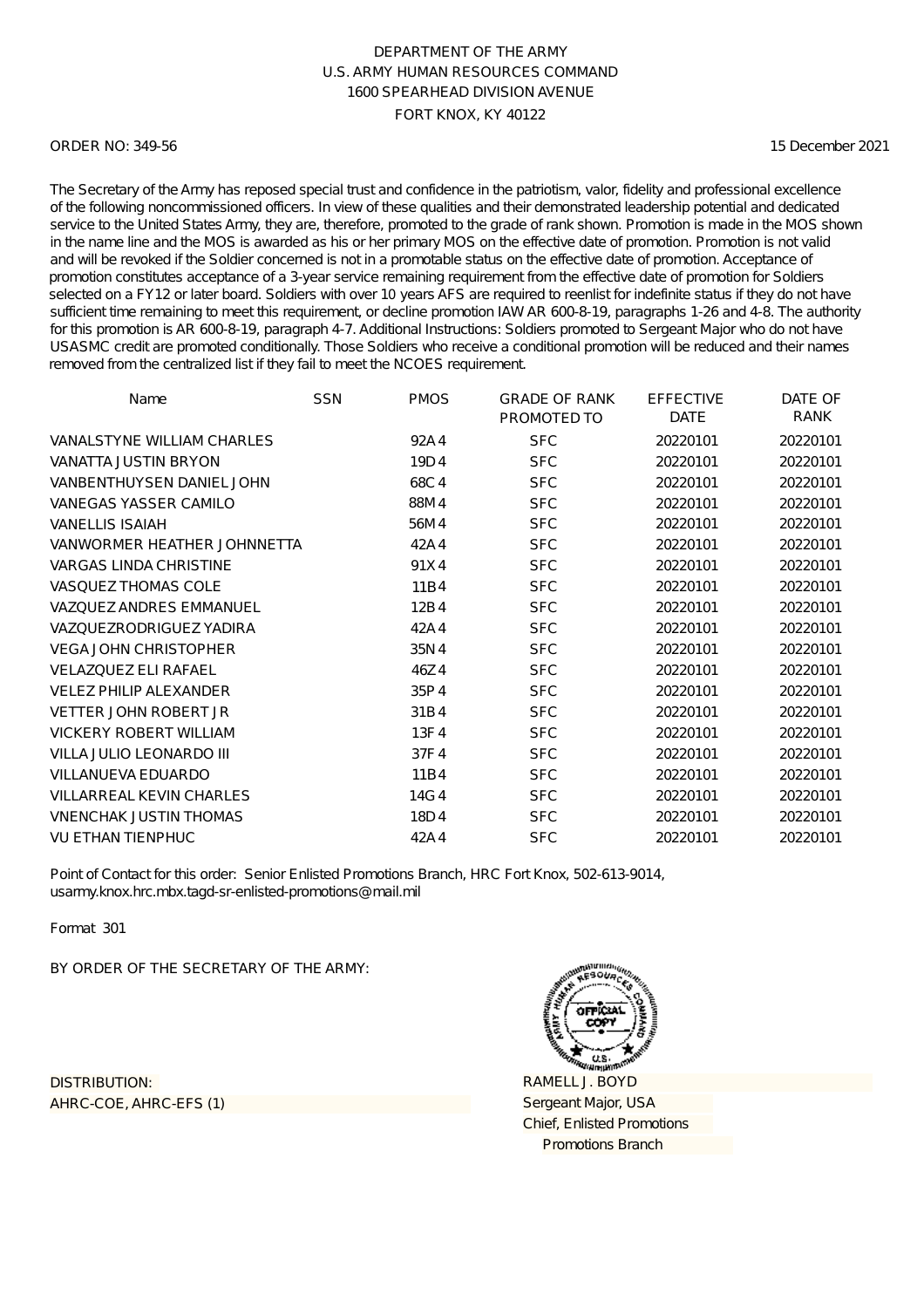#### ORDER NO: 349-57

15 December 2021

The Secretary of the Army has reposed special trust and confidence in the patriotism, valor, fidelity and professional excellence of the following noncommissioned officers. In view of these qualities and their demonstrated leadership potential and dedicated service to the United States Army, they are, therefore, promoted to the grade of rank shown. Promotion is made in the MOS shown in the name line and the MOS is awarded as his or her primary MOS on the effective date of promotion. Promotion is not valid and will be revoked if the Soldier concerned is not in a promotable status on the effective date of promotion. Acceptance of promotion constitutes acceptance of a 3-year service remaining requirement from the effective date of promotion for Soldiers selected on a FY12 or later board. Soldiers with over 10 years AFS are required to reenlist for indefinite status if they do not have sufficient time remaining to meet this requirement, or decline promotion IAW AR 600-8-19, paragraphs 1-26 and 4-8. The authority for this promotion is AR 600-8-19, paragraph 4-7. Additional Instructions: Soldiers promoted to Sergeant Major who do not have USASMC credit are promoted conditionally. Those Soldiers who receive a conditional promotion will be reduced and their names removed from the centralized list if they fail to meet the NCOES requirement.

| Name                           | <b>SSN</b> | <b>PMOS</b> | <b>GRADE OF RANK</b><br>PROMOTED TO | <b>EFFECTIVE</b><br><b>DATE</b> | DATE OF<br>RANK |
|--------------------------------|------------|-------------|-------------------------------------|---------------------------------|-----------------|
| WAGNER ADAM LLOYD              |            | 91X4        | <b>SFC</b>                          | 20220101                        | 20220101        |
| <b>WAGNER RYAN CHRISTOPHER</b> |            | 15K4        | <b>SFC</b>                          | 20220101                        | 20220101        |
| <b>WAHOME KENNETH ERNEST</b>   |            | 68W4        | <b>SFC</b>                          | 20220101                        | 20220101        |
| <b>WALKER JASMINE DENISE</b>   |            | 68D4        | <b>SFC</b>                          | 20220101                        | 20220101        |
| WALKER JOSHUA MARCELLUS SR     |            | 42A4        | <b>SFC</b>                          | 20220101                        | 20220101        |
| WALKER VESTER DEWAYNE JR       |            | 79R4        | <b>SFC</b>                          | 20220101                        | 20220101        |
| <b>WALTERS BRANDON MICHAEL</b> |            | 11B4        | <b>SFC</b>                          | 20220101                        | 20220101        |
| <b>WARD LUKE RON</b>           |            | 15W4        | <b>SFC</b>                          | 20220101                        | 20220101        |
| <b>WASSON MARCUS JOSEPH</b>    |            | 19K4        | <b>SFC</b>                          | 20220101                        | 20220101        |
| <b>WATSON JASON ALLEN</b>      |            | 13F4        | <b>SFC</b>                          | 20220101                        | 20220101        |
| <b>WEBB ALIESHA SHANTELL</b>   |            | 42A4        | <b>SFC</b>                          | 20220101                        | 20220101        |
| <b>WEEMS DENNIS CODY</b>       |            | 91X4        | <b>SFC</b>                          | 20220101                        | 20220101        |
| <b>WESBROOK AMANDA LOUISE</b>  |            | 25B4        | <b>SFC</b>                          | 20220101                        | 20220101        |
| WEYERMANN AUSTIN MAXMILIAN     |            | 11B4        | <b>SFC</b>                          | 20220101                        | 20220101        |
| <b>WHALEY ALAN DOYLE</b>       |            | 92Y4        | <b>SFC</b>                          | 20220101                        | 20220101        |
| WHITE ANTHONY SEAN JR          |            | 42A4        | <b>SFC</b>                          | 20220101                        | 20220101        |
| WHITE GREGORY STEFAN           |            | 12B4        | <b>SFC</b>                          | 20220101                        | 20220101        |
| <b>WILLIAMS BOBBY EVAN</b>     |            | 11B4        | <b>SFC</b>                          | 20220101                        | 20220101        |
| <b>WILLIAMS EDWIN THEODORE</b> |            | 74D4        | <b>SFC</b>                          | 20220101                        | 20220101        |
| <b>WILLIAMS JAKE NEWTON</b>    |            | 91X4        | <b>SFC</b>                          | 20220101                        | 20220101        |

Point of Contact for this order: Senior Enlisted Promotions Branch, HRC Fort Knox, 502-613-9014, usarmy.knox.hrc.mbx.tagd-sr-enlisted-promotions@mail.mil

Format 301

BY ORDER OF THE SECRETARY OF THE ARMY:

AHRC-COE, AHRC-EFS (1) DISTRIBUTION:

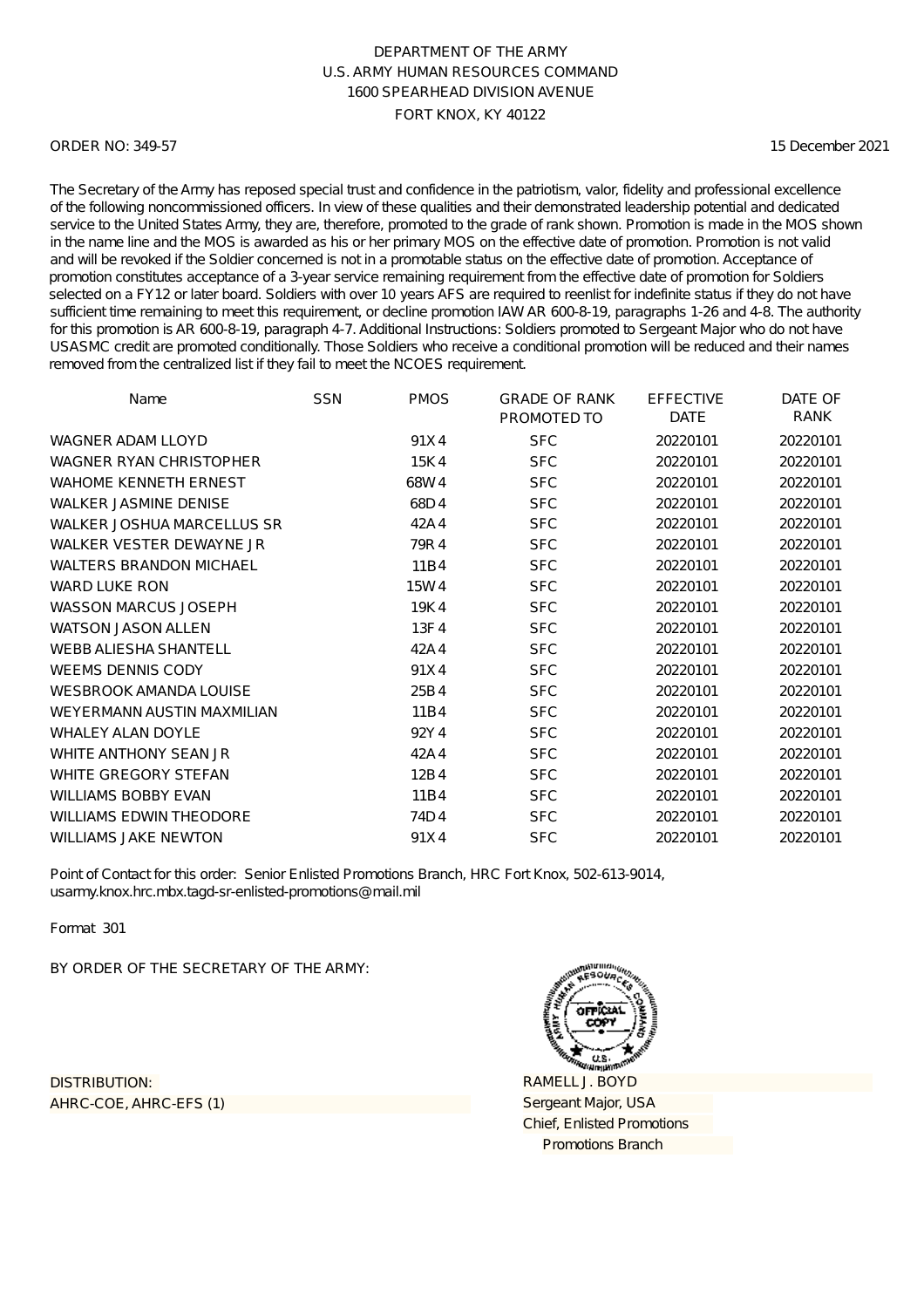#### ORDER NO: 349-58

15 December 2021

The Secretary of the Army has reposed special trust and confidence in the patriotism, valor, fidelity and professional excellence of the following noncommissioned officers. In view of these qualities and their demonstrated leadership potential and dedicated service to the United States Army, they are, therefore, promoted to the grade of rank shown. Promotion is made in the MOS shown in the name line and the MOS is awarded as his or her primary MOS on the effective date of promotion. Promotion is not valid and will be revoked if the Soldier concerned is not in a promotable status on the effective date of promotion. Acceptance of promotion constitutes acceptance of a 3-year service remaining requirement from the effective date of promotion for Soldiers selected on a FY12 or later board. Soldiers with over 10 years AFS are required to reenlist for indefinite status if they do not have sufficient time remaining to meet this requirement, or decline promotion IAW AR 600-8-19, paragraphs 1-26 and 4-8. The authority for this promotion is AR 600-8-19, paragraph 4-7. Additional Instructions: Soldiers promoted to Sergeant Major who do not have USASMC credit are promoted conditionally. Those Soldiers who receive a conditional promotion will be reduced and their names removed from the centralized list if they fail to meet the NCOES requirement.

| Name                               | <b>SSN</b> | <b>PMOS</b> | <b>GRADE OF RANK</b><br>PROMOTED TO | <b>EFFECTIVE</b><br><b>DATE</b> | DATE OF<br>RANK |
|------------------------------------|------------|-------------|-------------------------------------|---------------------------------|-----------------|
| <b>WILLIAMS JAROD TERRILL</b>      |            | 68J4        | <b>SFC</b>                          | 20220101                        | 20220101        |
| <b>WILLIAMS MORONIC</b>            |            | 18C4        | <b>SFC</b>                          | 20220101                        | 20220101        |
| <b>WILLIAMS QUINNISE ANTOINETT</b> |            | 42A4        | <b>SFC</b>                          | 20220101                        | 20220101        |
| WILLOUGHBY CALEB JACKSON           |            | 15L4        | <b>SFC</b>                          | 20220101                        | 20220101        |
| <b>WILSON ANDREW JAMES</b>         |            | 42A4        | <b>SFC</b>                          | 20220101                        | 20220101        |
| <b>WILSON ASHLEY ROSE</b>          |            | 68K4        | <b>SFC</b>                          | 20220101                        | 20220101        |
| <b>WILSON CHADWICK JOEL</b>        |            | 12B4        | <b>SFC</b>                          | 20220101                        | 20220101        |
| <b>WILSON JAMILE</b>               |            | 91X4        | <b>SFC</b>                          | 20220101                        | 20220101        |
| WILSON LOUISESAMANTHA BASB         |            | 35G4        | <b>SFC</b>                          | 20220101                        | 20220101        |
| <b>WILSON ROBERT HAROLD</b>        |            | 35N4        | <b>SFC</b>                          | 20220101                        | 20220101        |
| <b>WINTERS AKISHIA NANETTE</b>     |            | 25E4        | <b>SFC</b>                          | 20220101                        | 20220101        |
| <b>WONG OYUKI</b>                  |            | 68C4        | <b>SFC</b>                          | 20220101                        | 20220101        |
| <b>WOODS AMBER NICOLE</b>          |            | 14T4        | <b>SFC</b>                          | 20220101                        | 20220101        |
| <b>WOODS FREDERICK PIERRE</b>      |            | 51C4        | <b>SFC</b>                          | 20220101                        | 20220101        |
| WOOTEN RANSOM ALEXANDER            |            | 79S4        | <b>SFC</b>                          | 20220101                        | 20220101        |
| <b>WOOTEN SHERRIE DENISE</b>       |            | 56M4        | <b>SFC</b>                          | 20220101                        | 20220101        |
| <b>WRIGHT JERBORON DEON</b>        |            | 42A4        | <b>SFC</b>                          | 20220101                        | 20220101        |
| <b>WRIGHT SEAN PATRICK</b>         |            | 91S4        | <b>SFC</b>                          | 20220101                        | 20220101        |
| <b>WRIGHT WESLEY WILLIAM</b>       |            | 12N4        | <b>SFC</b>                          | 20220101                        | 20220101        |
| <b>XAVIER SHANICE MARIA</b>        |            | 25B4        | <b>SFC</b>                          | 20220101                        | 20220101        |

Point of Contact for this order: Senior Enlisted Promotions Branch, HRC Fort Knox, 502-613-9014, usarmy.knox.hrc.mbx.tagd-sr-enlisted-promotions@mail.mil

Format 301

BY ORDER OF THE SECRETARY OF THE ARMY:

AHRC-COE, AHRC-EFS (1) DISTRIBUTION: